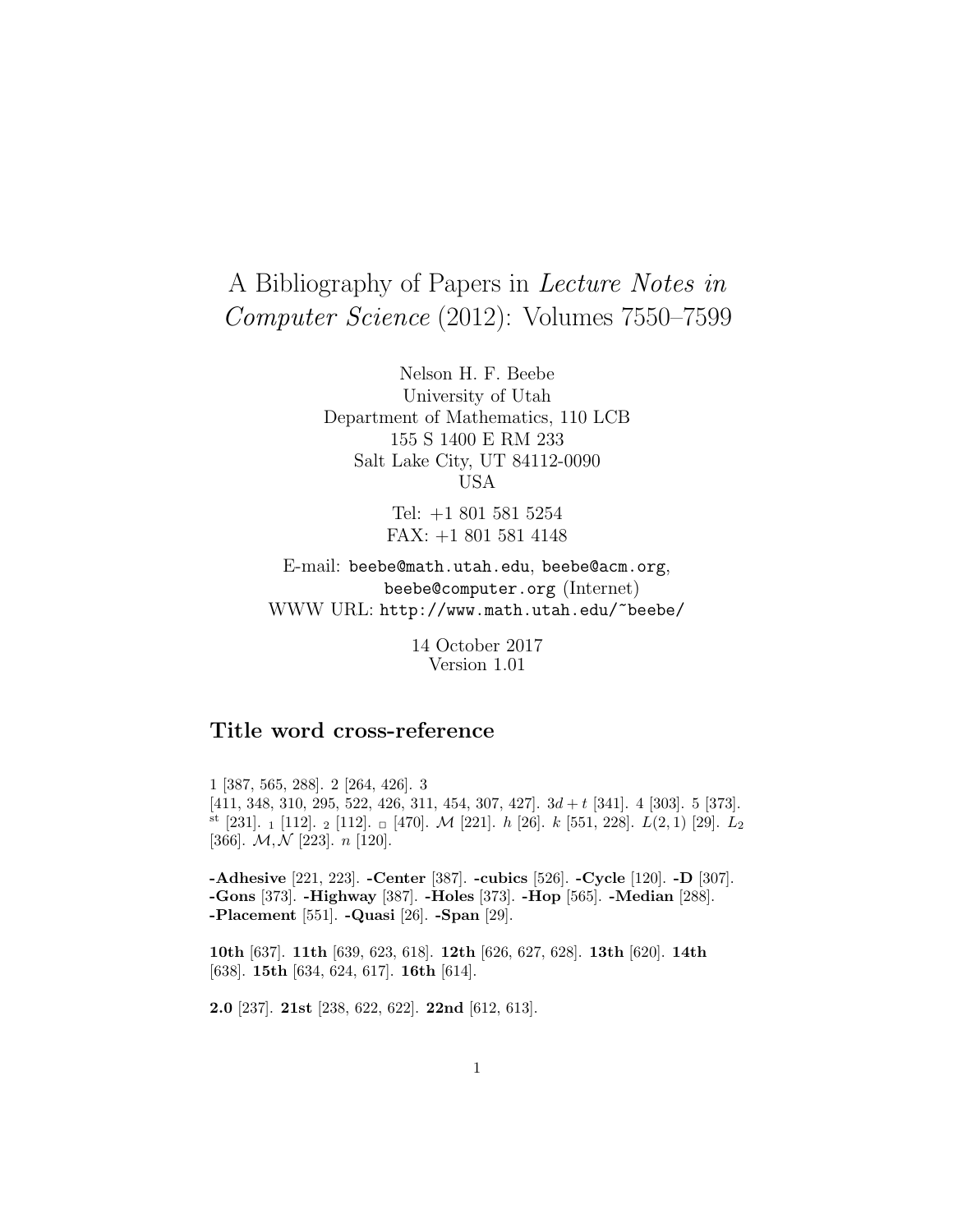**3** [256]. **38th** [611]. **3D** [406, 415, 463, 593, 407, 434]. **3G** [501].

**4** [518]. **4D** [300].

**60th** [629]. **6th** [621, 610].

**7th** [622].

**Aberrations** [344]. **above** [34]. **Abstract** [23]. **Abstraction** [213]. **Abstractions** [535]. **AC** [581]. **AC-CS** [581]. **Academic** [130]. **Accelerator** [50]. **Access** [261, 255, 262]. **Account** [15]. **Accuracy** [425]. **Accurate** [93]. **Achieving** [123]. **Acquainted** [182]. **Acquisition** [519, 528]. **across** [506, 364, 317, 507]. **Action** [173, 174, 430, 318, 356, 49, 358]. **Activation** [132]. **Active** [335, 286]. **Activities** [320, 170]. **Activity** [357, 464, 543]. **Actuality** [242]. **Actually** [240]. **Ad** [258]. **Ad-hoc** [258]. **Adaboost** [598]. **Adaptable** [84]. **Adaptation** [149, 499]. **Adaptive** [245, 523, 250, 170, 62, 420]. **Adaptivity** [63]. **Adhesive** [221, 223]. **Adjusted** [525]. **Ado** [493]. **Advanced** [270]. **Advances** [269, 618]. **Advertisement** [398]. **Aerial** [519]. **Affect** [443]. **Affective** [359, 177]. **after** [304]. **against** [227]. **Age** [595]. **Age-Related** [595]. **Agent** [394, 559, 396, 401, 395, 630, 630]. **Agent-Based** [396, 401, 395]. **Aggregation** [491]. **Aging** [442, 443]. **Aid** [478]. **Aided** [422]. **AIMSA** [617]. **Airports** [104]. **Alcal´a** [629]. **Algebra** [192, 191, 190, 207]. **Algebraic** [200, 620]. **Algebras** [204, 199]. **Algorithm** [511, 587, 105, 438, 287, 581, 339, 520, 579, 264, 263, 586, 552, 132, 288, 576, 65, 582, 589]. **Algorithmic** [590]. **Algorithmically** [518]. **Algorithms** [560, 33, 289]. **Alignment** [417, 370, 334, 369]. **Alignment-Based** [369]. **Allocation** [397, 101, 498]. **Alloy** [521]. **Alternating** [17]. **Alternative** [473]. **Alzheimer** [296]. **AMASE** [170]. **Ambient** [312]. **American** [120]. **among** [374, 67]. **Amorphous** [47]. **Analog** [47]. **Analysis** [54, 8, 82, 430, 500, 236, 625, 238, 296, 502, 540, 440, 58, 243, 394, 416, 637, 181, 453, 640, 136, 486, 589, 359, 362, 408, 444, 409, 94, 352, 178, 595, 499]. **Analytical** [413]. **Analyzing** [299, 136]. **Anatomical** [593]. **Anatomy** [301, 600]. **Anchored** [417]. **Aneurysms** [515, 598]. **Angle** [391]. **Annotation** [348, 156, 337]. **Announcement** [566, 554, 558, 559, 553, 567]. **Anomaly** [586, 588, 573]. **Anonymization** [116]. **Anonymous** [554]. **Anthropometric** [455]. **Anticipatory** [400]. **Appeal** [493]. **Application** [346, 278, 513, 173, 520, 214, 485, 603, 604, 302, 515, 356, 106, 103]. **Applications** [226, 503, 133, 617, 507]. **Applied** [165, 583]. **Applying** [99]. **Approach** [174, 151, 397, 577, 422, 323, 61, 96, 247, 454, 583, 584, 495, 588, 262, 468, 369, 69, 361]. **Approaches** [152]. **Approximate** [332]. **Approximation** [288]. **Approximations** [512, 212]. **Apps** [158]. **Arbitrary** [553]. **Architectural** [532]. **Architecture** [54, 42, 39, 477, 518, 503, 498]. **Architectures** [492, 505, 494]. **Archiving** [125]. **Area** [391, 26, 132].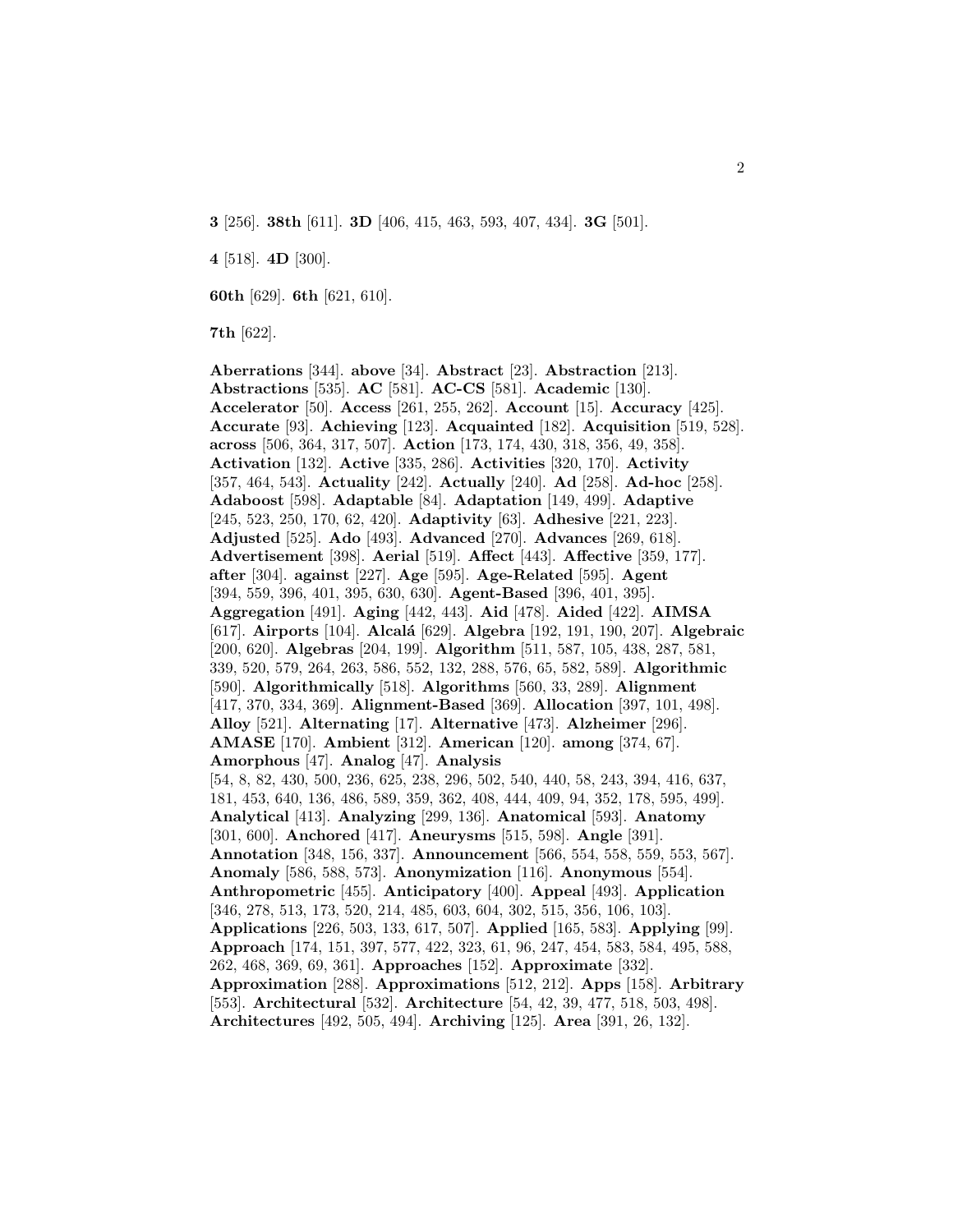**Ariadne** [8]. **Arithmetic** [523]. **Arrangements** [246]. **Arrays** [484]. **Arrows** [78]. **Art** [360]. **Articles** [136]. **Articulated** [409, 315]. **Artificial** [580, 36, 583, 586, 572, 612, 613, 65, 639, 617, 612, 613]. **Aspects** [481]. **Aspectual** [88]. **Assessment** [88, 185, 436]. **Assignment** [568]. **Associate** [53]. **Association** [364, 163, 486]. **Associative** [54, 581]. **Assumptions** [557, 471]. **Asynchronous** [556, 152]. **Atlas** [297, 593]. **Atlas-Based** [297]. **Atlases** [601]. **Atoms** [1]. **Attachment** [132]. **Attacks** [256]. **Attention** [180]. **Attribute** [320, 89]. **Attribute-Based** [320]. **Attributed** [284, 217]. **Attributes** [452, 448, 451]. **Attribution** [221]. **Auction** [397, 398]. **August** [639]. **Australia** [630]. **Austria** [634]. **Authentication** [507]. **Authoring** [250]. **Autism** [577]. **Automata** [8, 534, 226, 537, 6, 541, 4, 543, 2, 546]. **Automated** [192, 474, 598]. **Automatic** [594, 225, 517, 488, 144, 410, 185, 604, 596]. **Automatically** [119]. **Automaton** [535]. **Autonomous** [283]. **AVC** [518]. **AVC/H.264** [518]. **Aware** [472, 567, 606]. **Awareness** [241]. **Axioms** [202]. **Axis** [510]. **B** [579]. **B-Cell** [579]. **Back** [13, 90, 107, 186, 308, 402, 548, 608]. **Background** [333]. **Backstage** [242]. **Backward** [513]. **Bag** [174]. **Bag-of-Key-Poses** [174]. **Bait** [580]. **Ballast** [93]. **Banking** [281]. **Banks** [521, 527]. **Barrel** [528]. **Base** [55]. **Based** [346, 83, 233, 336, 139, 141, 195, 48, 104, 174, 582, 165, 630, 87, 287, 261, 258, 490, 265, 297, 292, 540, 590, 111, 203, 517, 143, 394, 256, 255, 303, 565, 521, 227, 542, 419, 61, 350, 527, 317, 306, 209, 161, 115, 251, 586, 95, 71, 286, 117, 362, 396, 131, 572, 618, 155, 268, 491, 408, 401, 213, 545, 320, 293, 395, 228, 147, 398, 369, 573, 113, 576, 355, 358, 607, 103, 163, 598, 499]. **Baseline** [421]. **Batch** [514]. **Bayesian** [175, 453, 335, 40, 369]. **Beginner** [575]. **Behavior** [225, 482, 172, 619]. **Behaviors** [181, 183]. **Behaviour** [359, 184]. **Benchmark** [441]. **Benchmarking** [104, 354]. **Benefit** [479]. **Bertinoro** [635]. **Best** [368]. **Beta** [583]. **Better** [484]. **between** [218, 6, 282, 578]. **Bias** [321]. **Bicolour** [392]. **Bifurcating** [55]. **Binary** [41, 326]. **Biometrics** [455]. **Biosignal** [270]. **Bipartite** [196]. **Birthday** [629]. **Bisections** [34]. **Black** [79]. **Blind** [354, 344]. **Blinking** [527]. **BLIP** [569]. **Bloom** [569]. **Bodies** [310]. **Body** [179, 455, 178]. **Boltzmann** [68, 46, 72]. **Bookmarking** [151]. **Bordeaux** [610]. **Borrowed** [217]. **Bottom** [328, 468]. **Bottom-Up** [328, 468]. **Boundary** [604]. **Bounded** [26, 563, 544]. **Bounding** [450].

**Bounds** [539, 30, 34]. **Box** [79]. **Brain** [299, 305, 303, 302, 300]. **Brazil** [614]. **Brazilian** [614]. **Breed** [322]. **Bremen** [621]. **Bridging** [218]. **Brief** [566, 554, 558, 559, 553, 567]. **Browsers** [506]. **browsing** [506]. **Bugs** [79]. **Bulgaria** [617]. **Burst** [293]. **Business** [139, 485].

**C** [165, 114, 86]. **C-FOAM** [165]. **Calculation** [97]. **Calibration** [524]. **Cambridge** [620]. **Camera** [368, 175, 460, 354, 524, 435, 350, 313, 454]. **Canada** [638]. **Canals** [597]. **Cancelling** [312]. **Capability** [148]. **Capacitated** [98]. **Capacities** [101]. **Capacity** [563]. **Capture** [520].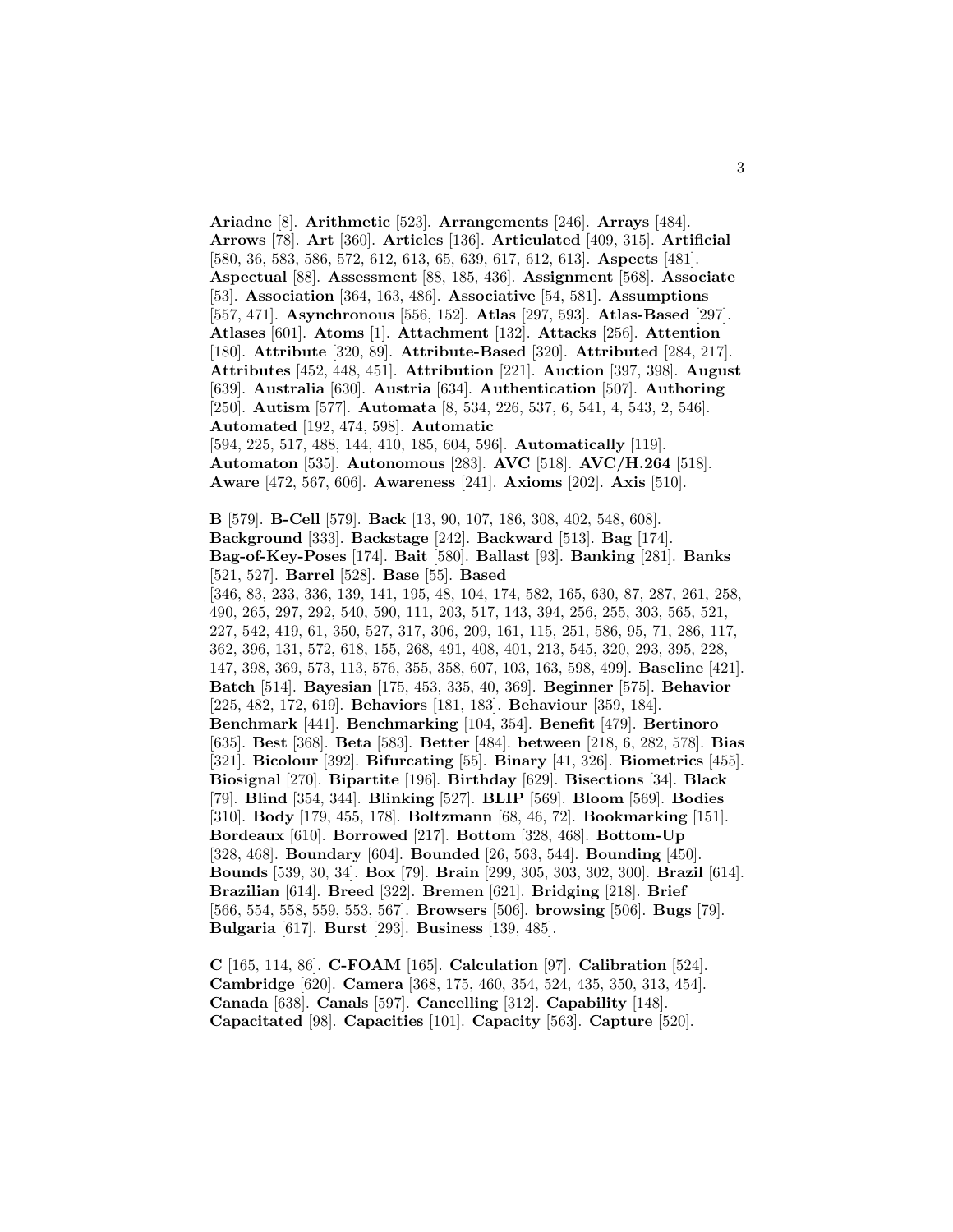**Cardiac** [297]. **Cardiomyocyte** [306]. **Cargo** [92]. **CARS** [287]. **Carving** [599]. **Case** [562, 105, 494]. **Cases** [28]. **Cat** [71]. **Categorical** [115]. **Categories** [202, 200, 193, 216]. **Categorization** [582, 352]. **Catering** [106]. **Causal** [67]. **CCA** [359]. **Ceiling** [175]. **Cell** [582, 579, 341, 589, 307]. **Cells** [392, 580]. **Cellular** [501]. **Census** [122]. **Center** [387]. **Centers** [75]. **Centric** [502, 429]. **Century** [238, 231, 622]. **Cerebral** [598]. **Certifiable** [193]. **Certificate** [255]. **Certificate-Based** [255]. **Chain** [341]. **Chaining** [42]. **Chains** [96]. **Chair** [616]. **Challenging** [419]. **Changes** [299, 301, 480, 595]. **Channel** [533]. **Characterization** [306, 420]. **Characterized** [21]. **Characterizing** [298]. **Cheating** [154]. **Checking** [8, 226, 539, 5, 10, 225, 496, 531, 567, 480]. **China** [615]. **Choice** [206]. **Chords** [526]. **Chromatic** [379]. **Circuits** [47]. **CISIM** [623]. **Cities** [254]. **Claims** [471]. **Clarke** [105]. **Classes** [21]. **Classification** [406, 509, 581, 325, 259, 323, 322, 356, 451]. **Classroom** [237, 154]. **Claw** [19]. **Claw-Free** [19]. **CLES** [245]. **Clinical** [596]. **Clips** [350]. **Clique** [19, 20, 23]. **Clocks** [541]. **Clonal** [587, 585]. **Closed** [17, 279]. **Closed-form** [279]. **Closures** [195]. **Cloud** [253, 490, 501, 502, 561, 161, 495, 497, 635, 498, 505, 493, 494]. **Cloud-Based** [161]. **Clouds** [311, 427]. **CloudSim** [502]. **Cloudy** [345]. **Clustering** [287, 75, 565, 277, 115, 286, 117, 576, 134]. **Clustering-Based** [115, 576]. **Co** [316, 506, 284, 398, 289]. **Co-browsing** [506]. **Co-dependent** [398]. **Co-detection** [316]. **Co-evolution** [284]. **Co-regularized** [289]. **Code** [479, 488, 114, 80]. **Coding** [533, 456, 523]. **Cognitive** [142]. **Cohesive** [284]. **Collaborations** [493]. **Collaborative** [406, 152]. **Collaborator** [260]. **Collapsible** [2]. **Color** [346, 514, 430]. **Color-Depth** [430]. **Colored** [382]. **Coloring** [190]. **Combinatorial** [375, 397, 183, 407]. **Combined** [66, 604, 405]. **Combining** [428, 318, 435]. **Common** [579]. **Commonality** [323]. **Communication** [52, 563, 396, 550]. **Communication-Efficient** [550]. **Community** [120, 236, 246]. **Compact** [388, 451, 326]. **Comparability** [123]. **Comparative** [75, 486, 573]. **Comparing** [112]. **Comparison** [297, 63]. **Comparisons** [59]. **Competence** [238]. **Competitive** [16]. **Complementation** [30]. **Complete** [437]. **Completeness** [211, 198, 199]. **Completeness-Driven** [211]. **Complex** [137, 121, 207, 480, 57]. **Complex-Valued** [57]. **Complexity** [30, 544, 302]. **Components** [266, 78, 443]. **Composed** [20]. **Composing** [170]. **Composite** [320]. **Composition** [490, 5, 491, 499]. **Compositionality** [224]. **Compound** [143]. **Comprehension** [479]. **Compressed** [70]. **Compression** [523]. **Computation** [569, 447]. **Computational** [110, 629, 69, 615, 629]. **Computations** [189]. **Compute** [51]. **Computer** [169, 626, 627, 628, 611, 620, 636, 623, 626, 627, 628, 631, 632, 633]. **Computing** [195, 630, 196, 501, 579, 179, 495, 635, 498]. **Concept** [221, 262]. **Concepts** [611, 102, 589, 206]. **Concurrency** [215]. **Concurrent** [228]. **Conditional** [364, 598, 499]. **Conditions** [214]. **Conductance** [48]. **Conductance-Based** [48]. **Conference** [636, 639, 623, 616, 621, 626, 627,

4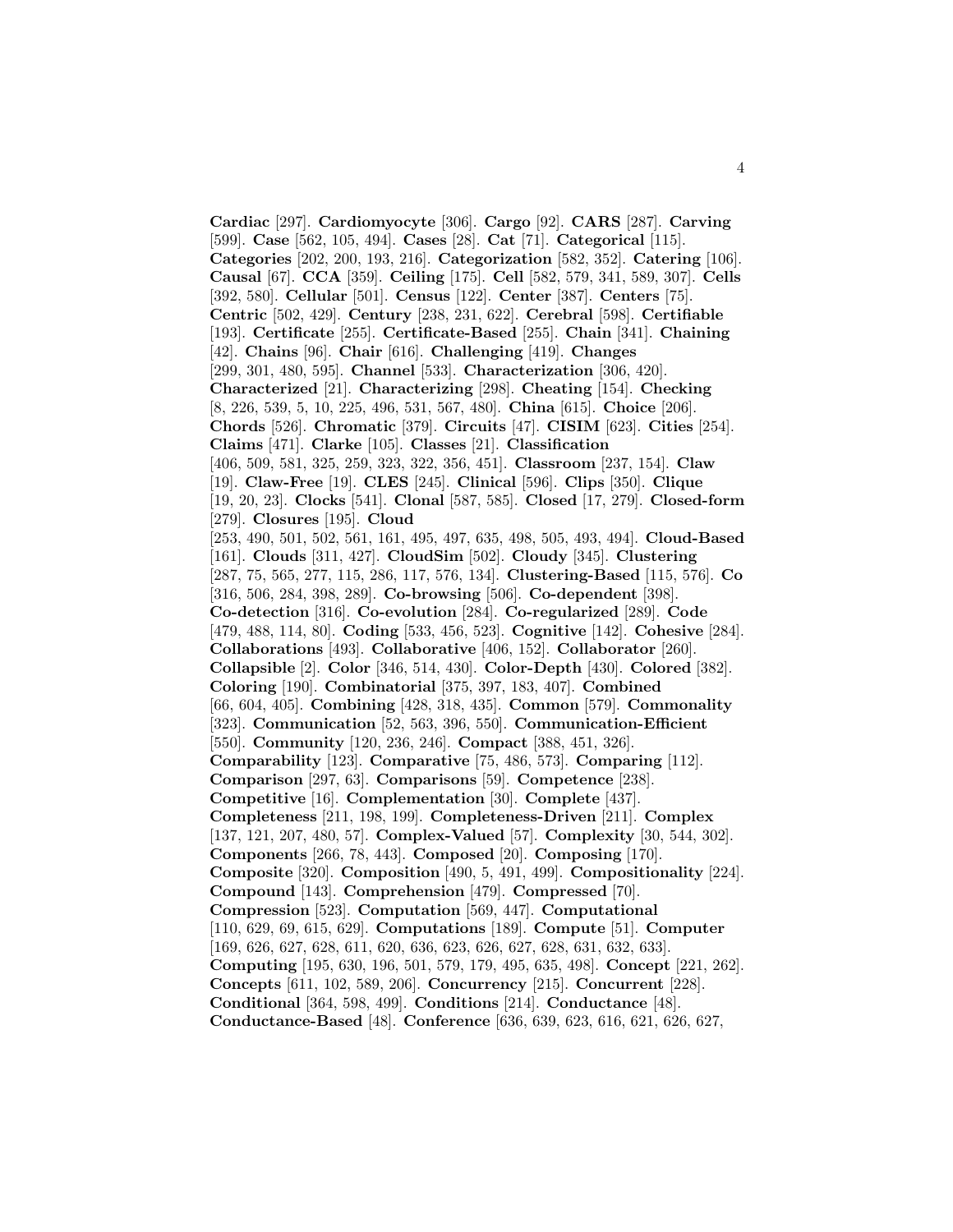628, 634, 624, 615, 637, 620, 635, 618, 617, 622, 612, 613]. **Confidence** [539, 440, 437, 286]. **Confidence-Based** [286]. **Confidential** [125]. **Confidentialising** [126]. **Configurations** [313]. **Confluence** [220]. **Conformance** [496]. **Conjunction** [625]. **Connecting** [392]. **Consensus** [287]. **Consequences** [190]. **Conservation** [395]. **Considering** [401]. **Consistency** [146, 480]. **Consistent** [111, 300]. **Constant** [83]. **Constrained** [456, 356]. **Constraint** [146]. **Constraints** [532, 348, 438, 486, 271]. **Constructing** [16]. **Construction** [593, 74, 329, 103, 163]. **Constructivism** [157]. **Consumer** [435]. **Container** [95, 93, 100, 94]. **Containers** [97]. **Content** [164]. **Contest** [256]. **Context** [472, 479, 504]. **Context-Aware** [472]. **Contexts** [200, 217]. **Contextual** [181]. **Contingency** [128]. **Continuous** [535, 380, 370, 367]. **Contraction** [365]. **Contracts** [227]. **Control** [183, 95, 71, 544, 262, 257]. **Controlled** [481]. **Controllers** [144]. **Controlling** [261]. **Convex** [390, 379, 380, 327]. **Convexifying** [381]. **ConvNets** [64]. **Coordinated** [400]. **Coping** [471]. **Coq** [194]. **Core** [48, 537]. **Corpus** [162, 131]. **Corpus-Based** [131]. **Correct** [249]. **Correction** [344]. **Correlation** [42]. **Correspondence** [601, 337]. **Correspondences** [436, 414]. **Corresponding** [346]. **Cortical** [603, 298, 300, 596]. **Counter** [6, 4]. **Counterexample** [538]. **Counterexample-Guided** [538]. **Counterpart** [212]. **Counting** [465]. **Coupled** [210]. **Courses** [156]. **Cover** [20]. **Coverage** [227]. **Covering** [484]. **Creating** [159, 441]. **CreaTools** [515]. **Crises** [281]. **Cross** [478]. **Cross-Language** [478]. **Crossing** [391]. **Crossover** [149]. **Crowd** [462]. **CS** [581]. **CSA** [587]. **CSA/IE** [587]. **CSCL** [239]. **CT** [596]. **CTA** [112, 110]. **cubics** [526]. **Cues** [318, 435]. **Cultural** [137]. **Culture** [157]. **Cumulative** [526]. **Curation** [125]. **Current** [238, 218]. **Curves** [418]. **Customer** [134]. **Customisable** [505]. **Cut** [347]. **Cycle** [120, 33, 103]. **Cycle-Based** [103]. **Cylinders** [27].

**D** [426, 411, 348, 310, 295, 303, 522, 264, 426, 311, 454, 307, 427]. **D/** [426]. **Daily** [430]. **Damage** [321]. **Dashboard** [251]. **Data** [299, 43, 430, 145, 516, 616, 121, 564, 625, 433, 259, 590, 440, 324, 520, 303, 176, 115, 589, 126, 274, 545, 276, 320, 283, 573, 113]. **Data-Variable** [545]. **Database** [500, 354, 269]. **Databases** [616, 329, 337, 127]. **Dataset** [321]. **Datasets** [121]. **Day** [345]. **DCA** [582]. **Decentralized** [138]. **Decidability** [220]. **Deciding** [194]. **Decision** [204, 102, 3]. **Declarative** [274]. **Decomposition** [463, 19, 267]. **Deconvolution** [354]. **Decreasing** [389]. **Dedekind** [202]. **Dedicated** [629]. **Defining** [475]. **Definition** [592, 75]. **Deformable** [417, 593, 449, 450, 410]. **Deformation** [599]. **Deformations** [600]. **Deforming** [312]. **Degrading** [558]. **Degree** [30, 31]. **Delay** [38]. **Delays** [534]. **Demand** [401]. **Demons** [298]. **Demonstrated** [183]. **Demonstrations** [631, 632, 633]. **Dendritic** [582, 589]. **Denoising** [346]. **Dense** [307, 337, 436]. **Density** [461]. **Dependent** [53, 398]. **Deployment** [502, 515]. **Depth** [363, 336, 430, 433, 324, 429, 432]. **Depth-Limited** [363].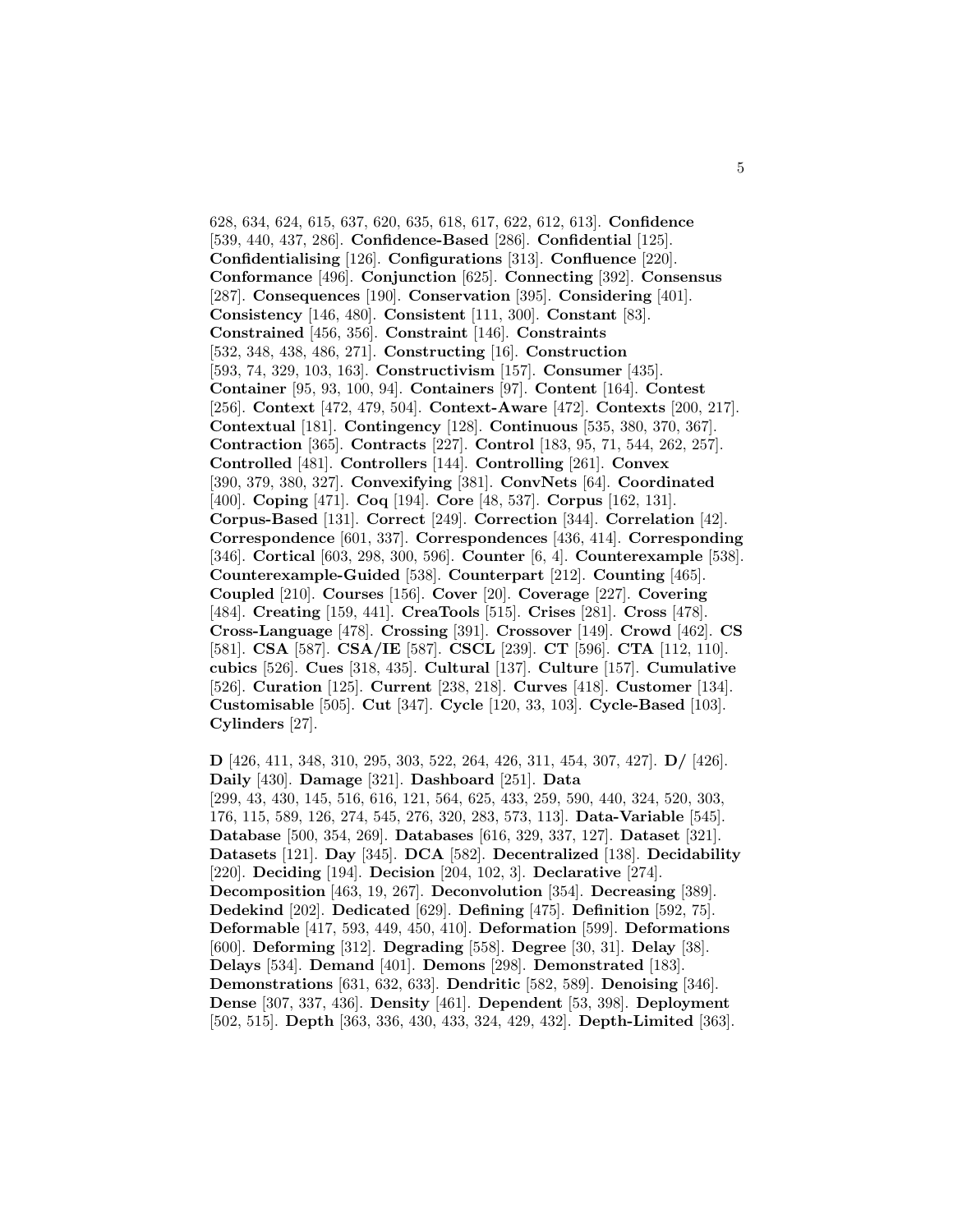**Derivational** [131]. **Derivative** [58]. **Descent** [58, 57]. **Description** [143]. **Descriptive** [281]. **Descriptor** [605, 327, 358]. **Descriptors** [428, 296, 326]. **Design** [530, 479, 245, 209, 248, 480]. **Design-Space** [530]. **Designing** [254, 237, 124]. **Destination** [462]. **Detect** [324, 271]. **Detect-Track** [271]. **Detecting** [461]. **Detection** [442, 447, 258, 481, 580, 130, 175, 450, 454, 464, 263, 586, 584, 588, 545, 457, 293, 434, 573, 355, 427, 316]. **Detectors** [465]. **Determination** [313]. **Determining** [29]. **determinism** [197]. **Deterministic** [514]. **Develop** [196, 515]. **Developable** [431]. **Developed** [102]. **Developers** [479]. **Developing** [182, 247]. **Development** [211, 181, 298, 478, 262, 470, 302, 167]. **Developments** [275]. **Device** [507]. **Devices** [506, 240]. **Diagram** [392]. **Diagrams** [204, 40]. **Dictionary** [323]. **Differences** [177]. **Different** [506]. **Differential** [272, 513, 583]. **Differentially** [569, 128]. **Differentially-Private** [569, 128]. **Diffuse** [126]. **Diffusion** [416, 293]. **Digital** [48, 261, 238, 250]. **Digraphs** [553]. **Dimension** [28]. **Dimensional** [511, 587, 517]. **Dioid** [203]. **Directional** [521]. **Discerning** [242]. **Discovering** [448, 131, 164]. **Discovery** [285, 624]. **Discrete** [363, 510, 341]. **Discrimination** [319]. **Discriminative** [422, 452, 335, 326]. **Disjoint** [543]. **Disjointness** [379]. **Disjunction** [554]. **Disks** [378]. **Displacement** [317]. **Disruption** [96]. **Distance** [267, 277, 282]. **Distances** [112]. **Distortion** [528]. **Distributed** [564, 560, 401, 638]. **Distribution** [401, 94]. **Diversities** [419]. **Diversity** [145]. **Divine** [249]. **Do** [479, 231]. **Documentation** [479]. **Does** [231, 443]. **Dog** [322]. **Domain** [85, 205, 200, 166, 470]. **Dominance** [8]. **Dominant** [606]. **Dominate** [109]. **Dotted** [22]. **DPO** [222]. **Drawing** [410]. **Drawings** [391, 26]. **Dream** [178]. **Dreams** [178]. **Driven** [530, 535, 211, 634, 476, 495, 353]. **DS** [624]. **DTW** [268]. **Duals** [27]. **Duplicating** [563]. **Dynamic** [472, 489, 284, 563, 265, 39, 359, 413, 315]. **Dynamically** [535]. **Dynamically-Driven** [535]. **Dynamics** [38, 269].

**E-Collaborative** [152]. **E-Learning** [244, 156]. **Ear** [597]. **Earnings** [123]. **Easy** [28]. **EC** [622]. **EC-TEL** [622]. **ECCV** [626, 627, 628, 631, 632, 633]. **Echo** [453]. **Eclipse** [473]. **Ecological** [588]. **Ecosystems** [492, 210]. **Edge** [559, 377]. **Edges** [219, 385, 377]. **Education** [167]. **Educational** [250, 164]. **Effect** [558]. **Effective** [325, 605]. **Effects** [301, 246]. **efficacy** [239]. **Efficiency** [49]. **Efficient** [363, 226, 174, 10, 422, 285, 550, 326, 315]. **Efficiently** [324]. **Effort** [481]. **EGC** [629]. **EIA** [588]. **Eigen** [57]. **Eigenvalues** [148]. **Elastic** [298]. **Electric** [397, 399]. **Electricity** [61]. **Electrooculography** [527]. **Elements** [415]. **Embedded** [530]. **Embedding** [267]. **Emergence** [137]. **Emerging** [74]. **EMF** [476]. **Emotion** [176]. **Emotional** [136]. **Empirical** [128]. **Employee** [121]. **Employer** [121]. **Employing** [395]. **Emulating** [52]. **eMUSE** [155]. **Enabling** [506]. **Encoder** [518]. **Encryption** [255]. **End** [563]. **End-to-End** [563]. **Energetic** [49]. **Energy** [432, 395, 353]. **Energy-Driven** [353]. **Engineering** [634, 247]. **English** [169, 134]. **Enhanced** [105, 248, 622].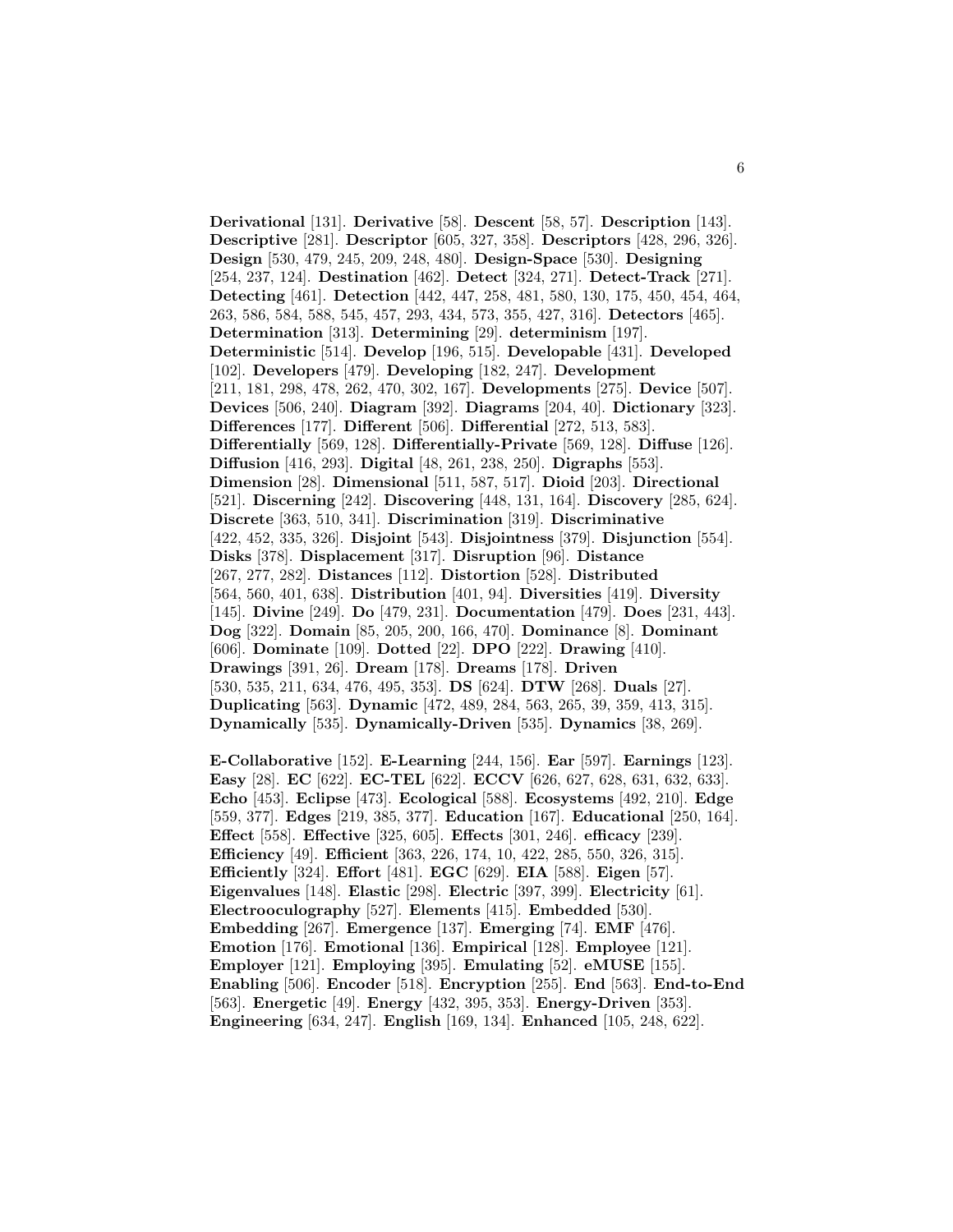**Enhancements** [502]. **Enhancing** [156, 241]. **Enlargement** [9]. **Ensemble** [417]. **Ensuring** [138]. **Enterprises** [124]. **Entities** [585]. **Envelope** [104]. **Environment** [247, 429]. **Environments** [137, 489, 87, 159, 160]. **Equal** [541]. **Equations** [513]. **Equivalence** [194]. **Equivalent** [200]. **Err** [249]. **Erroneous** [249]. **ESOCC** [635]. **Estimate** [103]. **Estimating** [301, 67]. **Estimation** [461, 520, 525, 526, 527, 311, 439, 405]. **Estimators** [339]. **Euclidean** [267]. **Euler** [512]. **European** [626, 627, 628, 635, 622, 104, 236]. **Evaluating** [562, 237, 481, 179, 471]. **Evaluation** [234, 110, 128, 165, 256, 245, 399, 419, 524, 439]. **Evaluator** [339]. **Even** [33]. **Event** [139, 135]. **Events** [292, 461]. **Evolution** [472, 296, 604, 210, 284]. **Evolutionary** [511, 210, 576]. **Evolutionary-Neural** [511]. **Evolving** [88, 559]. **EWCVT** [348]. **Exact** [173]. **Examples** [249]. **Exceptions** [496]. **Excessive** [122]. **Exchange** [587, 74]. **Exchangers** [583]. **Executable** [560, 197]. **Exhaustive** [363]. **Expansion** [132, 585]. **Experiential** [234]. **Experiment** [481]. **Experiments** [130]. **Explain** [249]. **Exploit** [151]. **Exploiting** [233, 212, 454]. **Exploration** [530, 556, 522, 62]. **Explorative** [516]. **Exploratory** [152]. **Exploring** [340, 276]. **Exponential** [25, 525]. **Expression** [81, 84]. **Expressions** [194]. **Extended** [267, 23, 97]. **Extracted** [353]. **Extraction** [139, 135, 291, 528]. **Extreme** [65]. **Extrinsic** [524]. **Eye** [358].

**Facade** [421]. **FacadeMetamodel** [469]. **Face** [417, 364, 571, 317, 271, 334]. **Facebook** [240]. **Faces** [345, 442, 411]. **Facets** [248]. **Facial** [419, 443, 444, 352, 407]. **Facility** [384, 98]. **FactForge** [145]. **Factorization** [361, 44]. **Fall** [454]. **Falling** [71]. **Farms** [102]. **Fast** [290, 447, 64, 362, 343, 288]. **Fault** [16]. **Fault-Tolerance** [16]. **Faults** [553]. **Feature** [582, 88, 190, 602, 483, 414]. **Feature-Oriented** [190]. **Feature-Preserving** [602]. **Features** [522]. **Federated** [160]. **Feedback** [562, 183]. **Feedforward** [66]. **Femur** [596]. **Ferran** [629]. **Few** [410]. **Field** [39, 317, 598]. **Fields** [364]. **FIFO** [563]. **Fight** [154]. **Files** [119]. **Film** [47]. **Filter** [521, 527]. **Filtered** [130, 55]. **Filtering** [418, 412, 131]. **Filters** [453, 315, 569]. **Finalists** [256]. **Finder** [175]. **Finding** [280, 148]. **Finite** [144]. **Finite-State** [144]. **First** [635]. **Fish** [65]. **Fitting** [419, 432, 365]. **Flattening** [380]. **Fleet** [92]. **Flexible** [111]. **Flight** [106]. **Flippable** [385]. **Flipper** [363]. **Flips** [375]. **Florence** [626, 627, 628, 631, 632, 633]. **Flow** [465, 437, 439, 462, 138, 441]. **Flows** [92]. **FOAM** [165]. **Focus** [219, 180]. **Folksonomies** [141]. **Forbidden** [21]. **Forecast** [516]. **Forecasting** [278, 61]. **Forgetful** [546]. **Forgetting** [558]. **form** [279]. **Formal** [151, 218, 561, 494, 637]. **Formalising** [253]. **Formalism** [261]. **Formally** [475]. **FORMATS** [637]. **Formulas** [279]. **Formulations** [346]. **Forward** [158]. **Foundations** [218, 190]. **Four** [517]. **Four-Dimensional** [517]. **FPGA** [48, 50]. **Fractals** [517]. **Fracture** [594]. **Fraenkel** [1]. **Fragment** [287]. **Fragment-Based** [287]. **Fragmentation** [474]. **Frame** [368, 318]. **Frame-Rate** [368]. **Frames** [458, 364]. **Framework**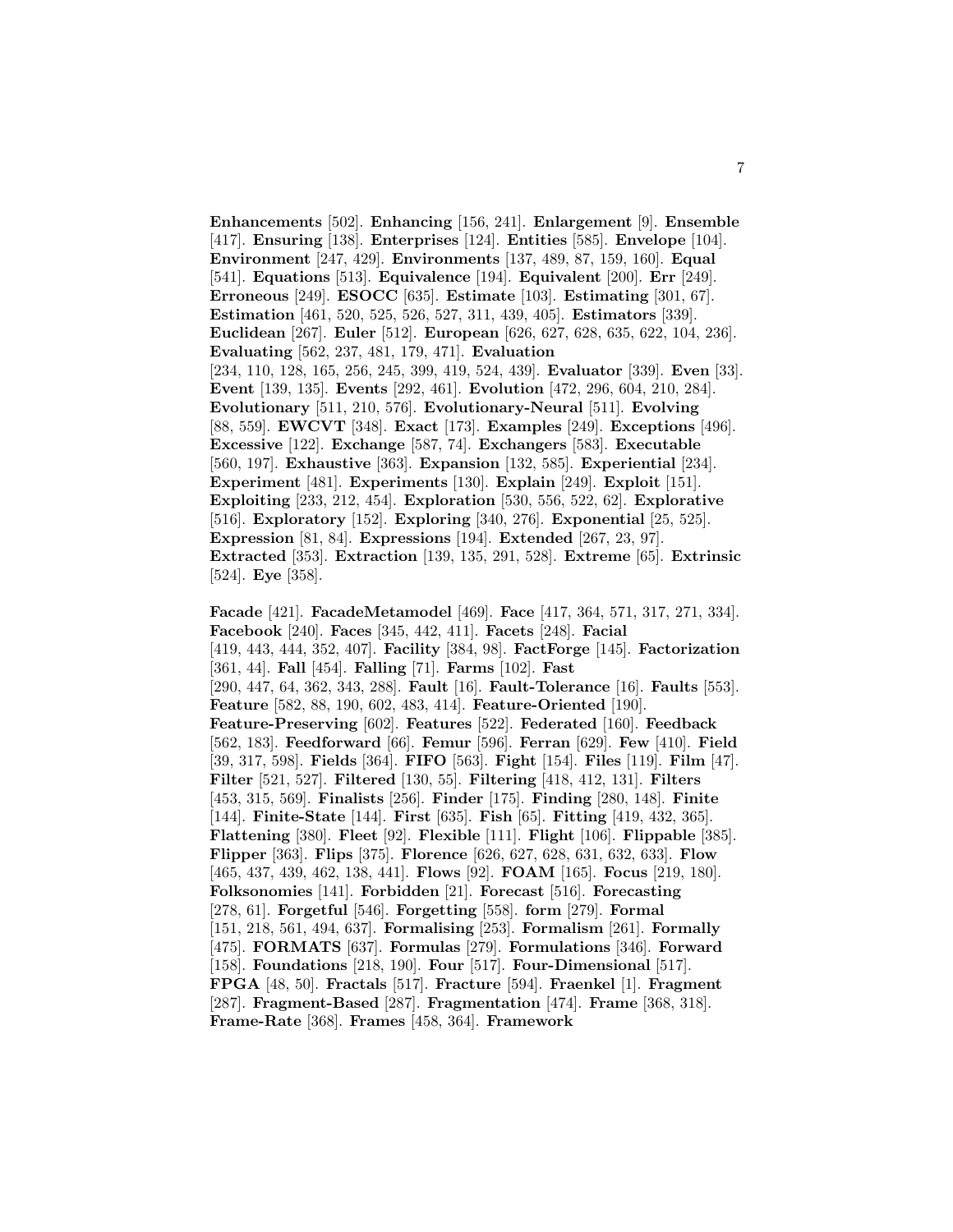[299, 492, 297, 292, 473, 426, 209, 437, 95, 432, 371, 228, 515, 170]. **Frameworks** [238]. **France** [625, 610, 624, 640]. **Free** [19, 71]. **Free-Falling** [71]. **Freeform** [592]. **Frequencies** [546]. **Frequency** [99, 49]. **Frequent** [325]. **Frog** [264, 181]. **Front** [14, 35, 487, 508, 529, 549, 570, 591, 609, 56, 77, 91, 108, 129, 150, 171, 187, 208, 229, 230, 232, 252, 273, 294, 309, 330, 351, 372, 393, 403, 424, 445, 466]. **Full** [455, 100]. **Full-Body** [455]. **Fun** [181]. **Function** [58]. **Functional** [195, 143]. **Funds** [74]. **Fusion** [564, 175, 425]. **Fuzzy** [45].

**Gait** [176]. **Game** [248, 167]. **Games** [169, 4, 168, 250]. **Gap** [218]. **Gas** [514]. **Gated** [72]. **Gates** [47]. **Gaussian** [332]. **GDP** [278]. **GEMBus** [490]. **Gender** [177]. **General** [540, 221, 255, 366]. **Generalised** [224]. **Generalization** [390]. **Generating** [121, 484]. **Generation** [39, 517, 488, 602, 144]. **Generations** [401]. **Generative** [43]. **Generator** [245]. **Genes** [143]. **Genomic** [590]. **Gentle** [598]. **Geo** [421]. **Geo-localization** [421]. **Geodesic** [333]. **Geometric** [510, 435, 314, 365]. **Geometrical** [428]. **Geometry** [235, 629, 69]. **Geomodeling** [85]. **Germany** [621, 622]. **Get** [153]. **Getting** [182]. **GHNNs** [38]. **Glioma** [304]. **Global** [146, 587, 296, 557]. **Globally** [307]. **Globally-Optimal** [307]. **GM** [259]. **GM-SOM** [259]. **Goes** [122]. **Gons** [373]. **GPU** [73]. **Gradient** [58, 521]. **Grain** [348]. **Grammar** [89]. **Grammars** [218, 81, 84]. **Graph** [233, 226, 173, 261, 219, 379, 224, 218, 215, 193, 522, 341, 329, 214, 21, 209, 216, 552, 383, 605, 213, 228, 621, 611]. **Graph-Based** [233, 261, 209]. **Graph-Theoretic** [611]. **Graphical** [363]. **Graphics** [636]. **Graphs** [391, 27, 19, 20, 388, 284, 26, 28, 23, 22, 32, 140, 31, 217, 16]. **Gray** [521]. **Grid** [388, 556]. **Ground** [438]. **Group** [340, 409]. **Group-Valued** [409]. **Groups** [67]. **Guarantee** [565]. **Guard** [9, 377]. **Guards** [377]. **Guide** [575, 181]. **Guided** [538]. **Guidelines** [486].

**Hallucination** [369]. **Handed** [198]. **Hanoi** [25]. **Hard** [28]. **Hardware** [48]. **Hardware-Core** [48]. **Harmful** [122]. **Harnessing** [68]. **Haskell** [196]. **HBU** [619]. **HCAC** [286]. **Healing** [574]. **Heat** [406, 583]. **Heaviest** [389]. **Heavy** [500]. **Hebbian** [73, 47]. **Held** [625]. **Henares** [629]. **Heuristic** [98, 106]. **Heuristics** [545, 547]. **HEVC** [523]. **Hierarchical** [137, 602, 286, 164]. **Hierarchically** [39]. **High** [587, 592, 590, 368, 341, 560, 425]. **High-Level** [560]. **Higher** [192, 267, 352]. **Higher-Order** [192, 267, 352]. **Highly** [140]. **Highway** [387]. **Hippocampus** [296]. **History** [375]. **HMM** [292]. **hoc** [258]. **Holes** [373]. **homogeneous** [1]. **Hop** [565]. **Hopfield** [37]. **Hough** [349]. **Households** [395]. **HSV** [283]. **Human** [442, 348, 173, 174, 430, 310, 339, 181, 176, 429, 249, 172, 180, 619]. **Human-Centric** [429]. **humanoid** [520]. **Hurtado** [629]. **Hybrid** [8, 539, 540, 520, 531, 117, 45]. **Hydrocephalus** [604]. **Hypervolume** [572]. **Hypotheses** [328].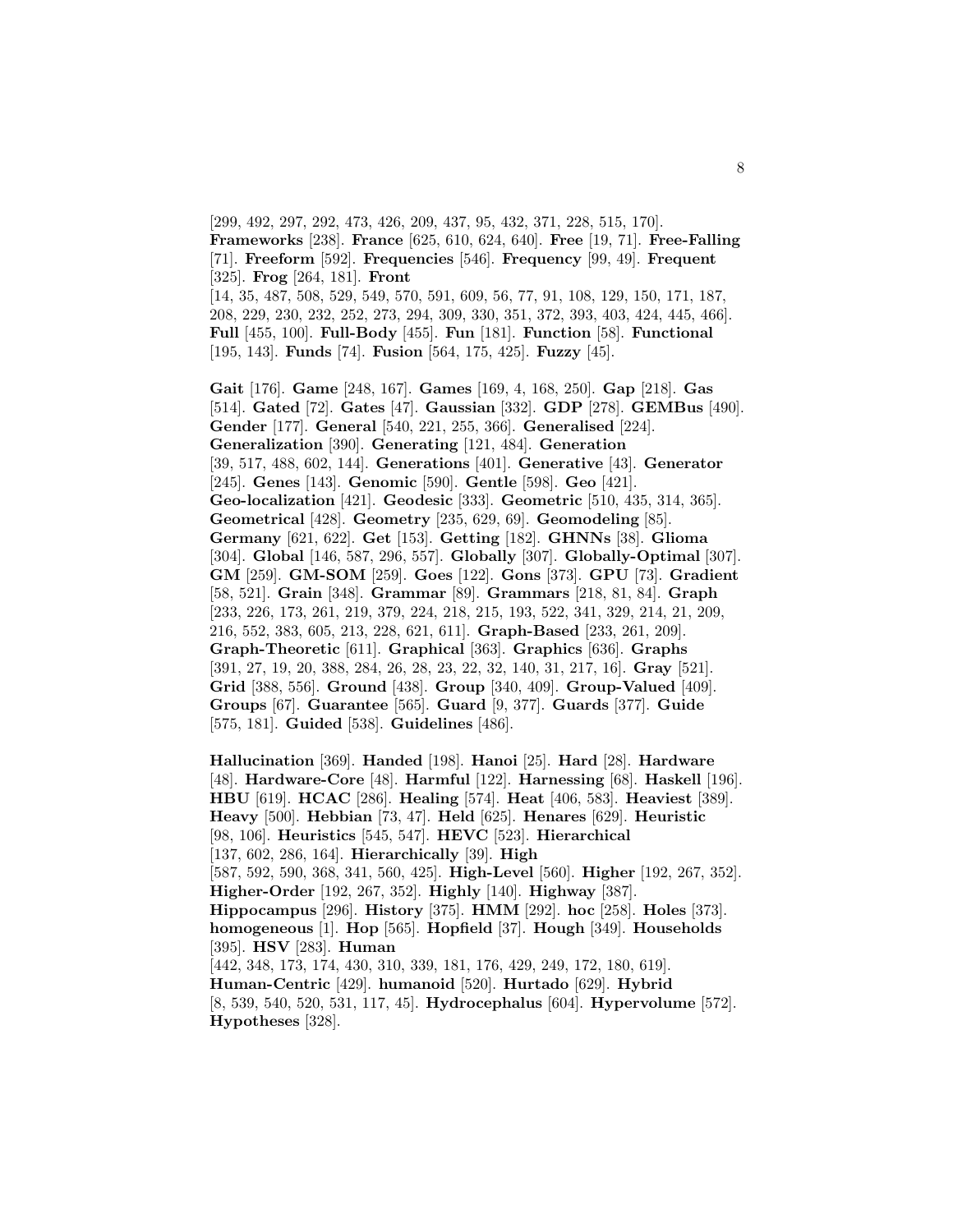**ICANN** [612, 613]. **ICARIS** [639]. **ICCL** [615]. **ICCVG** [636]. **ICGT** [621]. **ICWL** [618]. **Idempotent** [200]. **Identification** [99, 260, 143, 455]. **IFIP** [623]. **IFS** [511]. **IHSN** [114]. **II** [632, 11, 613]. **III** [627, 633]. **Image** [346, 336, 512, 305, 297, 625, 325, 519, 360, 329, 640, 317, 319, 495, 362, 337, 370, 436, 515, 451, 369]. **Images** [511, 513, 348, 592, 521, 419, 528, 410, 328, 343, 355, 300, 596]. **Imitation** [185]. **Immune** [639, 581, 580, 577, 571, 574, 583, 586, 572, 576, 578]. **Immune-Inspired** [581, 574]. **Immunology** [575]. **Impact** [481, 96, 269, 49]. **Imperfect** [433]. **Implementation** [226, 193, 578]. **Implicit** [298]. **Important** [449]. **Improve** [151, 502]. **Improved** [312, 438, 523]. **Improvements** [499]. **Improving** [141]. **In-** [194]. **In-Flight** [106]. **Incentive** [399]. **Incident** [219]. **Including** [291]. **Inclusion** [114]. **Inconsistency** [481]. **Increasing** [389]. **Incremental** [205, 480]. **Independent** [32]. **Index** [179]. **Individual** [295, 246]. **Indoor** [429, 427]. **Induced** [21, 136]. **Induction** [542, 147]. **Industrial** [623, 494]. **Inference** [128, 119]. **Inferred** [145]. **Infinite** [475, 212]. **Infinite-State** [212]. **Influence** [239, 75, 40]. **Inform** [181]. **Information** [562, 233, 139, 135, 587, 623, 205, 293, 138]. **Infrastructure** [52, 394, 247]. **Initial** [234]. **Initialization** [514]. **Innsbruck** [634]. **Input** [12]. **Inputs** [125]. **Insertion** [106]. **Insights** [441]. **Inspired** [581, 574]. **Instance** [349]. **Instead** [122]. **Integer** [17]. **Integrating** [482]. **Intelligence** [139, 617]. **Intelligent** [522]. **Intensive** [530]. **Inter** [486]. **Inter-association** [486]. **Interaction** [185, 94, 180, 578]. **Interactions** [457]. **Interactive** [592, 249, 425, 468, 569]. **Interconnection** [476]. **Interest** [324]. **Interesting** [461]. **Interestingness** [143]. **Interface** [491]. **Interface-Based** [491]. **Interfaces** [235]. **Interior** [44]. **Interior-Point** [44]. **Intermodal** [95]. **Internal** [381, 184]. **International** [636, 122, 639, 623, 630, 616, 625, 621, 610, 634, 624, 611, 615, 637, 620, 640, 618, 617, 638, 619, 612, 613]. **Internet** [398]. **Interpretability** [279]. **Interval** [23, 22]. **Intervals** [15]. **Intracardial** [270]. **Intracranial** [515]. **Introducing** [580]. **Introspection** [86]. **Intruder** [259]. **Intrusion** [258, 584]. **Invariant** [406, 78, 463, 226, 225, 431]. **Invariant-Typed** [78]. **Invariants** [12, 197]. **Inverse** [345, 511, 183]. **Investigation** [113]. **IPUMS** [122]. **IPUMS-International** [122]. **Iris** [263]. **Isometric** [414]. **Isomorphism** [21]. **Israel** [611]. **Issues** [254, 161]. **Italy** [639, 623, 616, 626, 627, 628, 631, 632, 633, 635]. **item** [101]. **Itemset** [325]. **Iterating** [475].

**Java** [166]. **Jerusalem** [611]. **Joining** [349]. **Joint** [305, 426, 319, 334]. **June** [611, 629].

**Kernel** [43, 32, 59]. **Kernelized** [347]. **Kernels** [406]. **Key** [174]. **Keystroke** [269]. **Killer** [580]. **Killing** [79]. **Kinect** [455]. **Kinects** [434]. **KITTI** [440]. **Knot** [11]. **Know** [243]. **Knowledge** [145, 166, 557]. **Known** [600]. **Krivine** [2].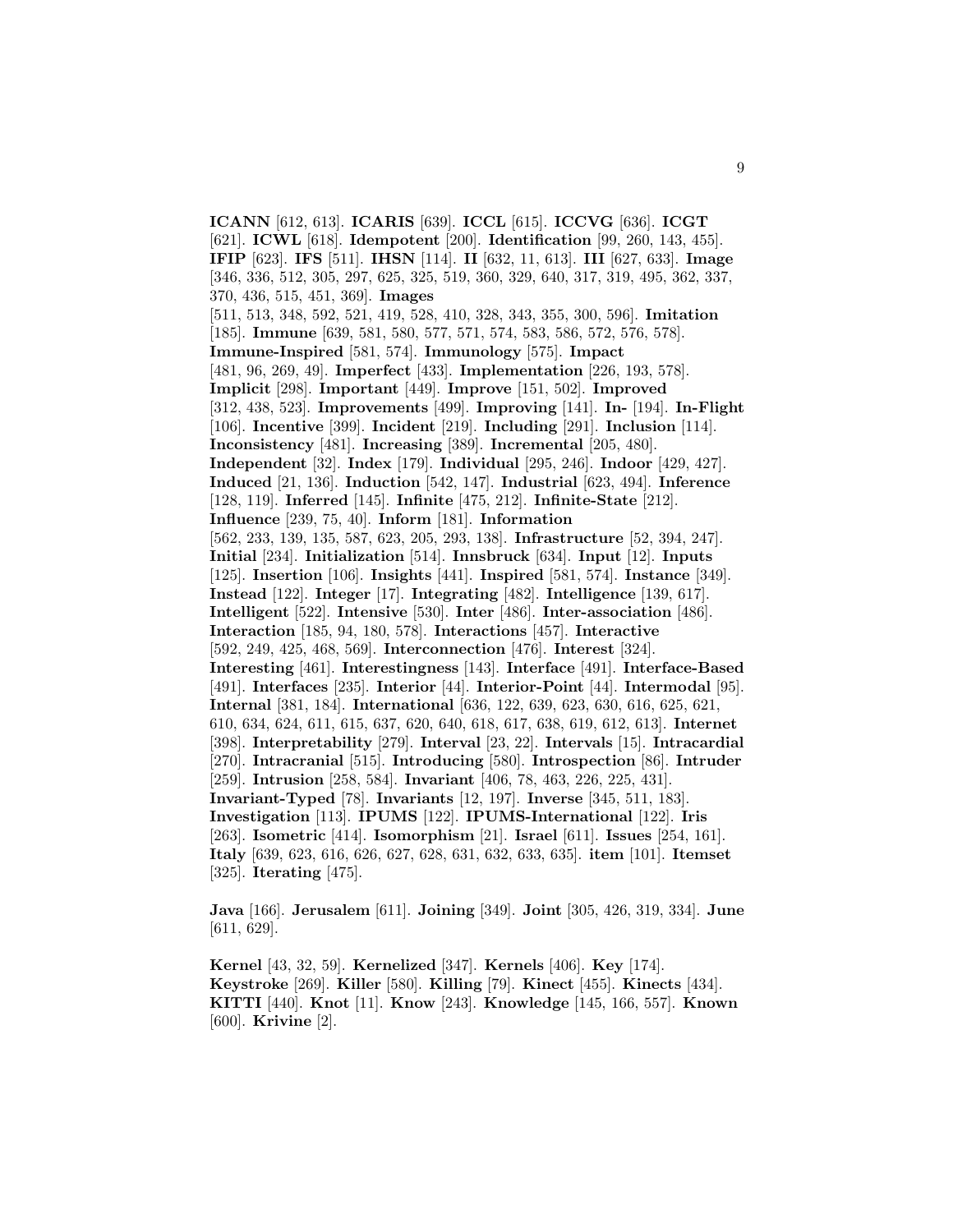**L** [112]. **Lab** [241]. **Label** [60]. **Labeling** [305]. **Lagrangian** [98]. **Lamellar** [521]. **Landmark** [407]. **Lanes** [399]. **Language** [169, 151, 85, 133, 166, 478, 470, 257]. **Languages** [634, 614]. **Lapse** [307].

**Large** [391, 332, 52, 50, 240, 277, 329, 247, 313, 528, 337, 474, 451, 607, 420, 134]. **Large-Scale** [52, 50, 247, 451, 420]. **Larger** [480]. **Laser** [175]. **Latent** [136, 356]. **Laughter** [179]. **Lausanne** [612, 613]. **Layered** [207]. **Lazy** [363, 189]. **Leap** [264]. **Learn** [464]. **Learning** [278, 233, 235, 169, 165, 151, 239, 571, 58, 423, 243, 152, 324, 244, 245, 246, 70, 419, 323, 350, 73, 168, 247, 144, 161, 452, 279, 454, 64, 183, 40, 251, 71, 286, 231, 156, 159, 618, 155, 274, 622, 302, 327, 170, 451, 355, 612, 613, 47, 163, 342, 53, 160, 65]. **Learning-Based** [355]. **Least** [371]. **Lectures** [240]. **Left** [198, 81]. **Left-Handed** [198]. **Length** [525, 11]. **Lessons** [441]. **Level** [521, 560, 604, 408, 459]. **Level-Set** [408]. **Lexical** [132]. **Lexicon** [448]. **LF** [287]. **LF-CARS** [287]. **LHS** [352]. **Library** [261, 248]. **Lie** [310]. **Likelihood** [73, 366]. **Limitations** [99]. **Limited** [363]. **Line** [384, 58]. **Linear** [536, 26, 67, 456, 70, 3, 371]. **Linear-Time** [536]. **Liner** [92]. **Lines** [88, 484, 485]. **Linguistic** [477]. **Link** [163]. **Linked** [121, 504]. **Linking** [140]. **Lip** [268]. **Literature** [94]. **Live** [307]. **Liveness** [535]. **LMS** [158]. **Load** [61, 100]. **Local** [296, 30, 551, 352]. **Localisation** [460, 497]. **Locality** [456]. **Locality-Constrained** [456]. **Localization** [175, 322, 349, 407, 421]. **Locating** [384]. **Location** [422, 98, 304]. **LOD** [145]. **Logic** [188]. **Logistic** [118]. **Logistics** [99, 615, 102, 103]. **London** [637]. **Long** [63, 162]. **Long-Term** [63]. **Longest** [579]. **Longitudinal** [299, 305, 301, 625, 296, 295, 300]. **Loose** [287]. **Loss** [360, 103]. **Loss-Specific** [360]. **Lot** [101]. **Lower** [34]. **LTI** [12]. **LTL** [5]. **LTL-Model-Checking** [5]. **Lyon** [624].

**m** [568]. **Machine** [72, 495, 274, 356, 612, 613]. **Machines** [68, 46, 76, 561, 2, 80, 65]. **Macros** [89]. **Magnitude** [113]. **Maintaining** [381]. **Make** [152]. **Malaria** [578]. **Manage** [210]. **Management** [623, 161, 401, 494]. **Manifold** [310]. **Manifolds** [331]. **Manpower** [106]. **Mapping** [57]. **Maps** [222, 142, 126]. **Margin** [256]. **Maritime** [102]. **Marked** [442]. **Markets** [74]. **marshalling** [97]. **Mashup** [159]. **Masking** [469, 113]. **Match** [329]. **Matched** [119]. **Matching** [266, 421, 173, 438, 601, 317, 404, 413, 431, 420]. **Matchings** [196, 389]. **material** [602]. **Math** [249]. **Mathematical** [578]. **Matrices** [204, 545]. **Matrix** [42, 41, 343, 361, 44]. **Matrix-Valued** [343]. **MATSim** [400]. **Matter** [13, 90, 107, 186, 308, 402, 548, 608, 14, 35, 487, 508, 529, 549, 570, 591, 609, 56, 77, 91, 108, 129, 150, 171, 187, 208, 229, 230, 232, 252, 273, 294, 309, 330, 351, 372, 393, 403, 424, 445, 466]. **Maximal** [552]. **Maximum** [196, 23, 73, 366]. **Mcta** [547]. **Mean** [231]. **Means** [241]. **Measure** [143, 147]. **Measure-Based** [147]. **Measurement** [300]. **Measures** [440, 394, 454]. **Mechanical** [266]. **Mechanism** [398]. **Mechanisms**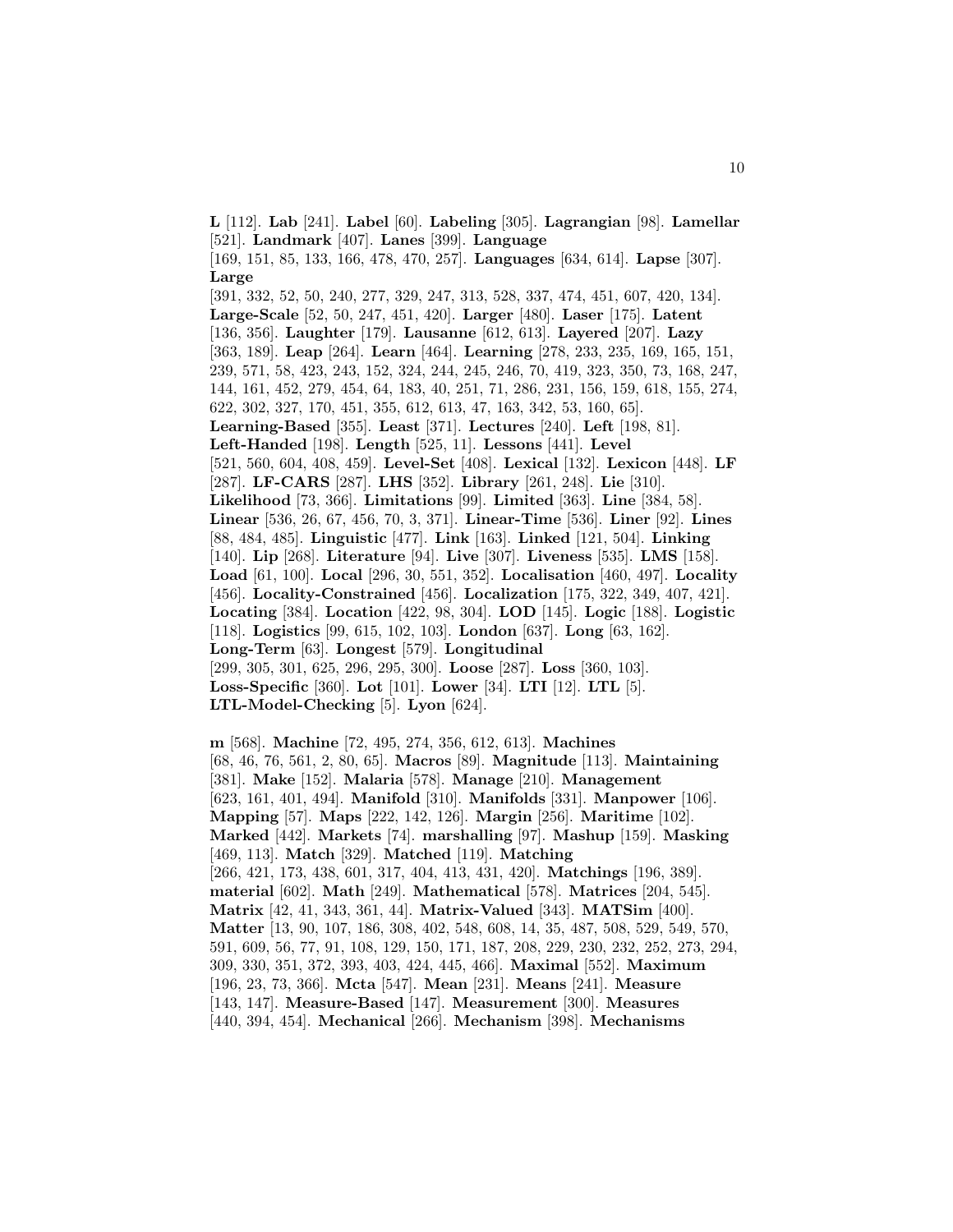[478, 241]. **Medial** [510]. **Median** [288]. **Mediation** [504]. **Medical** [592, 640, 515]. **Medium** [124]. **Meet** [473]. **Meeting** [629]. **Memory** [54, 42, 422]. **Mesh** [593, 602, 599, 412, 604, 640]. **Meshes** [607]. **Meshing** [606, 596]. **MeshMed** [640]. **Message** [567]. **Message-Passing** [567]. **Meta** [468]. **Meta-Modelling** [468]. **Metacognitive** [234]. **Metaheuristics** [133]. **Metamodeling** [210]. **Metastatic** [305]. **Method** [260, 521, 41, 524, 453, 603, 604, 118]. **Methodology** [165, 248, 617]. **Methods** [122, 116, 620, 542, 114, 362]. **Metric** [418, 28]. **MICCAI** [625, 640]. **Microdata** [122, 116, 117, 113]. **Microenvironments** [307]. **Microtomography** [521]. **Mid** [459]. **Mid-level** [459]. **Middle** [249]. **Migrating** [561]. **Minimal** [76, 551, 338, 557]. **Minimally** [122]. **Minimization** [432, 366]. **Minimum** [20, 30]. **Mining** [275, 325, 274]. **Mis** [97]. **Mis-overlay** [97]. **Misdetection** [341]. **Mix** [41]. **Mix-Matrix** [41]. **Mixed** [301, 126]. **Mixed-Effects** [301]. **Mixture** [290]. **Mixtures** [332]. **Mobile** [501, 240, 175, 559, 555, 283]. **modal** [426]. **Model** [290, 530, 411, 87, 449, 539, 5, 10, 590, 225, 203, 520, 303, 37, 341, 227, 419, 133, 531, 567, 495, 117, 93, 396, 588, 480, 432, 293, 474, 113, 257, 365, 634]. **Model-Based** [87, 227, 117, 113]. **Model-Driven** [530, 495]. **Modeling** [442, 510, 500, 592, 477, 281, 577, 482, 72, 484, 637, 166, 429, 486, 274, 47, 494]. **Modelling** [492, 473, 140, 468]. **MODELS** [634, 290, 472, 363, 52, 475, 593, 301, 67, 473, 212, 221, 601, 476, 467, 360, 70, 450, 335, 464, 474, 483, 334]. **Moderates** [239]. **Modified** [265, 65]. **Modular** [426]. **Modulated** [53]. **Modules** [88]. **Molecules** [140]. **Monitoring** [505]. **Monocular** [435, 454]. **Monotone** [381]. **Moodle** [158]. **Morphable** [317]. **Morphing** [408]. **Morphometry** [595]. **Most** [571]. **Mostowski** [1]. **Motion** [463, 297, 520, 350, 306, 464, 455, 409, 405]. **Motion-Based** [306]. **Motivational** [244]. **Mounted** [175]. **Move** [464]. **Movements** [177, 358]. **Moves** [11, 365]. **Movies** [307]. **MP** [567]. **MP-State** [567]. **MPEG** [518]. **MPEG-4** [518]. **MR** [300]. **MRI** [299]. **Much** [493]. **Multi** [465, 204, 25, 68, 174, 430, 630, 537, 397, 394, 101, 602, 318, 426, 404, 271, 307, 572, 483, 576, 505]. **Multi-agent** [630]. **Multi-Agent-Based** [394]. **Multi-constraints** [271]. **Multi-core** [537]. **Multi-item** [101]. **Multi-material** [602]. **Multi-modal** [426]. **Multi-Objective** [572, 576]. **Multi-part** [404]. **Multi-peg** [25]. **Multi-person** [318]. **Multi-perspectives** [483]. **Multi-photon** [307]. **Multi-round** [397]. **Multi-sized** [465]. **Multi-tempering** [68]. **Multi-temporal** [307]. **Multi-tenant** [505]. **Multi-unit** [397]. **Multi-valued** [204]. **Multi-view** [174, 430]. **Multichannel** [348]. **Multidimensional** [516]. **Multifeature** [444]. **Multifocal** [528]. **Multilabel** [367]. **Multilayer** [60, 57]. **Multiobjective** [74]. **Multiple** [418, 340, 124, 23, 460, 589, 434]. **Multiset** [43]. **Mutual** [340]. **My** [339].

**Natal** [614]. **Natural** [580, 133, 355]. **Near** [414]. **Near-Isometric** [414]. **Negative** [214, 584, 573]. **Neonates** [298]. **Nested** [76, 366]. **Net** [96]. **Nets**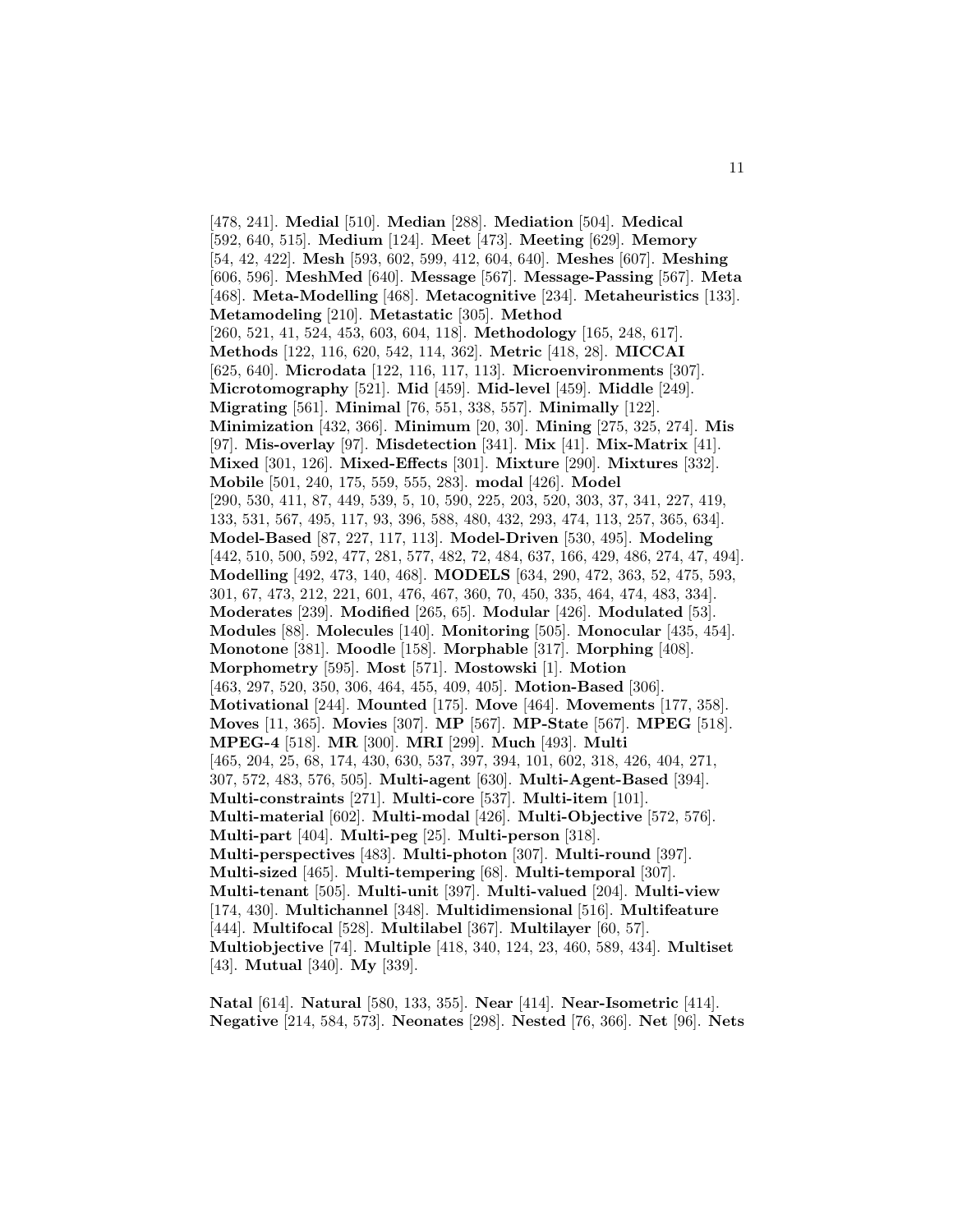[9, 532, 540, 577]. **Network** [48, 50, 554, 236, 583, 40, 401, 138, 163]. **Networks** [54, 137, 146, 52, 258, 563, 260, 501, 36, 541, 460, 453, 59, 574, 313, 66, 545, 94, 63, 550, 69, 612, 613, 45]. **Neural** [52, 511, 514, 50, 73, 66, 63, 69, 612, 613, 45, 47]. **Neuronal** [54, 48].

**Neurons** [54, 51, 55, 62, 45]. **Newly** [102]. **News** [136]. **Newton** [66]. **Nice** [625, 640]. **Nitride** [47]. **Noise** [111]. **Non**

[415, 569, 266, 1, 360, 520, 460, 181, 197, 371, 370, 436, 334, 563]. **Non-dense** [436]. **Non-determinism** [197]. **non-FIFO** [563]. **Non-homogeneous** [1]. **Non-interactive** [569]. **Non-overlapping** [460]. **Non-Parametric** [360, 334]. **Non-Rigid** [415, 266, 371, 370]. **Non-verbal** [181]. **Nonlinear** [8]. **Nonmetric** [367]. **Nonnegative** [44]. **Nonseparating** [32]. **Norms** [395]. **Notebook** [240]. **Notes** [383]. **Novel** [587, 95]. **November** [630]. **Nucleotide** [282]. **Number** [382, 379, 134]. **Numerically** [338].

**Object** [406, 316, 418, 340, 433, 423, 328, 434]. **Objective** [572, 576]. **Objects** [410, 446]. **Oblivious** [568, 556, 555]. **Observability** [544]. **Observation** [538]. **Observations** [203]. **Obstacle** [427]. **Occasion** [629]. **Occlusion** [312]. **OCL** [482]. **October**

[625, 626, 627, 628, 634, 631, 632, 633, 624, 640, 638, 619]. **Offshore** [102]. **Omega** [199]. **Omega-Regular** [199]. **Omitting** [563]. **On-Line** [58]. **One** [540]. **One-Shot** [540]. **Online** [347, 152, 453, 66, 138, 342, 160, 289]. **Online-Teaching** [152]. **Online/Batch** [66]. **Only** [410]. **Ontologies** [140]. **Ontology** [139, 261, 166]. **Ontology-Based** [139]. **Open** [503, 222, 162, 377]. **OpenSocial** [158]. **Operations** [95]. **Operator** [583, 149]. **Opportunities** [99]. **Optical** [437, 344, 441]. **Optimal** [556, 313, 307, 69]. **Optimally** [534]. **Optimisation** [74, 327]. **Optimization**

[587, 110, 76, 22, 41, 338, 531, 583, 367, 576, 65]. **Optimized** [518, 45]. **Optimizing** [85, 95]. **Option** [502]. **Oracles** [602]. **Orchestration** [237, 488, 241]. **Order** [192, 267, 67, 352]. **Orderings** [382]. **Organization** [205, 328]. **Organizational** [246]. **Organized** [39]. **Organs** [510]. **Oriented** [503, 190, 635]. **Oscillations** [38]. **Other** [122]. **Our** [248]. **Outdoor** [181]. **Outlier** [264]. **Output** [127]. **Over-** [212]. **overlapping** [460]. **overlay** [97]. **Overview** [99]. **Oxide** [47].

**PaaS** [490, 503]. **PaaSSOA** [503]. **Pair** [53]. **Pair-Associate** [53]. **Palermo** [616]. **Paper** [235]. **Papers** [130, 630, 611, 629]. **Paradigm** [590]. **Parallelism** [215]. **Parallelization** [68]. **Parallelohedra** [374]. **Parameter** [83, 70, 362]. **Parameterization** [525]. **Parameterized** [33]. **Parameters** [70, 133]. **Parametric** [360, 149, 334]. **Pareto** [69]. **Pareto-Optimal** [69]. **Parsing** [81, 84]. **Part**

[626, 627, 628, 631, 632, 633, 450, 322, 328, 612, 613, 404]. **Partial** [601, 484, 544]. **Partiality** [197]. **Particle** [74, 607]. **Particle-Based** [607]. **Particularity** [323]. **Partition** [603]. **Partitioning** [552]. **Parts** [449, 448]. **Passing** [567]. **Patch** [336, 601]. **Path** [146, 163]. **Path-Consistency** [146].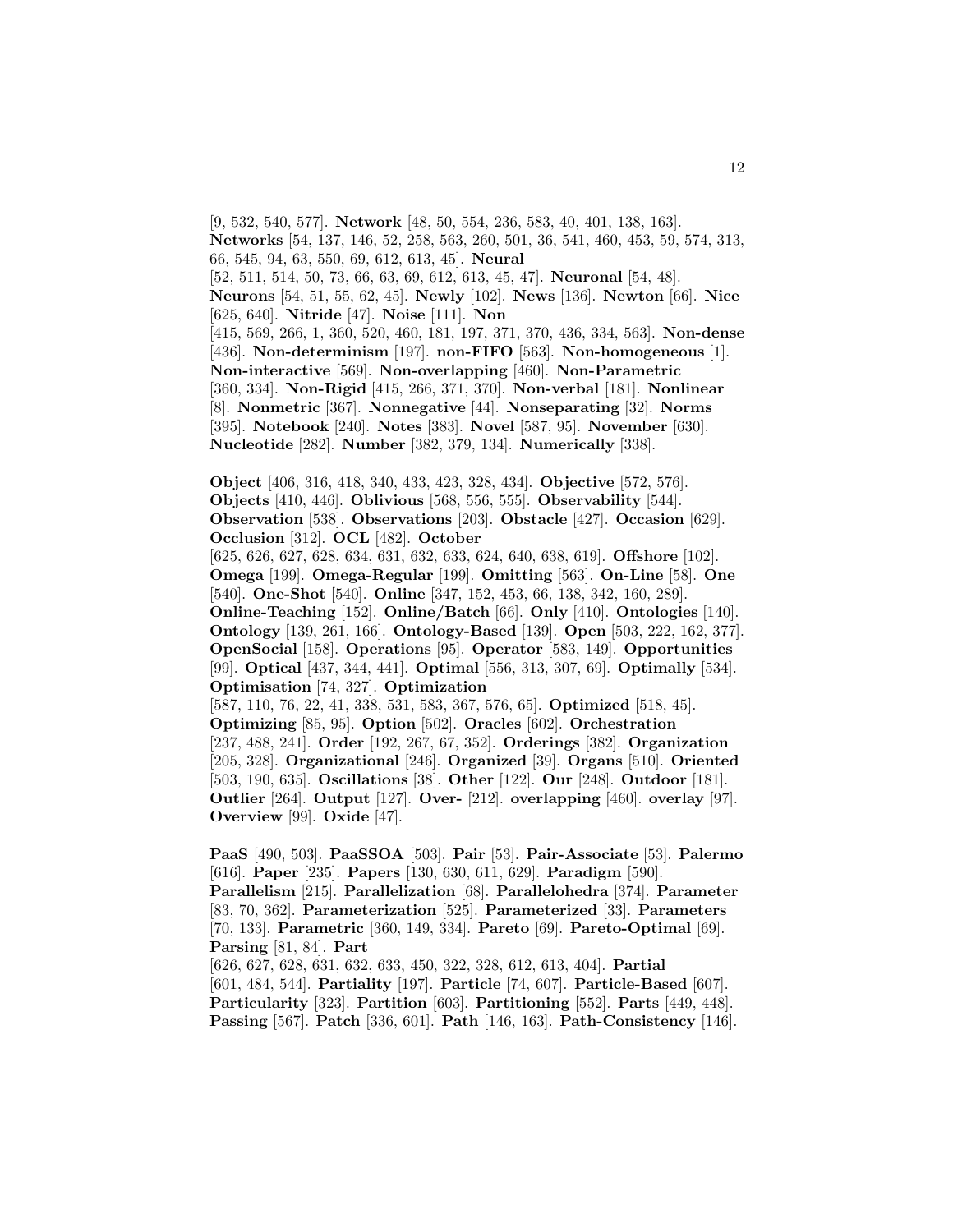**Paths** [389]. **Patient** [135]. **Pattern** [275, 267, 291, 479, 248, 263, 213]. **Pattern-Based** [213]. **Patterns** [284, 36, 37]. **Payments** [24]. **PCA** [73]. **PDE** [362]. **PDE-Based** [362]. **PDEs** [346]. **Pedestrian** [447]. **peg** [25]. **Pelvic** [510]. [426]. **Batch** [66]. **H.264** [518]. **IE** [587]. **People** [175]. **Per-frame** [318]. **Per-track** [318]. **Perceived** [152]. **Perception** [177]. **Perceptron** [60, 57]. **Perceptual** [328]. **Perfect** [20]. **Performance** [500, 524]. **Permutation** [389]. **Persistent** [507, 414]. **Persisting** [474]. **Person** [455, 318]. **Personal** [247, 159]. **Personalised** [170]. **Personalized** [244]. **Personalizing** [141]. **Persons** [260]. **Perspective** [536, 236]. **perspectives** [483]. **Perturbation** [122, 419, 127]. **PET** [303]. **Petri** [9, 532, 540, 577, 96]. **Pharmacokinetic** [303]. **photon** [307]. **Pieces** [404]. **Piecewise** [526]. **Piecewise-quadratics** [526]. **Piles** [7]. **Pipeline** [515]. **Pipelined** [501]. **Pixels** [446]. **Placement** [551, 80]. **Planar** [391, 27, 26, 382, 386, 32]. **Plane** [438, 427]. **Planning** [102, 93]. **Plasticity** [53]. **Platform** [490]. **Playback** [354]. **Playing** [534, 4]. **PLE** [158]. **Point** [442, 99, 382, 202, 386, 311, 126, 389, 427, 44]. **Points** [324, 414]. **Poland** [636]. **Policies** [399]. **Policy** [394, 279, 71, 257, 505]. **Policy-Based** [71]. **Polygon** [607]. **Polygonization** [386]. **Polygons** [381, 377]. **Polyhedra** [390, 380]. **Polynomial** [331, 29, 338, 45]. **Population** [296, 557, 408]. **Port** [96]. **Ports** [94]. **Portugal** [619]. **Pose** [339, 317, 311]. **Poses** [174]. **Positions** [282]. **Post** [111, 118]. **Post-tabular** [111]. **Poster** [18]. **Potentials** [49]. **Power** [397, 401]. **Powerset** [201]. **Practical** [562, 269]. **Practice** [218]. **Pre** [97]. **Pre-marshalling** [97]. **Precision** [82]. **Predicates** [538]. **Predicting** [292, 304]. **Prediction** [278, 418]. **Predictive** [95]. **Preferences** [207]. **Presence** [553]. **Preservation** [225, 561]. **Preserved** [593]. **Preserving** [602]. **Pressure** [272]. **PRIMA** [630]. **Print** [268]. **Priors** [367, 333]. **Privacy** [122, 616, 616]. **Private** [569, 128]. **Probabilistic** [539, 10, 586, 359, 361]. **Probabilities** [10]. **Problem** [511, 387, 23, 41, 98, 288, 92, 24]. **Problems** [25, 587, 105, 610, 6, 22, 338, 3]. **Proceedings** [626, 627, 628, 631, 632, 633, 612, 613, 636, 639, 623, 616, 625, 621, 610, 634, 624, 615, 614, 637, 620, 640, 635, 618, 617, 622, 638, 619]. **Processes** [442, 453]. **Processing** [133, 640, 362, 270, 515]. **Product** [88, 485, 484]. **Production** [101, 162]. **Productivity** [103]. **Products** [477]. **Professional** [479]. **Profitability** [104]. **Program** [196]. **Programming** [87, 190, 166, 285, 413, 315, 614]. **Programs** [562, 195, 566, 191]. **Progressive** [290]. **Project** [245, 251, 155]. **Project-Based** [251, 155]. **Projections** [326]. **Projects** [236]. **Promoting** [399]. **Propagation** [562, 83, 337]. **Properties** [562, 37]. **Proposed** [125]. **Protect** [122]. **Protection** [115]. **Protocol** [496, 507]. **Protocols** [557]. **Prototype** [267, 519]. **Provider** [493]. **Proving** [535]. **Provisioning** [495]. **PSD** [616]. **Pseudo** [205]. **Publications** [94]. **Pushdown** [2]. **Putting** [404].

**Quad** [606]. **Quadratic** [517, 41, 285]. **quadratics** [526]. **Qualitative** [146]. **Quality** [593, 269, 498, 436, 147]. **Quantales** [201]. **Quantiles** [278].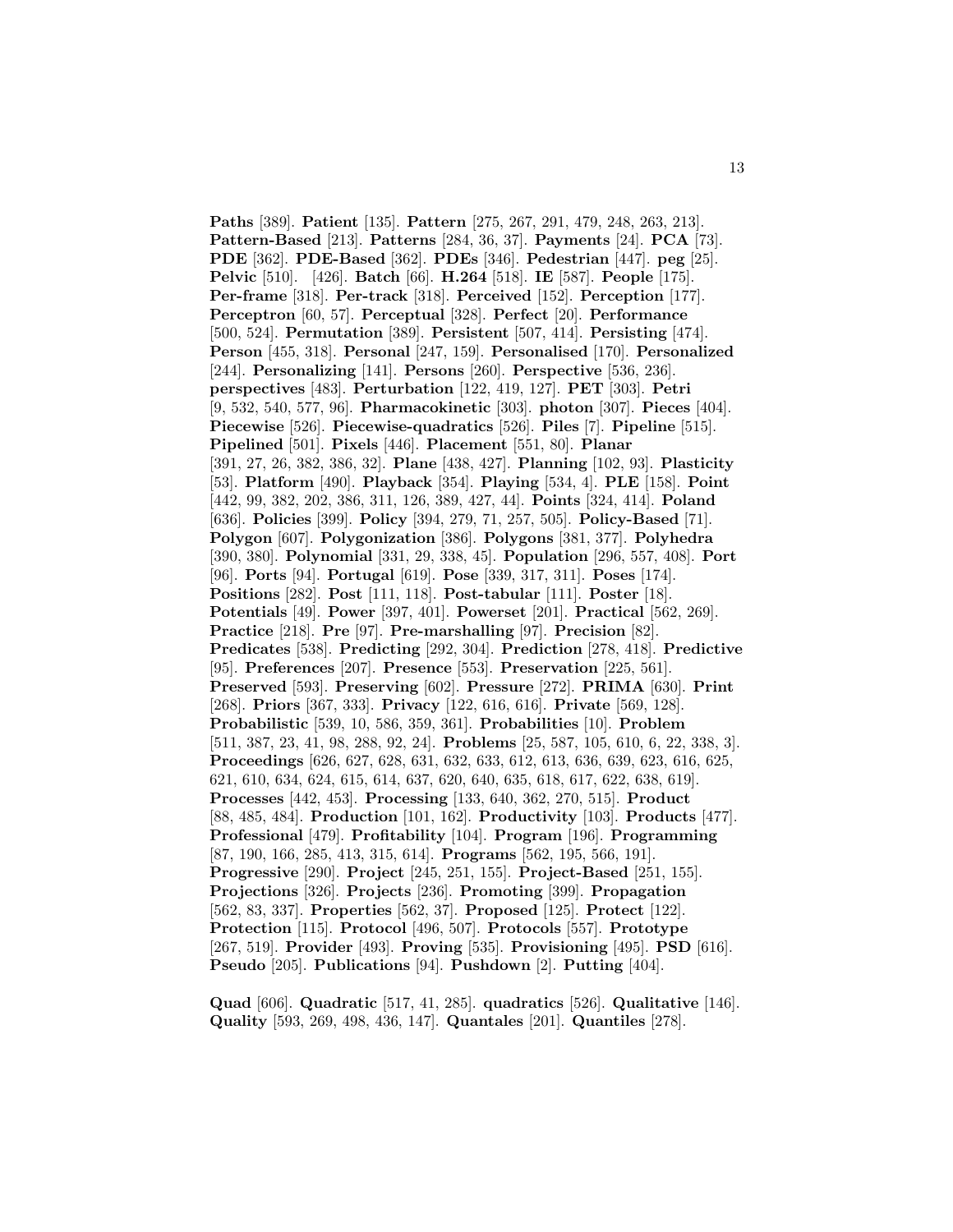**Quantitative** [88, 467]. **Quantization** [514]. **Quasi** [26, 541, 66]. **Quasi-Equal** [541]. **Quasi-Newton** [66]. **Query** [476]. **Query-Driven** [476].

**Radial** [382, 59]. **Radio** [99]. **RAMiCS** [620]. **Ramp** [292]. **Random** [534, 364, 127, 598]. **Randomization** [118]. **Range** [82, 175]. **Ranged** [10]. **Ranking** [60]. **Rapid** [384, 450, 470]. **Rate** [368]. **Rates** [425]. **Ratio** [461]. **Rational** [220]. **Ray** [521]. **RBFNN** [75]. **RC** [582]. **RC-DCA** [582]. **Reachability** [8, 17, 537, 6, 610]. **Reaction** [36]. **Reactive** [489, 467]. **Real** [415, 48, 173, 191, 368, 419, 354, 586, 457, 607, 427]. **Real-Time** [415, 48, 173, 191, 368, 607, 427]. **Real-World** [419, 354]. **Realboosted** [465]. **Realistic** [600]. **Reasoning** [192]. **Recognition** [428, 173, 174, 267, 357, 265, 433, 571, 347, 422, 318, 317, 263, 268, 320, 184, 358]. **Recognize** [176]. **Recognizing** [180]. **Recommendations** [233, 486]. **Recommender** [159, 160]. **Reconstruction** [415, 312, 513, 512, 315, 405]. **Recording** [354]. **Records** [135]. **Recovery** [597]. **Rectangle** [195]. **Rectangle-Based** [195]. **Rectangular** [205]. **Recurrence** [3, 304]. **Recursion** [81]. **Recursive** [2]. **Red** [392]. **Redescriptions** [280]. **Reduced** [285]. **Reducibility** [57]. **Reducing** [541]. **Reduction** [594]. **Redundancy** [285]. **Reeb** [605]. **Refined** [216]. **Refinement** [203, 531]. **Reflexive** [195]. **Reflexive-Transitive** [195]. **Region** [540]. **Region-Based** [540]. **Regions** [349]. **Registration** [305, 295, 303, 298, 371]. **Regression** [331, 370, 147, 407, 118]. **Regular** [192, 199, 194]. **Regularization** [46, 295, 343, 409]. **Regularized** [404, 289]. **Regulate** [251]. **Reidemeister** [11]. **Reinforcement** [279, 71]. **Related** [595]. **Relation** [204, 193]. **Relational** [280, 201, 206, 620]. **Relations** [196, 340, 291, 197, 131]. **Relationship** [6]. **Relationships** [164]. **Relative** [205, 460, 452]. **Relaxing** [471]. **Release** [113]. **Releases** [124]. **Relevant** [138]. **Relies** [122]. **Removal** [599, 264]. **Rendering** [345, 420]. **Rendezvous** [559]. **Reo** [488]. **Reorientation** [297]. **Repeatable** [324]. **Replicas** [551]. **replicating** [585]. **Replication** [479]. **Repositioning** [92]. **Representation** [388, 310, 456, 201, 459, 607]. **Request** [499]. **Requirements** [473, 247]. **Resection** [304]. **Resilient** [16]. **Resistance** [277]. **Resolution** [336, 411, 426]. **Resource** [162, 498, 494]. **Resources** [233]. **Restoration** [360]. **Restricted** [68, 46]. **Retail** [99]. **Rethinking** [589]. **Retries** [499]. **Retrieval** [266, 319]. **Reuse** [162]. **Reveal** [243]. **Revenue** [499]. **Reversibility** [374]. **Reviews** [134]. **Revised** [630, 611, 629]. **Revisited** [220]. **Revisiting** [536]. **Rewriting** [220, 216]. **Riemannian** [331]. **Rigid** [415, 266, 16, 371, 370]. **Rings** [559, 555]. **Risks** [493]. **Robot** [182, 175, 180, 283]. **Robotic** [181]. **Robotics** [172]. **Robots** [556, 555]. **Robust** [287, 592, 433, 601, 66, 361, 342]. **Robustness** [9, 532, 341]. **Role** [262]. **Romania** [618]. **Roommates** [24]. **Rotating** [378]. **Rotation** [463, 263]. **Rough** [582]. **round** [397]. **Rounding** [111]. **Routing** [105, 100, 400]. **RP** [610]. **Rule** [42, 143, 147]. **Rule-Based** [143]. **Rules**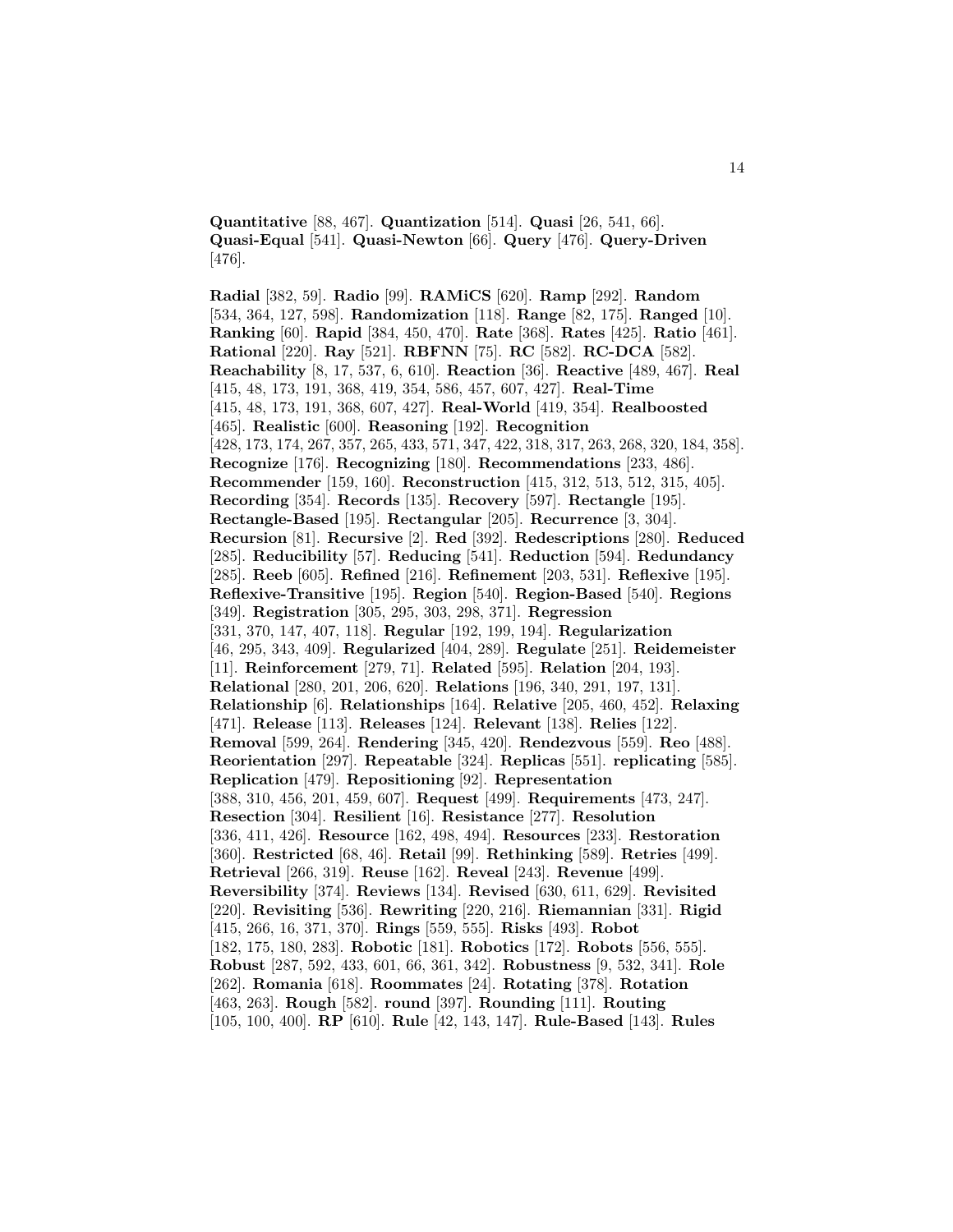[480, 147]. **Run** [471]. **Runs** [545]. **Runtime** [472, 473, 499, 86].

**Saarbr¨ucken** [622]. **Safety** [638]. **Saliency** [358, 333]. **Sample** [571]. **Sampling** [122, 353, 358]. **Sand** [7]. **SAT** [256]. **SAT-Based** [256]. **SBLP** [614]. **Scaffolding** [234]. **Scalable** [592]. **Scale** [406, 332, 52, 50, 423, 277, 247, 313, 314, 451, 420]. **Scales** [291]. **Scans** [305]. **Scenarios** [253, 245]. **Scene** [428, 350, 439]. **Scenes** [427]. **Scheduling** [106]. **Scheme** [255]. **Schemes** [2]. **School** [249]. **Schr¨odinger** [416]. **Science** [79, 624, 611, 620]. **Scientific** [125]. **Scientometric** [94]. **Scores** [450]. **Script** [320]. **sdcMicro** [114]. **Search** [363, 141, 279, 407, 57, 547]. **Searching** [571]. **Seaworthy** [93]. **Second** [625]. **Security** [253, 254, 492, 256, 561, 161, 638, 493, 127]. **SEEDS** [353]. **Segment** [379, 521, 350]. **Segmentation** [348, 347, 426, 306, 307, 349, 427, 300, 598]. **Segmentations** [423]. **Selcted** [611]. **Selected** [630, 629]. **Selection** [290, 489, 587, 582, 590, 584, 184, 573, 69]. **Self** [554, 563, 564, 239, 565, 551, 574, 553, 552, 555, 550, 585]. **Self-** [565]. **Self-efficacy** [239]. **Self-replicating** [585]. **Self-stabilization** [555, 550]. **Self-stabilizing** [554, 563, 564, 565, 551, 553, 552]. **Semantic** [233, 136, 131]. **Semantics** [458, 228]. **Semi** [454, 286]. **Semi-supervised** [454, 286]. **Semiconductor** [47]. **Semirings** [200]. **Sense** [319]. **Sensitivity** [362]. **Sensor** [272, 574, 425]. **Separating** [323]. **Separation** [188]. **Separator** [19]. **September** [636, 623, 616, 621, 610, 634, 615, 614, 637, 620, 635, 618, 617, 622, 612, 613]. **Sequence** [293, 573]. **Sequences** [297, 39, 282, 3, 459]. **Sequential** [291, 76, 276]. **Serendipitous** [138]. **Series** [625]. **Serious** [248]. **Serpentine** [386]. **Server** [500]. **Service** [489, 506, 145, 384, 503, 565, 497, 491, 106, 504, 499, 635]. **Service-Oriented** [635]. **Services** [492, 490, 496, 488, 209]. **Session** [18]. **Sessions** [241]. **Set** [582, 386, 32, 604, 408]. **Sets** [1, 382, 389, 147]. **SHA** [256]. **SHA-3** [256]. **Shake** [354]. **Shanghai** [615]. **Shape** [266, 593, 301, 296, 310, 517, 601, 416, 404, 335, 605, 408, 371, 302, 334, 407, 595]. **Shared** [507]. **Sharpness** [526]. **Shipping** [92]. **Shot** [540]. **Should** [109]. **Signal** [582, 44]. **Signals** [463, 55, 527, 178]. **Signature** [265]. **Significantly** [478]. **Silent** [554]. **Silicon** [51, 47]. **SIMD** [80]. **Similar** [571, 130]. **Similarity** [569, 287, 356]. **Simple** [195, 279, 377]. **Simplified** [605]. **Simplifying** [64]. **Simulate** [515]. **Simulation** [562, 630, 575, 394, 599, 462, 395, 103, 400]. **Simulations** [48, 184]. **Simulator** [502]. **Simulators** [234]. **Simultaneous** [101]. **Simultaneously** [385]. **Sinaia** [618]. **Single** [336, 540, 371]. **Singular** [267]. **Sites** [103]. **Six** [248]. **sized** [465]. **Sizing** [101]. **Skeleton** [520]. **Sketch** [410]. **Skills** [231, 622]. **Skull** [601]. **Skyline** [420]. **Slicepedia** [162]. **Slots** [568]. **Small** [124]. **Smart** [254, 630]. **Smooth** [7]. **Smoothness** [438]. **SMT** [566, 542]. **SMT-Based** [542]. **Sobolev** [418]. **Sobolev-Type** [418]. **Social**

[137, 236, 151, 244, 157, 168, 247, 457, 395, 206, 138]. **Society** [630]. **Soft**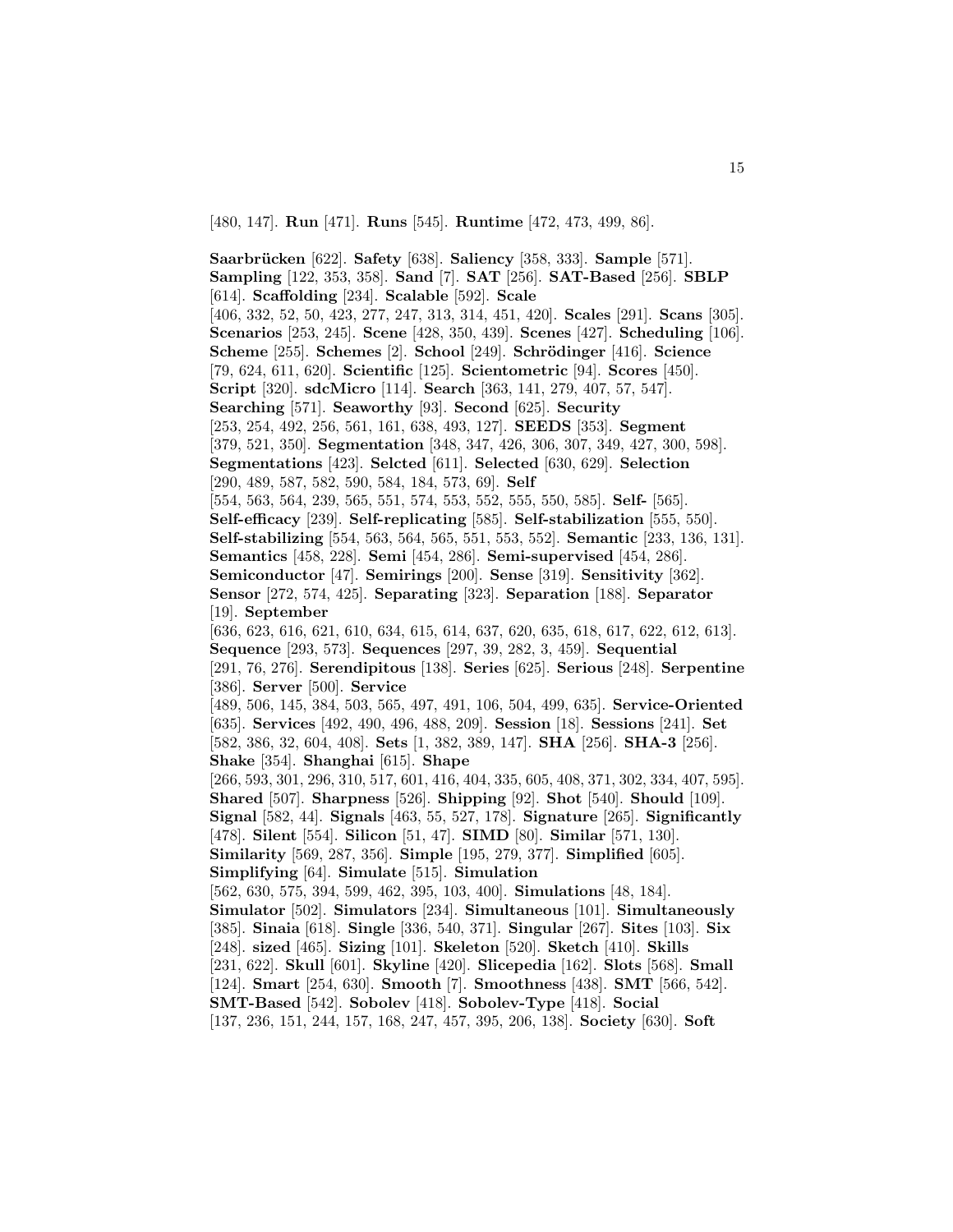[476, 599]. **Software** [78, 530, 477, 88, 567, 478, 515]. **Software-Intensive** [530]. **Solution** [125]. **Solutions** [24]. **Solvers** [110, 566, 277, 338]. **Solving** [511, 105, 98, 100]. **SOM** [259]. **Some** [59, 557]. **Source** [390, 479]. **Space** [530, 511, 458, 29, 70, 279, 358]. **Space-Time** [458]. **Space-Variant** [358]. **Spain** [629]. **Span** [29, 216]. **Span-Categories** [216]. **Spanish** [629]. **Sparking** [246]. **Spatial** [291, 303, 126]. **Spatial-temporal** [303]. **Spatio** [456, 295, 444, 625]. **Spatio-Temporal** [444, 456, 295, 625]. **Special** [399]. **Specific** [85, 360, 464, 470]. **Specification** [536, 257]. **Specifications** [560, 197]. **Spectral** [277, 412, 44]. **Speech** [176]. **Speed** [82]. **Spherical** [601]. **Spielman** [277]. **Spike** [53]. **Spike-Time** [53]. **Spiking** [54, 50, 47]. **Spill** [80]. **Spiral** [386]. **Spirometer** [272]. **Split** [47]. **Sports** [357]. **Spreadsheets** [87]. **Spyware** [580]. **Squares** [371]. **Squashing** [283]. **SRE** [247]. **SSS** [638]. **Stability** [590]. **Stability-Based** [590]. **stabilization** [555, 550, 638]. **Stabilizing** [562, 566, 554, 563, 564, 565, 551, 553, 552]. **Stable** [412, 338, 31, 24]. **Stage** [98]. **State** [212, 360, 453, 144, 567]. **State-Aware** [567]. **States** [136]. **Static** [545]. **Statistical** [278, 128, 616, 539, 119, 597, 531, 313, 408, 595, 127]. **Statistics** [352]. **Stent** [515]. **Step** [158]. **Stereo** [438, 440, 435, 425]. **Stereotype** [396]. **STIA** [625]. **Stixel** [447]. **Stixels** [446]. **Stochastic** [513, 111, 215, 531, 40, 62]. **Storage** [54, 101]. **Stowage** [93]. **Strategies** [400]. **Stream** [292, 589]. **Stream-Based** [292]. **Striatum** [605]. **Strict** [189]. **String** [378]. **String-Wrapped** [378]. **Strip** [20]. **Strip-Composed** [20]. **Structural** [299]. **Structure** [482, 255, 183, 40]. **Structured** [43, 214, 453, 342]. **Structures** [16, 606]. **Student** [239, 18]. **Students** [240, 249]. **Studies** [408]. **Study** [105, 75, 152, 597, 249, 149, 573, 494]. **Style** [243]. **Sub** [484]. **Sub-product** [484]. **Subcortical** [600]. **Subgraphs** [21]. **Subgroup** [285]. **Subimages** [283]. **Subject** [118]. **Subjective** [143]. **Subquadratic** [391]. **Subsequence** [389]. **Subsequences** [579]. **Succeeded** [339]. **Suitable** [260]. **Sum** [17]. **Summarization** [509]. **Super** [336, 411, 426]. **Super-Resolution** [336, 411, 426]. **Superalloy** [348]. **Superfaces** [411]. **SuperFloxels** [459]. **Superpixels** [353]. **Supervertices** [603]. **Supervised** [75, 423, 356, 454, 286]. **Supply** [96]. **Support** [76, 152, 102, 478, 356]. **Suppression** [122]. **Surface** [600, 597, 298]. **Surfaces** [415, 312, 603, 414, 431, 596]. **Surgery** [304]. **Surveillance** [313, 457]. **Survey** [124, 120]. **Sustainable** [630, 397]. **Swapping** [122, 120]. **Swarm** [74, 148, 65]. **Switzerland** [612, 613]. **Symbolic** [226]. **Symmetrical** [140]. **Symmetry** [355]. **Symposium** [614, 638]. **Synchronization** [48, 553, 545]. **Synchronizer** [558]. **Synchronous** [152]. **Synthesis** [336, 538, 600, 142, 544]. **Synthetic** [441]. **System** [258, 580, 577, 102, 528, 454, 271, 586, 572, 268, 160, 86, 578]. **Systemic** [281]. **Systems** [472, 530, 535, 50, 639, 623, 539, 575, 634, 10, 221, 223, 12, 637, 542, 214, 531, 567, 617, 638, 547].

**T** [470]. **Tables** [128]. **Tabular** [113, 111]. **Tag** [141]. **Tag-Based** [141]. **Tail**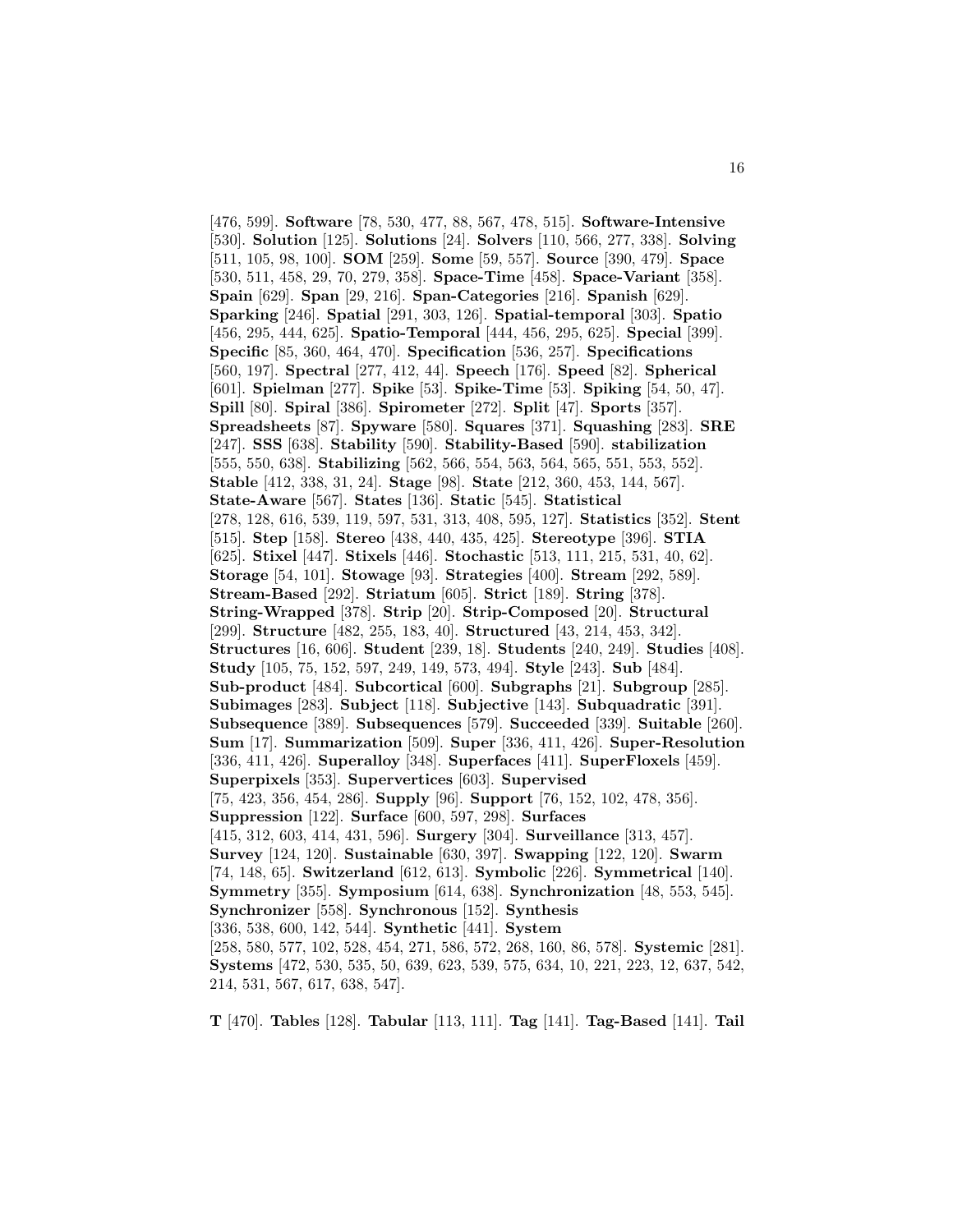[162]. **Taming** [197]. **Tangled** [376]. **Tanks** [93]. **Taormina** [639]. **Tasks** [501]. **Taxonomic** [116]. **TC** [623]. **Teaching** [152, 153, 157]. **Team** [357]. **Technique** [582, 265, 604]. **Techniques** [509, 40, 66]. **Technological** [246]. **Technologies** [237]. **Technology** [99, 523, 622]. **TEL** [622, 236]. **Telling** [178]. **tempering** [68]. **Template** [295]. **Temporal** [146, 135, 438, 36, 347, 444, 456, 295, 303, 307, 625]. **tenant** [505]. **Teng** [277]. **Tensor** [346]. **Tensor-Based** [346]. **Tensors** [267]. **Term** [220, 58, 63]. **Terminal** [95]. **Terminals** [94]. **Terminating** [557]. **Test** [121]. **Testing** [227, 114]. **Tetrahedral** [607]. **Textual** [134]. **Textural** [428]. **Texture** [72, 416, 314, 352]. **Their** [346, 493]. **Theorem** [201]. **Theoretic** [611]. **Theoretical** [58]. **Theories** [536]. **Theory** [533, 582]. **Thick** [510]. **Thickness** [300]. **Thin** [47]. **Third** [615, 619]. **Thrackles** [376]. **Throughput** [590]. **TIDS** [258]. **Tight** [34]. **Tikhonov** [46]. **Tikhonov-Type** [46]. **Time** [415, 9, 532, 48, 458, 173, 38, 536, 191, 625, 368, 522, 586, 307, 471, 100, 457, 607, 427, 53]. **Time-Lapse** [307]. **Time-Series** [625]. **Time-Travel** [522]. **Time-Varying** [38]. **Timed** [533, 534, 535, 536, 537, 6, 541, 637, 542, 543, 544, 546, 547]. **TinkerLamp** [237]. **Tissue** [599, 307]. **Titanium** [521]. **TOF** [425]. **Together** [404]. **Togetherness** [210]. **Token** [507]. **Tolerance** [562, 16]. **Tomography** [405]. **Tool** [250, 156, 154]. **Topology** [606]. **Toronto** [638]. **Tower** [25]. **Track** [271, 318]. **Tracking** [418, 305, 340, 368, 341, 464, 307, 604, 342]. **Trade** [99]. **Traded** [74]. **Traditional** [435]. **Trails** [17]. **Training** [290, 234, 68, 360, 66]. **Trajectories** [460]. **Trajectory** [526, 315]. **Transfer** [239]. **Transformation** [219, 224, 225, 221, 223, 222, 193, 214]. **Transformations** [621, 215, 11, 228]. **Transistors** [47]. **Transit** [384]. **Transition** [540]. **Transitive** [195, 188]. **Transparent** [474]. **Transport** [394]. **Transversal** [33]. **Trap** [580]. **Travel** [522]. **Treewidth** [26]. **Triangles** [552]. **Triangulation** [19]. **Triangulations** [375, 385]. **Trim** [282]. **Triple** [218]. **Truly** [228]. **Trust** [258, 161]. **Trust-Based** [258]. **Tumors** [305]. **Tuning** [133]. **Tweets** [243, 293]. **Twisted** [383]. **Twitter** [243]. **Two** [511, 458, 203, 133, 21, 98, 545]. **Two-Dimensional** [511]. **Two-Stage** [98]. **Type** [418, 46, 86]. **Typed** [78].

**Ubiquitous** [253]. **UK** [637, 620]. **Ultra** [421]. **Ultra-wide** [421]. **UML** [469]. **UML2** [486]. **Unbiased** [295]. **Uncertain** [12]. **Uncertainty** [471]. **Unconstrained** [364]. **Under-Approximations** [212]. **Understanding** [238, 172, 619]. **Undoing** [321]. **UNESCO** [616]. **Unfolding** [390]. **Unified** [432]. **Uniform** [149, 555]. **Unifying** [189]. **unit** [397]. **Units** [59]. **Universal** [167]. **Unmanned** [519]. **Unmixing** [44]. **Unordered** [147]. **Unstructured** [607, 134]. **Unsupervised** [461, 452, 302]. **UPPAAL** [545]. **Upward** [27]. **Usage** [486, 262, 257]. **Use** [325, 240, 152]. **Useful** [121, 154]. **User** [502, 505]. **User-Centric** [502]. **User-Customisable** [505]. **Using** [406, 415, 465, 272, 42, 442, 8, 348, 105, 593, 196, 74, 364, 501, 397, 259, 461, 460, 602, 277, 453, 311, 176, 322, 197, 410, 455, 66, 286, 298, 327, 407, 62, 315,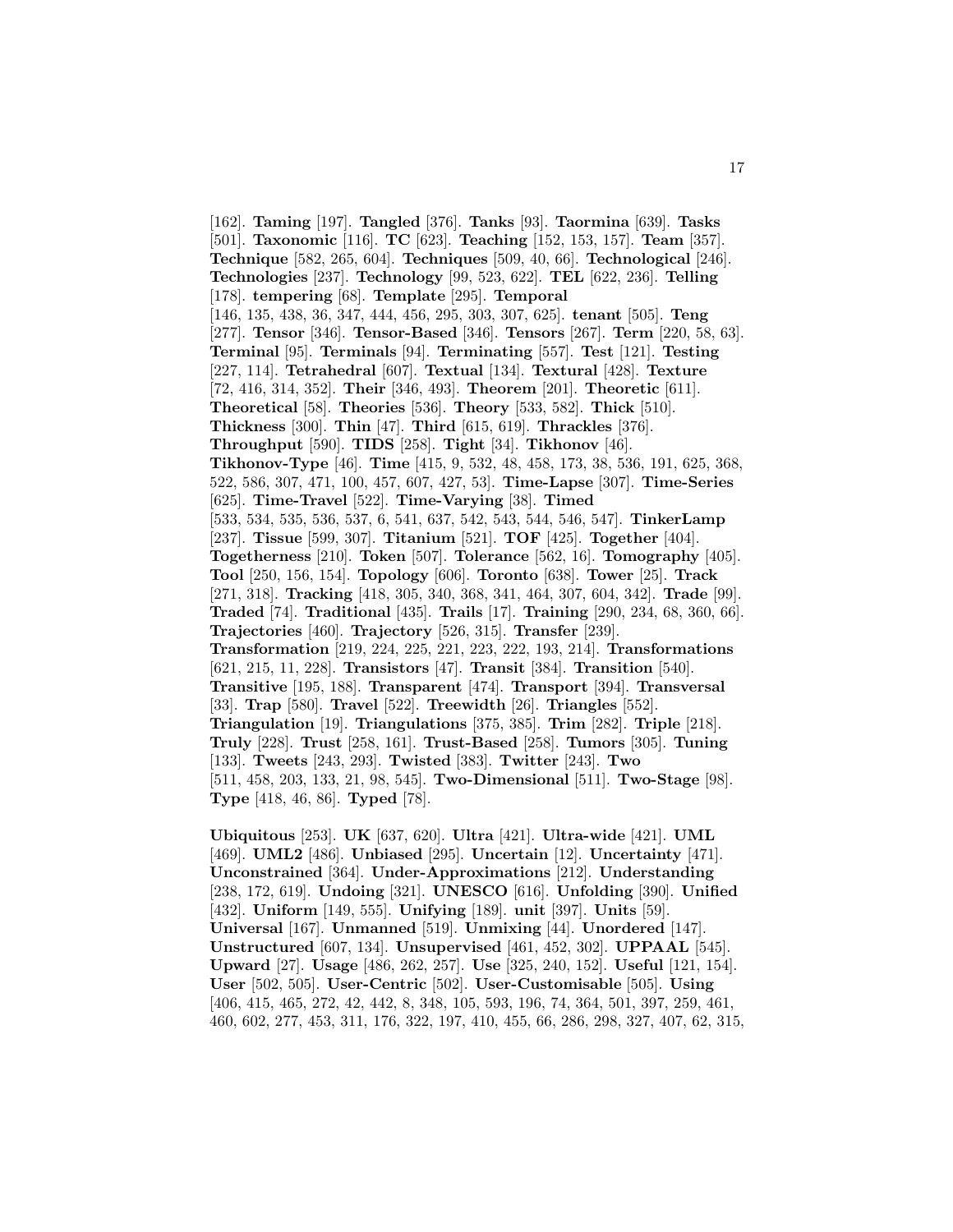333, 47]. **Utility** [149]. **Utilizing** [57].

**Vague** [178]. **Vagueness** [178]. **Valid** [119]. **Value** [267, 398]. **Value-Based** [398]. **Valued** [513, 343, 409, 57, 204]. **Variable** [545]. **Variables** [67, 118]. **Variance** [551]. **Variant** [358]. **Variational** [346]. **Varna** [617]. **Varying** [38]. **Vascular** [606]. **Vector** [513, 76, 356, 57]. **Vector-Valued** [513]. **Vehicle** [105, 519, 100, 400]. **Vehicles** [399]. **Venice** [623]. **verbal** [181]. **Verification** [566, 225, 561]. **Vertebral** [595]. **Very** [134]. **Vessel** [93]. **Vessels** [515]. **via** [418, 305, 5, 225, 601, 193, 285, 557, 117, 604, 408, 337, 11, 353, 431]. **Video** [509, 364, 456, 518, 423, 523, 350, 459, 457]. **Videos** [429, 455]. **View** [99, 174, 430]. **Viewpoint** [431]. **Views** [142]. **VII** [628]. **Vilamoura** [619]. **Virtual** [561, 495]. **Visibility** [381]. **Vision** [636, 626, 627, 628, 631, 632, 633]. **Visual** [227, 452, 180, 451]. **Visualization** [516]. **Visualizations** [244]. **Vocabularies** [332]. **Volume** [299]. **Volumetric** [607]. **Voronoi** [392]. **Voting** [268]. **Voting-Based** [268]. **vs** [296, 16].

**Warehouse** [101]. **Warping** [604]. **Warsaw** [636]. **Weakly** [423, 356]. **Web** [618, 165, 423, 488, 170]. **Web-Based** [618, 165]. **Web-Scale** [423]. **Wedge** [415]. **Weekday** [61]. **Weekday-Based** [61]. **Weight** [565]. **Weight-Based** [565]. **Weighted** [20, 28, 37, 389, 342]. **Weights** [484]. **Well** [214]. **Well-Structured** [214]. **WG** [611]. **Which** [25, 297, 152]. **While** [471, 381]. **Wiberg** [366]. **wide** [421]. **Wiki** [154]. **Wikis** [153]. **Wind** [102]. **Window** [465]. **Windows** [265, 100]. **Wireless** [258, 574, 550]. **within** [291]. **without** [585]. **Wollongong** [630]. **Word** [319]. **Wordnet** [132]. **Workbench** [135]. **Workflow** [470]. **Workload** [500]. **Workshop** [625, 610, 611, 640, 619]. **Workshops** [630, 631, 632, 633]. **World** [419, 354]. **Worldwide** [311]. **Wrapped** [378]. **Wright** [105]. **Wrinkles** [442]. **Write** [500]. **Write-Heavy** [500]. **Wrong** [122].

**X** [521]. **X-Ray** [521]. **XACML** [257]. **XIV** [629].

**Zeno** [545].

# **References**

**Bojanczyk:2012:FMS**

[1] Mikołaj Bojańczyk and Sławomir Lasota. Fraenkel–Mostowski sets with non-homogeneous atoms. Lecture Notes in Computer Science, 7550:1– 5, 2012. CODEN LNCSD9. ISSN 0302-9743 (print), 1611-3349 (electronic). URL http://link.springer.com/chapter/10.1007/978-3- 642-33512-9\_1/.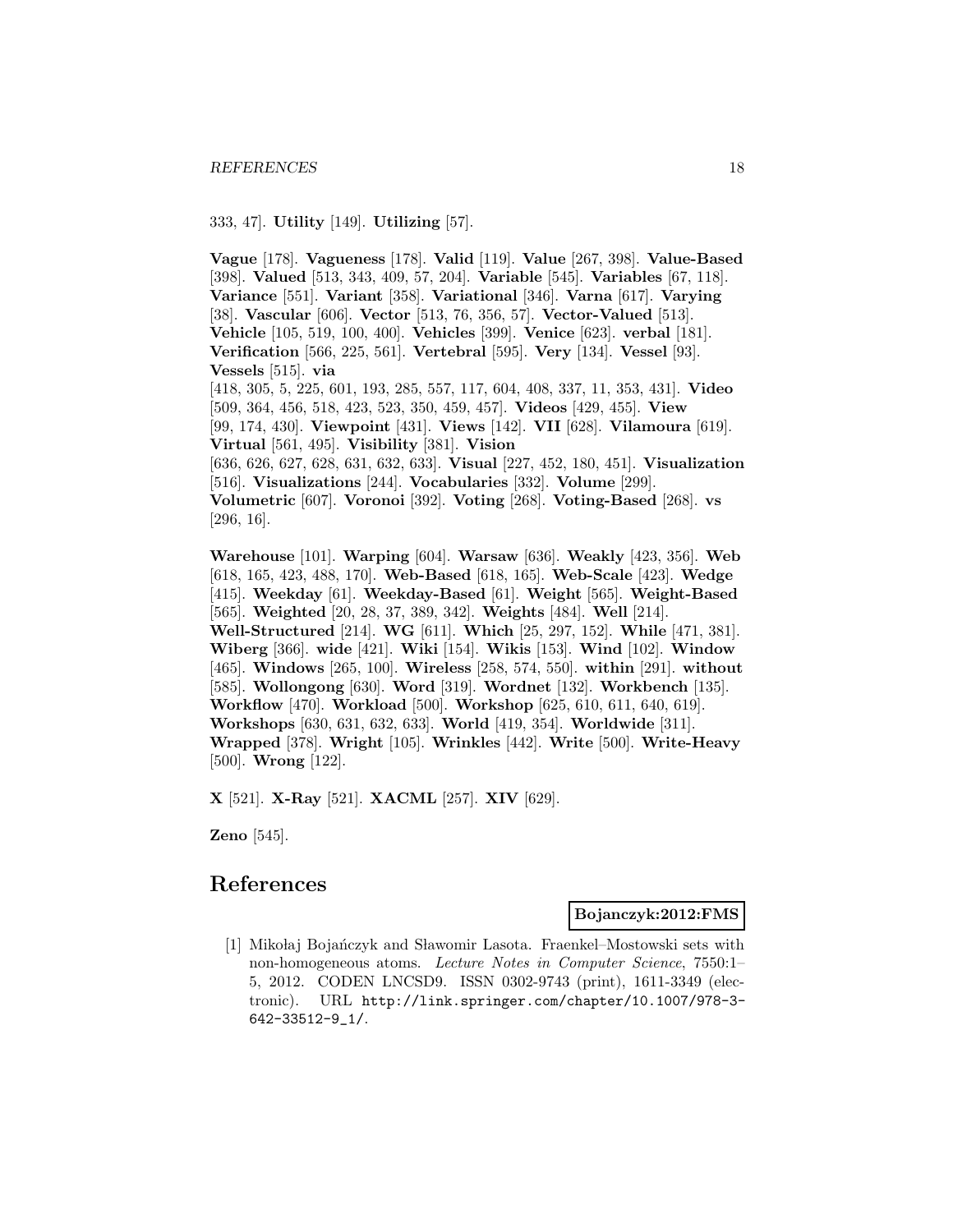#### **Salvati:2012:RSK**

[2] Sylvain Salvati and Igor Walukiewicz. Recursive schemes, Krivine machines, and collapsible pushdown automata. Lecture Notes in Computer Science, 7550:6-20, 2012. CODEN LNCSD9. ISSN 0302-9743 (print), 1611-3349 (electronic). URL http://link.springer.com/chapter/10. 1007/978-3-642-33512-9\_2/.

### **Ouaknine:2012:DPL**

[3] Joël Ouaknine and James Worrell. Decision problems for linear recurrence sequences. Lecture Notes in Computer Science, 7550:21–28, 2012. CODEN LNCSD9. ISSN 0302-9743 (print), 1611-3349 (electronic). URL http:// link.springer.com/chapter/10.1007/978-3-642-33512-9\_3/.

#### **Kucera:2012:PGC**

[4] Antonín Kučera. Playing games with counter automata. Lecture Notes in Computer Science, 7550:29–41, 2012. CODEN LNCSD9. ISSN 0302- 9743 (print), 1611-3349 (electronic). URL http://link.springer.com/ chapter/10.1007/978-3-642-33512-9\_4/.

### **Felscher:2012:LMC**

[5] Ingo Felscher. LTL-model-checking via model composition. Lecture Notes in Computer Science, 7550:42–53, 2012. CODEN LNCSD9. ISSN 0302- 9743 (print), 1611-3349 (electronic). URL http://link.springer.com/ chapter/10.1007/978-3-642-33512-9\_5/.

### **Haase:2012:RBR**

[6] Christoph Haase, Joël Ouaknine, and James Worrell. On the relationship between reachability problems in timed and counter automata. Lecture Notes in Computer Science, 7550:54–65, 2012. CODEN LNCSD9. ISSN 0302-9743 (print), 1611-3349 (electronic). URL http://link.springer. com/chapter/10.1007/978-3-642-33512-9\_6/.

#### **Brocchi:2012:SSP**

[7] Stefano Brocchi and Paolo Massazza. Smooth sand piles. Lecture Notes in Computer Science, 7550:66–78, 2012. CODEN LNCSD9. ISSN 0302- 9743 (print), 1611-3349 (electronic). URL http://link.springer.com/ chapter/10.1007/978-3-642-33512-9\_7/.

#### **Benvenuti:2012:ADC**

[8] Luca Benvenuti, Davide Bresolin, Pieter Collins, and Alberto Ferrari. Ariadne: Dominance checking of nonlinear hybrid automata using reachability analysis. Lecture Notes in Computer Science, 7550: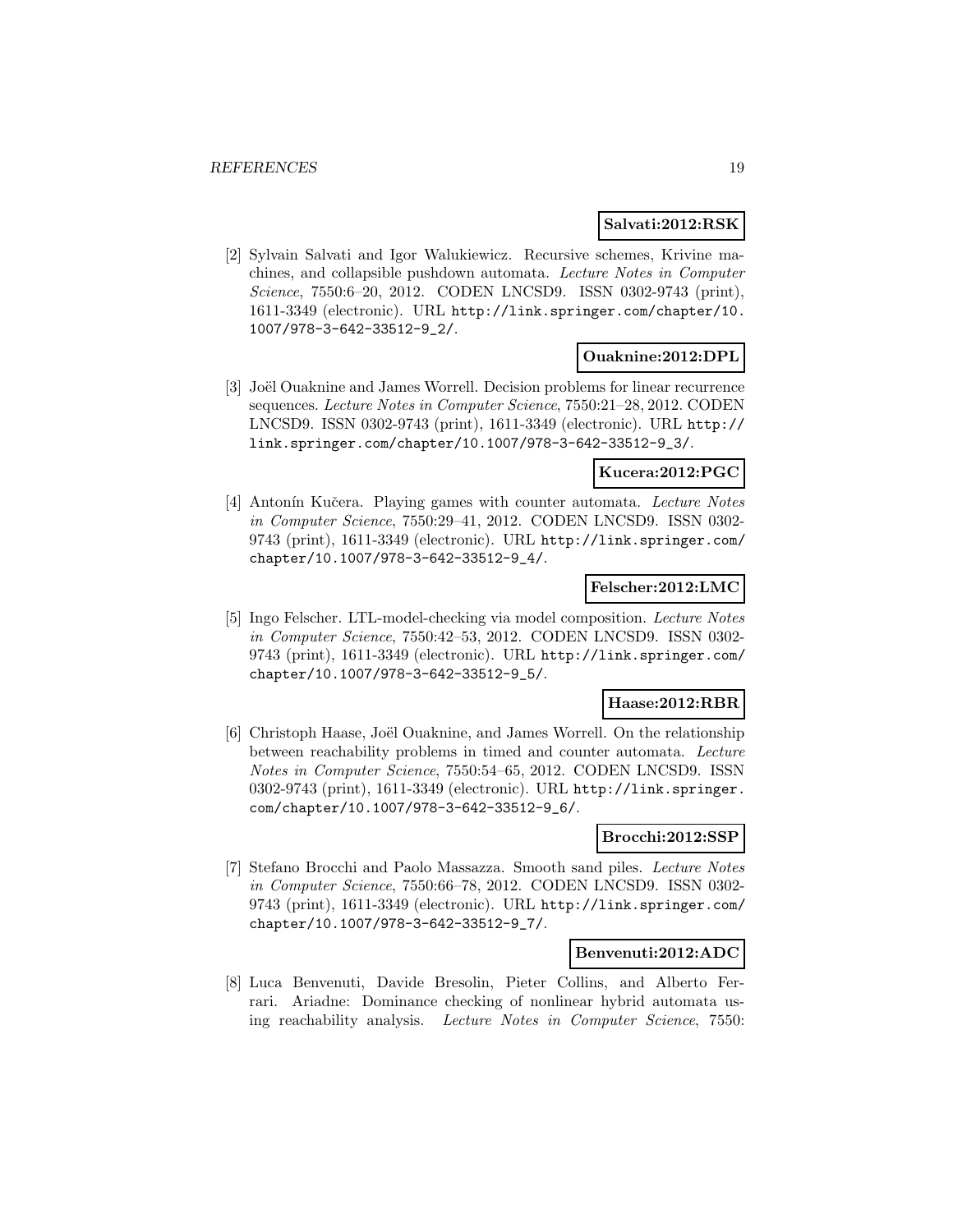79–91, 2012. CODEN LNCSD9. ISSN 0302-9743 (print), 1611-3349 (electronic). URL http://link.springer.com/chapter/10.1007/978- 3-642-33512-9\_8/.

# **Akshay:2012:RTPa**

[9] S. Akshay, Loïc Hélouët, Claude Jard, and Pierre-Alain Reynier. Robustness of time Petri nets under guard enlargement. Lecture Notes in Computer Science, 7550:92–106, 2012. CODEN LNCSD9. ISSN 0302- 9743 (print), 1611-3349 (electronic). URL http://link.springer.com/ chapter/10.1007/978-3-642-33512-9\_9/.

# **Ghorbal:2012:EPM**

[10] Khalil Ghorbal, Parasara Sridhar Duggirala, and Vineet Kahlon. Efficient probabilistic model checking of systems with ranged probabilities. Lecture Notes in Computer Science, 7550:107–120, 2012. CODEN LNCSD9. ISSN 0302-9743 (print), 1611-3349 (electronic). URL http://link.springer. com/chapter/10.1007/978-3-642-33512-9\_10/.

# **Saleh:2012:LKT**

[11] Rafiq Saleh. On the length of knot transformations via Reidemeister moves I and II. Lecture Notes in Computer Science, 7550:121–136, 2012. CODEN LNCSD9. ISSN 0302-9743 (print), 1611-3349 (electronic). URL http:// link.springer.com/chapter/10.1007/978-3-642-33512-9\_11/.

#### **Hansch:2012:ILS**

[12] Paul Hänsch and Stefan Kowalewski. Invariants for LTI systems with uncertain input. Lecture Notes in Computer Science, 7550:137–148, 2012. CODEN LNCSD9. ISSN 0302-9743 (print), 1611-3349 (electronic). URL http://link.springer.com/chapter/10.1007/978-3- 642-33512-9\_12/.

#### **Anonymous:2012:BMa**

[13] Anonymous. Back matter. Lecture Notes in Computer Science, 7550: ??, 2012. CODEN LNCSD9. ISSN 0302-9743 (print), 1611-3349 (electronic). URL http://link.springer.com/content/pdf/bbm:978-3- 642-33512-9/1.

#### **Anonymous:2012:FMa**

[14] Anonymous. Front matter. Lecture Notes in Computer Science, 7550: ??, 2012. CODEN LNCSD9. ISSN 0302-9743 (print), 1611-3349 (electronic). URL http://link.springer.com/content/pdf/bfm:978-3- 642-33512-9/1.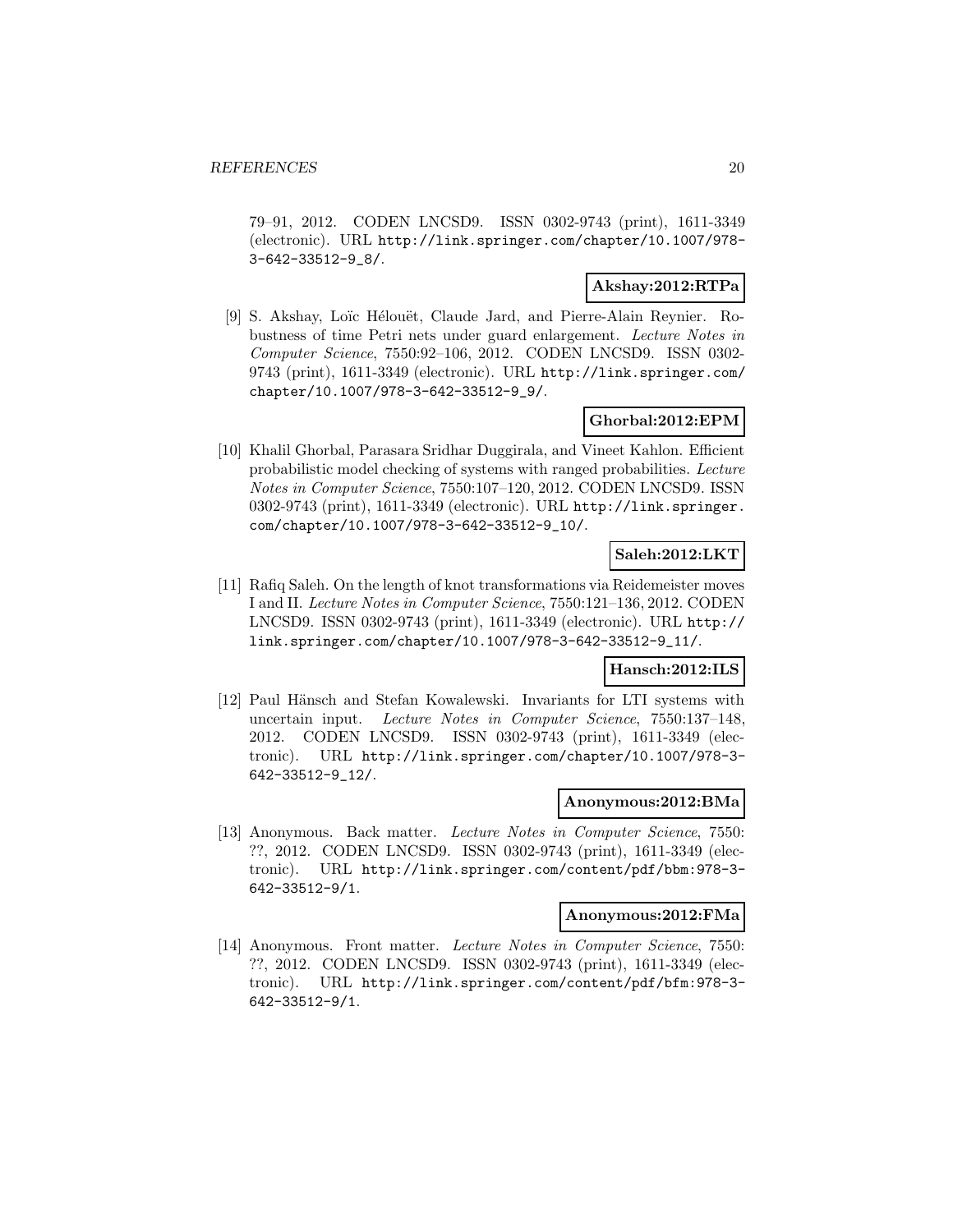### **Rautenbach:2012:AI**

[15] Dieter Rautenbach. Account on intervals. Lecture Notes in Computer Science, 7551:1, 2012. CODEN LNCSD9. ISSN 0302-9743 (print), 1611-3349 (electronic). URL http://link.springer.com/accesspage/chapter/ 10.1007/978-3-642-34611-8\_1.

# **Peleg:2012:CRS**

[16] David Peleg. Constructing resilient structures in graphs: Rigid vs. competitive fault-tolerance. Lecture Notes in Computer Science, 7551:2, 2012. CODEN LNCSD9. ISSN 0302-9743 (print), 1611-3349 (electronic). URL http://link.springer.com/accesspage/chapter/10.1007/978- 3-642-34611-8\_2.

#### **Bhattacharya:2012:ARI**

[17] Amitava Bhattacharya. Alternating reachability and integer sum of closed alternating trails. Lecture Notes in Computer Science, 7551:3, 2012. CODEN LNCSD9. ISSN 0302-9743 (print), 1611-3349 (electronic). URL http://link.springer.com/accesspage/chapter/10.1007/978- 3-642-34611-8\_3.

#### **Golumbic:2012:SPS**

[18] Martin Charles Golumbic, Michal Stern, Avivit Levy, and Gila Morgenstern. Student poster session. Lecture Notes in Computer Science, 7551:4–6, 2012. CODEN LNCSD9. ISSN 0302-9743 (print), 1611-3349 (electronic). URL http://link.springer.com/chapter/10.1007/978- 3-642-34611-8\_4/.

#### **Berry:2012:TCS**

[19] Anne Berry and Annegret Wagler. Triangulation and clique separator decomposition of claw-free graphs. Lecture Notes in Computer Science, 7551:7–21, 2012. CODEN LNCSD9. ISSN 0302-9743 (print), 1611-3349 (electronic). URL http://link.springer.com/chapter/10.1007/978- 3-642-34611-8\_5/.

#### **Bonomo:2012:MWC**

[20] Flavia Bonomo, Gianpaolo Oriolo, and Claudia Snels. Minimum weighted clique cover on strip-composed perfect graphs. Lecture Notes in Computer Science, 7551:22–33, 2012. CODEN LNCSD9. ISSN 0302-9743 (print), 1611-3349 (electronic). URL http://link.springer.com/chapter/10. 1007/978-3-642-34611-8\_6/.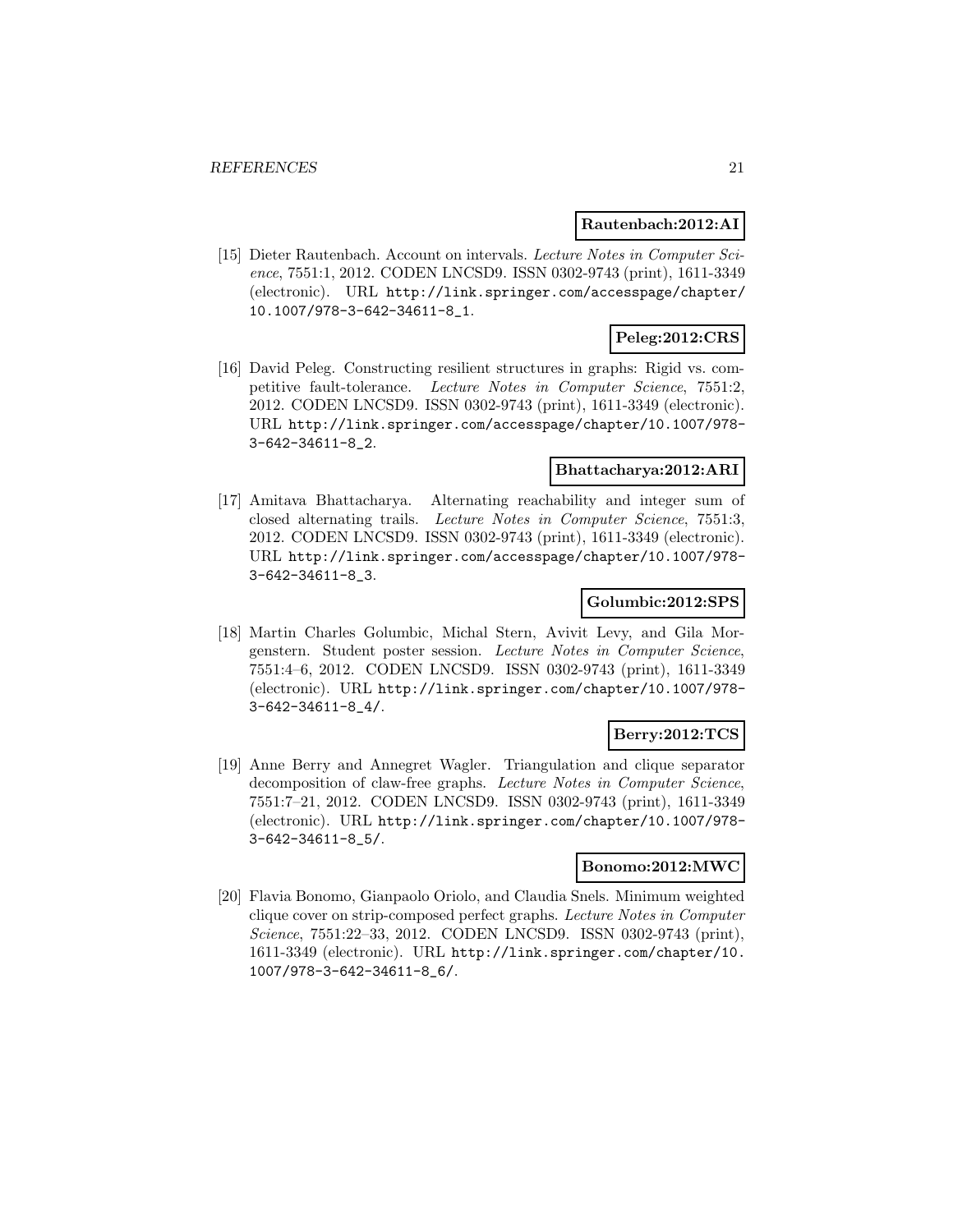#### **Kratsch:2012:GIG**

[21] Stefan Kratsch and Pascal Schweitzer. Graph isomorphism for graph classes characterized by two forbidden induced subgraphs. Lecture Notes in Computer Science, 7551:34–45, 2012. CODEN LNCSD9. ISSN 0302- 9743 (print), 1611-3349 (electronic). URL http://link.springer.com/ chapter/10.1007/978-3-642-34611-8\_7/.

# **Hermelin:2012:OPD**

[22] Danny Hermelin, Juli´an Mestre, and Dror Rawitz. Optimization problems in dotted interval graphs. Lecture Notes in Computer Science, 7551: 46–56, 2012. CODEN LNCSD9. ISSN 0302-9743 (print), 1611-3349 (electronic). URL http://link.springer.com/chapter/10.1007/978- 3-642-34611-8\_8/.

#### **Francis:2012:MCP**

[23] Mathew C. Francis, Daniel Gonçalves, and Pascal Ochem. The maximum clique problem in multiple interval graphs (extended abstract). Lecture Notes in Computer Science, 7551:57–68, 2012. CODEN LNCSD9. ISSN 0302-9743 (print), 1611-3349 (electronic). URL http://link.springer. com/chapter/10.1007/978-3-642-34611-8\_9/.

# **Biro:2012:SSR**

[24] Péter Biró, Matthijs Bomhoff, Petr A. Golovach, Walter Kern, and Daniël Paulusma. Solutions for the Stable Roommates Problem with payments. Lecture Notes in Computer Science, 7551:69–80, 2012. CODEN LNCSD9. ISSN 0302-9743 (print), 1611-3349 (electronic). URL http://link. springer.com/chapter/10.1007/978-3-642-34611-8\_10/.

#### **Berend:2012:WMP**

[25] Daniel Berend and Amir Sapir. Which multi-peg Tower of Hanoi problems are exponential? Lecture Notes in Computer Science, 7551:81– 90, 2012. CODEN LNCSD9. ISSN 0302-9743 (print), 1611-3349 (electronic). URL http://link.springer.com/chapter/10.1007/978-3- 642-34611-8\_11/.

#### **DiGiacomo:2012:QPD**

[26] Emilio Di Giacomo, Walter Didimo, Giuseppe Liotta, and Fabrizio Montecchiani. h-quasi planar drawings of bounded treewidth graphs in linear area. Lecture Notes in Computer Science, 7551:91–102, 2012. CODEN LNCSD9. ISSN 0302-9743 (print), 1611-3349 (electronic). URL http:// link.springer.com/chapter/10.1007/978-3-642-34611-8\_12/.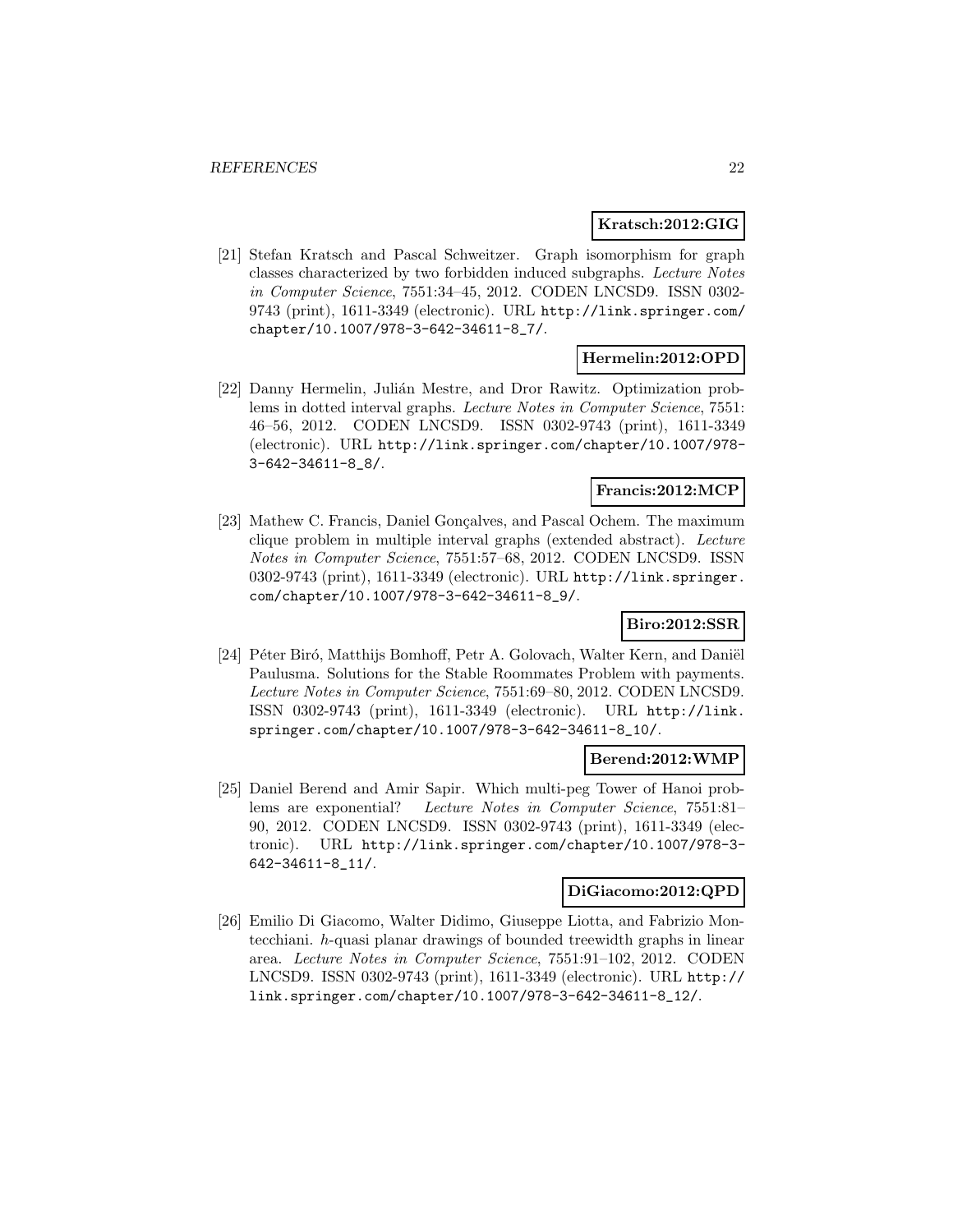# **Auer:2012:DUP**

[27] Christopher Auer, Christian Bachmaier, Franz J. Brandenburg, and Andreas Gleißner. The duals of upward planar graphs on cylinders. Lecture Notes in Computer Science, 7551:103–113, 2012. CODEN LNCSD9. ISSN 0302-9743 (print), 1611-3349 (electronic). URL http://link.springer. com/chapter/10.1007/978-3-642-34611-8\_13/.

# **Epstein:2012:WMD**

[28] Leah Epstein, Asaf Levin, and Gerhard J. Woeginger. The (weighted) metric dimension of graphs: Hard and easy cases. Lecture Notes in Computer Science, 7551:114–125, 2012. CODEN LNCSD9. ISSN 0302-9743 (print), 1611-3349 (electronic). URL http://link.springer.com/chapter/10. 1007/978-3-642-34611-8\_14/.

#### **Junosza-Szaniawski:2012:DSP**

[29] Konstanty Junosza-Szaniawski, Jan Kratochv´ıl, Mathieu Liedloff, and Paweł Rzażewski. Determining the  $L(2, 1)$ -span in polynomial space. Lecture Notes in Computer Science, 7551:126–137, 2012. CODEN LNCSD9. ISSN 0302-9743 (print), 1611-3349 (electronic). URL http://link. springer.com/chapter/10.1007/978-3-642-34611-8\_15/.

#### **Javelle:2012:MDL**

[30] Jérôme Javelle, Mehdi Mhalla, and Simon Perdrix. On the minimum degree up to local complementation: Bounds and complexity. Lecture Notes in Computer Science, 7551:138–147, 2012. CODEN LNCSD9. ISSN 0302-9743 (print), 1611-3349 (electronic). URL http://link.springer. com/chapter/10.1007/978-3-642-34611-8\_16/.

# **Muller:2012:SDG**

[31] Haiko Müller. On the stable degree of graphs. Lecture Notes in Computer Science, 7551:148–159, 2012. CODEN LNCSD9. ISSN 0302-9743 (print), 1611-3349 (electronic). URL http://link.springer.com/chapter/10. 1007/978-3-642-34611-8\_17/.

# **Kowalik:2012:KKN**

[32] Lukasz Kowalik and Marcin Mucha. A 9 k kernel for nonseparating independent set in planar graphs. Lecture Notes in Computer Science, 7551: 160–171, 2012. CODEN LNCSD9. ISSN 0302-9743 (print), 1611-3349 (electronic). URL http://link.springer.com/chapter/10.1007/978- 3-642-34611-8\_18/.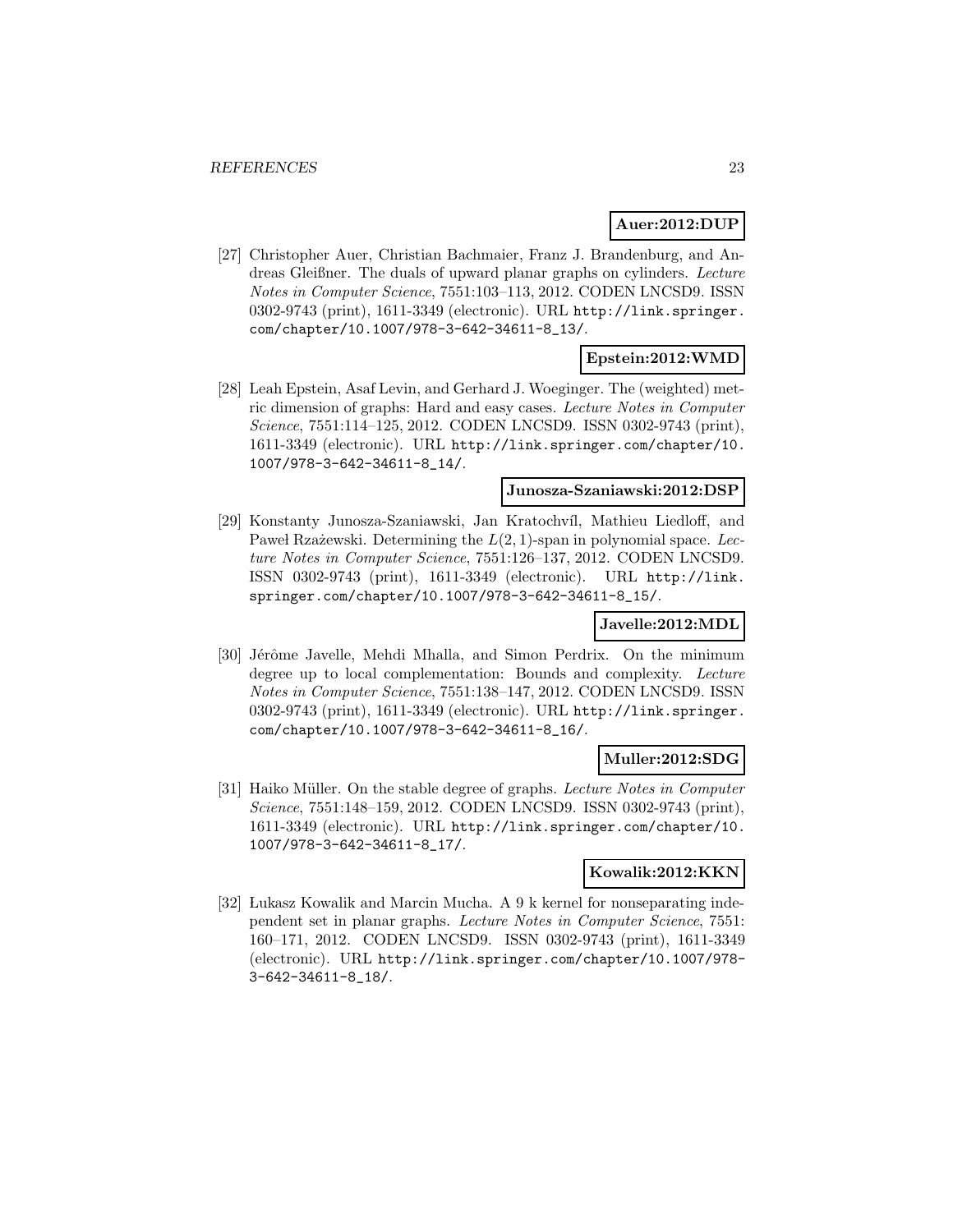### **Misra:2012:PAE**

[33] Pranabendu Misra, Venkatesh Raman, M. S. Ramanujan, and Saket Saurabh. Parameterized algorithms for even cycle transversal. Lecture Notes in Computer Science, 7551:172–183, 2012. CODEN LNCSD9. ISSN 0302-9743 (print), 1611-3349 (electronic). URL http://link.springer. com/chapter/10.1007/978-3-642-34611-8\_19/.

# **Mnich:2012:BAT**

[34] Matthias Mnich and Rico Zenklusen. Bisections above tight lower bounds. Lecture Notes in Computer Science, 7551:184–193, 2012. CODEN LNCSD9. ISSN 0302-9743 (print), 1611-3349 (electronic). URL http:// link.springer.com/chapter/10.1007/978-3-642-34611-8\_20/.

### **Anonymous:2012:FMb**

[35] Anonymous. Front matter. Lecture Notes in Computer Science, 7551: ??, 2012. CODEN LNCSD9. ISSN 0302-9743 (print), 1611-3349 (electronic). URL http://link.springer.com/content/pdf/bfm:978-3- 642-34611-8/1.

# **Gerrard:2012:TPA**

[36] Claire Gerrard, John McCall, George M. Coghill, and Christopher Macleod. Temporal patterns in artificial reaction networks. Lecture Notes in Computer Science, 7552:1–8, 2012. CODEN LNCSD9. ISSN 0302- 9743 (print), 1611-3349 (electronic). URL http://link.springer.com/ chapter/10.1007/978-3-642-33269-2\_1/.

#### **Karandashev:2012:PHM**

[37] Iakov Karandashev, Boris Kryzhanovsky, and Leonid Litinskii. Properties of the Hopfield model with weighted patterns. Lecture Notes in Computer Science, 7552:9–16, 2012. CODEN LNCSD9. ISSN 0302-9743 (print), 1611-3349 (electronic). URL http://link.springer.com/chapter/10. 1007/978-3-642-33269-2\_2/.

#### **Cherif:2012:DOG**

[38] Farouk Chérif. Dynamics and oscillations of GHNNs with time-varying delay. Lecture Notes in Computer Science, 7552:17–24, 2012. CODEN LNCSD9. ISSN 0302-9743 (print), 1611-3349 (electronic). URL http:// link.springer.com/chapter/10.1007/978-3-642-33269-2\_3/.

#### **Duran:2012:DFA**

[39] Boris Durán, Yulia Sandamirskaya, and Gregor Schöner. A dynamic field architecture for the generation of hierarchically organized sequences. Lecture Notes in Computer Science, 7552:25–32, 2012. CODEN LNCSD9.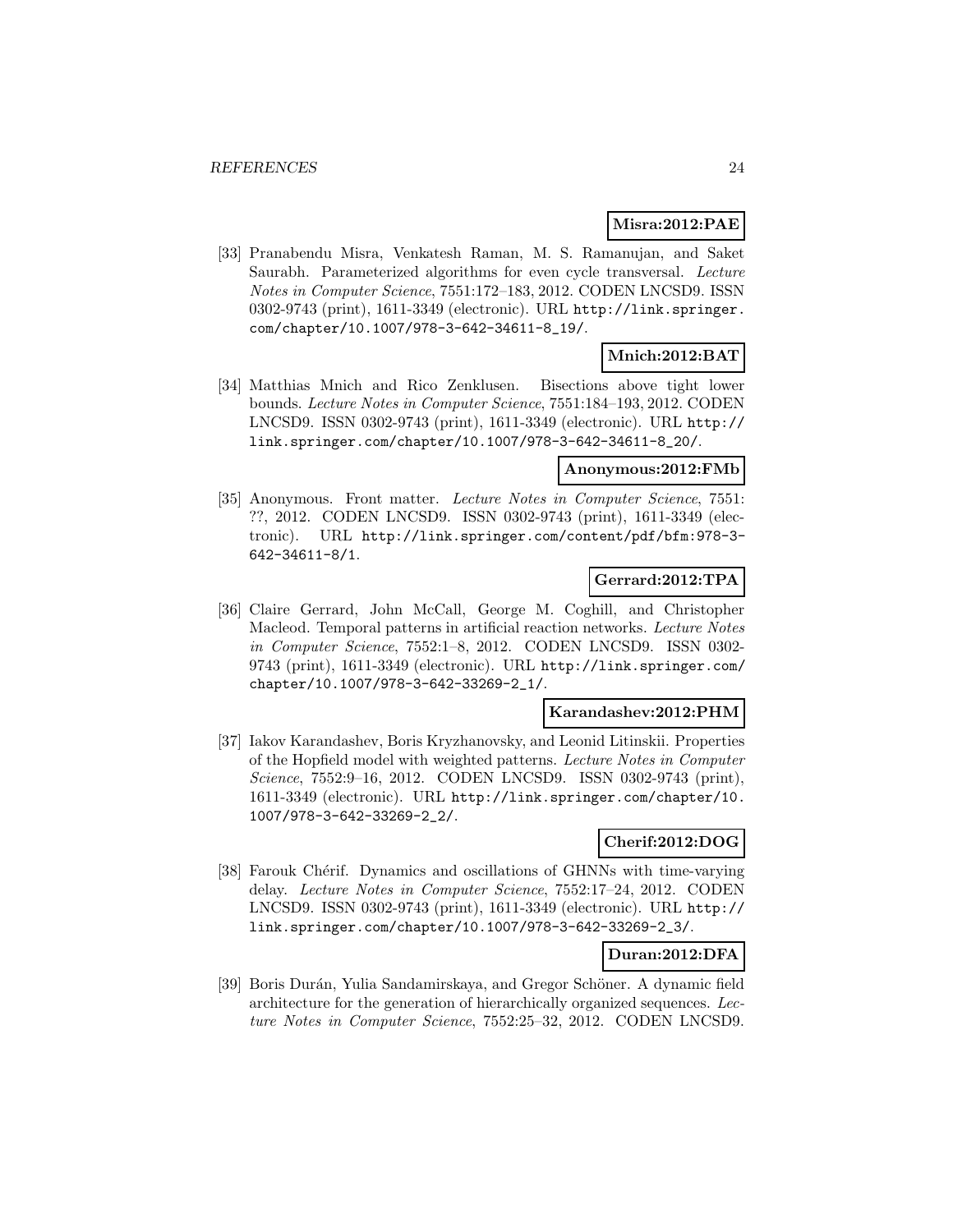ISSN 0302-9743 (print), 1611-3349 (electronic). URL http://link. springer.com/chapter/10.1007/978-3-642-33269-2\_4/.

#### **Matuszak:2012:STI**

[40] Michal Matuszak and Jacek Miekisz. Stochastic techniques in influence diagrams for learning Bayesian network structure. Lecture Notes in Computer Science, 7552:33–40, 2012. CODEN LNCSD9. ISSN 0302- 9743 (print), 1611-3349 (electronic). URL http://link.springer.com/ chapter/10.1007/978-3-642-33269-2\_5/.

#### **Karandashev:2012:MMM**

[41] Iakov Karandashev and Boris Kryzhanovsky. The mix-matrix method in the problem of binary quadratic optimization. Lecture Notes in Computer Science, 7552:41–48, 2012. CODEN LNCSD9. ISSN 0302-9743 (print), 1611-3349 (electronic). URL http://link.springer.com/chapter/10. 1007/978-3-642-33269-2\_6/.

# **Austin:2012:RCA**

[42] James Austin, Stephen Hobson, Nathan Burles, and Simon O'Keefe. A rule chaining architecture using a correlation matrix memory. Lecture Notes in Computer Science, 7552:49–56, 2012. CODEN LNCSD9. ISSN 0302-9743 (print), 1611-3349 (electronic). URL http://link.springer. com/chapter/10.1007/978-3-642-33269-2\_7/.

# **Bacciu:2012:GMK**

[43] Davide Bacciu, Alessio Micheli, and Alessandro Sperduti. A generative multiset kernel for structured data. Lecture Notes in Computer Science, 7552:57–64, 2012. CODEN LNCSD9. ISSN 0302-9743 (print), 1611-3349 (electronic). URL http://link.springer.com/chapter/10.1007/978- 3-642-33269-2\_8/.

#### **Zdunek:2012:SSU**

[44] Rafal Zdunek. Spectral signal unmixing with interior-point nonnegative matrix factorization. Lecture Notes in Computer Science, 7552: 65–72, 2012. CODEN LNCSD9. ISSN 0302-9743 (print), 1611-3349 (electronic). URL http://link.springer.com/chapter/10.1007/978- 3-642-33269-2\_9/.

# **Wang:2012:HOP**

[45] Dan Wang, Donghong Ji, and Wei Huang. Hybrid optimized polynomial neural networks with polynomial neurons and fuzzy polynomial neurons. Lecture Notes in Computer Science, 7552:73–80, 2012. CODEN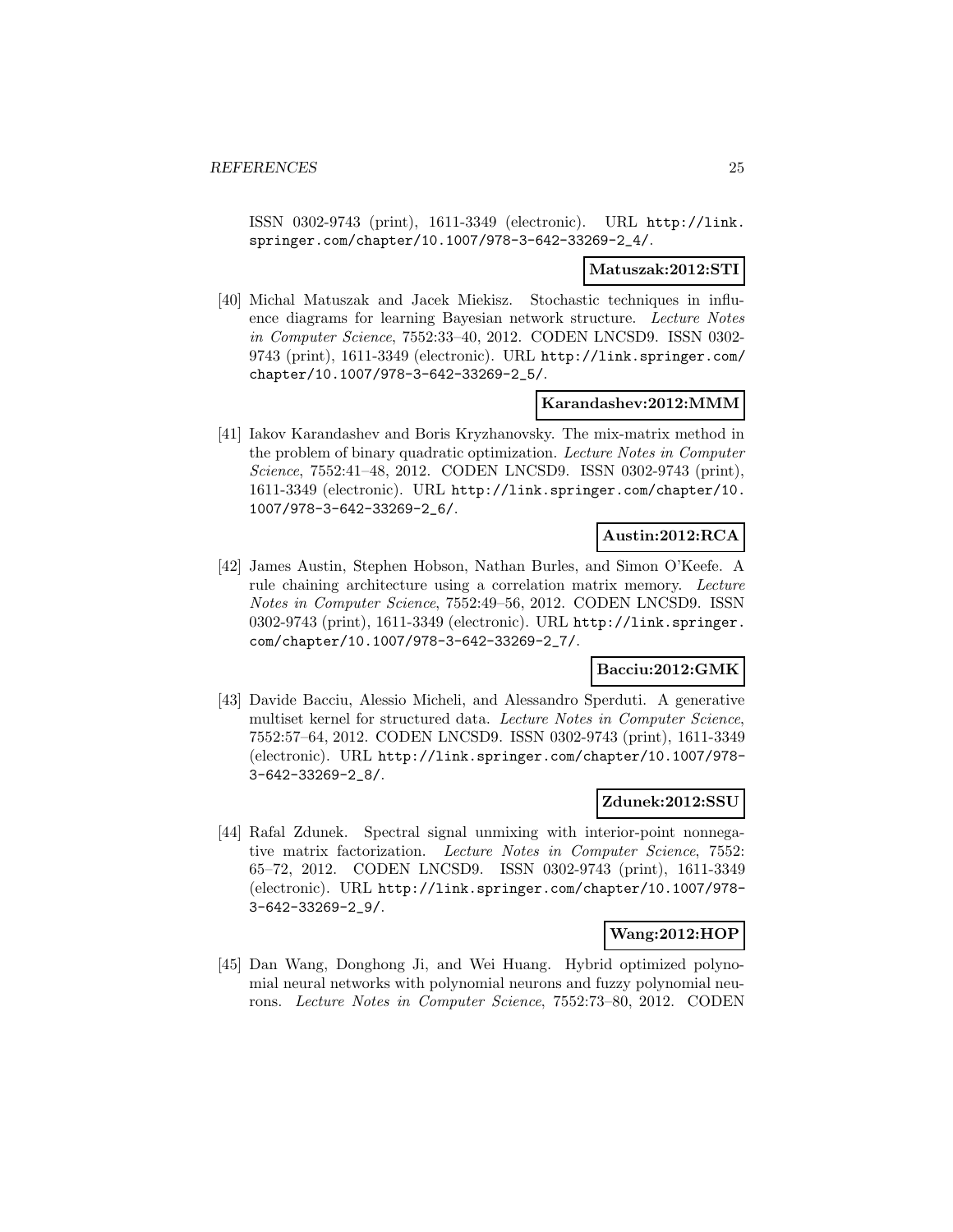LNCSD9. ISSN 0302-9743 (print), 1611-3349 (electronic). URL http:// link.springer.com/chapter/10.1007/978-3-642-33269-2\_10/.

# **Cho:2012:TTR**

[46] KyungHyun Cho, Alexander Ilin, and Tapani Raiko. Tikhonov-type regularization for restricted Boltzmann machines. Lecture Notes in Computer Science, 7552:81–88, 2012. CODEN LNCSD9. ISSN 0302-9743 (print), 1611-3349 (electronic). URL http://link.springer.com/chapter/10. 1007/978-3-642-33269-2\_11/.

### **Wood:2012:MSA**

[47] Richard Wood, Ian Bruce, and Peter Mascher. Modeling of spiking analog neural circuits with Hebbian learning, using amorphous semiconductor thin film transistors with silicon oxide nitride semiconductor split gates. Lecture Notes in Computer Science, 7552:89–96, 2012. CODEN LNCSD9. ISSN 0302-9743 (print), 1611-3349 (electronic). URL http:// link.springer.com/chapter/10.1007/978-3-642-33269-2\_12/.

# **Beuler:2012:RTS**

[48] Marcel Beuler, Aubin Tchaptchet, Werner Bonath, Svetlana Postnova, and Hans Albert Braun. Real-time simulations of synchronization in a conductance-based neuronal network with a digital FPGA hardwarecore. Lecture Notes in Computer Science, 7552:97–104, 2012. CODEN LNCSD9. ISSN 0302-9743 (print), 1611-3349 (electronic). URL http:// link.springer.com/chapter/10.1007/978-3-642-33269-2\_13/.

# **Singh:2012:IFE**

[49] Anand Singh, Pierre J. Magistretti, Bruno Weber, and Renaud Jolivet. Impact of frequency on the energetic efficiency of action potentials. Lecture Notes in Computer Science, 7552:105–112, 2012. CODEN LNCSD9. ISSN 0302-9743 (print), 1611-3349 (electronic). URL http://link.springer. com/chapter/10.1007/978-3-642-33269-2\_14/.

#### **Cheung:2012:LSS**

[50] Kit Cheung, Simon R. Schultz, and Wayne Luk. A large-scale spiking neural network accelerator for FPGA systems. Lecture Notes in Computer Science, 7552:113–120, 2012. CODEN LNCSD9. ISSN 0302-9743 (print), 1611-3349 (electronic). URL http://link.springer.com/chapter/10. 1007/978-3-642-33269-2\_15/.

#### **Choudhary:2012:SNC**

[51] Swadesh Choudhary, Steven Sloan, Sam Fok, Alexander Neckar, Eric Trautmann, and Peiran Gao. Silicon neurons that compute. Lecture Notes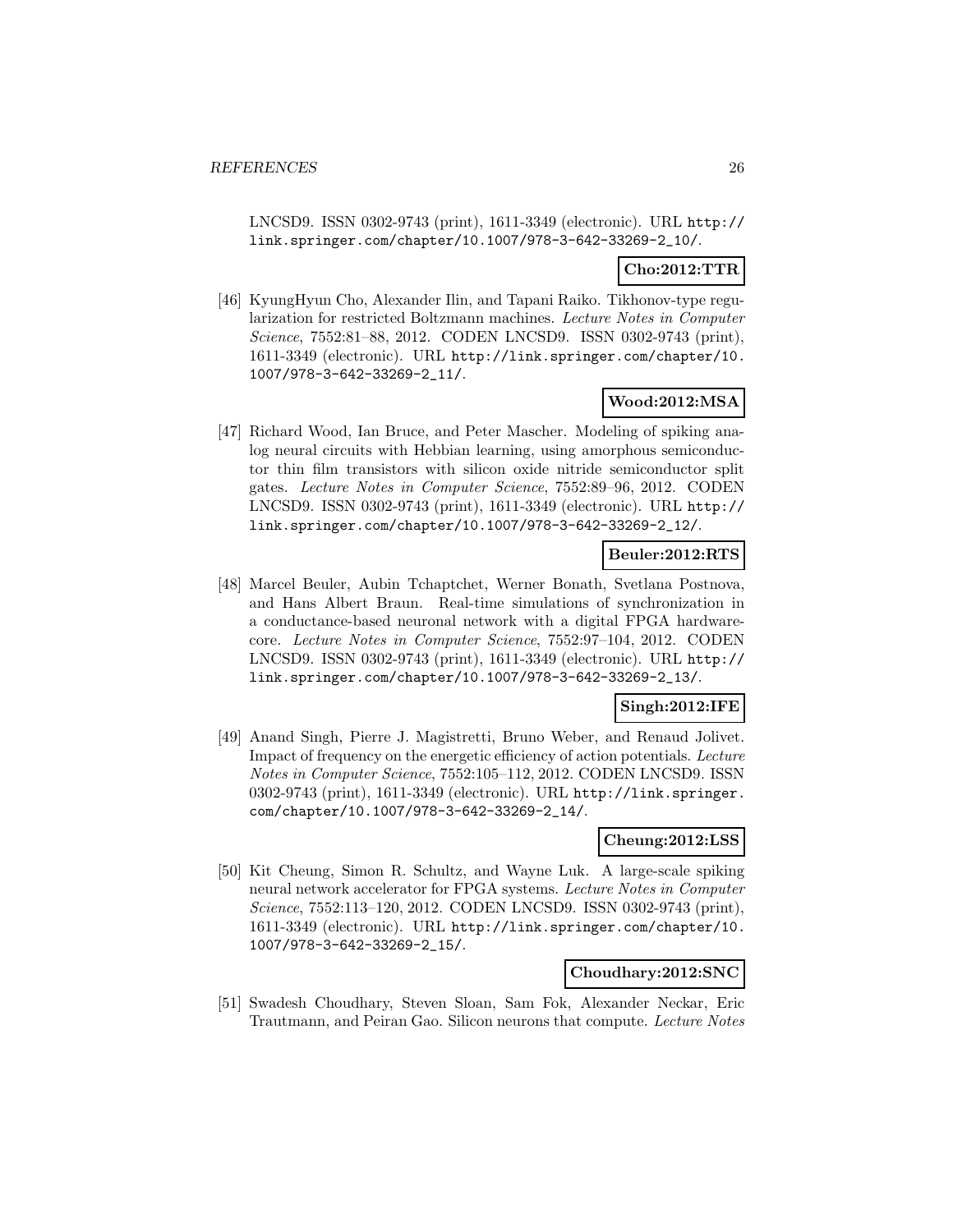in Computer Science, 7552:121–128, 2012. CODEN LNCSD9. ISSN 0302- 9743 (print), 1611-3349 (electronic). URL http://link.springer.com/ chapter/10.1007/978-3-642-33269-2\_16/.

### **Barrera:2012:CIE**

[52] Andres Gaona Barrera and Manuel Moreno Arostegui. A communication infrastructure for emulating large-scale neural networks models. Lecture Notes in Computer Science, 7552:129–136, 2012. CODEN LNCSD9. ISSN 0302-9743 (print), 1611-3349 (electronic). URL http://link.springer. com/chapter/10.1007/978-3-642-33269-2\_17/.

# **Yusoff:2012:PAL**

[53] Nooraini Yusoff, André Grüning, and Scott Notley. Pair-associate learning with modulated spike-time dependent plasticity. Lecture Notes in Computer Science, 7552:137–144, 2012. CODEN LNCSD9. ISSN 0302- 9743 (print), 1611-3349 (electronic). URL http://link.springer.com/ chapter/10.1007/978-3-642-33269-2\_18/.

# **Agnes:2012:AMN**

[54] Everton J. Agnes, Rubem Erichsen Jr., and Leonardo G. Brunnet. Associative memory in neuronal networks of spiking neurons: Architecture and storage analysis. Lecture Notes in Computer Science, 7552: 145–152, 2012. CODEN LNCSD9. ISSN 0302-9743 (print), 1611-3349 (electronic). URL http://link.springer.com/chapter/10.1007/978- 3-642-33269-2\_19/.

#### **Kirikawa:2012:BNF**

[55] Shota Kirikawa, Takashi Ogawa, and Toshimichi Saito. Bifurcating neurons with filtered base signals. Lecture Notes in Computer Science, 7552: 153–160, 2012. CODEN LNCSD9. ISSN 0302-9743 (print), 1611-3349 (electronic). URL http://link.springer.com/chapter/10.1007/978- 3-642-33269-2\_20/.

#### **Anonymous:2012:FMc**

[56] Anonymous. Front matter. Lecture Notes in Computer Science, 7552: ??, 2012. CODEN LNCSD9. ISSN 0302-9743 (print), 1611-3349 (electronic). URL http://link.springer.com/content/pdf/bfm:978-3- 642-33269-2/1.

### **Suzumura:2012:CVM**

[57] Shinya Suzumura and Ryohei Nakano. Complex-valued multilayer perceptron search utilizing eigen vector descent and reducibility mapping. Lecture Notes in Computer Science, 7553:1–8, 2012. CODEN LNCSD9. ISSN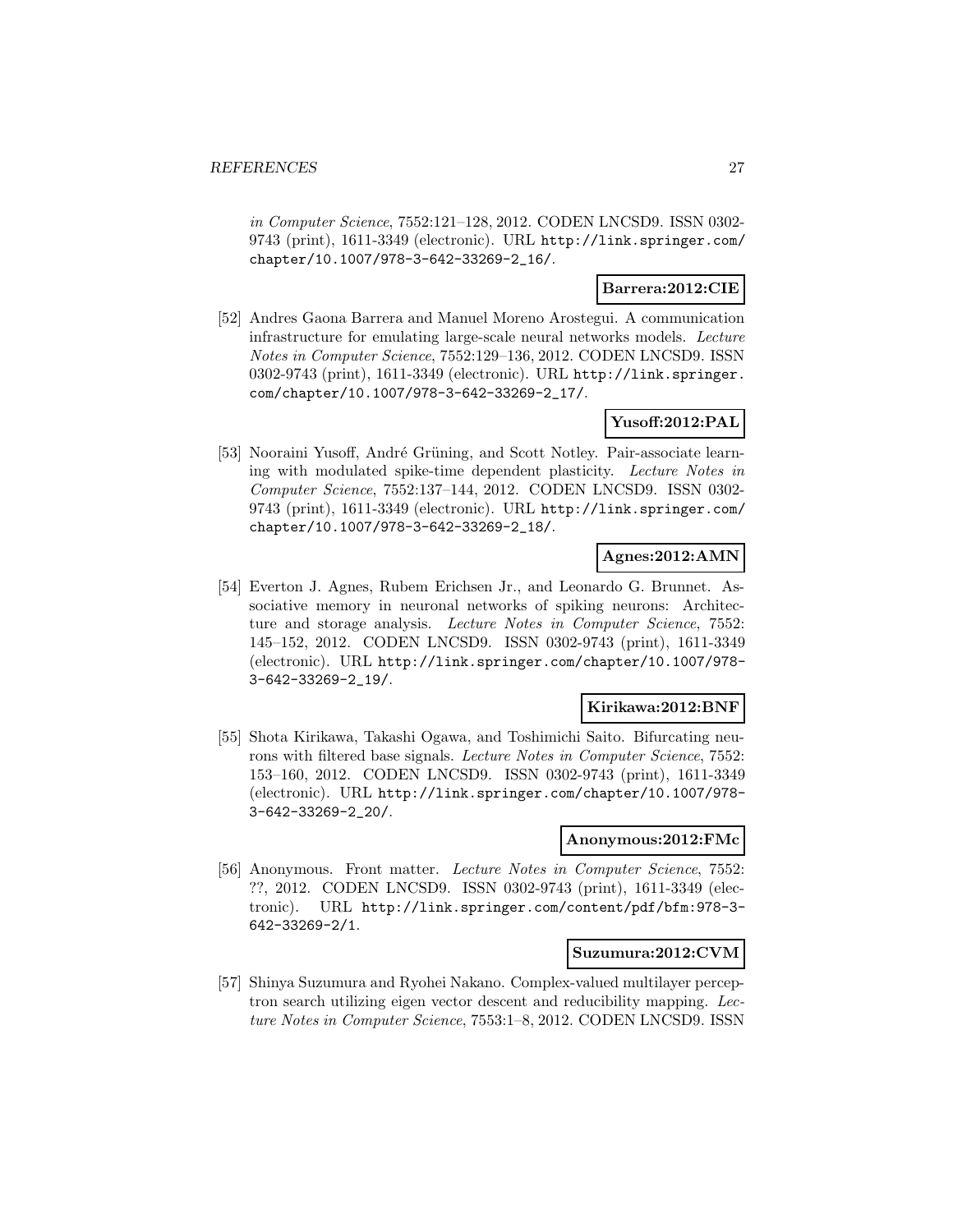0302-9743 (print), 1611-3349 (electronic). URL http://link.springer. com/chapter/10.1007/978-3-642-33266-1\_1/.

# **Hara:2012:TAF**

[58] Kazuyuki Hara, Kentaro Katahira, Kazuo Okanoya, and Masato Okada. Theoretical analysis of function of derivative term in on-line gradient descent learning. Lecture Notes in Computer Science, 7553:9–16, 2012. CODEN LNCSD9. ISSN 0302-9743 (print), 1611-3349 (electronic). URL http://link.springer.com/chapter/10.1007/978-3- 642-33266-1\_2/.

# **Krurkova:2012:SCN**

[59] Věra Kůrková. Some comparisons of networks with radial and kernel units. Lecture Notes in Computer Science, 7553:17–24, 2012. CODEN LNCSD9. ISSN 0302-9743 (print), 1611-3349 (electronic). URL http:// link.springer.com/chapter/10.1007/978-3-642-33266-1\_3/.

# **Ribeiro:2012:MPL**

[60] Geraldina Ribeiro, Wouter Duivesteijn, Carlos Soares, and Arno Knobbe. Multilayer perceptron for label ranking. Lecture Notes in Computer Science, 7553:25–32, 2012. CODEN LNCSD9. ISSN 0302-9743 (print), 1611- 3349 (electronic). URL http://link.springer.com/chapter/10.1007/ 978-3-642-33266-1\_4/.

# **Koprinska:2012:ELF**

[61] Irena Koprinska, Mashud Rana, and Vassilios G. Agelidis. Electricity load forecasting: a weekday-based approach. Lecture Notes in Computer Science, 7553:33–41, 2012. CODEN LNCSD9. ISSN 0302-9743 (print), 1611-3349 (electronic). URL http://link.springer.com/chapter/10. 1007/978-3-642-33266-1\_5/.

### **Tokic:2012:AEU**

[62] Michel Tokic and Günther Palm. Adaptive exploration using stochastic neurons. Lecture Notes in Computer Science, 7553:42–49, 2012. CODEN LNCSD9. ISSN 0302-9743 (print), 1611-3349 (electronic). URL http:// link.springer.com/chapter/10.1007/978-3-642-33266-1\_6/.

#### **Steege:2012:CLT**

[63] Frank-Florian Steege and Horst-Michael Groß. Comparison of long-term adaptivity for neural networks. Lecture Notes in Computer Science, 7553: 50–57, 2012. CODEN LNCSD9. ISSN 0302-9743 (print), 1611-3349 (electronic). URL http://link.springer.com/chapter/10.1007/978- 3-642-33266-1\_7/.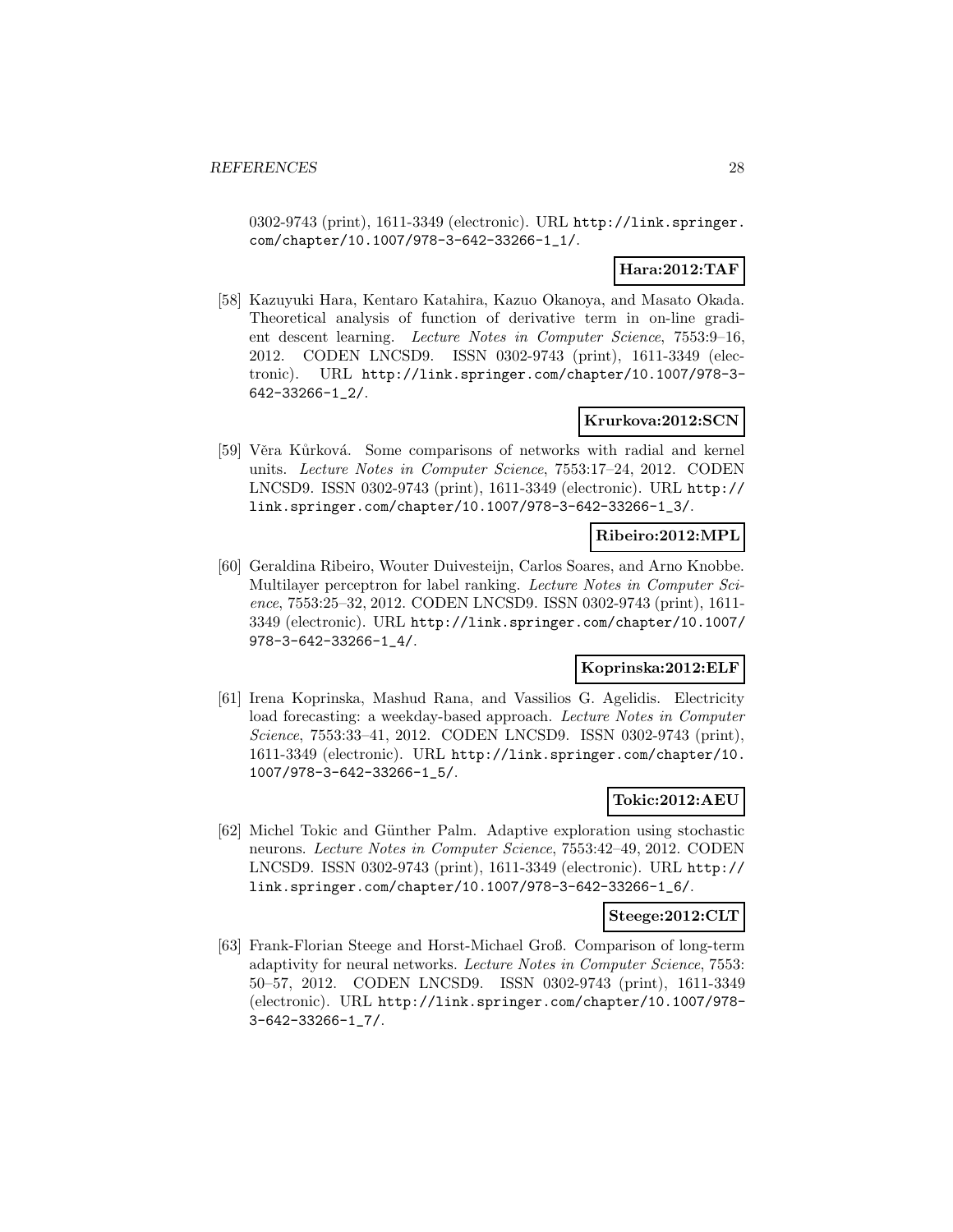#### **Mamalet:2012:SCF**

[64] Franck Mamalet and Christophe Garcia. Simplifying ConvNets for fast learning. Lecture Notes in Computer Science, 7553:58–65, 2012. CODEN LNCSD9. ISSN 0302-9743 (print), 1611-3349 (electronic). URL http:// link.springer.com/chapter/10.1007/978-3-642-33266-1\_8/.

# **deOliveira:2012:MAF**

[65] Jo˜ao Fausto Lorenzato de Oliveira and Teresa B. Ludermir. A modified artificial fish swarm algorithm for the optimization of extreme learning machines. Lecture Notes in Computer Science, 7553:66–73, 2012. CODEN LNCSD9. ISSN 0302-9743 (print), 1611-3349 (electronic). URL http:// link.springer.com/chapter/10.1007/978-3-642-33266-1\_9/.

#### **Ninomiya:2012:RTF**

[66] Hiroshi Ninomiya. Robust training of feedforward neural networks using combined online/batch quasi-Newton techniques. Lecture Notes in Computer Science, 7553:74–83, 2012. CODEN LNCSD9. ISSN 0302- 9743 (print), 1611-3349 (electronic). URL http://link.springer.com/ chapter/10.1007/978-3-642-33266-1\_10/.

# **Entner:2012:ECO**

[67] Doris Entner and Patrik O. Hoyer. Estimating a causal order among groups of variables in linear models. Lecture Notes in Computer Science, 7553:84–91, 2012. CODEN LNCSD9. ISSN 0302-9743 (print), 1611-3349 (electronic). URL http://link.springer.com/chapter/10.1007/978- 3-642-33266-1\_11/.

#### **Brakel:2012:TRB**

[68] Philemon Brakel, Sander Dieleman, and Benjamin Schrauwen. Training restricted Boltzmann machines with multi-tempering: Harnessing parallelization. Lecture Notes in Computer Science, 7553:92–99, 2012. CODEN LNCSD9. ISSN 0302-9743 (print), 1611-3349 (electronic). URL http:// link.springer.com/chapter/10.1007/978-3-642-33266-1\_12/.

# **Torres:2012:CGA**

[69] Luiz C. B. Torres, Cristiano L. Castro, and Antônio P. Braga. A computational geometry approach for Pareto-optimal selection of neural networks. Lecture Notes in Computer Science, 7553:100–107, 2012. CODEN LNCSD9. ISSN 0302-9743 (print), 1611-3349 (electronic). URL http:// link.springer.com/chapter/10.1007/978-3-642-33266-1\_13/.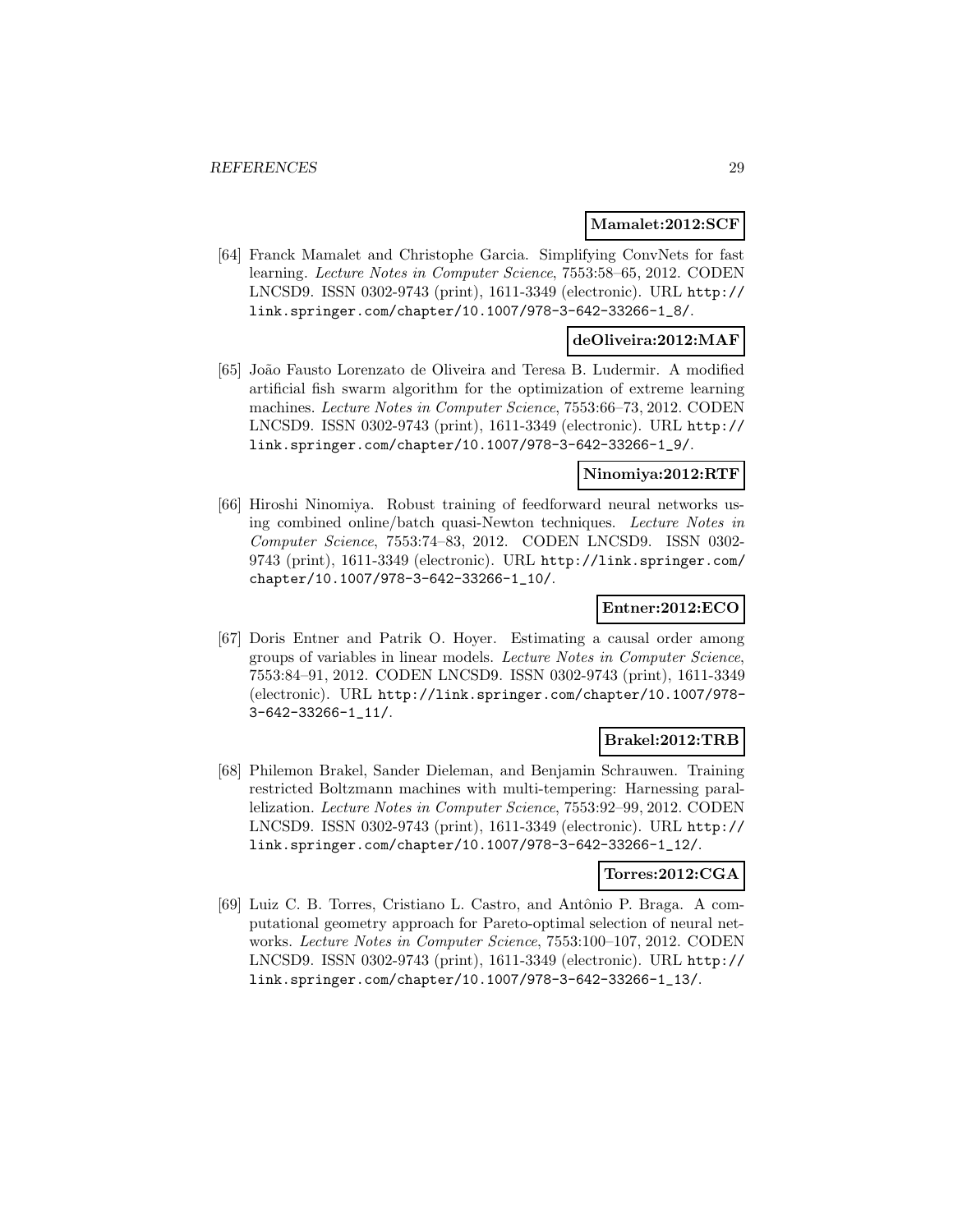#### **Kassahun:2012:LPL**

[70] Yohannes Kassahun, Hendrik Wöhrle, Alexander Fabisch, and Marc Tabie. Learning parameters of linear models in compressed parameter space. Lecture Notes in Computer Science, 7553:108–115, 2012. CODEN LNCSD9. ISSN 0302-9743 (print), 1611-3349 (electronic). URL http:// link.springer.com/chapter/10.1007/978-3-642-33266-1\_14/.

# **Nakano:2012:CFF**

[71] Daichi Nakano, Shin ichi Maeda, and Shin Ishii. Control of a free-falling cat by policy-based reinforcement learning. Lecture Notes in Computer Science, 7553:116–123, 2012. CODEN LNCSD9. ISSN 0302-9743 (print), 1611-3349 (electronic). URL http://link.springer.com/chapter/10. 1007/978-3-642-33266-1\_15/.

#### **Hao:2012:GBM**

[72] Tele Hao, Tapani Raiko, Alexander Ilin, and Juha Karhunen. Gated Boltzmann machine in texture modeling. Lecture Notes in Computer Science, 7553:124–131, 2012. CODEN LNCSD9. ISSN 0302-9743 (print), 1611- 3349 (electronic). URL http://link.springer.com/chapter/10.1007/ 978-3-642-33266-1\_16/.

# **Kromer:2012:NPM**

[73] Pavel Krömer, Emilio Corchado, Václav Snášel, Jan Platoš, and Laura García-Hernández. Neural PCA and maximum likelihood Hebbian learning on the GPU. Lecture Notes in Computer Science, 7553:132–139, 2012. CODEN LNCSD9. ISSN 0302-9743 (print), 1611-3349 (electronic). URL http://link.springer.com/chapter/10.1007/978-3- 642-33266-1\_17/.

#### **Diez-Fernandez:2012:CEM**

[74] Marta Díez-Fernández, Sergio Alvarez Teleña, and Denise Gorse. Construction of emerging markets exchange traded funds using multiobjective particle swarm optimisation. Lecture Notes in Computer Science, 7553: 140–147, 2012. CODEN LNCSD9. ISSN 0302-9743 (print), 1611-3349 (electronic). URL http://link.springer.com/chapter/10.1007/978- 3-642-33266-1\_18/.

#### **Goncalves:2012:ISC**

[75] Andr´e R. Gon¸calves, Rosana Veroneze, Salom˜ao Madeiro, and Carlos R. B. Azevedo. The influence of supervised clustering for RBFNN centers definition: a comparative study. Lecture Notes in Computer Science,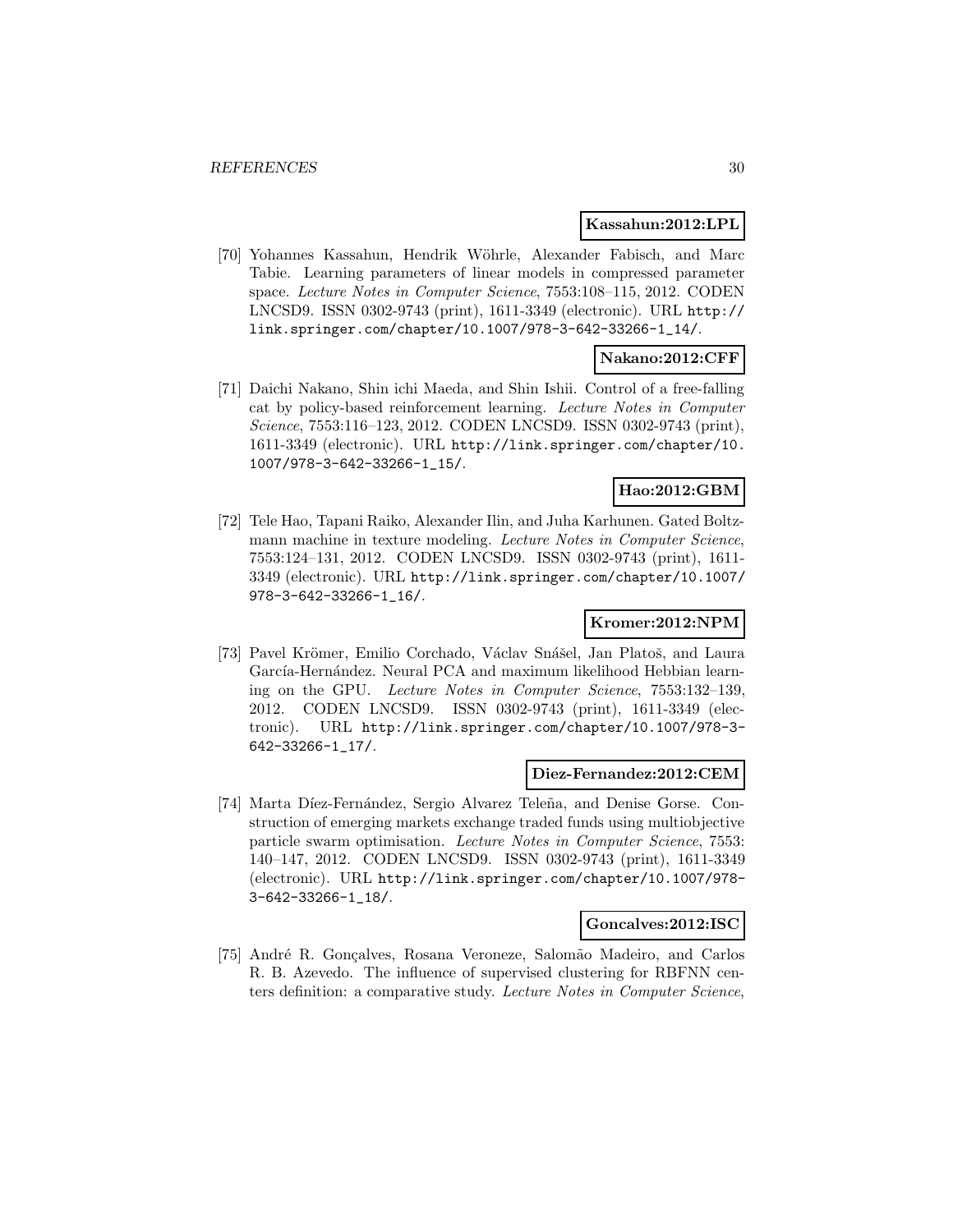7553:148–155, 2012. CODEN LNCSD9. ISSN 0302-9743 (print), 1611- 3349 (electronic). URL http://link.springer.com/chapter/10.1007/ 978-3-642-33266-1\_19/.

# **Ghio:2012:NSM**

[76] Alessandro Ghio, Davide Anguita, Luca Oneto, Sandro Ridella, and Carlotta Schatten. Nested sequential minimal optimization for support vector machines. Lecture Notes in Computer Science, 7553:156– 163, 2012. CODEN LNCSD9. ISSN 0302-9743 (print), 1611-3349 (electronic). URL http://link.springer.com/chapter/10.1007/978- 3-642-33266-1\_20/.

# **Anonymous:2012:FMd**

[77] Anonymous. Front matter. Lecture Notes in Computer Science, 7553: ??, 2012. CODEN LNCSD9. ISSN 0302-9743 (print), 1611-3349 (electronic). URL http://link.springer.com/content/pdf/bfm:978-3- 642-33266-1/1.

#### **Barbosa:2012:SCI**

[78] Luis Soares Barbosa. Software components as invariant-typed arrows. Lecture Notes in Computer Science, 7554:1–5, 2012. CODEN LNCSD9. ISSN 0302-9743 (print), 1611-3349 (electronic). URL http://link.springer. com/chapter/10.1007/978-3-642-33182-4\_1/.

# **Aichernig:2012:SKB**

[79] Bernhard Klaus Aichernig. The science of Killing bugs in a black box. Lecture Notes in Computer Science, 7554:6–11, 2012. CODEN LNCSD9. ISSN 0302-9743 (print), 1611-3349 (electronic). URL http://link. springer.com/chapter/10.1007/978-3-642-33182-4\_2/.

#### **Sampaio:2012:SCP**

[80] Diogo Nunes Sampaio, Elie Gedeon, and Fernando Magno Quintão Pereira. Spill code placement for SIMD machines. Lecture Notes in Computer Science, 7554:12–26, 2012. CODEN LNCSD9. ISSN 0302- 9743 (print), 1611-3349 (electronic). URL http://link.springer.com/ chapter/10.1007/978-3-642-33182-4\_3/.

#### **Medeiros:2012:LRP**

[81] Sérgio Medeiros, Fabio Mascarenhas, and Roberto Ierusalimschy. Left recursion in parsing expression grammars. Lecture Notes in Computer Science, 7554:27–41, 2012. CODEN LNCSD9. ISSN 0302-9743 (print), 1611-3349 (electronic). URL http://link.springer.com/chapter/10. 1007/978-3-642-33182-4\_4/.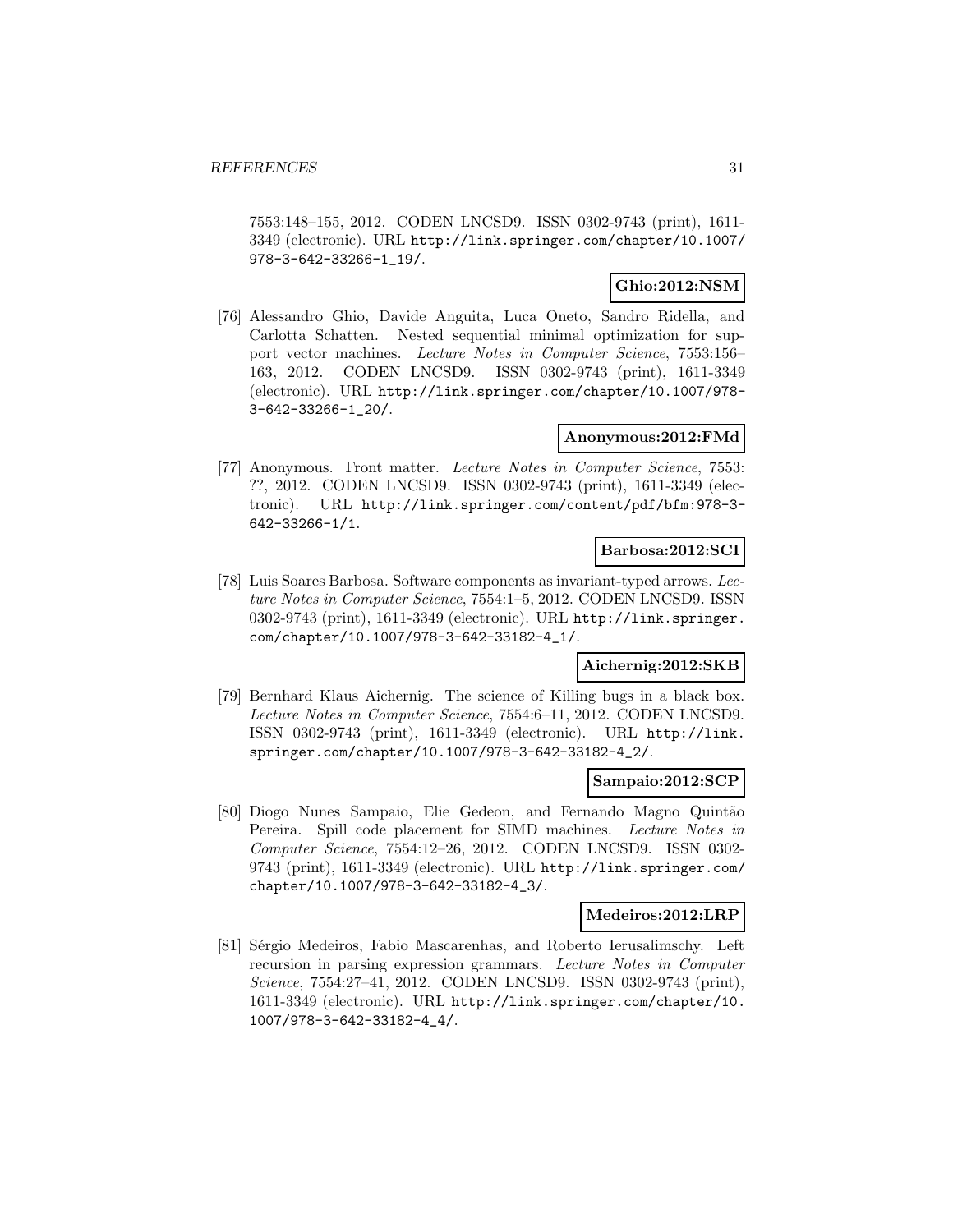#### **Campos:2012:SPR**

[82] Victor Hugo Sperle Campos and Raphael Ernani Rodrigues. Speed and precision in range analysis. Lecture Notes in Computer Science, 7554: 42–56, 2012. CODEN LNCSD9. ISSN 0302-9743 (print), 1611-3349 (electronic). URL http://link.springer.com/chapter/10.1007/978- 3-642-33182-4\_5/.

# **Alves:2012:PBC**

[83] Péricles Rafael Oliveira Alves and Igor Rafael de Assis Costa. Parameter based constant propagation. Lecture Notes in Computer Science, 7554:57–71, 2012. CODEN LNCSD9. ISSN 0302-9743 (print), 1611-3349 (electronic). URL http://link.springer.com/chapter/10.1007/978- 3-642-33182-4\_6/.

# **Reis:2012:APE**

[84] Leonardo Vieira dos Santos Reis and Roberto da Silva Bigonha. Adaptable parsing expression grammars. Lecture Notes in Computer Science, 7554:72–86, 2012. CODEN LNCSD9. ISSN 0302-9743 (print), 1611-3349 (electronic). URL http://link.springer.com/chapter/10.1007/978- 3-642-33182-4\_7/.

# **Ferreira:2012:OGD**

[85] Bruno Morais Ferreira and Fernando Magno Quintão Pereira. Optimizing a geomodeling domain specific language. Lecture Notes in Computer Science, 7554:87–101, 2012. CODEN LNCSD9. ISSN 0302-9743 (print), 1611-3349 (electronic). URL http://link.springer.com/chapter/10. 1007/978-3-642-33182-4\_8/.

#### **deBayser:2012:SRT**

[86] Maximilien de Bayser and Renato Cerqueira. A system for runtime type introspection in C++. Lecture Notes in Computer Science, 7554: 102–116, 2012. CODEN LNCSD9. ISSN 0302-9743 (print), 1611-3349 (electronic). URL http://link.springer.com/chapter/10.1007/978- 3-642-33182-4\_9/.

#### **Cunha:2012:MBP**

[87] Jácome Cunha, João Saraiva, and Joost Visser. Model-based programming environments for spreadsheets. Lecture Notes in Computer Science, 7554:117–133, 2012. CODEN LNCSD9. ISSN 0302-9743 (print), 1611- 3349 (electronic). URL http://link.springer.com/chapter/10.1007/ 978-3-642-33182-4\_10/.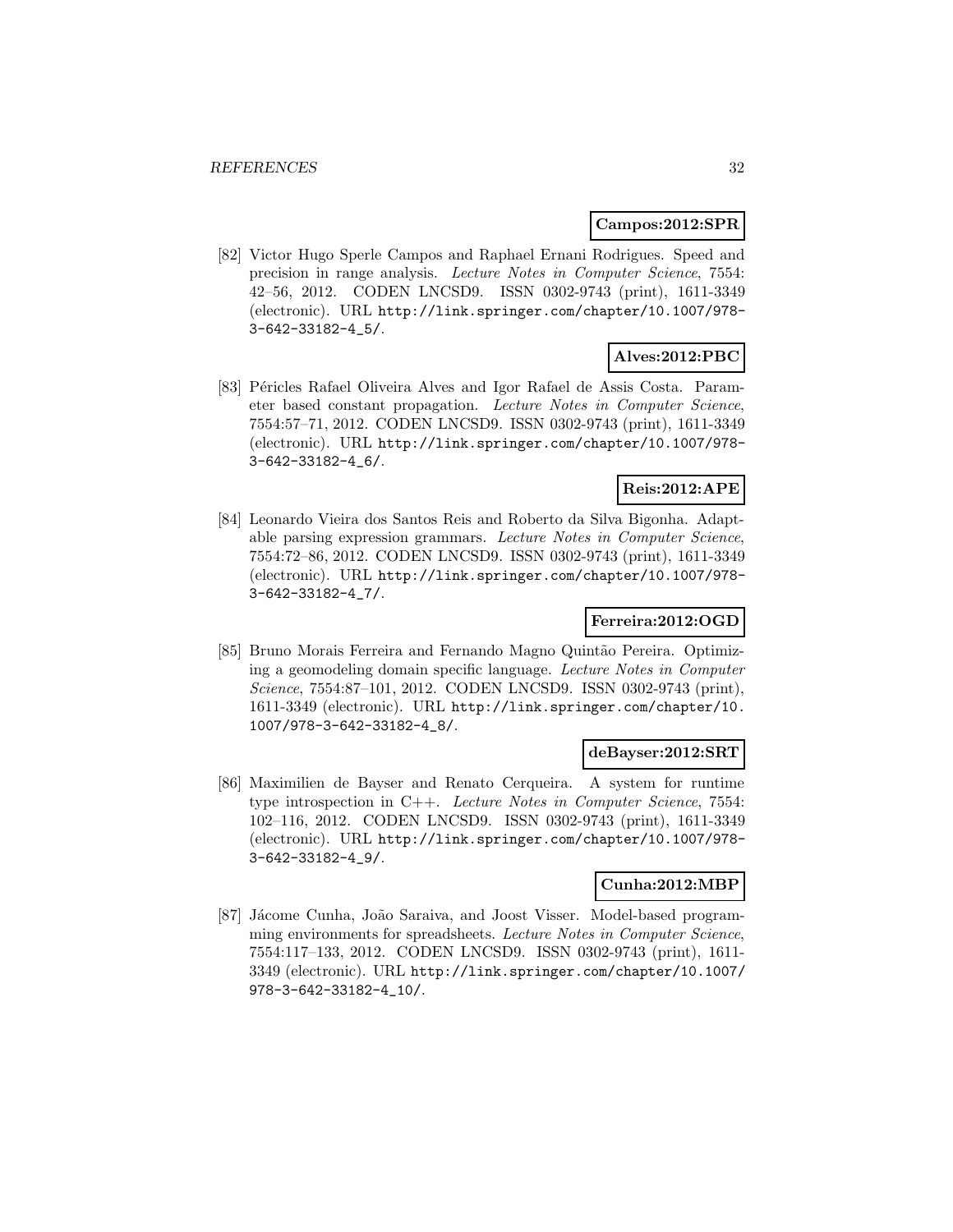# **Gaia:2012:QAA**

[88] Felipe Nunes Gaia and Gabriel Coutinho Sousa Ferreira. A quantitative assessment of aspectual feature modules for evolving software product lines. Lecture Notes in Computer Science, 7554:134–149, 2012. CODEN LNCSD9. ISSN 0302-9743 (print), 1611-3349 (electronic). URL http:// link.springer.com/chapter/10.1007/978-3-642-33182-4\_11/.

# **Viera:2012:AGM**

[89] Marcos Viera and Doaitse Swierstra. Attribute grammar macros. Lecture Notes in Computer Science, 7554:150–164, 2012. CODEN LNCSD9. ISSN 0302-9743 (print), 1611-3349 (electronic). URL http://link.springer. com/chapter/10.1007/978-3-642-33182-4\_12/.

### **Anonymous:2012:BMb**

[90] Anonymous. Back matter. Lecture Notes in Computer Science, 7554: ??, 2012. CODEN LNCSD9. ISSN 0302-9743 (print), 1611-3349 (electronic). URL http://link.springer.com/content/pdf/bbm:978-3- 642-33182-4/1.

### **Anonymous:2012:FMe**

[91] Anonymous. Front matter. Lecture Notes in Computer Science, 7554: ??, 2012. CODEN LNCSD9. ISSN 0302-9743 (print), 1611-3349 (electronic). URL http://link.springer.com/content/pdf/bfm:978-3- 642-33182-4/1.

# **Tierney:2012:LSF**

[92] Kevin Tierney and Rune Møller Jensen. The liner shipping fleet repositioning problem with cargo flows. Lecture Notes in Computer Science, 7555:1–16, 2012. CODEN LNCSD9. ISSN 0302-9743 (print), 1611-3349 (electronic). URL http://link.springer.com/chapter/10.1007/978- 3-642-33587-7\_1/.

# **Pacino:2012:AMS**

[93] Dario Pacino, Alberto Delgado, Rune Møller Jensen, and Tom Bebbington. An accurate model for seaworthy container vessel stowage planning with ballast tanks. Lecture Notes in Computer Science, 7555: 17–32, 2012. CODEN LNCSD9. ISSN 0302-9743 (print), 1611-3349 (electronic). URL http://link.springer.com/chapter/10.1007/978- 3-642-33587-7\_2/.

# **Schwarze:2012:SAC**

[94] Silvia Schwarze, Stefan Voß, Guohua Zhou, and Guoli Zhou. Scientometric analysis of container terminals and ports literature and interaction with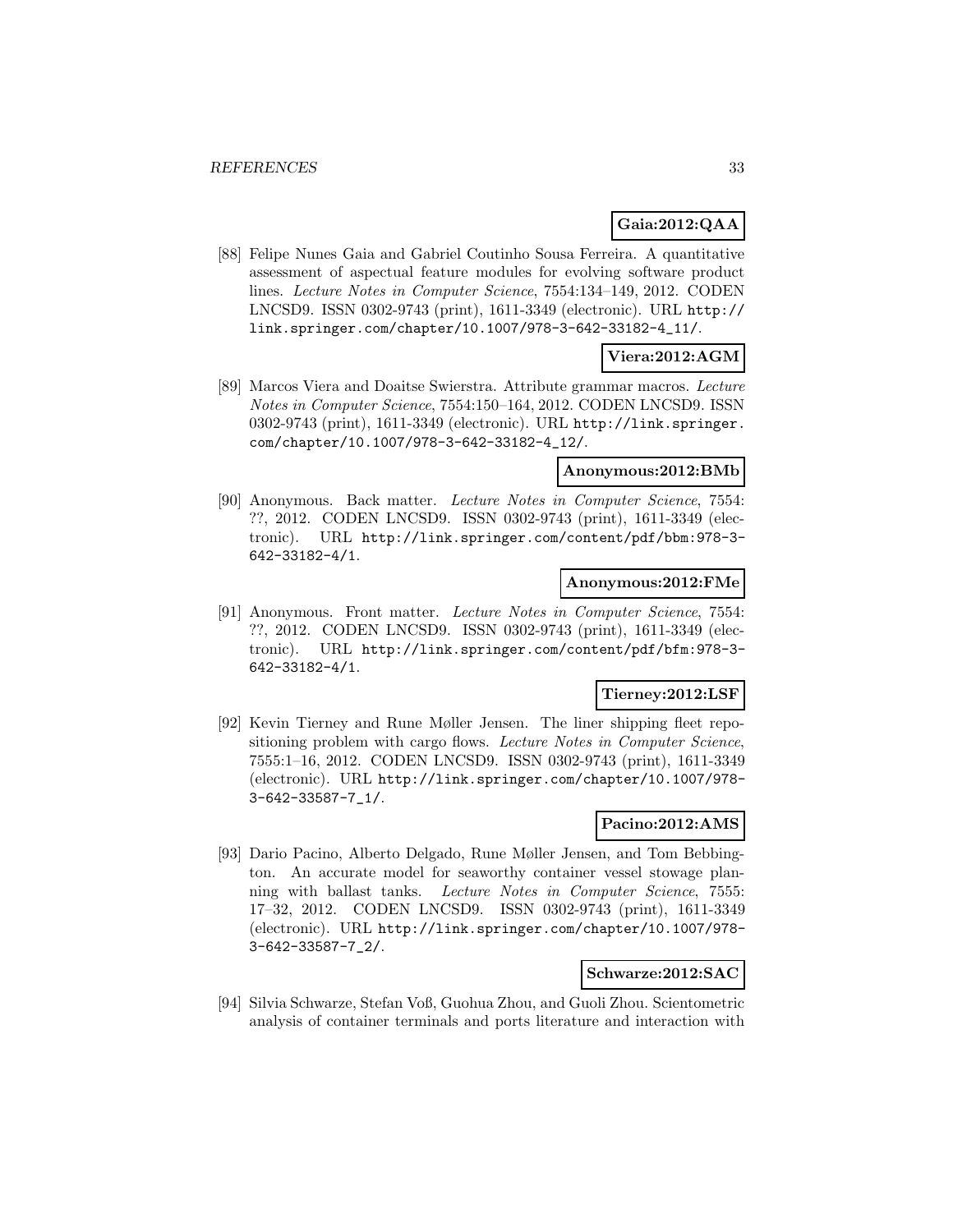publications on distribution networks. Lecture Notes in Computer Science, 7555:33–52, 2012. CODEN LNCSD9. ISSN 0302-9743 (print), 1611-3349 (electronic). URL http://link.springer.com/chapter/10.1007/978- 3-642-33587-7\_3/.

#### **Nabais:2012:NPC**

[95] João Lemos Nabais, Rudy R. Negenborn, and Miguel Ayala Botto. A novel predictive control based framework for optimizing intermodal container terminal operations. Lecture Notes in Computer Science, 7555: 53–71, 2012. CODEN LNCSD9. ISSN 0302-9743 (print), 1611-3349 (electronic). URL http://link.springer.com/chapter/10.1007/978- 3-642-33587-7\_4/.

# **Lam:2012:IPD**

[96] Jasmine Siu Lee Lam and Tsz Leung Yip. Impact of port disruption on supply chains: a Petri net approach. Lecture Notes in Computer Science, 7555:72–85, 2012. CODEN LNCSD9. ISSN 0302-9743 (print), 1611-3349 (electronic). URL http://link.springer.com/chapter/10.1007/978- 3-642-33587-7\_5/.

# **Voss:2012:EMO**

[97] Stefan Voß. Extended mis-overlay calculation for pre-marshalling containers. Lecture Notes in Computer Science, 7555:86–91, 2012. CODEN LNCSD9. ISSN 0302-9743 (print), 1611-3349 (electronic). URL http:// link.springer.com/chapter/10.1007/978-3-642-33587-7\_6/.

# **Litvinchev:2012:STS**

[98] Igor Litvinchev and Edith Lucero Ozuna Espinosa. Solving the two-stage capacitated facility location problem by the Lagrangian heuristic. Lecture Notes in Computer Science, 7555:92–103, 2012. CODEN LNCSD9. ISSN 0302-9743 (print), 1611-3349 (electronic). URL http://link.springer. com/chapter/10.1007/978-3-642-33587-7\_7/.

# **Daduna:2012:ARF**

[99] Joachim R. Daduna. Applying radio frequency identification technology in retail trade from a logistics point of view  $-$  an overview over opportunities and limitations. Lecture Notes in Computer Science, 7555: 104–119, 2012. CODEN LNCSD9. ISSN 0302-9743 (print), 1611-3349 (electronic). URL http://link.springer.com/chapter/10.1007/978- 3-642-33587-7\_8/.

# **Reinhardt:2012:SVR**

[100] Line Blander Reinhardt, Simon Spoorendonk, and David Pisinger. Solving vehicle routing with full container load and time Windows. Lecture Notes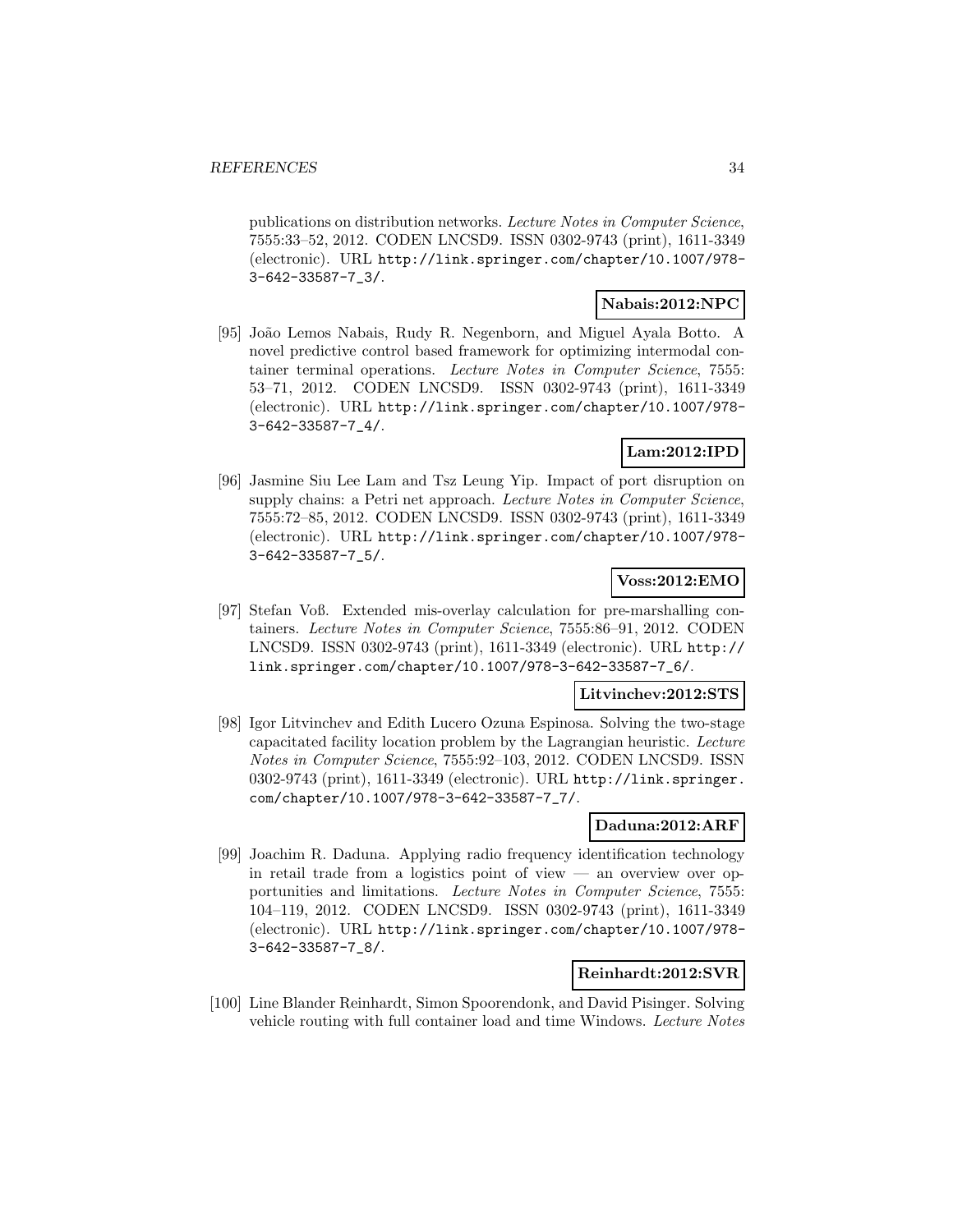in Computer Science, 7555:120–128, 2012. CODEN LNCSD9. ISSN 0302- 9743 (print), 1611-3349 (electronic). URL http://link.springer.com/ chapter/10.1007/978-3-642-33587-7\_9/.

# **Iris:2012:MIS**

[101] Cagatay Iris and Mehmet Mutlu Yenisey. Multi-item simultaneous lot sizing and storage allocation with production and warehouse capacities. Lecture Notes in Computer Science, 7555:129–141, 2012. CODEN LNCSD9. ISSN 0302-9743 (print), 1611-3349 (electronic). URL http:// link.springer.com/chapter/10.1007/978-3-642-33587-7\_10/.

# **Lange:2012:PML**

[102] Kerstin Lange, André Rinne, and Hans-Dietrich Haasis. Planning maritime logistics concepts for offshore wind farms: a newly developed decision support system. Lecture Notes in Computer Science, 7555: 142–158, 2012. CODEN LNCSD9. ISSN 0302-9743 (print), 1611-3349 (electronic). URL http://link.springer.com/chapter/10.1007/978- 3-642-33587-7\_11/.

# **Xu:2012:ACB**

[103] Feng Xu, Yuanbin Song, and Hao Hu. Application of cycle-based simulation to estimate loss of logistics productivity on construction sites. Lecture Notes in Computer Science, 7555:159–170, 2012. CODEN LNCSD9. ISSN 0302-9743 (print), 1611-3349 (electronic). URL http://link.springer. com/chapter/10.1007/978-3-642-33587-7\_12/.

# **Bubalo:2012:BEA**

[104] Branko Bubalo. Benchmarking European airports based on a profitability envelope. Lecture Notes in Computer Science, 7555:171–189, 2012. CODEN LNCSD9. ISSN 0302-9743 (print), 1611-3349 (electronic). URL http://link.springer.com/chapter/10.1007/978-3- 642-33587-7\_13/.

# **Cao:2012:SVR**

[105] Buyang Cao. Solving vehicle routing problems using an enhanced Clarke– Wright algorithm: a case study. Lecture Notes in Computer Science, 7555: 190–205, 2012. CODEN LNCSD9. ISSN 0302-9743 (print), 1611-3349 (electronic). URL http://link.springer.com/chapter/10.1007/978- 3-642-33587-7\_14/.

# **Sze:2012:IHM**

[106] San-Nah Sze, Ada Ng Suk-Fong, and Kang-Leng Chiew. An insertion heuristic manpower scheduling for in-flight catering service application. Lecture Notes in Computer Science, 7555:206–216, 2012. CODEN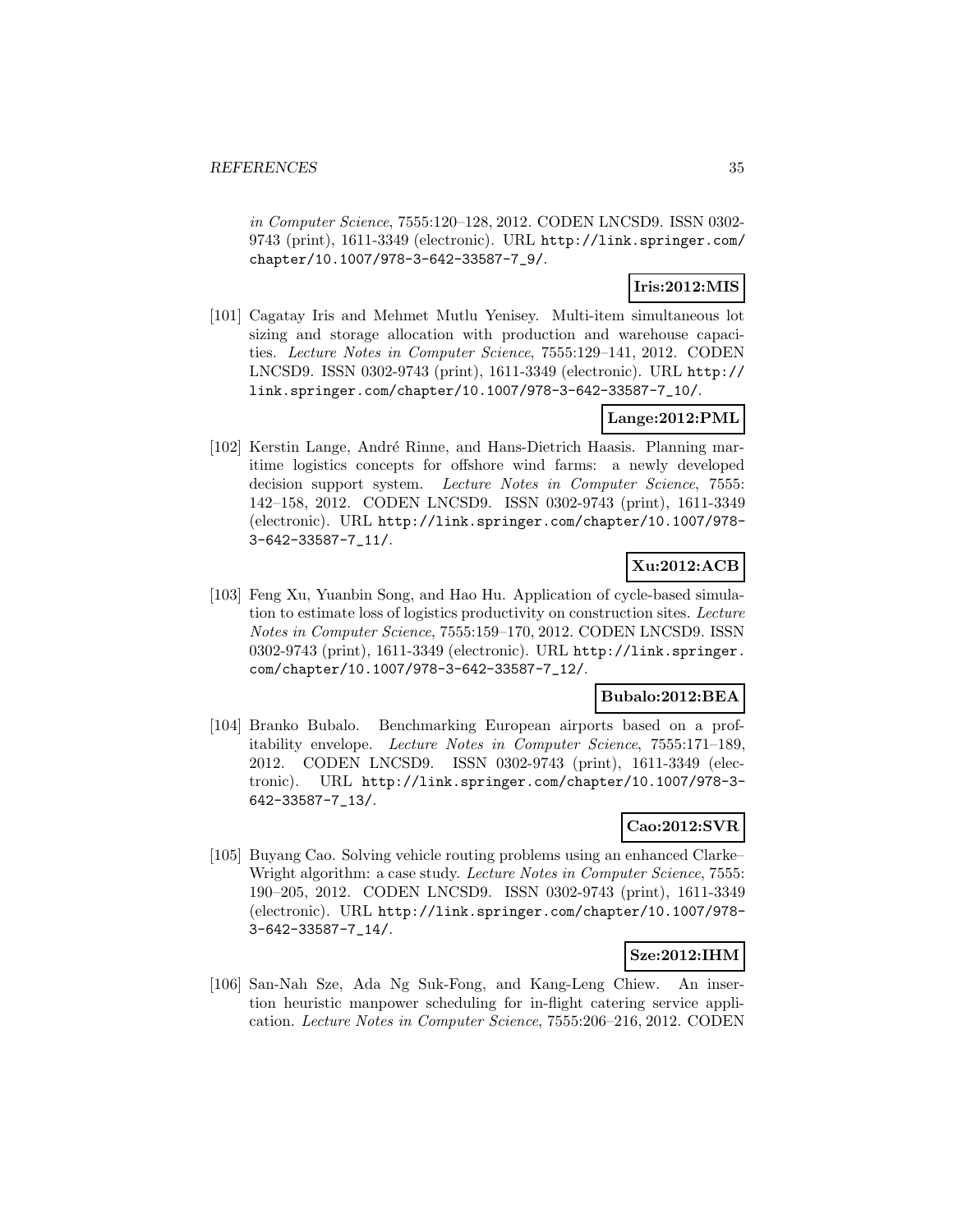LNCSD9. ISSN 0302-9743 (print), 1611-3349 (electronic). URL http:// link.springer.com/chapter/10.1007/978-3-642-33587-7\_15/.

#### **Anonymous:2012:BMc**

[107] Anonymous. Back matter. Lecture Notes in Computer Science, 7555: ??, 2012. CODEN LNCSD9. ISSN 0302-9743 (print), 1611-3349 (electronic). URL http://link.springer.com/content/pdf/bbm:978-3- 642-33587-7/1.

#### **Anonymous:2012:FMf**

[108] Anonymous. Front matter. Lecture Notes in Computer Science, 7555: ??, 2012. CODEN LNCSD9. ISSN 0302-9743 (print), 1611-3349 (electronic). URL http://link.springer.com/content/pdf/bfm:978-3- 642-33587-7/1.

# **deWolf:2012:PSD**

[109] Peter-Paul de Wolf and Anco Hundepool.  $p\%$  should dominate. Lecture Notes in Computer Science, 7556:1–10, 2012. CODEN LNCSD9. ISSN 0302-9743 (print), 1611-3349 (electronic). URL http://link.springer. com/chapter/10.1007/978-3-642-33627-0\_1/.

# **Castro:2012:CEO**

[110] Jordi Castro. A computational evaluation of optimization solvers for CTA. Lecture Notes in Computer Science, 7556:11–21, 2012. CODEN LNCSD9. ISSN 0302-9743 (print), 1611-3349 (electronic). URL http:// link.springer.com/chapter/10.1007/978-3-642-33627-0\_2/.

#### **Giessing:2012:FRB**

[111] Sarah Giessing. Flexible rounding based on consistent post-tabular stochastic noise. Lecture Notes in Computer Science, 7556:22–34, 2012. CODEN LNCSD9. ISSN 0302-9743 (print), 1611-3349 (electronic). URL http://link.springer.com/chapter/10.1007/978-3- 642-33627-0\_3/.

#### **Castro:2012:CDC**

[112] Jordi Castro. Comparing  $L_1$  and  $L_2$  distances for CTA. Lecture Notes in Computer Science, 7556:35–46, 2012. CODEN LNCSD9. ISSN 0302- 9743 (print), 1611-3349 (electronic). URL http://link.springer.com/ chapter/10.1007/978-3-642-33627-0\_4/.

#### **Trottini:2012:IMB**

[113] Mario Trottini, Krish Muralidhar, and Rathindra Sarathy. An investigation of model-based microdata masking for magnitude tabular data release. Lecture Notes in Computer Science, 7556:47–62, 2012. CODEN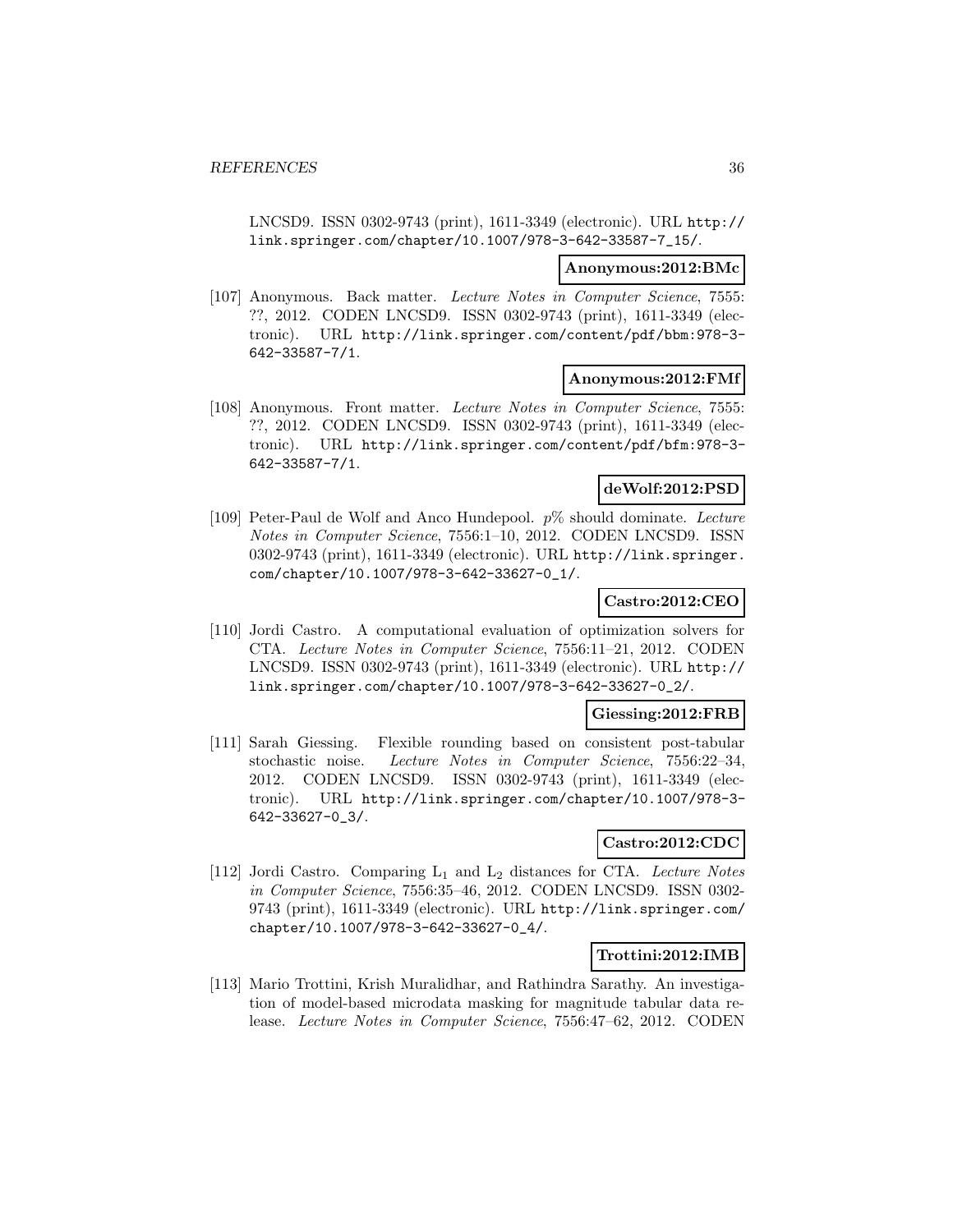LNCSD9. ISSN 0302-9743 (print), 1611-3349 (electronic). URL http:// link.springer.com/chapter/10.1007/978-3-642-33627-0\_5/.

### **Kowarik:2012:TIC**

[114] Alexander Kowarik, Matthias Templ, Bernhard Meindl, Francois Fonteneau, and Bernd Prantner. Testing of IHSN C++ code and inclusion of new methods into sdcMicro. Lecture Notes in Computer Science, 7556: 63–77, 2012. CODEN LNCSD9. ISSN 0302-9743 (print), 1611-3349 (electronic). URL http://link.springer.com/chapter/10.1007/978- 3-642-33627-0\_6/.

### **Mares:2012:CBC**

[115] Jordi Marés and Vicenç Torra. Clustering-based categorical data protection. Lecture Notes in Computer Science, 7556:78–89, 2012. CODEN LNCSD9. ISSN 0302-9743 (print), 1611-3349 (electronic). URL http:// link.springer.com/chapter/10.1007/978-3-642-33627-0\_7/.

### **Domingo-Ferrer:2012:AMT**

[116] Josep Domingo-Ferrer, Krish Muralidhar, and Guillem Rufian-Torrell. Anonymization methods for taxonomic microdata. Lecture Notes in Computer Science, 7556:90–102, 2012. CODEN LNCSD9. ISSN 0302- 9743 (print), 1611-3349 (electronic). URL http://link.springer.com/ chapter/10.1007/978-3-642-33627-0\_8/.

### **Oganian:2012:HMM**

[117] Anna Oganian and Josep Domingo-Ferrer. Hybrid microdata via modelbased clustering. Lecture Notes in Computer Science, 7556:103–115, 2012. CODEN LNCSD9. ISSN 0302-9743 (print), 1611-3349 (electronic). URL http://link.springer.com/chapter/10.1007/978-3- 642-33627-0\_9/.

#### **Woo:2012:LRV**

[118] Yong Ming Jeffrey Woo and Aleksandra B. Slavković. Logistic regression with variables subject to post randomization method. Lecture Notes in Computer Science, 7556:116–130, 2012. CODEN LNCSD9. ISSN 0302- 9743 (print), 1611-3349 (electronic). URL http://link.springer.com/ chapter/10.1007/978-3-642-33627-0\_10/.

### **Hall:2012:VSI**

[119] Rob Hall and Stephen Fienberg. Valid statistical inference on automatically matched files. Lecture Notes in Computer Science, 7556: 131–142, 2012. CODEN LNCSD9. ISSN 0302-9743 (print), 1611-3349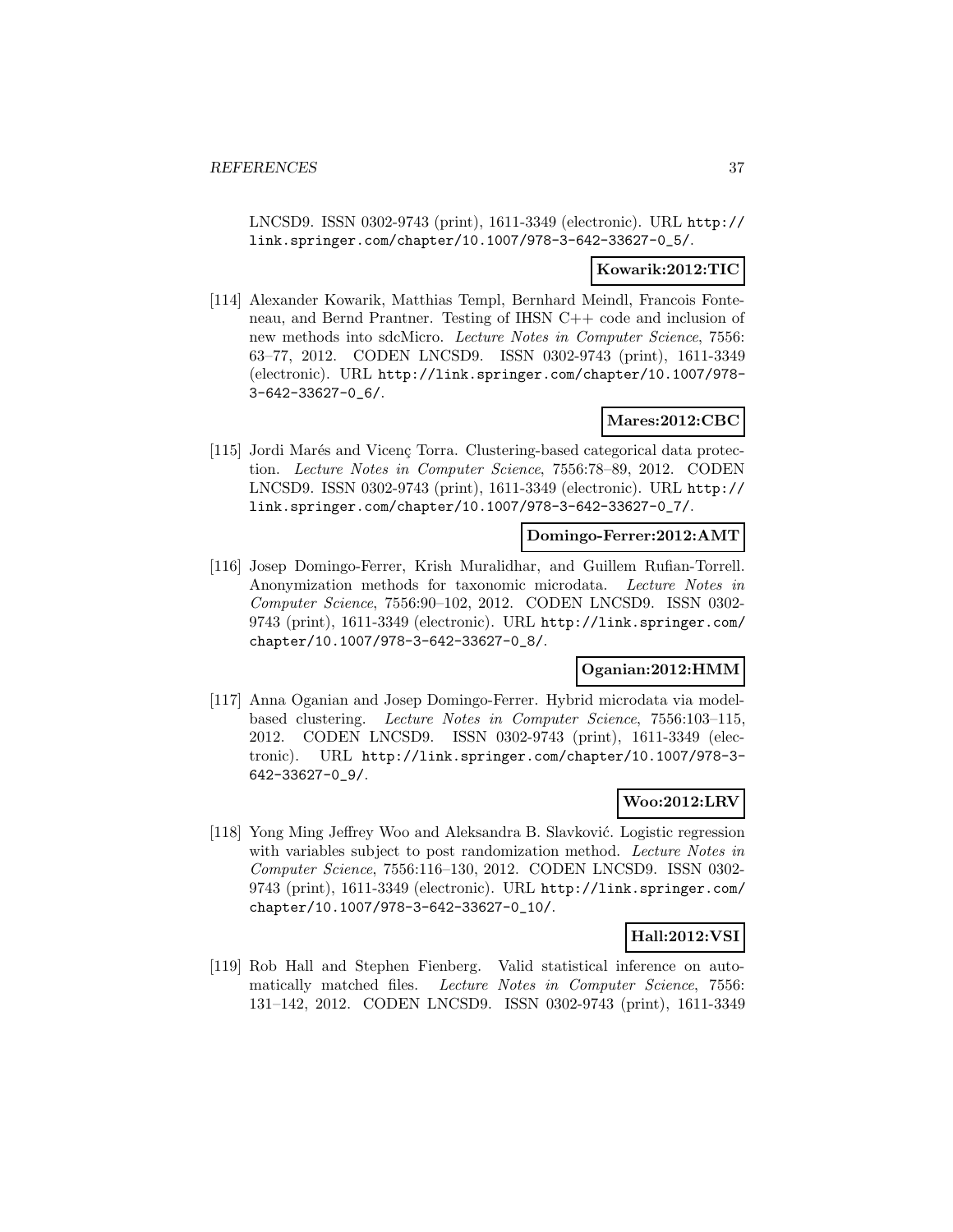(electronic). URL http://link.springer.com/chapter/10.1007/978- 3-642-33627-0\_11/.

### **DePersio:2012:CSA**

[120] Michael DePersio, Marlow Lemons, Kaleli A. Ramanayake, Julie Tsay, and Laura Zayatz. n-cycle swapping for the American Community Survey. Lecture Notes in Computer Science, 7556:143–164, 2012. CODEN LNCSD9. ISSN 0302-9743 (print), 1611-3349 (electronic). URL http:// link.springer.com/chapter/10.1007/978-3-642-33627-0\_12/.

#### **Dorner:2012:GUT**

[121] Matthias Dorner, Jörg Drechsler, and Peter Jacobebbinghaus. Generating useful test data for complex linked employer–employee datasets. Lecture Notes in Computer Science, 7556:165–178, 2012. CODEN LNCSD9. ISSN 0302-9743 (print), 1611-3349 (electronic). URL http://link.springer. com/chapter/10.1007/978-3-642-33627-0\_13/.

### **Cleveland:2012:WEP**

[122] Lara Cleveland, Robert McCaa, Steven Ruggles, and Matthew Sobek. When excessive perturbation goes wrong and why IPUMS-international relies instead on sampling, suppression, swapping, and other minimally harmful methods to protect privacy of census microdata. Lecture Notes in Computer Science, 7556:179–187, 2012. CODEN LNCSD9. ISSN 0302- 9743 (print), 1611-3349 (electronic). URL http://link.springer.com/ chapter/10.1007/978-3-642-33627-0\_14/.

#### **Franconi:2012:ACE**

[123] Luisa Franconi and Daniela Ichim. Achieving comparability of earnings. Lecture Notes in Computer Science, 7556:188–199, 2012. CODEN LNCSD9. ISSN 0302-9743 (print), 1611-3349 (electronic). URL http:// link.springer.com/chapter/10.1007/978-3-642-33627-0\_15/.

### **Foschi:2012:DMR**

[124] Flavio Foschi, Maria Cristina Casciano, Luisa Franconi, and Daniela Ichim. Designing multiple releases from the small and medium enterprises survey. Lecture Notes in Computer Science, 7556:200–215, 2012. CODEN LNCSD9. ISSN 0302-9743 (print), 1611-3349 (electronic). URL http:// link.springer.com/chapter/10.1007/978-3-642-33627-0\_16/.

#### **Abowd:2012:PSA**

[125] John M. Abowd, Lars Vilhuber, and William Block. A proposed solution to the archiving and curation of confidential scientific inputs. Lecture Notes in Computer Science, 7556:216–225, 2012. CODEN LNCSD9. ISSN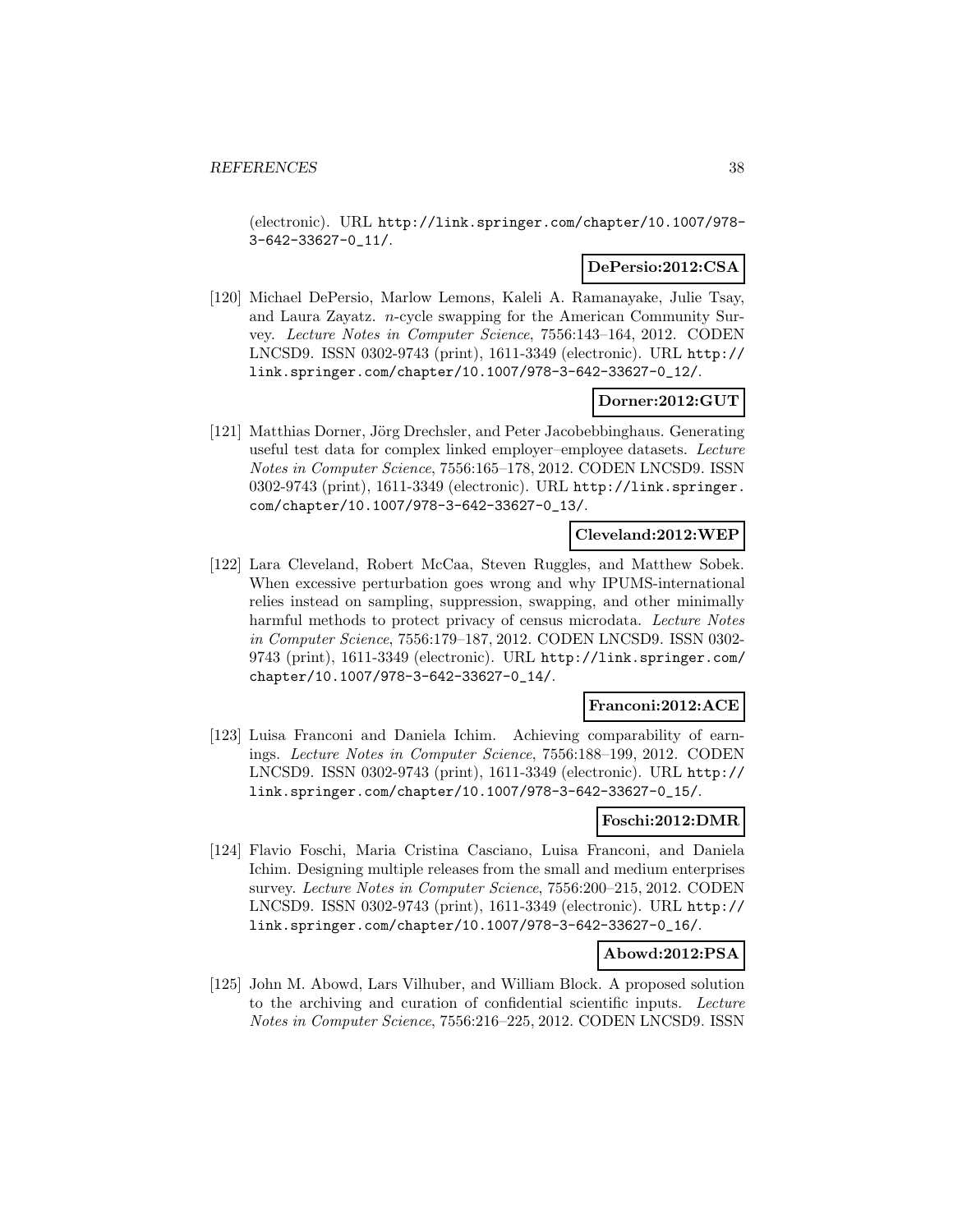0302-9743 (print), 1611-3349 (electronic). URL http://link.springer. com/chapter/10.1007/978-3-642-33627-0\_17/.

### **OKeefe:2012:CMM**

[126] Christine M. O'Keefe. Confidentialising maps of mixed point and diffuse spatial data. Lecture Notes in Computer Science, 7556:226-240, 2012. CODEN LNCSD9. ISSN 0302-9743 (print), 1611-3349 (electronic). URL http://link.springer.com/chapter/10.1007/978-3- 642-33627-0\_18/.

#### **Zanger:2012:SRO**

[127] Daniel Z. Zanger. Security of random output perturbation for statistical databases. Lecture Notes in Computer Science, 7556:241–256, 2012. CODEN LNCSD9. ISSN 0302-9743 (print), 1611-3349 (electronic). URL http://link.springer.com/chapter/10.1007/978-3- 642-33627-0\_19/.

#### **Charest:2012:EES**

[128] Anne-Sophie Charest. Empirical evaluation of statistical inference from differentially-private contingency tables. Lecture Notes in Computer Science, 7556:257–272, 2012. CODEN LNCSD9. ISSN 0302-9743 (print), 1611-3349 (electronic). URL http://link.springer.com/chapter/10. 1007/978-3-642-33627-0\_20/.

### **Anonymous:2012:FMg**

[129] Anonymous. Front matter. Lecture Notes in Computer Science, 7556: ??, 2012. CODEN LNCSD9. ISSN 0302-9743 (print), 1611-3349 (electronic). URL http://link.springer.com/content/pdf/bfm:978-3- 642-33627-0/1.

#### **HaCohen-Kerner:2012:EFD**

[130] Yaakov HaCohen-Kerner and Aharon Tayeb. Experiments with filtered detection of similar academic papers. Lecture Notes in Computer Science, 7557:1–13, 2012. CODEN LNCSD9. ISSN 0302-9743 (print), 1611-3349 (electronic). URL http://link.springer.com/chapter/10.1007/978- 3-642-33185-5\_1/.

#### **Piasecki:2012:CBS**

[131] Maciej Piasecki, Radosław Ramocki, and Paweł Minda. Corpus-based semantic filtering in discovering derivational relations. Lecture Notes in Computer Science, 7557:14–22, 2012. CODEN LNCSD9. ISSN 0302- 9743 (print), 1611-3349 (electronic). URL http://link.springer.com/ chapter/10.1007/978-3-642-33185-5\_2/.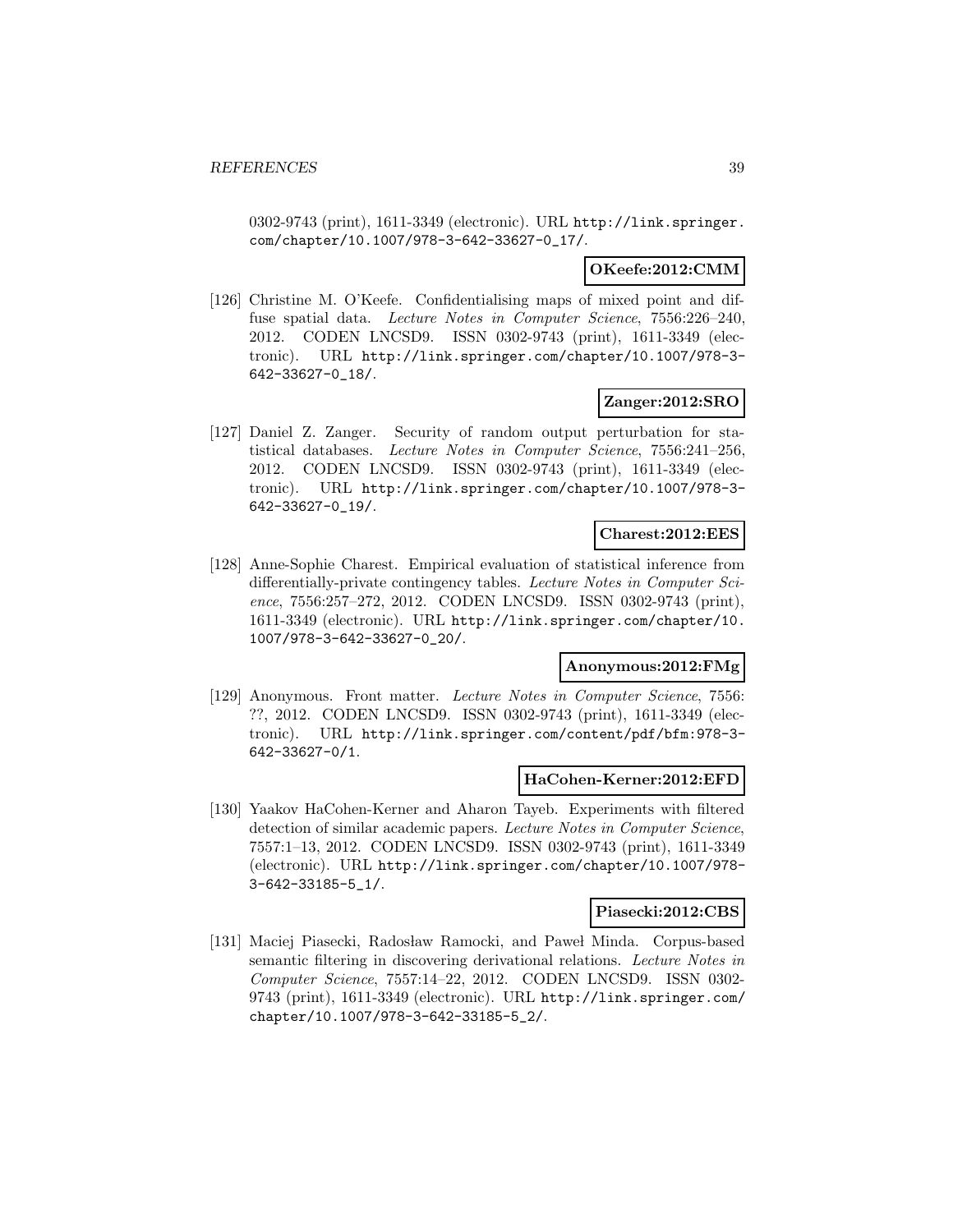#### **Piasecki:2012:LAA**

[132] Maciej Piasecki, Roman Kurc, Radosław Ramocki, and Bartosz Broda. Lexical activation area attachment algorithm for Wordnet expansion. Lecture Notes in Computer Science, 7557:23–31, 2012. CODEN LNCSD9. ISSN 0302-9743 (print), 1611-3349 (electronic). URL http://link. springer.com/chapter/10.1007/978-3-642-33185-5\_3/.

# **Klyk:2012:MTM**

[133] Lukasz Kłyk, Paweł B. Myszkowski, Bartosz Broda, Maciej Piasecki, and David Urbansky. Metaheuristics for tuning model parameters in two natural language processing applications. Lecture Notes in Computer Science, 7557:32–37, 2012. CODEN LNCSD9. ISSN 0302-9743 (print), 1611-3349 (electronic). URL http://link.springer.com/chapter/10.1007/978- 3-642-33185-5\_4/.

### **Zizka:2012:CVL**

[134] Jan Zižka, Karel Burda, and František Dařena. Clustering a very large number of textual unstructured customers' reviews in English. Lecture Notes in Computer Science, 7557:38–47, 2012. CODEN LNCSD9. ISSN 0302-9743 (print), 1611-3349 (electronic). URL http://link.springer. com/chapter/10.1007/978-3-642-33185-5\_5/.

### **Boytcheva:2012:WTE**

[135] Svetla Boytcheva and Galia Angelova. A workbench for temporal event information extraction from patient records. Lecture Notes in Computer Science, 7557:48–58, 2012. CODEN LNCSD9. ISSN 0302-9743 (print), 1611-3349 (electronic). URL http://link.springer.com/chapter/10. 1007/978-3-642-33185-5\_6/.

# **Lupan:2012:AES**

[136] Diana Lupan, Mihai Dascălu, Ștefan Trăușan-Matu, and Philippe Dessus. Analyzing emotional states induced by news articles with latent semantic analysis. Lecture Notes in Computer Science, 7557:59–68, 2012. CODEN LNCSD9. ISSN 0302-9743 (print), 1611-3349 (electronic). URL http:// link.springer.com/chapter/10.1007/978-3-642-33185-5\_7/.

### **Ali:2012:ECH**

[137] Mostafa Z. Ali and Robert G. Reynolds. The emergence of cultural hierarchical social networks in complex environments. Lecture Notes in Computer Science, 7557:69–78, 2012. CODEN LNCSD9. ISSN 0302- 9743 (print), 1611-3349 (electronic). URL http://link.springer.com/ chapter/10.1007/978-3-642-33185-5\_8/.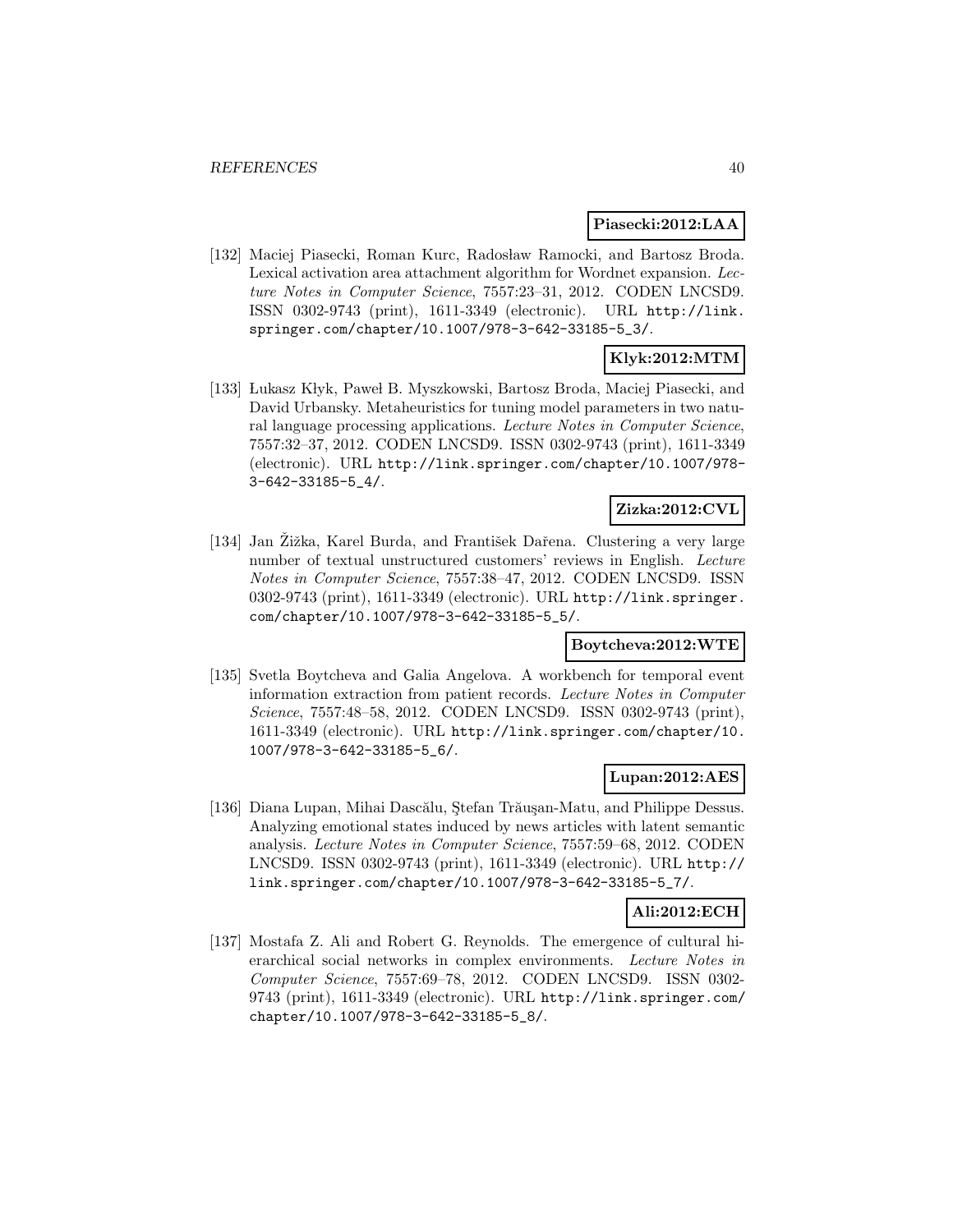#### **Tandukar:2012:ERS**

[138] Udeep Tandukar and Julita Vassileva. Ensuring relevant and serendipitous information flow in decentralized online social network. Lecture Notes in Computer Science, 7557:79–88, 2012. CODEN LNCSD9. ISSN 0302- 9743 (print), 1611-3349 (electronic). URL http://link.springer.com/ chapter/10.1007/978-3-642-33185-5\_9/.

### **Arendarenko:2012:OBI**

[139] Ernest Arendarenko and Tuomo Kakkonen. Ontology-based information and event extraction for business intelligence. Lecture Notes in Computer Science, 7557:89–102, 2012. CODEN LNCSD9. ISSN 0302-9743 (print), 1611-3349 (electronic). URL http://link.springer.com/chapter/10. 1007/978-3-642-33185-5\_10/.

#### **Kutz:2012:MHS**

[140] Oliver Kutz, Janna Hastings, and Till Mossakowski. Modelling highly symmetrical molecules: Linking ontologies and graphs. Lecture Notes in Computer Science, 7557:103–111, 2012. CODEN LNCSD9. ISSN 0302- 9743 (print), 1611-3349 (electronic). URL http://link.springer.com/ chapter/10.1007/978-3-642-33185-5\_11/.

### **Beldjoudi:2012:PIT**

[141] Samia Beldjoudi, Hassina Seridi-Bouchelaghem, and Catherine Faron-Zucker. Personalizing and improving tag-based search in folksonomies. Lecture Notes in Computer Science, 7557:112–118, 2012. CODEN LNCSD9. ISSN 0302-9743 (print), 1611-3349 (electronic). URL http: //link.springer.com/chapter/10.1007/978-3-642-33185-5\_12/.

#### **LeDorze:2012:VSC**

[142] Aymeric Le Dorze, Lionel Chauvin, Laurent Garcia, David Genest, and Stéphane Loiseau. Views and synthesis of cognitive maps. Lecture Notes in Computer Science, 7557:119–124, 2012. CODEN LNCSD9. ISSN 0302- 9743 (print), 1611-3349 (electronic). URL http://link.springer.com/ chapter/10.1007/978-3-642-33185-5\_13/.

#### **Gruca:2012:ICS**

[143] Aleksandra Gruca and Marek Sikora. Identification of the compound subjective rule interestingness measure for rule-based functional description of genes. Lecture Notes in Computer Science, 7557:125–134, 2012. CODEN LNCSD9. ISSN 0302-9743 (print), 1611-3349 (electronic). URL http:// link.springer.com/chapter/10.1007/978-3-642-33185-5\_14/.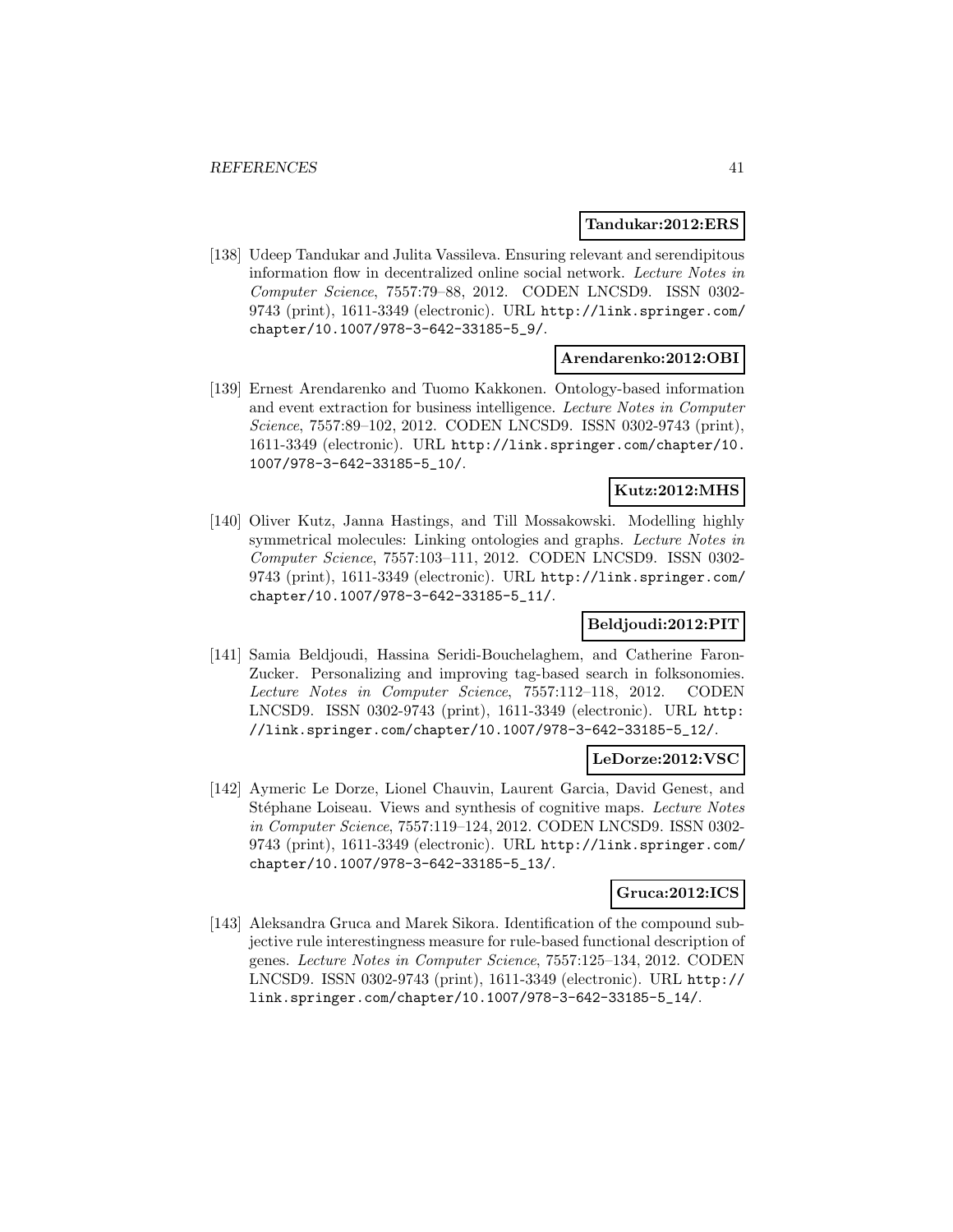#### **Leonetti:2012:AGL**

[144] Matteo Leonetti, Luca Iocchi, and Fabio Patrizi. Automatic generation and learning of finite-state controllers. Lecture Notes in Computer Science, 7557:135–144, 2012. CODEN LNCSD9. ISSN 0302-9743 (print), 1611- 3349 (electronic). URL http://link.springer.com/chapter/10.1007/ 978-3-642-33185-5\_15/.

#### **Damova:2012:FDS**

[145] Mariana Damova, Kiril Simov, Zdravko Tashev, and Atanas Kiryakov. FactForge: Data service or the diversity of inferred knowledge over LOD. Lecture Notes in Computer Science, 7557:145–151, 2012. CODEN LNCSD9. ISSN 0302-9743 (print), 1611-3349 (electronic). URL http:// link.springer.com/chapter/10.1007/978-3-642-33185-5\_16/.

### **Amaneddine:2012:PCG**

[146] Nouhad Amaneddine and Jean-François Condotta. From path-consistency to global consistency in temporal qualitative constraint networks. Lecture Notes in Computer Science, 7557:152–161, 2012. CODEN LNCSD9. ISSN 0302-9743 (print), 1611-3349 (electronic). URL http://link.springer. com/chapter/10.1007/978-3-642-33185-5\_17/.

### **Sikora:2012:RQM**

[147] Marek Sikora, Adam Skowron, and Lukasz Wróbel. Rule quality measurebased induction of unordered sets of regression rules. Lecture Notes in Computer Science, 7557:162–171, 2012. CODEN LNCSD9. ISSN 0302- 9743 (print), 1611-3349 (electronic). URL http://link.springer.com/ chapter/10.1007/978-3-642-33185-5\_18/.

#### **Kabzinski:2012:SCF**

[148] Jacek Kabziński. Swarm capability of finding eigenvalues. Lecture Notes in Computer Science, 7557:172–177, 2012. CODEN LNCSD9. ISSN 0302- 9743 (print), 1611-3349 (electronic). URL http://link.springer.com/ chapter/10.1007/978-3-642-33185-5\_19/.

### **Nadi:2012:SUP**

[149] Farhad Nadi and Ahamad Tajudin Khader. A study on the utility of parametric uniform crossover for adaptation of crossover operator. Lecture Notes in Computer Science, 7557:178–183, 2012. CODEN LNCSD9. ISSN 0302-9743 (print), 1611-3349 (electronic). URL http://link.springer. com/chapter/10.1007/978-3-642-33185-5\_20/.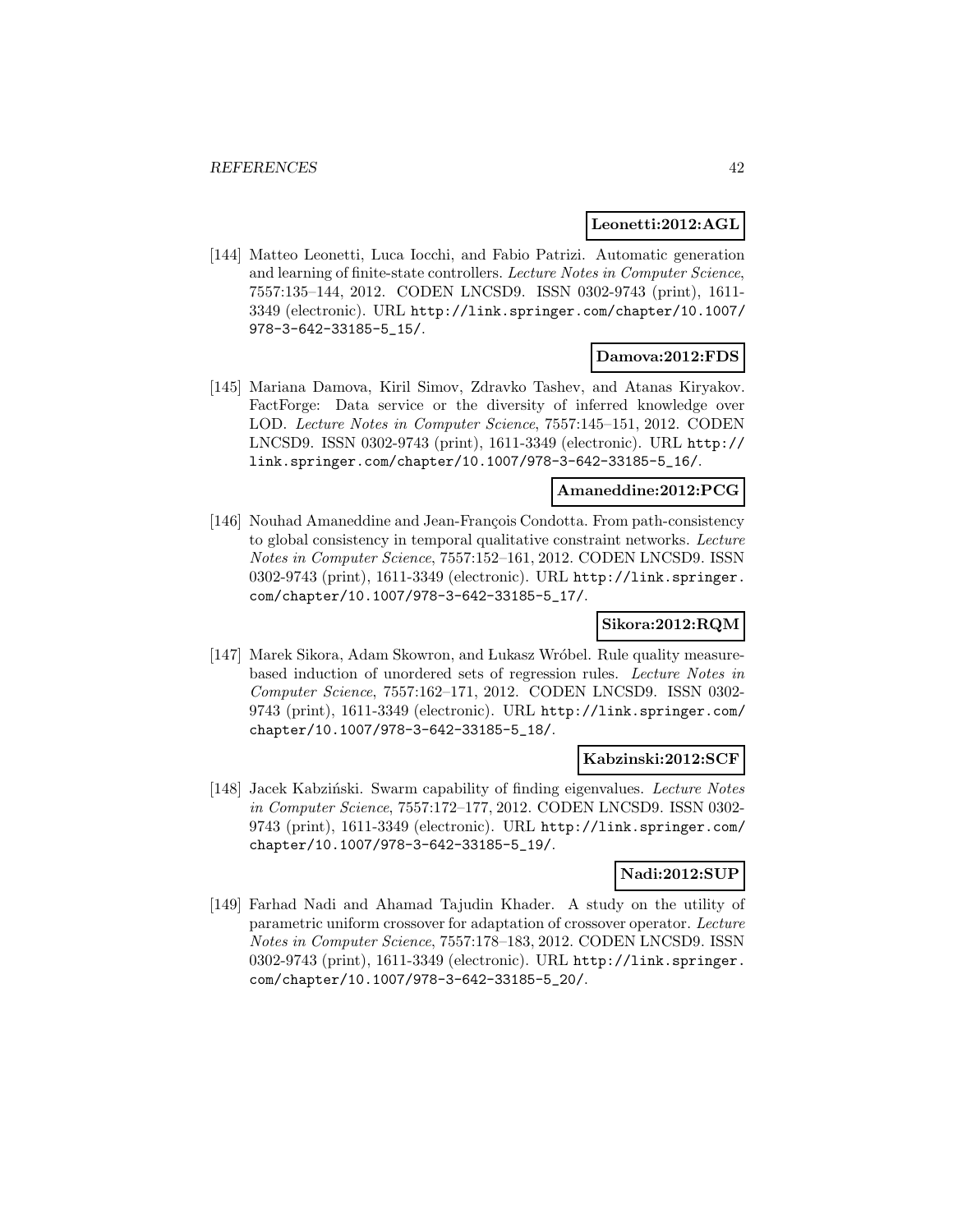#### **Anonymous:2012:FMh**

[150] Anonymous. Front matter. Lecture Notes in Computer Science, 7557: ??, 2012. CODEN LNCSD9. ISSN 0302-9743 (print), 1611-3349 (electronic). URL http://link.springer.com/content/pdf/bfm:978-3- 642-33185-5/1.

# **Dettori:2012:AES**

[151] Giuliana Dettori and Simone Torsani. An approach to exploit social bookmarking to improve formal language learning. Lecture Notes in Computer Science, 7558:1–10, 2012. CODEN LNCSD9. ISSN 0302-9743 (print), 1611-3349 (electronic). URL http://link.springer.com/chapter/10. 1007/978-3-642-33642-3\_1/.

# **Hillen:2012:PSC**

[152] Stefanie Andrea Hillen and Tero Päivärinta. Perceived support in Ecollaborative learning: An exploratory study which make use of synchronous and asynchronous online-teaching approaches. Lecture Notes in Computer Science, 7558:11–20, 2012. CODEN LNCSD9. ISSN 0302- 9743 (print), 1611-3349 (electronic). URL http://link.springer.com/ chapter/10.1007/978-3-642-33642-3\_2/.

# **Kubincova:2012:HGA**

[153] Zuzana Kubincová and Martin Homola. How to get around with Wikis in teaching. Lecture Notes in Computer Science, 7558:21–30, 2012. CODEN LNCSD9. ISSN 0302-9743 (print), 1611-3349 (electronic). URL http:// link.springer.com/chapter/10.1007/978-3-642-33642-3\_3/.

### **Putnik:2012:WUT**

[154] Zoran Putnik, Mirjana Ivanović, Zoran Budimac, and Ladislav Samuelis. Wiki — a useful tool to fight classroom cheating? Lecture Notes in Computer Science, 7558:31–40, 2012. CODEN LNCSD9. ISSN 0302- 9743 (print), 1611-3349 (electronic). URL http://link.springer.com/ chapter/10.1007/978-3-642-33642-3\_4/.

### **Popescu:2012:PBL**

[155] Elvira Popescu. Project-based learning with eMUSE. Lecture Notes in Computer Science, 7558:41–50, 2012. CODEN LNCSD9. ISSN 0302- 9743 (print), 1611-3349 (electronic). URL http://link.springer.com/ chapter/10.1007/978-3-642-33642-3\_5/.

### **Nunes:2012:ATE**

[156] Bernardo Pereira Nunes, Ricardo Kawase, and Stefan Dietze. Annotation tool for enhancing E-learning courses. Lecture Notes in Computer Science,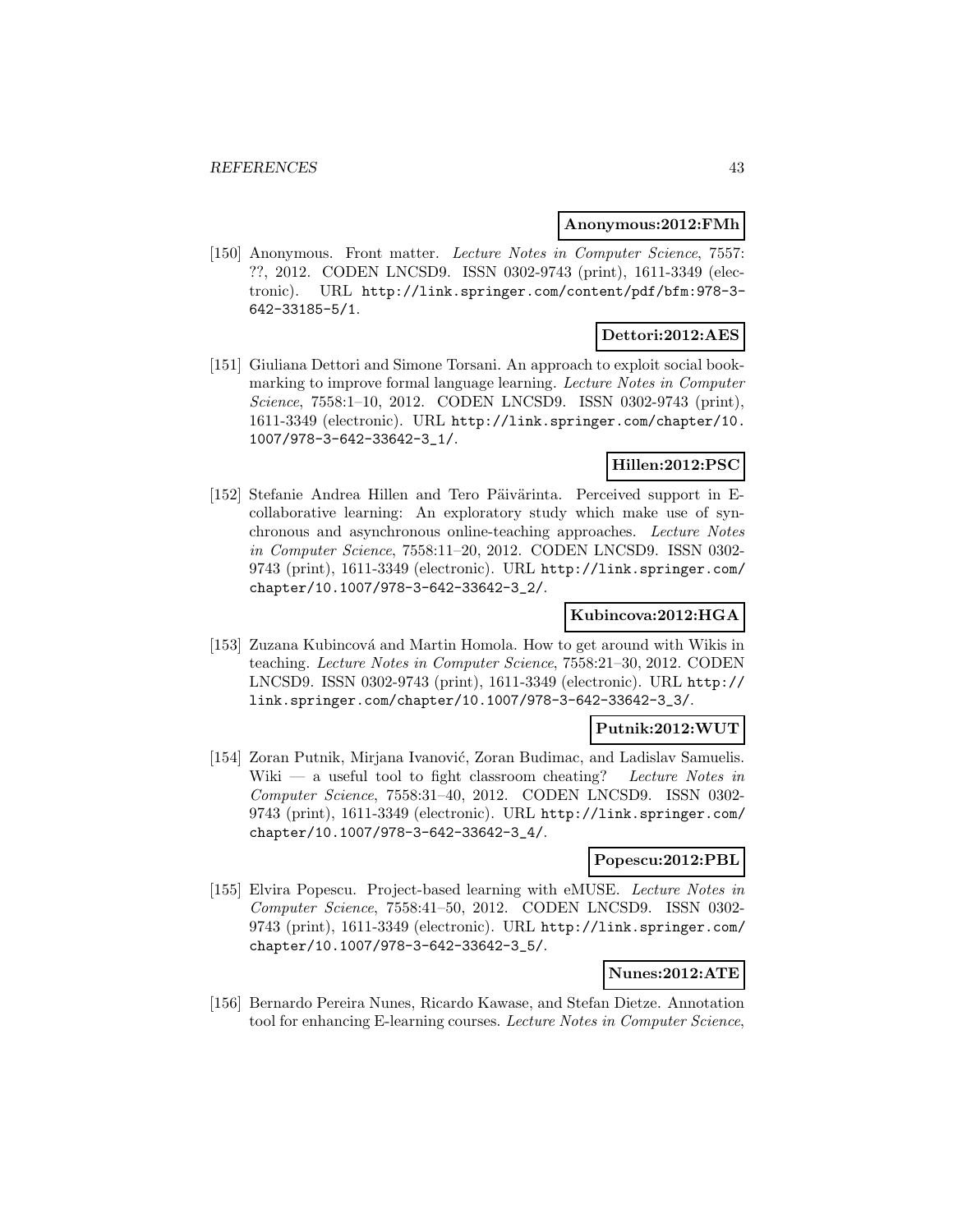7558:51–60, 2012. CODEN LNCSD9. ISSN 0302-9743 (print), 1611-3349 (electronic). URL http://link.springer.com/chapter/10.1007/978- 3-642-33642-3\_6/.

# **Kutay:2012:TCS**

[157] Cat Kutay, Deirdre Howard-Wagner, Lynette Riley, and Janet Mooney. Teaching culture as social constructivism. Lecture Notes in Computer Science, 7558:61–68, 2012. CODEN LNCSD9. ISSN 0302-9743 (print), 1611-3349 (electronic). URL http://link.springer.com/chapter/10. 1007/978-3-642-33642-3\_7/.

### **Bogdanov:2012:LPS**

[158] Evgeny Bogdanov, Carsten Ullrich, Erik Isaksson, Matthias Palmer, and Denis Gillet. From LMS to PLE: a step forward through OpenSocial apps in Moodle. Lecture Notes in Computer Science, 7558:69–78, 2012. CODEN LNCSD9. ISSN 0302-9743 (print), 1611-3349 (electronic). URL http:// link.springer.com/chapter/10.1007/978-3-642-33642-3\_8/.

### **Nussbaumer:2012:MRC**

[159] Alexander Nussbaumer, Marcel Berthold, Daniel Dahrendorf, and Hans-Christian Schmitz. A mashup recommender for creating personal learning environments. Lecture Notes in Computer Science, 7558:79–88, 2012. CODEN LNCSD9. ISSN 0302-9743 (print), 1611-3349 (electronic). URL http://link.springer.com/chapter/10.1007/978-3- 642-33642-3\_9/.

## **Zhou:2012:FRS**

[160] Lei Zhou, Sandy El Helou, Laurent Moccozet, Laurent Opprecht, and Omar Benkacem. A federated recommender system for online learning environments. Lecture Notes in Computer Science, 7558:89–98, 2012. CODEN LNCSD9. ISSN 0302-9743 (print), 1611-3349 (electronic). URL http://link.springer.com/chapter/10.1007/978-3- 642-33642-3\_10/.

### **Lorenz:2012:TSI**

[161] Birgy Lorenz, K¨atlin Kalde, and Kaido Kikkas. Trust and security issues in cloud-based learning and management. Lecture Notes in Computer Science, 7558:99–108, 2012. CODEN LNCSD9. ISSN 0302-9743 (print), 1611-3349 (electronic). URL http://link.springer.com/chapter/10. 1007/978-3-642-33642-3\_11/.

### **Levacher:2012:STL**

[162] Killian Levacher, Seamus Lawless, and Vincent Wade. Slicepedia: Towards Long tail resource production through open corpus reuse. Lecture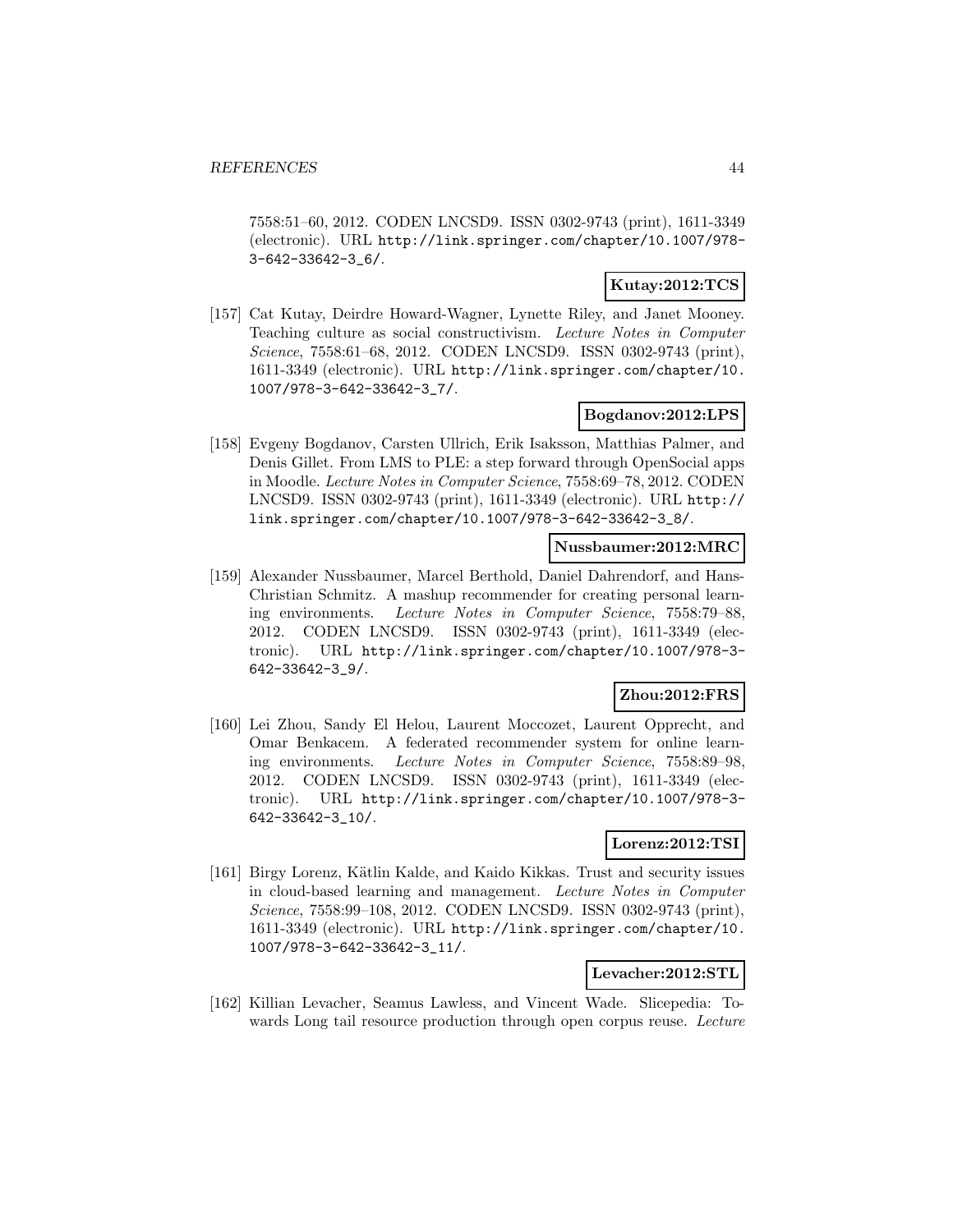Notes in Computer Science, 7558:109–119, 2012. CODEN LNCSD9. ISSN 0302-9743 (print), 1611-3349 (electronic). URL http://link.springer. com/chapter/10.1007/978-3-642-33642-3\_12/.

### **Yang:2012:LPC**

[163] Fan Yang, Frederick W. B. Li, and Rynson W. H. Lau. Learning path construction based on association link network. Lecture Notes in Computer Science, 7558:120–131, 2012. CODEN LNCSD9. ISSN 0302-9743 (print), 1611-3349 (electronic). URL http://link.springer.com/chapter/10. 1007/978-3-642-33642-3\_13/.

### **Simko:2012:DHR**

[164] Marián Śimko and Mária Bieliková. Discovering hierarchical relationships in educational content. Lecture Notes in Computer Science, 7558: 132–141, 2012. CODEN LNCSD9. ISSN 0302-9743 (print), 1611-3349 (electronic). URL http://link.springer.com/chapter/10.1007/978- 3-642-33642-3\_14/.

# **Ciuciu:2012:EMC**

[165] Ioana Ciuciu and Yan Tang Demey. An evaluation methodology for C-FOAM applied to Web-based learning. Lecture Notes in Computer Science, 7558:142–151, 2012. CODEN LNCSD9. ISSN 0302-9743 (print), 1611-3349 (electronic). URL http://link.springer.com/chapter/10. 1007/978-3-642-33642-3\_15/.

### **Kouneli:2012:MKD**

[166] Aggeliki Kouneli, Georgia Solomou, Christos Pierrakeas, and Achilles Kameas. Modeling the knowledge domain of the Java programming language as an ontology. Lecture Notes in Computer Science, 7558: 152–159, 2012. CODEN LNCSD9. ISSN 0302-9743 (print), 1611-3349 (electronic). URL http://link.springer.com/chapter/10.1007/978- 3-642-33642-3\_16/.

### **Torrente:2012:TUG**

[167] Javier Torrente, Angel del Blanco, Angel Serrano-Laguna, and José Angel Vallejo-Pinto. Towards universal game development in education. Lecture Notes in Computer Science, 7558:160–169, 2012. CODEN LNCSD9. ISSN 0302-9743 (print), 1611-3349 (electronic). URL http://link.springer. com/chapter/10.1007/978-3-642-33642-3\_17/.

#### **Lavoue:2012:TSL**

[168] Elise Lavoué. Towards social learning games. Lecture Notes in Computer Science, 7558:170–179, 2012. CODEN LNCSD9. ISSN 0302-9743 (print),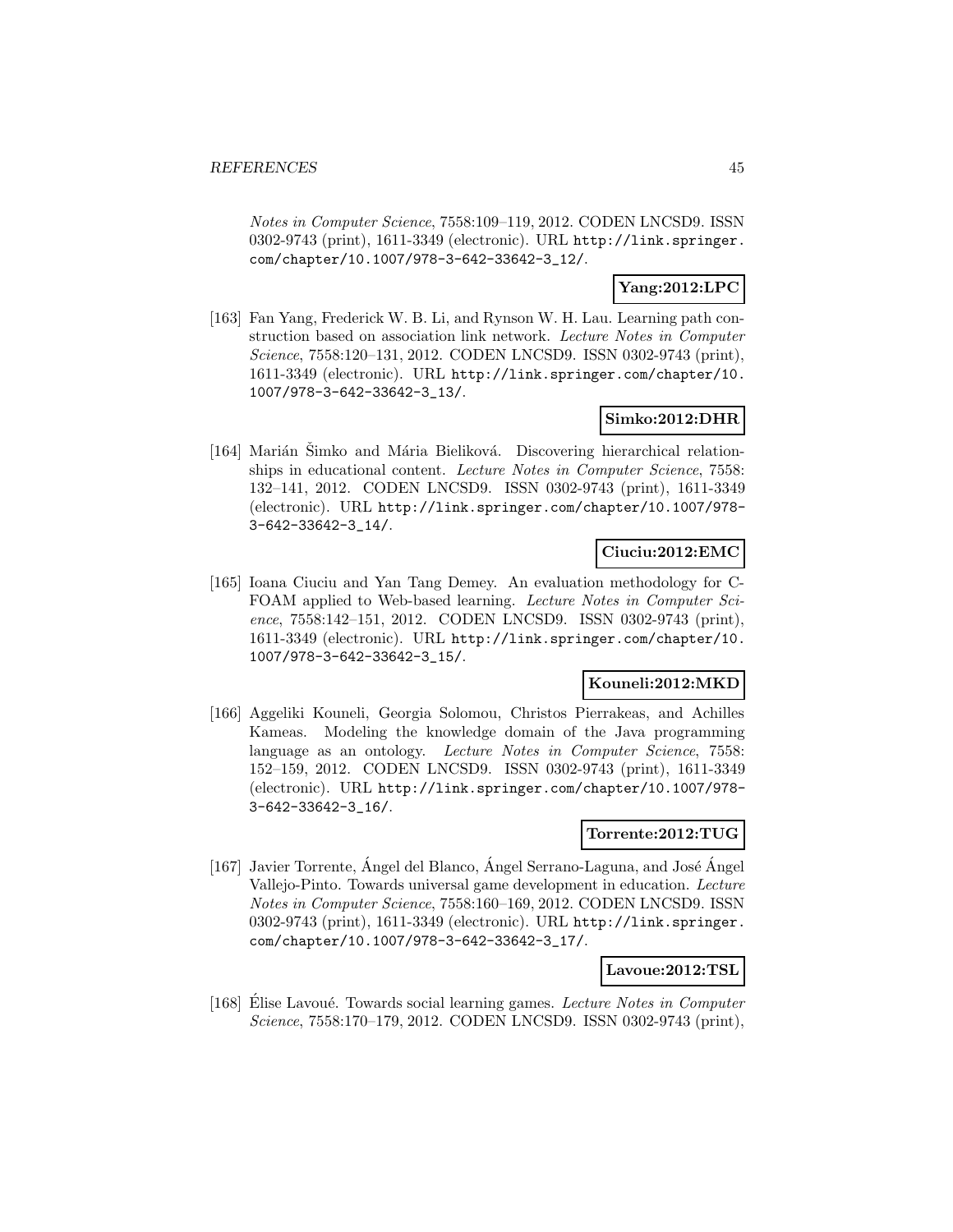1611-3349 (electronic). URL http://link.springer.com/chapter/10. 1007/978-3-642-33642-3\_18/.

### **Cehan:2012:CGE**

[169] Sabina-Nadina Cehan and Dana-Anca Cehan. Computer games and English language learning. Lecture Notes in Computer Science, 7558: 180–189, 2012. CODEN LNCSD9. ISSN 0302-9743 (print), 1611-3349 (electronic). URL http://link.springer.com/chapter/10.1007/978- 3-642-33642-3\_19/.

#### **Staikopoulos:2012:AFC**

[170] Athanasios Staikopoulos, Ian O'Keeffe, Rachael Rafter, Eddie Walsh, and Bilal Yousuf. AMASE: a framework for composing adaptive and personalised learning activities on the Web. Lecture Notes in Computer Science, 7558:190–199, 2012. CODEN LNCSD9. ISSN 0302-9743 (print), 1611- 3349 (electronic). URL http://link.springer.com/chapter/10.1007/ 978-3-642-33642-3\_20/.

#### **Anonymous:2012:FMi**

[171] Anonymous. Front matter. Lecture Notes in Computer Science, 7558: ??, 2012. CODEN LNCSD9. ISSN 0302-9743 (print), 1611-3349 (electronic). URL http://link.springer.com/content/pdf/bfm:978-3- 642-33642-3/1.

### **Salah:2012:HBUa**

[172] Albert Ali Salah, Javier Ruiz del Solar, Cetin Meriçli, and Pierre-Yves Oudeyer. Human behavior understanding for robotics. Lecture Notes in Computer Science, 7559:1–16, 2012. CODEN LNCSD9. ISSN 0302- 9743 (print), 1611-3349 (electronic). URL http://link.springer.com/ chapter/10.1007/978-3-642-34014-7\_1/.

#### **Celiktutan:2012:RTE**

[173] Oya Çeliktutan, Christian Wolf, Bülent Sankur, and Eric Lombardi. Realtime exact graph matching with application in human action recognition. Lecture Notes in Computer Science, 7559:17–28, 2012. CODEN LNCSD9. ISSN 0302-9743 (print), 1611-3349 (electronic). URL http:// link.springer.com/chapter/10.1007/978-3-642-34014-7\_2/.

#### **Chaaraoui:2012:EAM**

[174] Alexandros Andre Chaaraoui, Pau Climent-Pérez, and Francisco Flórez-Revuelta. An efficient approach for multi-view human action recognition based on bag-of-key-poses. Lecture Notes in Computer Science, 7559: 29–40, 2012. CODEN LNCSD9. ISSN 0302-9743 (print), 1611-3349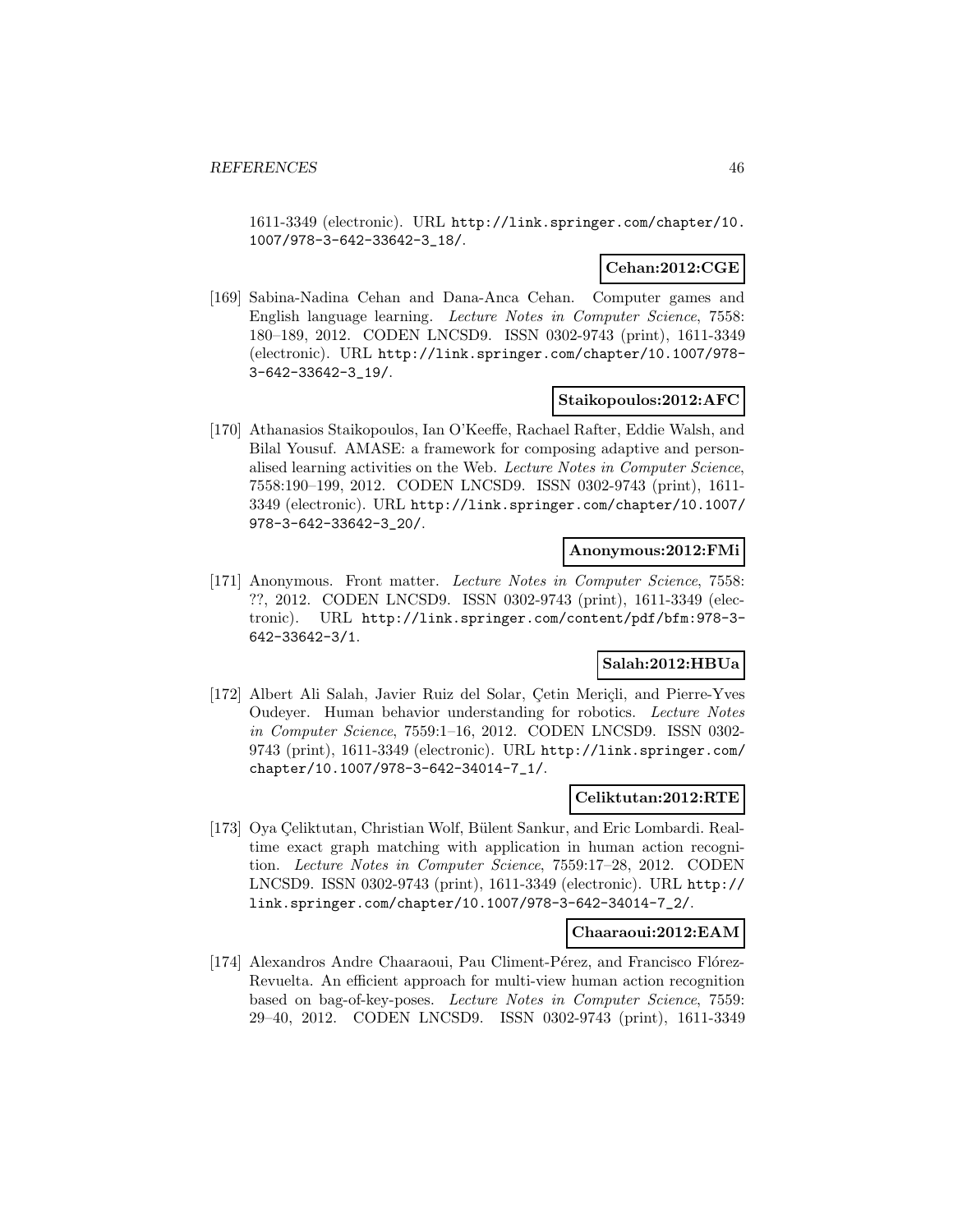(electronic). URL http://link.springer.com/chapter/10.1007/978- 3-642-34014-7\_3/.

# **Hu:2012:BFC**

[175] Ninghang Hu, Gwenn Englebienne, and Ben J. A. Kröse. Bayesian fusion of ceiling mounted camera and laser range finder on a mobile robot for people detection and localization. Lecture Notes in Computer Science, 7559:41–51, 2012. CODEN LNCSD9. ISSN 0302-9743 (print), 1611-3349 (electronic). URL http://link.springer.com/chapter/10.1007/978- 3-642-34014-7\_4/.

# **Lim:2012:USD**

[176] Angelica Lim and Hiroshi G. Okuno. Using speech data to recognize emotion in human gait. Lecture Notes in Computer Science, 7559: 52–64, 2012. CODEN LNCSD9. ISSN 0302-9743 (print), 1611-3349 (electronic). URL http://link.springer.com/chapter/10.1007/978- 3-642-34014-7\_5/.

### **Samadani:2012:GDP**

[177] Ali-Akbar Samadani, Rob Gorbet, and Dana Kulić. Gender differences in the perception of affective movements. Lecture Notes in Computer Science, 7559:65–76, 2012. CODEN LNCSD9. ISSN 0302-9743 (print), 1611-3349 (electronic). URL http://link.springer.com/chapter/10. 1007/978-3-642-34014-7\_6/.

### **Vincze:2012:VDA**

[178] Laura Vincze, Isabella Poggi, and Francesca D'Errico. Vagueness and dreams: Analysis of body signals in vague dream telling. Lecture Notes in Computer Science, 7559:77–89, 2012. CODEN LNCSD9. ISSN 0302- 9743 (print), 1611-3349 (electronic). URL http://link.springer.com/ chapter/10.1007/978-3-642-34014-7\_7/.

### **Mancini:2012:CEB**

[179] Maurizio Mancini, Giovanna Varni, Donald Glowinski, and Gualtiero Volpe. Computing and evaluating the body laughter index. Lecture Notes in Computer Science, 7559:90–98, 2012. CODEN LNCSD9. ISSN 0302- 9743 (print), 1611-3349 (electronic). URL http://link.springer.com/ chapter/10.1007/978-3-642-34014-7\_8/.

### **Sheikhi:2012:RVF**

[180] Samira Sheikhi and Jean-Marc Odobez. Recognizing the visual focus of attention for human robot interaction. Lecture Notes in Computer Science, 7559:99–112, 2012. CODEN LNCSD9. ISSN 0302-9743 (print), 1611-3349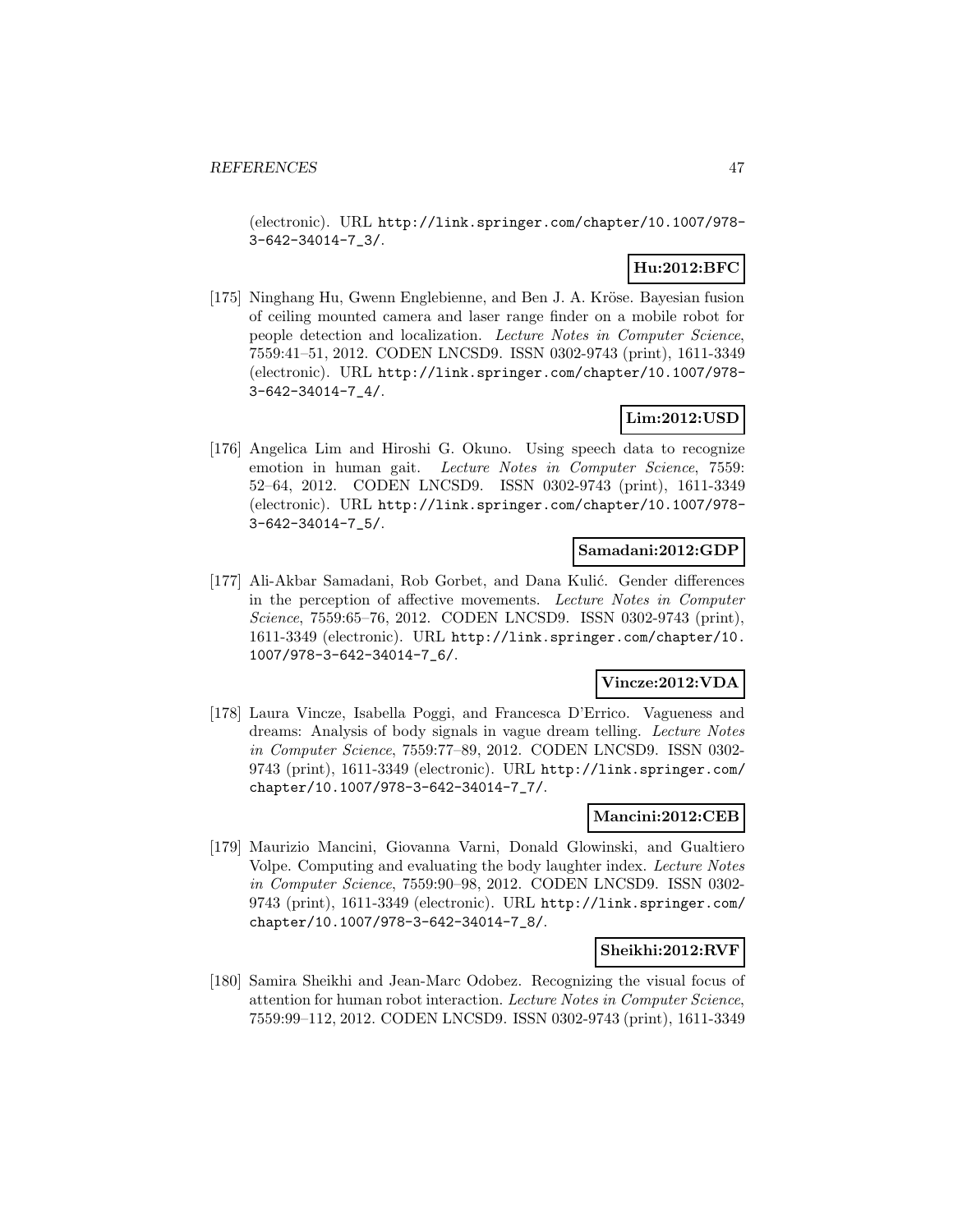(electronic). URL http://link.springer.com/chapter/10.1007/978- 3-642-34014-7\_9/.

#### **Karreman:2012:CAH**

[181] Daphne E. Karreman, Elisabeth M. A. G. van Dijk, and Vanessa Evers. Contextual analysis of human non-verbal guide behaviors to inform the development of FROG, the fun robotic outdoor guide. Lecture Notes in Computer Science, 7559:113–124, 2012. CODEN LNCSD9. ISSN 0302- 9743 (print), 1611-3349 (electronic). URL http://link.springer.com/ chapter/10.1007/978-3-642-34014-7\_10/.

#### **Fischer:2012:GAD**

[182] Kerstin Fischer and Joe Saunders. Getting acquainted with a developing robot. Lecture Notes in Computer Science, 7559:125–133, 2012. CODEN LNCSD9. ISSN 0302-9743 (print), 1611-3349 (electronic). URL http:// link.springer.com/chapter/10.1007/978-3-642-34014-7\_11/.

### **Mangin:2012:LCS**

[183] Olivier Mangin and Pierre-Yves Oudeyer. Learning the combinatorial structure of demonstrated behaviors with inverse feedback control. Lecture Notes in Computer Science, 7559:134–147, 2012. CODEN LNCSD9. ISSN 0302-9743 (print), 1611-3349 (electronic). URL http://link.springer. com/chapter/10.1007/978-3-642-34014-7\_12/.

### **Schillaci:2012:ISB**

[184] Guido Schillaci, Bruno Lara, and Verena V. Hafner. Internal simulations for behaviour selection and recognition. Lecture Notes in Computer Science, 7559:148–160, 2012. CODEN LNCSD9. ISSN 0302-9743 (print), 1611-3349 (electronic). URL http://link.springer.com/chapter/10. 1007/978-3-642-34014-7\_13/.

#### **Michelet:2012:AIA**

[185] Stéphane Michelet, Koby Karp, Emilie Delaherche, Catherine Achard, and Mohamed Chetouani. Automatic imitation assessment in interaction. Lecture Notes in Computer Science, 7559:161–173, 2012. CODEN LNCSD9. ISSN 0302-9743 (print), 1611-3349 (electronic). URL http:// link.springer.com/chapter/10.1007/978-3-642-34014-7\_14/.

#### **Anonymous:2012:BMd**

[186] Anonymous. Back matter. Lecture Notes in Computer Science, 7559: ??, 2012. CODEN LNCSD9. ISSN 0302-9743 (print), 1611-3349 (electronic). URL http://link.springer.com/content/pdf/bbm:978-3- 642-34014-7/1.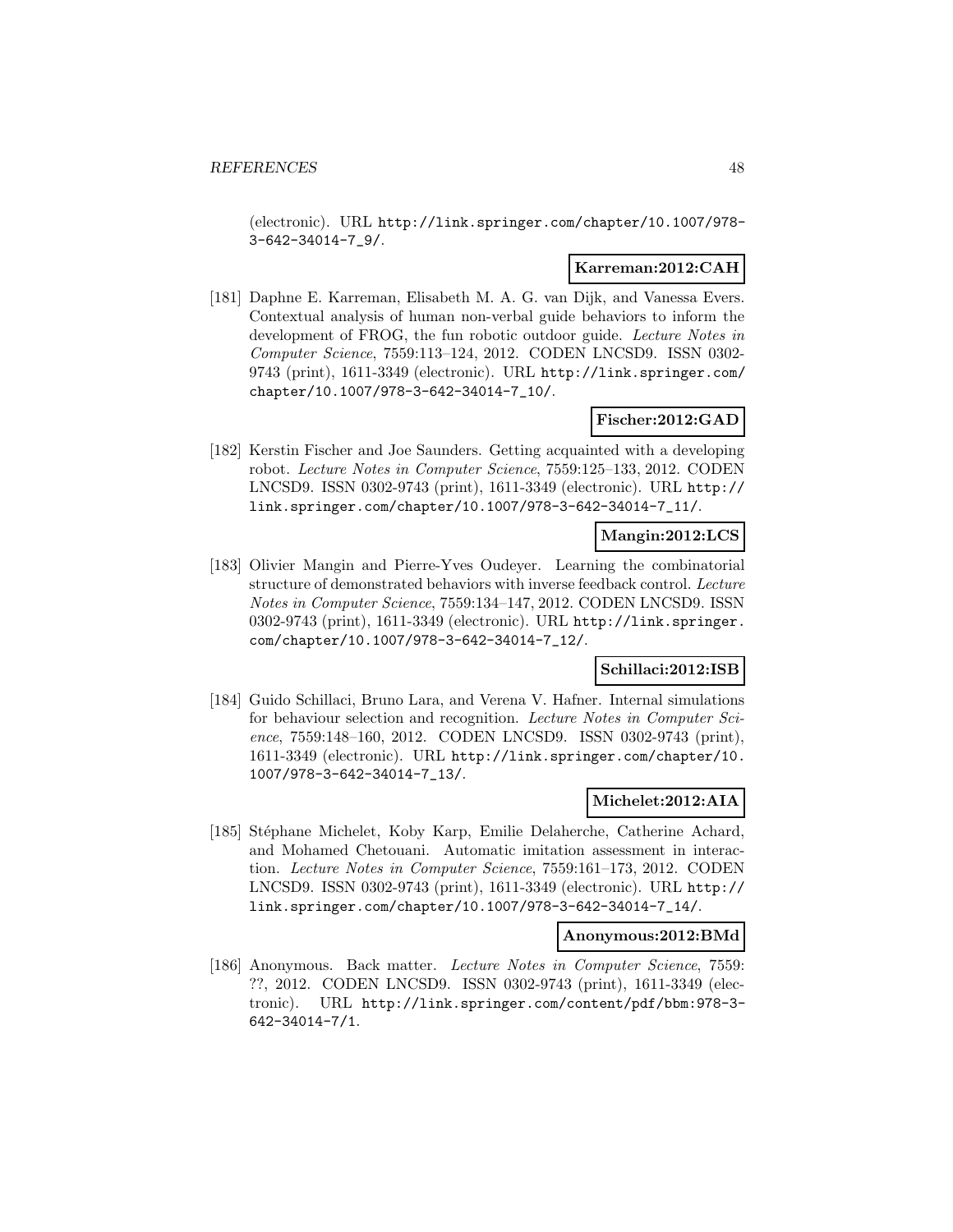#### **Anonymous:2012:FMj**

[187] Anonymous. Front matter. Lecture Notes in Computer Science, 7559: ??, 2012. CODEN LNCSD9. ISSN 0302-9743 (print), 1611-3349 (electronic). URL http://link.springer.com/content/pdf/bfm:978-3- 642-34014-7/1.

# **Dang:2012:TSL**

[188] Han-Hing Dang and Bernhard Möller. Transitive separation logic. Lecture Notes in Computer Science, 7560:1–16, 2012. CODEN LNCSD9. ISSN 0302-9743 (print), 1611-3349 (electronic). URL http://link.springer. com/chapter/10.1007/978-3-642-33314-9\_1/.

### **Guttmann:2012:ULS**

[189] Walter Guttmann. Unifying lazy and strict computations. Lecture Notes in Computer Science, 7560:17–32, 2012. CODEN LNCSD9. ISSN 0302- 9743 (print), 1611-3349 (electronic). URL http://link.springer.com/ chapter/10.1007/978-3-642-33314-9\_2/.

### **Hofner:2012:FCA**

[190] Peter Höfner, Bernhard Möller, and Andreas Zelend. Foundations of coloring algebra with consequences for feature-oriented programming. Lecture Notes in Computer Science, 7560:33–49, 2012. CODEN LNCSD9. ISSN 0302-9743 (print), 1611-3349 (electronic). URL http://link.springer. com/chapter/10.1007/978-3-642-33314-9\_3/.

### **Dongol:2012:TAR**

[191] Brijesh Dongol, Ian J. Hayes, Larissa Meinicke, and Kim Solin. Towards an algebra for real-time programs. Lecture Notes in Computer Science, 7560:50–65, 2012. CODEN LNCSD9. ISSN 0302-9743 (print), 1611-3349 (electronic). URL http://link.springer.com/chapter/10.1007/978- 3-642-33314-9\_4/.

#### **Armstrong:2012:ARH**

[192] Alasdair Armstrong and Georg Struth. Automated reasoning in higherorder regular algebra. Lecture Notes in Computer Science, 7560:66– 81, 2012. CODEN LNCSD9. ISSN 0302-9743 (print), 1611-3349 (electronic). URL http://link.springer.com/chapter/10.1007/978-3- 642-33314-9\_5/.

### **Kahl:2012:TCI**

[193] Wolfram Kahl. Towards certifiable implementation of graph transformation via relation categories. Lecture Notes in Computer Science, 7560: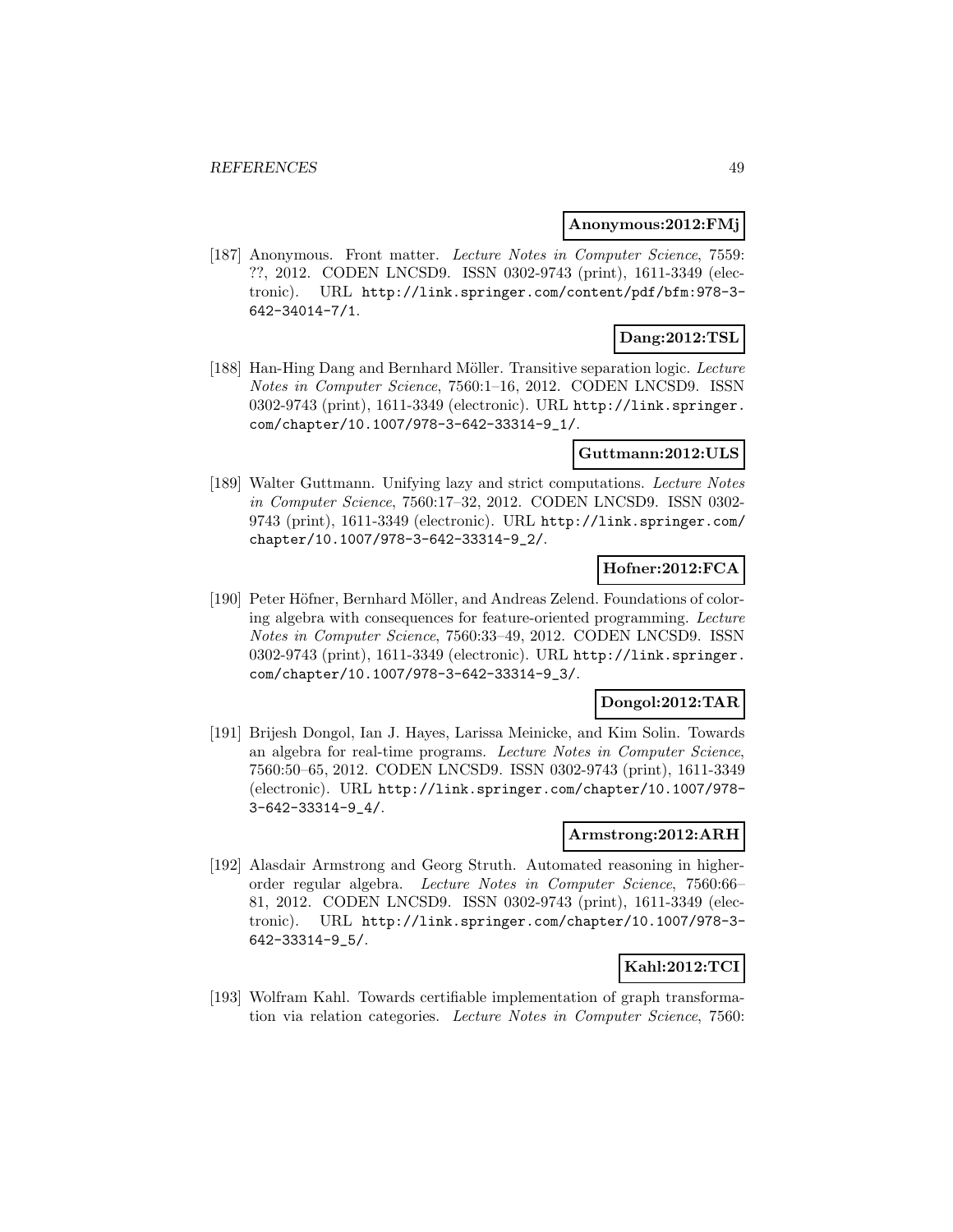82–97, 2012. CODEN LNCSD9. ISSN 0302-9743 (print), 1611-3349 (electronic). URL http://link.springer.com/chapter/10.1007/978- 3-642-33314-9\_6/.

### **Moreira:2012:DRE**

[194] Nelma Moreira, David Pereira, and Simão Melo de Sousa. Deciding regular expressions (in-)equivalence in coq. Lecture Notes in Computer Science, 7560:98–113, 2012. CODEN LNCSD9. ISSN 0302-9743 (print), 1611-3349 (electronic). URL http://link.springer.com/chapter/10.1007/978- 3-642-33314-9\_7/.

### **Berghammer:2012:SRB**

[195] Rudolf Berghammer and Sebastian Fischer. Simple rectangle-based functional programs for computing reflexive-transitive closures. Lecture Notes in Computer Science, 7560:114–129, 2012. CODEN LNCSD9. ISSN 0302- 9743 (print), 1611-3349 (electronic). URL http://link.springer.com/ chapter/10.1007/978-3-642-33314-9\_8/.

### **Danilenko:2012:URD**

[196] Nikita Danilenko. Using relations to develop a Haskell program for computing maximum bipartite matchings. Lecture Notes in Computer Science, 7560:130–145, 2012. CODEN LNCSD9. ISSN 0302-9743 (print), 1611-3349 (electronic). URL http://link.springer.com/chapter/10. 1007/978-3-642-33314-9\_9/.

### **Macedo:2012:RES**

[197] Nuno Macedo, Hugo Pacheco, and Alcino Cunha. Relations as executable specifications: Taming partiality and non-determinism using invariants. Lecture Notes in Computer Science, 7560:146–161, 2012. CODEN LNCSD9. ISSN 0302-9743 (print), 1611-3349 (electronic). URL http: //link.springer.com/chapter/10.1007/978-3-642-33314-9\_10/.

#### **Kozen:2012:LHC**

[198] Dexter Kozen and Alexandra Silva. Left-handed completeness. Lecture Notes in Computer Science, 7560:162–178, 2012. CODEN LNCSD9. ISSN 0302-9743 (print), 1611-3349 (electronic). URL http://link.springer. com/chapter/10.1007/978-3-642-33314-9\_11/.

#### **Laurence:2012:COR**

[199] Michael R. Laurence and Georg Struth. On completeness of omegaregular algebras. Lecture Notes in Computer Science, 7560:179–194, 2012. CODEN LNCSD9. ISSN 0302-9743 (print), 1611-3349 (electronic). URL http://link.springer.com/chapter/10.1007/978-3- 642-33314-9\_12/.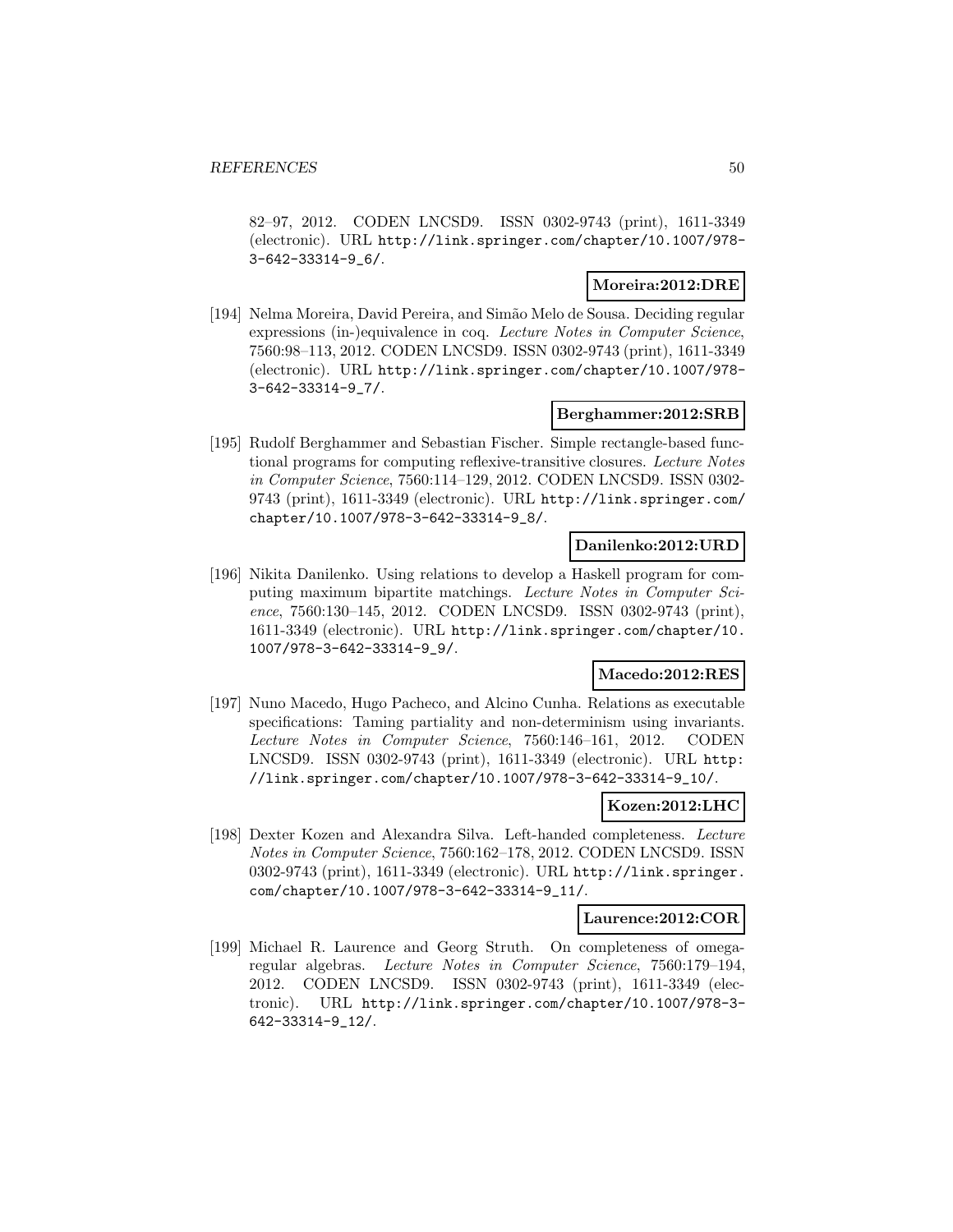### **Jipsen:2012:CAC**

[200] Peter Jipsen. Categories of algebraic contexts equivalent to idempotent semirings and domain semirings. Lecture Notes in Computer Science, 7560:195–206, 2012. CODEN LNCSD9. ISSN 0302-9743 (print), 1611- 3349 (electronic). URL http://link.springer.com/chapter/10.1007/ 978-3-642-33314-9\_13/.

#### **Nishizawa:2012:RRT**

[201] Koki Nishizawa and Hitoshi Furusawa. Relational representation theorem for powerset quantales. Lecture Notes in Computer Science, 7560: 207–218, 2012. CODEN LNCSD9. ISSN 0302-9743 (print), 1611-3349 (electronic). URL http://link.springer.com/chapter/10.1007/978- 3-642-33314-9\_14/.

# **Furusawa:2012:PAD**

[202] Hitoshi Furusawa and Yasuo Kawahara. Point axioms in Dedekind categories. Lecture Notes in Computer Science, 7560:219–234, 2012. CODEN LNCSD9. ISSN 0302-9743 (print), 1611-3349 (electronic). URL http:// link.springer.com/chapter/10.1007/978-3-642-33314-9\_15/.

#### **Gluck:2012:TOD**

[203] Roland Glück. Two observations in dioid based model refinement. Lecture Notes in Computer Science, 7560:235–247, 2012. CODEN LNCSD9. ISSN 0302-9743 (print), 1611-3349 (electronic). URL http://link.springer. com/chapter/10.1007/978-3-642-33314-9\_16/.

#### **Atampore:2012:RAM**

[204] Francis Atampore and Michael Winter. Relation algebras, matrices, and multi-valued decision diagrams. Lecture Notes in Computer Science, 7560: 248–263, 2012. CODEN LNCSD9. ISSN 0302-9743 (print), 1611-3349 (electronic). URL http://link.springer.com/chapter/10.1007/978- 3-642-33314-9\_17/.

### **Ismail:2012:IPR**

[205] Sahar Ismail and Ali Jaoua. Incremental pseudo rectangular organization of information relative to a domain. Lecture Notes in Computer Science, 7560:264–277, 2012. CODEN LNCSD9. ISSN 0302-9743 (print), 1611- 3349 (electronic). URL http://link.springer.com/chapter/10.1007/ 978-3-642-33314-9\_18/.

### **Schmidt:2012:RCS**

[206] Gunther Schmidt. Relational concepts in social choice. Lecture Notes in Computer Science, 7560:278–293, 2012. CODEN LNCSD9. ISSN 0302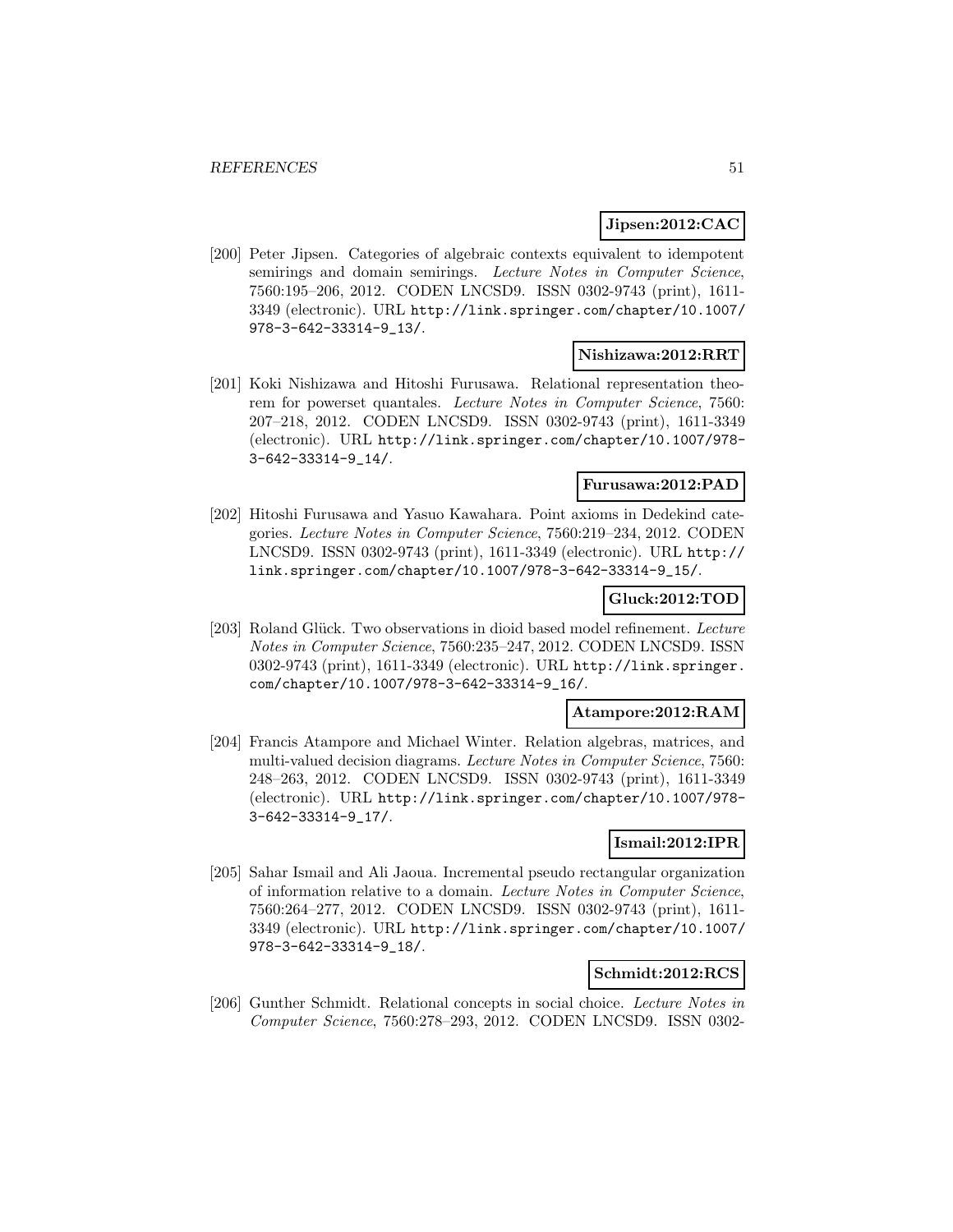9743 (print), 1611-3349 (electronic). URL http://link.springer.com/ chapter/10.1007/978-3-642-33314-9\_19/.

### **Moller:2012:ALC**

[207] Bernhard Möller and Patrick Roocks. An algebra of layered complex preferences. Lecture Notes in Computer Science, 7560:294–309, 2012. CODEN LNCSD9. ISSN 0302-9743 (print), 1611-3349 (electronic). URL http:// link.springer.com/chapter/10.1007/978-3-642-33314-9\_20/.

#### **Anonymous:2012:FMk**

[208] Anonymous. Front matter. Lecture Notes in Computer Science, 7560: ??, 2012. CODEN LNCSD9. ISSN 0302-9743 (print), 1611-3349 (electronic). URL http://link.springer.com/content/pdf/bfm:978-3- 642-33314-9/1.

### **Lopes:2012:GBD**

[209] Antónia Lopes and José Luiz Fiadeiro. A graph-based design framework for services. Lecture Notes in Computer Science, 7562:1–19, 2012. CODEN LNCSD9. ISSN 0302-9743 (print), 1611-3349 (electronic). URL http:// link.springer.com/chapter/10.1007/978-3-642-33654-6\_1/.

# **Ruscio:2012:ETH**

[210] Davide Di Ruscio, Ludovico Iovino, and Alfonso Pierantonio. Evolutionary togetherness: How to manage coupled evolution in metamodeling ecosystems. Lecture Notes in Computer Science, 7562:20–37, 2012. CODEN LNCSD9. ISSN 0302-9743 (print), 1611-3349 (electronic). URL http:// link.springer.com/chapter/10.1007/978-3-642-33654-6\_2/.

### **Drechsler:2012:CDD**

[211] Rolf Drechsler, Melanie Diepenbeck, Daniel Große, Ulrich Kühne, and Hoang M. Le. Completeness-driven development. Lecture Notes in Computer Science, 7562:38–50, 2012. CODEN LNCSD9. ISSN 0302- 9743 (print), 1611-3349 (electronic). URL http://link.springer.com/ chapter/10.1007/978-3-642-33654-6\_3/.

#### **Gadducci:2012:EUA**

[212] Fabio Gadducci, Alberto Lluch Lafuente, and Andrea Vandin. Exploiting over- and under-approximations for infinite-state counterpart models. Lecture Notes in Computer Science, 7562:51–65, 2012. CODEN LNCSD9. ISSN 0302-9743 (print), 1611-3349 (electronic). URL http: //link.springer.com/chapter/10.1007/978-3-642-33654-6\_4/.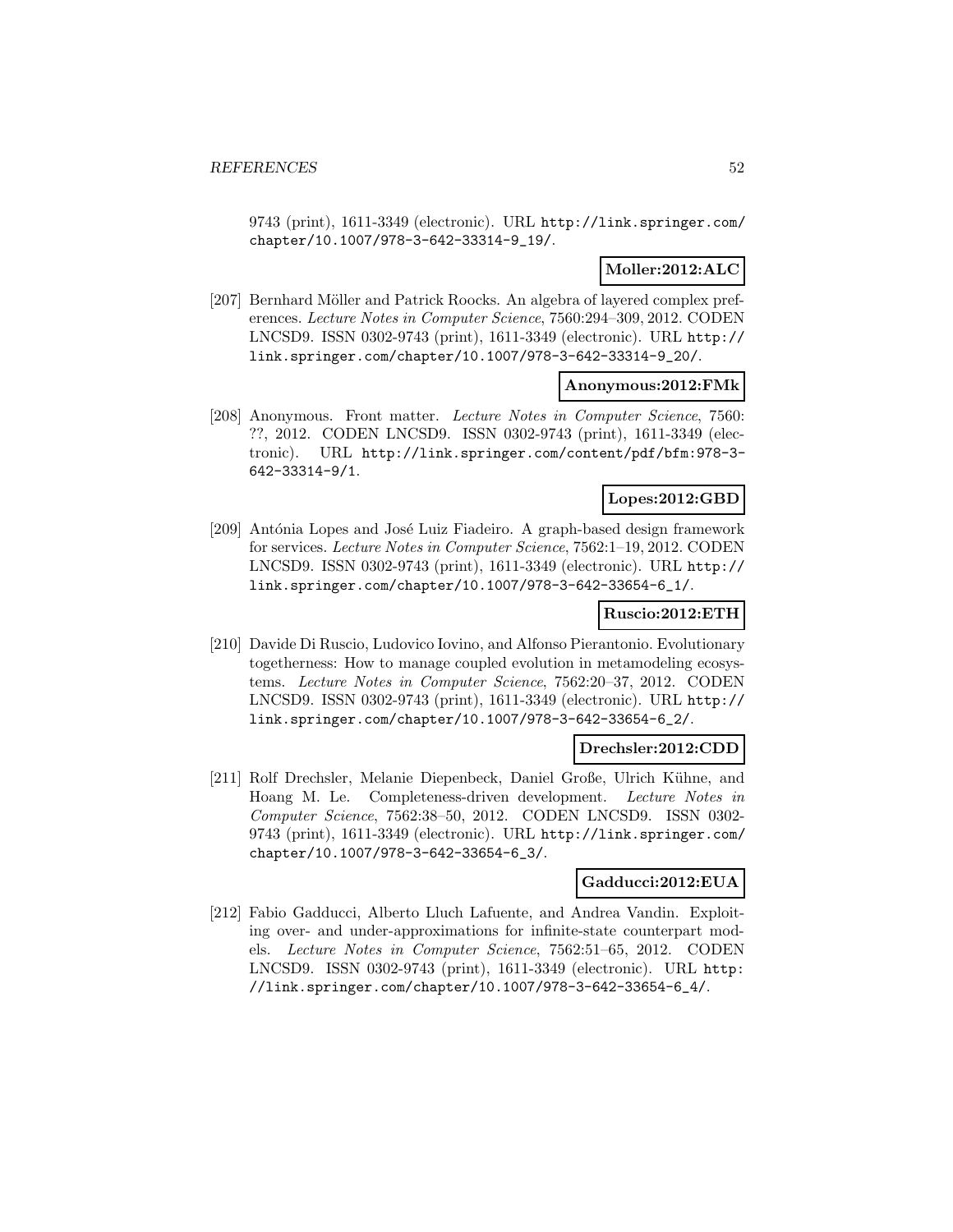#### **Rensink:2012:PBG**

[213] Arend Rensink and Eduardo Zambon. Pattern-based graph abstraction. Lecture Notes in Computer Science, 7562:66–80, 2012. CODEN LNCSD9. ISSN 0302-9743 (print), 1611-3349 (electronic). URL http:// link.springer.com/chapter/10.1007/978-3-642-33654-6\_5/.

### **Konig:2012:WSG**

[214] Barbara König and Jan Stückrath. Well-structured graph transformation systems with negative application conditions. Lecture Notes in Computer Science, 7562:81–95, 2012. CODEN LNCSD9. ISSN 0302-9743 (print), 1611-3349 (electronic). URL http://link.springer.com/chapter/10. 1007/978-3-642-33654-6\_6/.

### **Heckel:2012:PCS**

[215] Reiko Heckel, Hartmut Ehrig, Ulrike Golas, and Frank Hermann. Parallelism and concurrency of stochastic graph transformations. Lecture Notes in Computer Science, 7562:96–110, 2012. CODEN LNCSD9. ISSN 0302-9743 (print), 1611-3349 (electronic). URL http://link.springer. com/chapter/10.1007/978-3-642-33654-6\_7/.

#### **Lowe:2012:RGR**

[216] Michael Löwe. Refined graph rewriting in span-categories. Lecture Notes in Computer Science, 7562:111–125, 2012. CODEN LNCSD9. ISSN 0302- 9743 (print), 1611-3349 (electronic). URL http://link.springer.com/ chapter/10.1007/978-3-642-33654-6\_8/.

### **Orejas:2012:BCA**

[217] Fernando Orejas, Artur Boronat, and Nikos Mylonakis. Borrowed contexts for attributed graphs. Lecture Notes in Computer Science, 7562: 126–140, 2012. CODEN LNCSD9. ISSN 0302-9743 (print), 1611-3349 (electronic). URL http://link.springer.com/chapter/10.1007/978- 3-642-33654-6\_9/.

### **Golas:2012:TBG**

[218] Ulrike Golas, Leen Lambers, Hartmut Ehrig, and Holger Giese. Toward bridging the gap between formal foundations and current practice for triple graph grammars. Lecture Notes in Computer Science, 7562: 141–155, 2012. CODEN LNCSD9. ISSN 0302-9743 (print), 1611-3349 (electronic). URL http://link.springer.com/chapter/10.1007/978- 3-642-33654-6\_10/.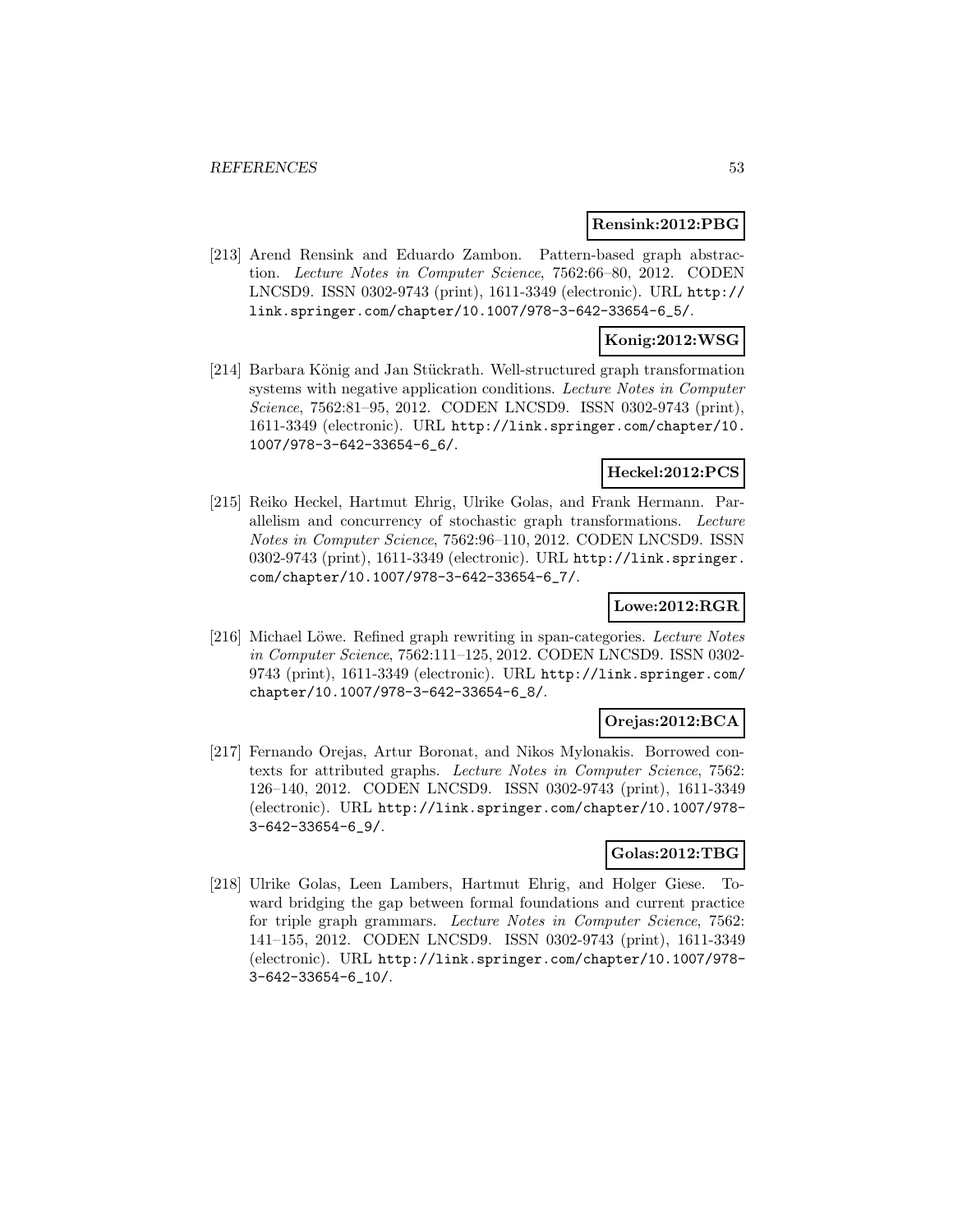### **Duval:2012:GTF**

[219] Dominique Duval, Rachid Echahed, and Frédéric Prost. Graph transformation with focus on incident edges. Lecture Notes in Computer Science, 7562:156–171, 2012. CODEN LNCSD9. ISSN 0302-9743 (print), 1611- 3349 (electronic). URL http://link.springer.com/chapter/10.1007/ 978-3-642-33654-6\_11/.

# **Aoto:2012:RTR**

[220] Takahito Aoto and Jeroen Ketema. Rational term rewriting revisited: Decidability and confluence. Lecture Notes in Computer Science, 7562: 172–186, 2012. CODEN LNCSD9. ISSN 0302-9743 (print), 1611-3349 (electronic). URL http://link.springer.com/chapter/10.1007/978- 3-642-33654-6\_12/.

### **Golas:2012:GAC**

[221] Ulrike Golas. A general attribution concept for models in  $\hat{\mathbb{L}}$ -adhesive transformation systems. Lecture Notes in Computer Science, 7562:187– 202, 2012. CODEN LNCSD9. ISSN 0302-9743 (print), 1611-3349 (electronic). URL http://link.springer.com/chapter/10.1007/978- 3-642-33654-6\_13/.

# **Heckel:2012:DTO**

[222] Reiko Heckel. DPO transformation with open maps. Lecture Notes in Computer Science, 7562:203–217, 2012. CODEN LNCSD9. ISSN 0302- 9743 (print), 1611-3349 (electronic). URL http://link.springer.com/ chapter/10.1007/978-3-642-33654-6\_14/.

### **Habel:2012:ATS**

[223] Annegret Habel and Detlef Plump.  $M, N$ -adhesive transformation systems. Lecture Notes in Computer Science, 7562:218–233, 2012. CODEN LNCSD9. ISSN 0302-9743 (print), 1611-3349 (electronic). URL http:// link.springer.com/chapter/10.1007/978-3-642-33654-6\_15/.

#### **Ghamarian:2012:GCG**

[224] Amir Hossein Ghamarian and Arend Rensink. Generalised compositionality in graph transformation. Lecture Notes in Computer Science, 7562: 234–248, 2012. CODEN LNCSD9. ISSN 0302-9743 (print), 1611-3349 (electronic). URL http://link.springer.com/chapter/10.1007/978- 3-642-33654-6\_16/.

# **Giese:2012:TAV**

[225] Holger Giese and Leen Lambers. Towards automatic verification of behavior preservation for model transformation via invariant checking. Lecture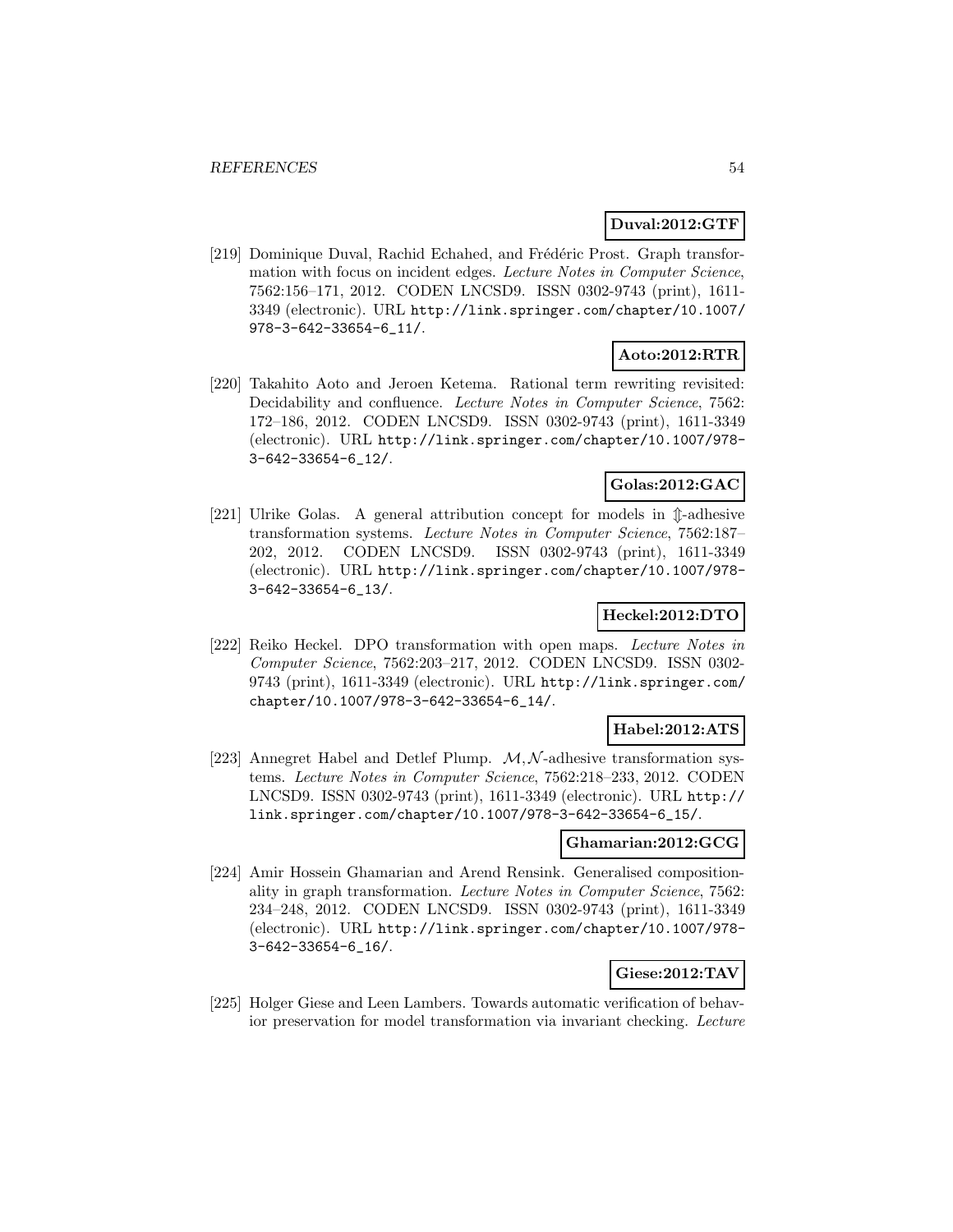Notes in Computer Science, 7562:249–263, 2012. CODEN LNCSD9. ISSN 0302-9743 (print), 1611-3349 (electronic). URL http://link.springer. com/chapter/10.1007/978-3-642-33654-6\_17/.

### **Blume:2012:ESI**

[226] Christoph Blume, H. J. Sander Bruggink, Dominik Engelke, and Barbara König. Efficient symbolic implementation of graph automata with applications to invariant checking. Lecture Notes in Computer Science, 7562: 264–278, 2012. CODEN LNCSD9. ISSN 0302-9743 (print), 1611-3349 (electronic). URL http://link.springer.com/chapter/10.1007/978- 3-642-33654-6\_18/.

### **Khan:2012:TAV**

[227] Tamim Ahmed Khan, Olga Runge, and Reiko Heckel. Testing against visual contracts: Model-based coverage. Lecture Notes in Computer Science, 7562:279–293, 2012. CODEN LNCSD9. ISSN 0302-9743 (print), 1611-3349 (electronic). URL http://link.springer.com/chapter/10. 1007/978-3-642-33654-6\_19/.

### **Serbanuta:2012:TCS**

[228] Traian Florin Serbănută and Grigore Roșu. A truly concurrent semantics for the **K** framework based on graph transformations. Lecture Notes in Computer Science, 7562:294–310, 2012. CODEN LNCSD9. ISSN 0302- 9743 (print), 1611-3349 (electronic). URL http://link.springer.com/ chapter/10.1007/978-3-642-33654-6\_20/.

#### **Anonymous:2012:FMl**

[229] Anonymous. Front matter. Lecture Notes in Computer Science, 7562: ??, 2012. CODEN LNCSD9. ISSN 0302-9743 (print), 1611-3349 (electronic). URL http://link.springer.com/content/pdf/bfm:978-3- 642-33654-6/1.

#### **Anonymous:2012:FMm**

[230] Anonymous. Front matter. Lecture Notes in Computer Science, 7563: 1, 2012. CODEN LNCSD9. ISSN 0302-9743 (print), 1611-3349 (electronic). URL http://link.springer.com/content/pdf/bfm:978-3- 642-33263-0/1/1.

#### **Noss:2012:NLN**

[231] Richard Noss.  $21^{st}$  century learning for  $21^{st}$  century skills: What does it mean, and how do we do it? Lecture Notes in Computer Science, 7563:3–5, 2012. CODEN LNCSD9. ISSN 0302-9743 (print), 1611-3349 (electronic). URL http://link.springer.com/chapter/10.1007/978- 3-642-33263-0\_1/.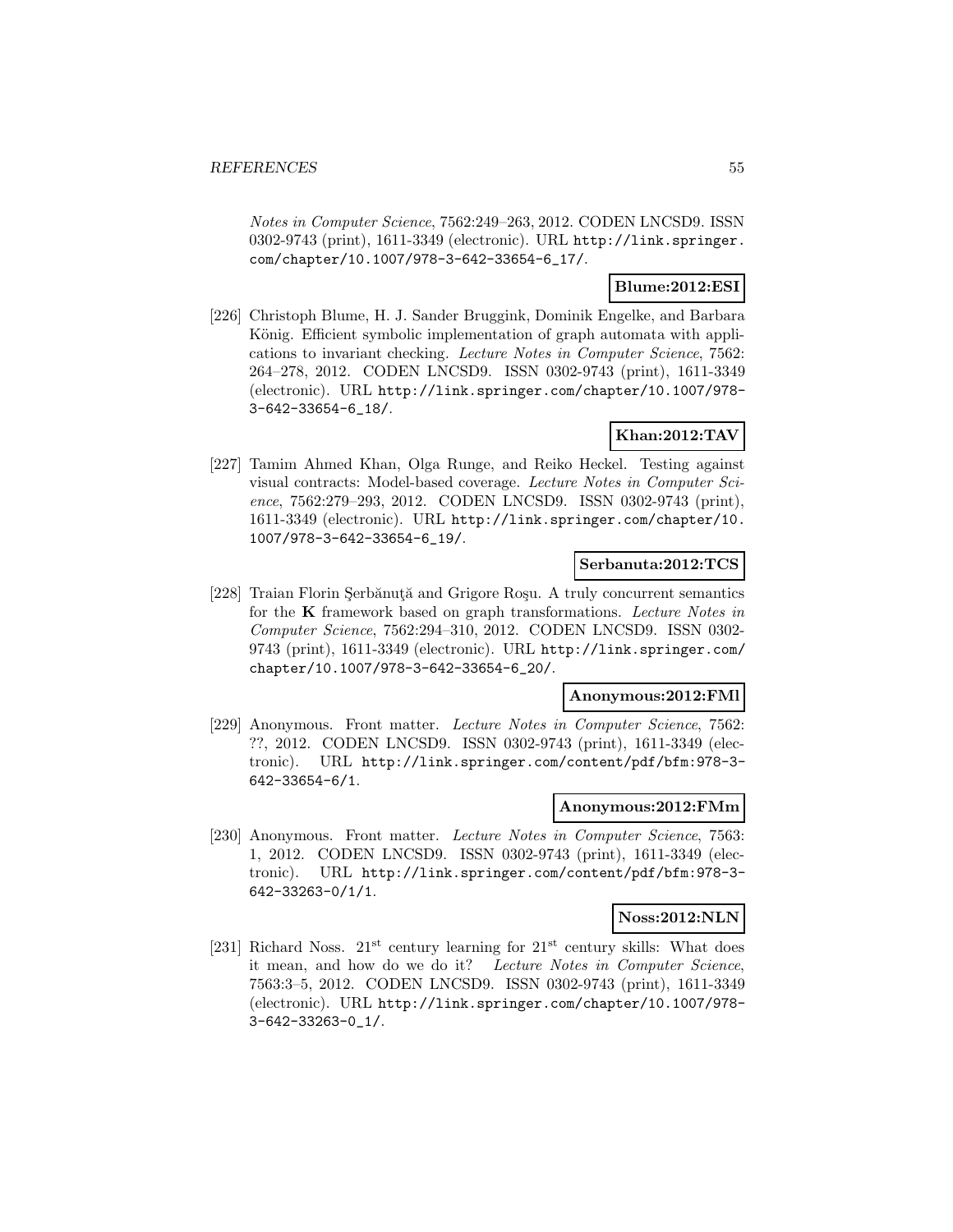#### **Anonymous:2012:FMn**

[232] Anonymous. Front matter. Lecture Notes in Computer Science, 7563: 7, 2012. CODEN LNCSD9. ISSN 0302-9743 (print), 1611-3349 (electronic). URL http://link.springer.com/content/pdf/bfm:978-3- 642-33263-0/2/1.

### **Anjorin:2012:ESI**

[233] Mojisola Anjorin, Thomas Rodenhausen, Renato Domínguez García, and Christoph Rensing. Exploiting semantic information for graph-based recommendations of learning resources. Lecture Notes in Computer Science, 7563:9–22, 2012. CODEN LNCSD9. ISSN 0302-9743 (print), 1611-3349 (electronic). URL http://link.springer.com/chapter/10.1007/978- 3-642-33263-0\_2/.

### **Berthold:2012:IEM**

[234] Marcel Berthold, Adam Moore, Christina M. Steiner, Conor Gaffney, and Declan Dagger. An initial evaluation of metacognitive scaffolding for experiential training simulators. Lecture Notes in Computer Science, 7563:23–36, 2012. CODEN LNCSD9. ISSN 0302-9743 (print), 1611-3349 (electronic). URL http://link.springer.com/chapter/10.1007/978- 3-642-33263-0\_3/.

#### **Bonnard:2012:PIL**

[235] Quentin Bonnard, Himanshu Verma, Frédéric Kaplan, and Pierre Dillenbourg. Paper interfaces for learning geometry. Lecture Notes in Computer Science, 7563:37–50, 2012. CODEN LNCSD9. ISSN 0302-9743 (print), 1611-3349 (electronic). URL http://link.springer.com/chapter/10. 1007/978-3-642-33263-0\_4/.

#### **Derntl:2012:ETP**

[236] Michael Derntl and Ralf Klamma. The European TEL projects community from a social network analysis perspective. Lecture Notes in Computer Science, 7563:51–64, 2012. CODEN LNCSD9. ISSN 0302-9743 (print), 1611-3349 (electronic). URL http://link.springer.com/chapter/10. 1007/978-3-642-33263-0\_5/.

### **Do-Lenh:2012:TDE**

[237] Son Do-Lenh, Patrick Jermann, Amanda Legge, Guillaume Zufferey, and Pierre Dillenbourg. TinkerLamp 2.0: Designing and evaluating orchestration technologies for the classroom. Lecture Notes in Computer Science, 7563:65–78, 2012. CODEN LNCSD9. ISSN 0302-9743 (print), 1611-3349 (electronic). URL http://link.springer.com/chapter/10.1007/978- 3-642-33263-0\_6/.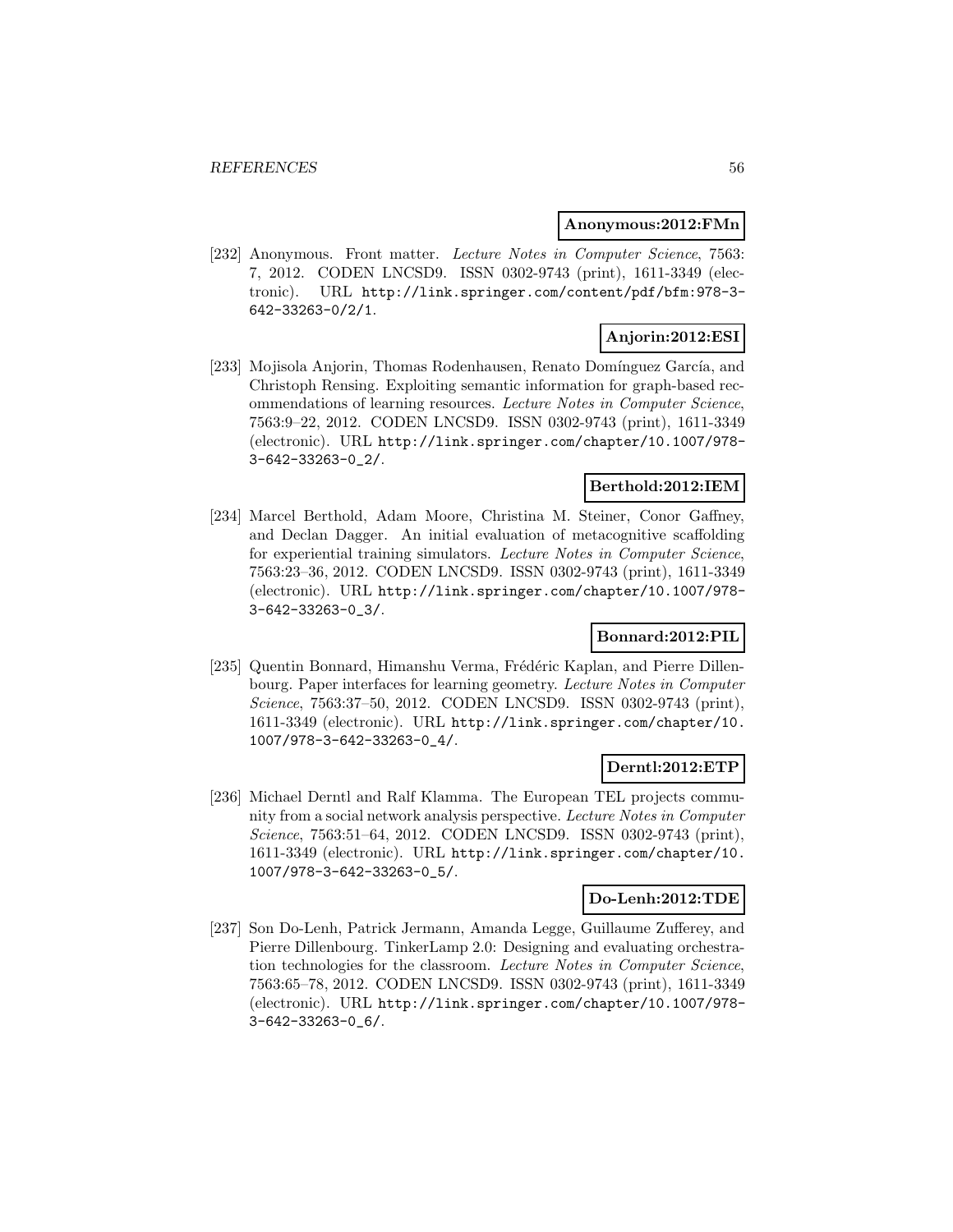### **Ferrari:2012:UDC**

[238] Anusca Ferrari, Yves Punie, and Christine Redecker. Understanding digital competence in the 21st century: An analysis of current frameworks. Lecture Notes in Computer Science, 7563:79–92, 2012. CODEN LNCSD9. ISSN 0302-9743 (print), 1611-3349 (electronic). URL http:// link.springer.com/chapter/10.1007/978-3-642-33263-0\_7/.

# **Gegenfurtner:2012:HCM**

[239] Andreas Gegenfurtner, Koen Veermans, and Marja Vauras. How CSCL moderates the influence of self-efficacy on students' transfer of learning. Lecture Notes in Computer Science, 7563:93–102, 2012. CODEN LNCSD9. ISSN 0302-9743 (print), 1611-3349 (electronic). URL http:// link.springer.com/chapter/10.1007/978-3-642-33263-0\_8/.

## **Gehlen-Baum:2012:NFH**

[240] Vera Gehlen-Baum and Armin Weinberger. Notebook or facebook? How students actually use mobile devices in large lectures. Lecture Notes in Computer Science, 7563:103–112, 2012. CODEN LNCSD9. ISSN 0302- 9743 (print), 1611-3349 (electronic). URL http://link.springer.com/ chapter/10.1007/978-3-642-33263-0\_9/.

### **Rojas:2012:EOL**

[241] Israel Gutiérrez Rojas, Raquel M. Crespo García, and Carlos Delgado Kloos. Enhancing orchestration of lab sessions by means of awareness mechanisms. Lecture Notes in Computer Science, 7563:113–125, 2012. CODEN LNCSD9. ISSN 0302-9743 (print), 1611-3349 (electronic). URL http://link.springer.com/chapter/10.1007/978-3- 642-33263-0\_10/.

### **Hadersberger:2012:DAB**

[242] Julia Hadersberger, Alexander Pohl, and François Bry. Discerning actuality in backstage. Lecture Notes in Computer Science, 7563:126– 139, 2012. CODEN LNCSD9. ISSN 0302-9743 (print), 1611-3349 (electronic). URL http://link.springer.com/chapter/10.1007/978- 3-642-33263-0\_11/.

# **Hauff:2012:TRM**

[243] Claudia Hauff, Marcel Berthold, Geert-Jan Houben, Christina M. Steiner, and Dietrich Albert. Tweets reveal more than you know: a learning style analysis on Twitter. Lecture Notes in Computer Science, 7563: 140–152, 2012. CODEN LNCSD9. ISSN 0302-9743 (print), 1611-3349 (electronic). URL http://link.springer.com/chapter/10.1007/978- 3-642-33263-0\_12/.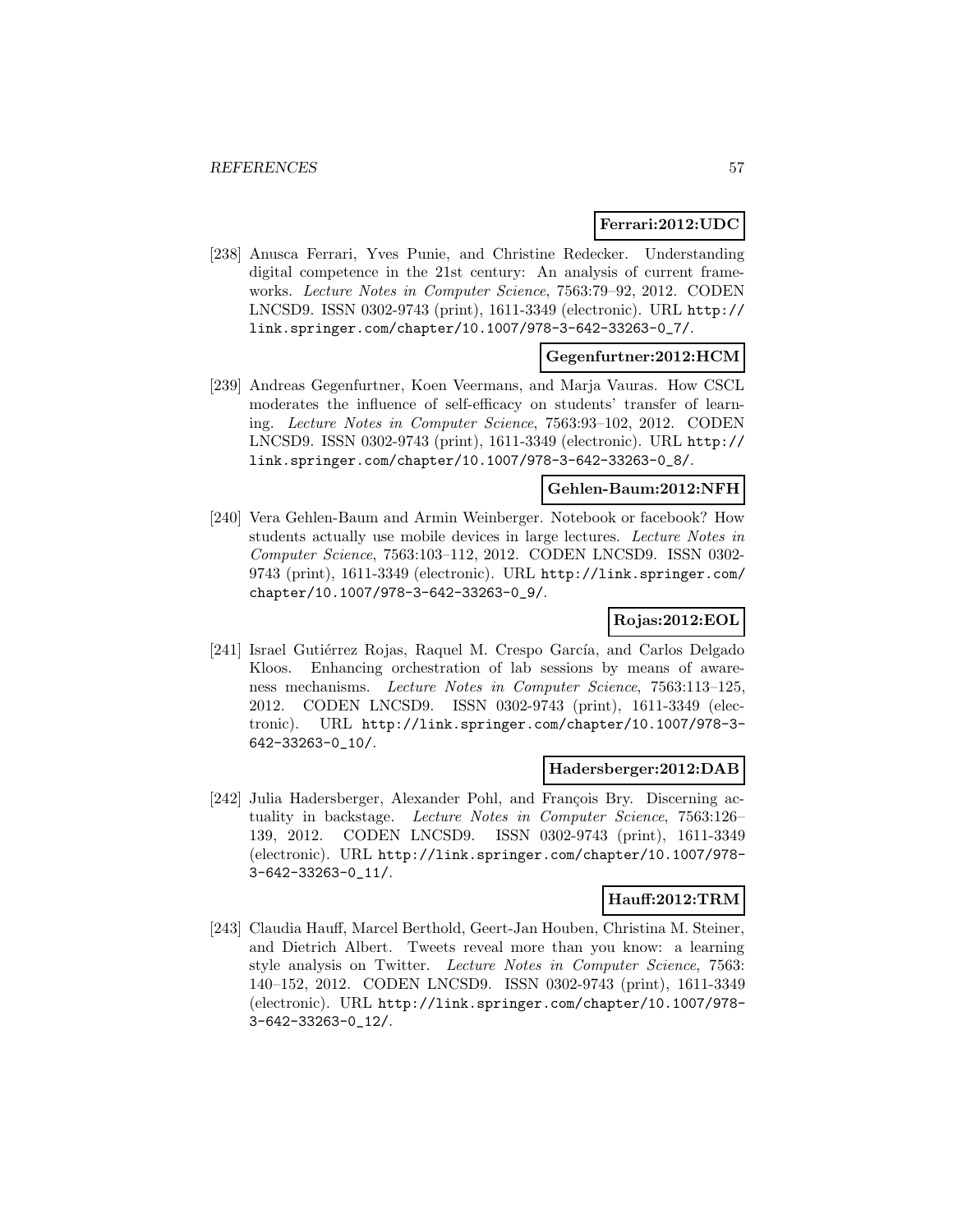### **Hsiao:2012:MSV**

[244] I.-Han Hsiao and Peter Brusilovsky. Motivational social visualizations for personalized E-learning. Lecture Notes in Computer Science, 7563: 153–165, 2012. CODEN LNCSD9. ISSN 0302-9743 (print), 1611-3349 (electronic). URL http://link.springer.com/chapter/10.1007/978- 3-642-33263-0\_13/.

### **Hussaan:2012:GAL**

[245] Aarij Mahmood Hussaan and Karim Sehaba. Generator of adaptive learning scenarios: Design and evaluation in the project CLES. Lecture Notes in Computer Science, 7563:166–179, 2012. CODEN LNCSD9. ISSN 0302- 9743 (print), 1611-3349 (electronic). URL http://link.springer.com/ chapter/10.1007/978-3-642-33263-0\_14/.

### **Kaschig:2012:TOA**

[246] Andreas Kaschig, Ronald Maier, Alexander Sandow, Alan Brown, and Tobias Ley. Technological and organizational arrangements sparking effects on individual, community and organizational learning. Lecture Notes in Computer Science, 7563:180–193, 2012. CODEN LNCSD9. ISSN 0302- 9743 (print), 1611-3349 (electronic). URL http://link.springer.com/ chapter/10.1007/978-3-642-33263-0\_15/.

### **Law:2012:SRE**

[247] Effie Lai-Chong Law, Arunangsu Chatterjee, Dominik Renzel, and Ralf Klamma. The social requirements engineering (SRE) approach to developing a large-scale personal learning environment infrastructure. Lecture Notes in Computer Science, 7563:194–207, 2012. CODEN LNCSD9. ISSN 0302-9743 (print), 1611-3349 (electronic). URL http://link.springer. com/chapter/10.1007/978-3-642-33263-0\_16/.

#### **Marne:2012:SFS**

[248] Bertrand Marne, John Wisdom, Benjamin Huynh-Kim-Bang, and Jean-Marc Labat. The six facets of serious game design: a methodology enhanced by our design pattern library. Lecture Notes in Computer Science, 7563:208–221, 2012. CODEN LNCSD9. ISSN 0302-9743 (print), 1611-3349 (electronic). URL http://link.springer.com/chapter/10. 1007/978-3-642-33263-0\_17/.

#### **McLaren:2012:EHE**

[249] Bruce M. McLaren, Deanne Adams, Kelley Durkin, George Goguadze, and Richard E. Mayer. To err is human, to explain and correct is divine: a study of interactive erroneous examples with middle school math students. Lecture Notes in Computer Science, 7563:222–235, 2012. CODEN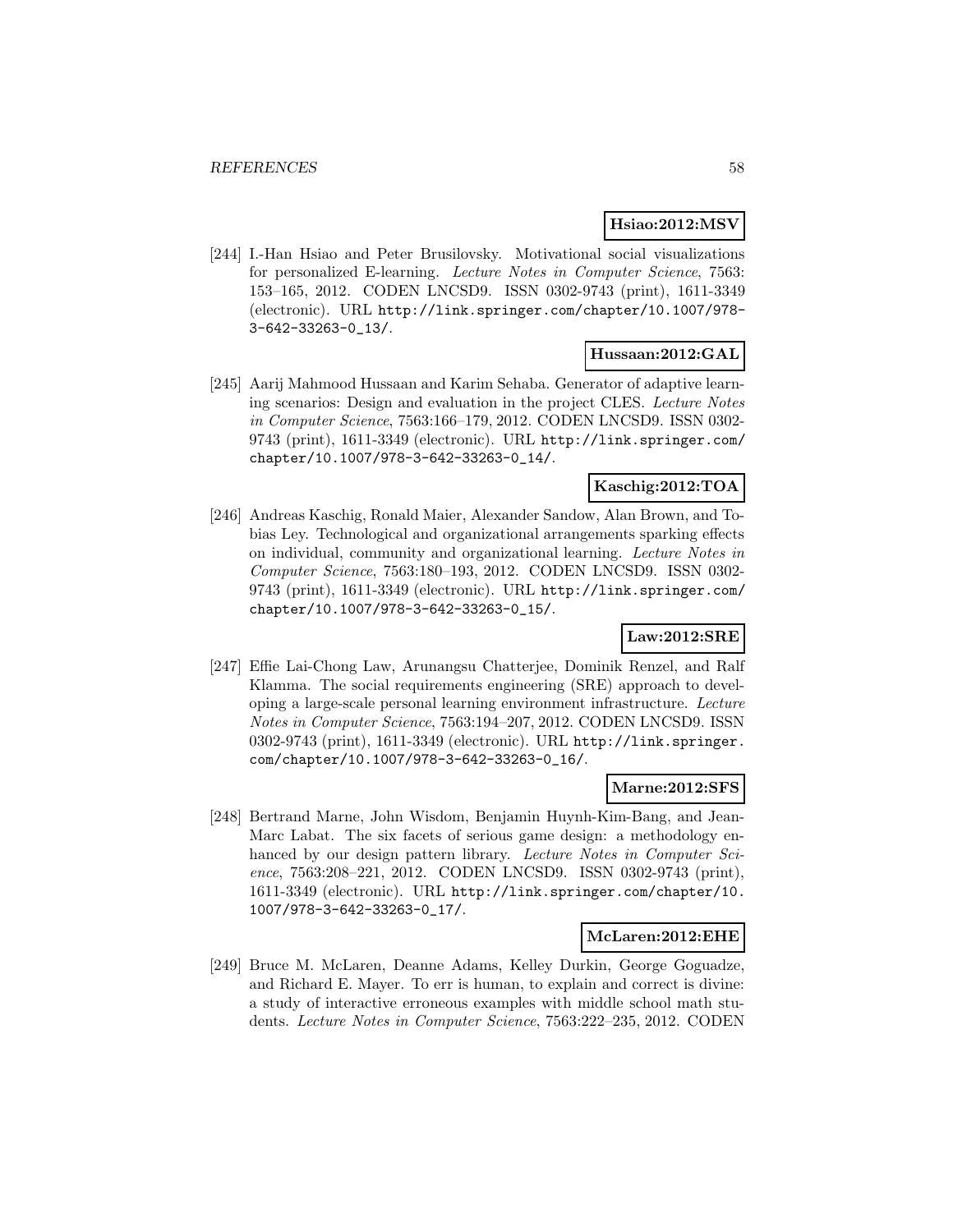LNCSD9. ISSN 0302-9743 (print), 1611-3349 (electronic). URL http:// link.springer.com/chapter/10.1007/978-3-642-33263-0\_18/.

### **Mehm:2012:ATA**

[250] Florian Mehm, Johannes Konert, Stefan Göbel, and Ralf Steinmetz. An authoring tool for adaptive digital educational games. Lecture Notes in Computer Science, 7563:236–249, 2012. CODEN LNCSD9. ISSN 0302- 9743 (print), 1611-3349 (electronic). URL http://link.springer.com/ chapter/10.1007/978-3-642-33263-0\_19/.

### **Michel:2012:DRP**

[251] Christine Michel, Elise Lavoué, and Laurent Pietrac. A dashboard to regulate project-based learning. Lecture Notes in Computer Science, 7563: 250–263, 2012. CODEN LNCSD9. ISSN 0302-9743 (print), 1611-3349 (electronic). URL http://link.springer.com/chapter/10.1007/978- 3-642-33263-0\_20/.

#### **Anonymous:2012:FMo**

[252] Anonymous. Front matter. Lecture Notes in Computer Science, 7563: ??, 2012. CODEN LNCSD9. ISSN 0302-9743 (print), 1611-3349 (electronic). URL http://link.springer.com/content/pdf/bfm:978-3- 642-33263-0/1.

### **Bodei:2012:FSU**

[253] Chiara Bodei, Pierpaolo Degano, Gian-Luigi Ferrari, and Letterio Galletta. Formalising security in ubiquitous and cloud scenarios. Lecture Notes in Computer Science, 7564:1–29, 2012. CODEN LNCSD9. ISSN 0302-9743 (print), 1611-3349 (electronic). URL http://link.springer. com/chapter/10.1007/978-3-642-33260-9\_1/.

#### **Cho:2012:DSC**

[254] Young Im Cho. Designing smart cities: Security issues. Lecture Notes in Computer Science, 7564:30–40, 2012. CODEN LNCSD9. ISSN 0302- 9743 (print), 1611-3349 (electronic). URL http://link.springer.com/ chapter/10.1007/978-3-642-33260-9\_2/.

# **Hyla:2012:CBE**

[255] Tomasz Hyla and Jerzy Peja´s. Certificate-based encryption scheme with general access structure. Lecture Notes in Computer Science, 7564: 41–55, 2012. CODEN LNCSD9. ISSN 0302-9743 (print), 1611-3349 (electronic). URL http://link.springer.com/chapter/10.1007/978- 3-642-33260-9\_3/.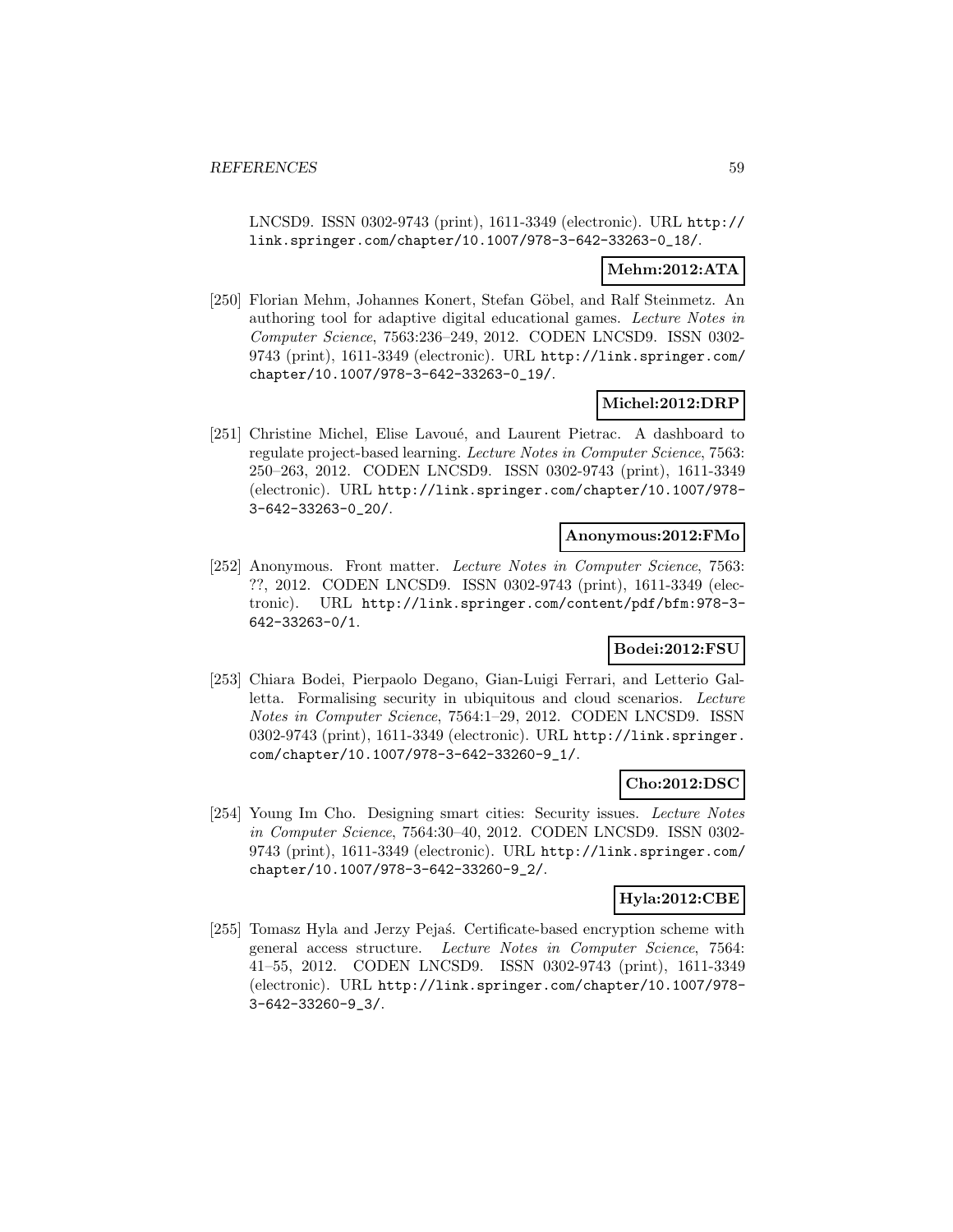#### **Homsirikamol:2012:SME**

[256] Ekawat Homsirikamol, Paweł Morawiecki, Marcin Rogawski, and Marian Srebrny. Security margin evaluation of SHA-3 contest finalists through SAT-based attacks. Lecture Notes in Computer Science, 7564: 56–67, 2012. CODEN LNCSD9. ISSN 0302-9743 (print), 1611-3349 (electronic). URL http://link.springer.com/chapter/10.1007/978- 3-642-33260-9\_4/.

#### **Um-e-Ghazia:2012:UCM**

[257] Um e Ghazia, Rahat Masood, Muhammad Awais Shibli, and Muhammad Bilal. Usage control model specification in XACML policy language. Lecture Notes in Computer Science, 7564:68–79, 2012. CODEN LNCSD9. ISSN 0302-9743 (print), 1611-3349 (electronic). URL http:// link.springer.com/chapter/10.1007/978-3-642-33260-9\_5/.

## **Deb:2012:TTB**

[258] Novarun Deb and Nabendu Chaki. TIDS: Trust-based intrusion detection system for wireless ad-hoc networks. Lecture Notes in Computer Science, 7564:80–91, 2012. CODEN LNCSD9. ISSN 0302-9743 (print), 1611-3349 (electronic). URL http://link.springer.com/chapter/10.1007/978- 3-642-33260-9\_6/.

### **Gajdos:2012:IDC**

[259] Petr Gajdoš and Pavel Moravec. Intruder data classification using GM-SOM. Lecture Notes in Computer Science, 7564:92–100, 2012. CODEN LNCSD9. ISSN 0302-9743 (print), 1611-3349 (electronic). URL http:// link.springer.com/chapter/10.1007/978-3-642-33260-9\_7/.

#### **Drazdilova:2012:MIS**

[260] Pavla Dráždilová, Alisa Babskova, Jan Martinovič, Kateřina Slaninová, and Stěpán Minks. Method for identification of suitable persons in collaborators' networks. Lecture Notes in Computer Science, 7564:101– 110, 2012. CODEN LNCSD9. ISSN 0302-9743 (print), 1611-3349 (electronic). URL http://link.springer.com/chapter/10.1007/978- 3-642-33260-9\_8/.

#### **Dasgupta:2012:GBF**

[261] Subhasis Dasgupta and Aditya Bagchi. A graph-based formalism for controlling access to a digital library ontology. Lecture Notes in Computer Science, 7564:111–122, 2012. CODEN LNCSD9. ISSN 0302-9743 (print), 1611-3349 (electronic). URL http://link.springer.com/chapter/10. 1007/978-3-642-33260-9\_9/.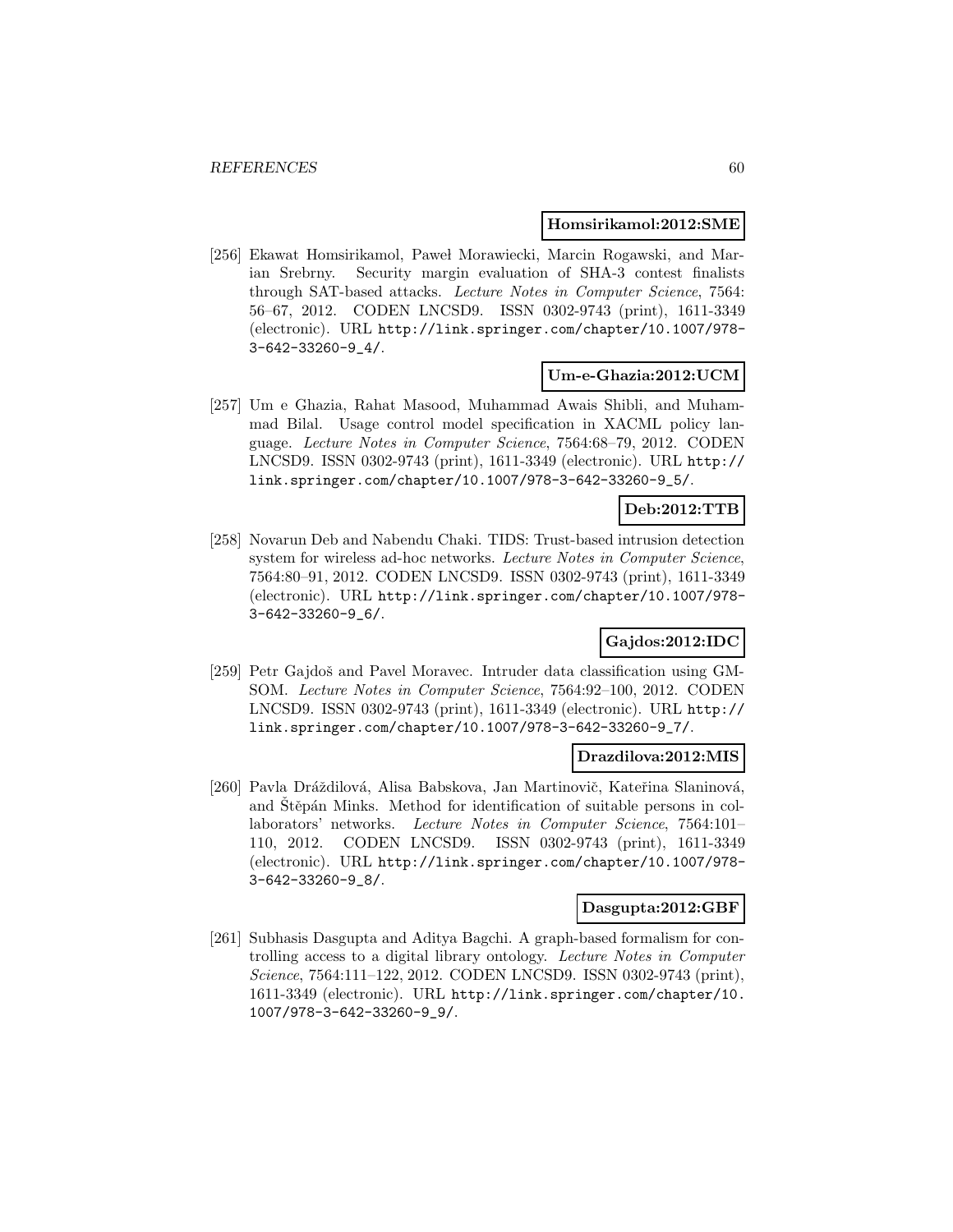#### **Poniszewska-Maranda:2012:RAA**

[262] Aneta Poniszewska-Maranda. Role approach in access control development with the usage control concept. Lecture Notes in Computer Science, 7564:123–134, 2012. CODEN LNCSD9. ISSN 0302-9743 (print), 1611-3349 (electronic). URL http://link.springer.com/chapter/10. 1007/978-3-642-33260-9\_10/.

### **Misztal:2012:NAR**

[263] Krzysztof Misztal, Jacek Tabor, and Khalid Saeed. A new algorithm for rotation detection in Iris pattern recognition. Lecture Notes in Computer Science, 7564:135–145, 2012. CODEN LNCSD9. ISSN 0302-9743 (print), 1611-3349 (electronic). URL http://link.springer.com/chapter/10. 1007/978-3-642-33260-9\_11/.

### **Kozera:2012:ORL**

[264] Ryszard Kozera and Jacek Tchórzewski. Outlier removal in 2D leap frog algorithm. Lecture Notes in Computer Science, 7564:146–157, 2012. CODEN LNCSD9. ISSN 0302-9743 (print), 1611-3349 (electronic). URL http://link.springer.com/chapter/10.1007/978-3- 642-33260-9\_12/.

### **Doroz:2012:DSR**

[265] Rafal Doroz and Krzysztof Wrobel. Dynamic signature recognition based on modified Windows technique. Lecture Notes in Computer Science, 7564:158–167, 2012. CODEN LNCSD9. ISSN 0302-9743 (print), 1611- 3349 (electronic). URL http://link.springer.com/chapter/10.1007/ 978-3-642-33260-9\_13/.

#### **Albarelli:2012:RNR**

[266] Andrea Albarelli, Filippo Bergamasco, and Andrea Torsello. Rigid and non-rigid shape matching for mechanical components retrieval. Lecture Notes in Computer Science, 7564:168–179, 2012. CODEN LNCSD9. ISSN 0302-9743 (print), 1611-3349 (electronic). URL http://link.springer. com/chapter/10.1007/978-3-642-33260-9\_14/.

#### **Cyganek:2012:EEE**

[267] Bogusław Cyganek. Embedding of the extended Euclidean distance into pattern recognition with higher-order singular value decomposition of prototype tensors. Lecture Notes in Computer Science, 7564: 180–190, 2012. CODEN LNCSD9. ISSN 0302-9743 (print), 1611-3349 (electronic). URL http://link.springer.com/chapter/10.1007/978- 3-642-33260-9\_15/.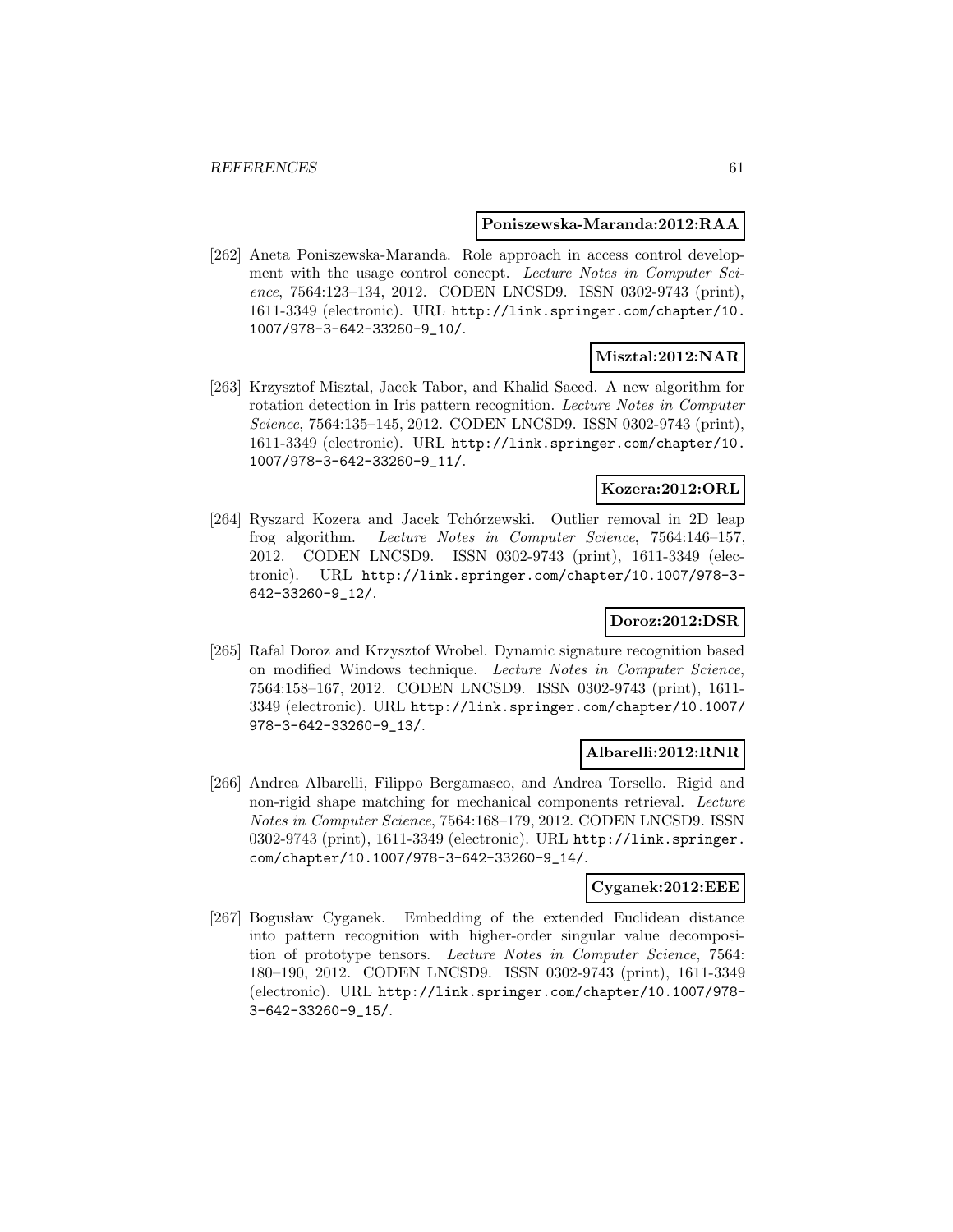#### **Porwik:2012:DVB**

[268] Piotr Porwik and Tomasz Orczyk. DTW and voting-based lip print recognition system. Lecture Notes in Computer Science, 7564:191–202, 2012. CODEN LNCSD9. ISSN 0302-9743 (print), 1611-3349 (electronic). URL http://link.springer.com/chapter/10.1007/978-3- 642-33260-9\_16/.

### **Rybnik:2012:AKD**

[269] Mariusz Rybnik, Piotr Panasiuk, Khalid Saeed, and Marcin Rogowski. Advances in the keystroke dynamics: The practical impact of database quality. Lecture Notes in Computer Science, 7564:203–214, 2012. CODEN LNCSD9. ISSN 0302-9743 (print), 1611-3349 (electronic). URL http:// link.springer.com/chapter/10.1007/978-3-642-33260-9\_17/.

#### **Penhaker:2012:AIB**

[270] Marek Penhaker, Petr Klimes, Jakub Pindor, and David Korpas. Advanced intracardial biosignal processing. Lecture Notes in Computer Science, 7564:215–223, 2012. CODEN LNCSD9. ISSN 0302-9743 (print), 1611-3349 (electronic). URL http://link.springer.com/chapter/10. 1007/978-3-642-33260-9\_18/.

### **Mliki:2012:MCF**

[271] Hazar Mliki, Mohamed Hammami, and Hanêne Ben-Abdallah. Multiconstraints face detect-track system. Lecture Notes in Computer Science, 7564:224–235, 2012. CODEN LNCSD9. ISSN 0302-9743 (print), 1611- 3349 (electronic). URL http://link.springer.com/chapter/10.1007/ 978-3-642-33260-9\_19/.

#### **Augustynek:2012:UDP**

[272] Martin Augustynek, Ondrej Adamec, and David Micanik. Using a differential pressure sensor as spirometer. Lecture Notes in Computer Science, 7564:236–241, 2012. CODEN LNCSD9. ISSN 0302-9743 (print), 1611-3349 (electronic). URL http://link.springer.com/chapter/10. 1007/978-3-642-33260-9\_20/.

#### **Anonymous:2012:FMp**

[273] Anonymous. Front matter. Lecture Notes in Computer Science, 7564: ??, 2012. CODEN LNCSD9. ISSN 0302-9743 (print), 1611-3349 (electronic). URL http://link.springer.com/content/pdf/bfm:978-3- 642-33260-9/1.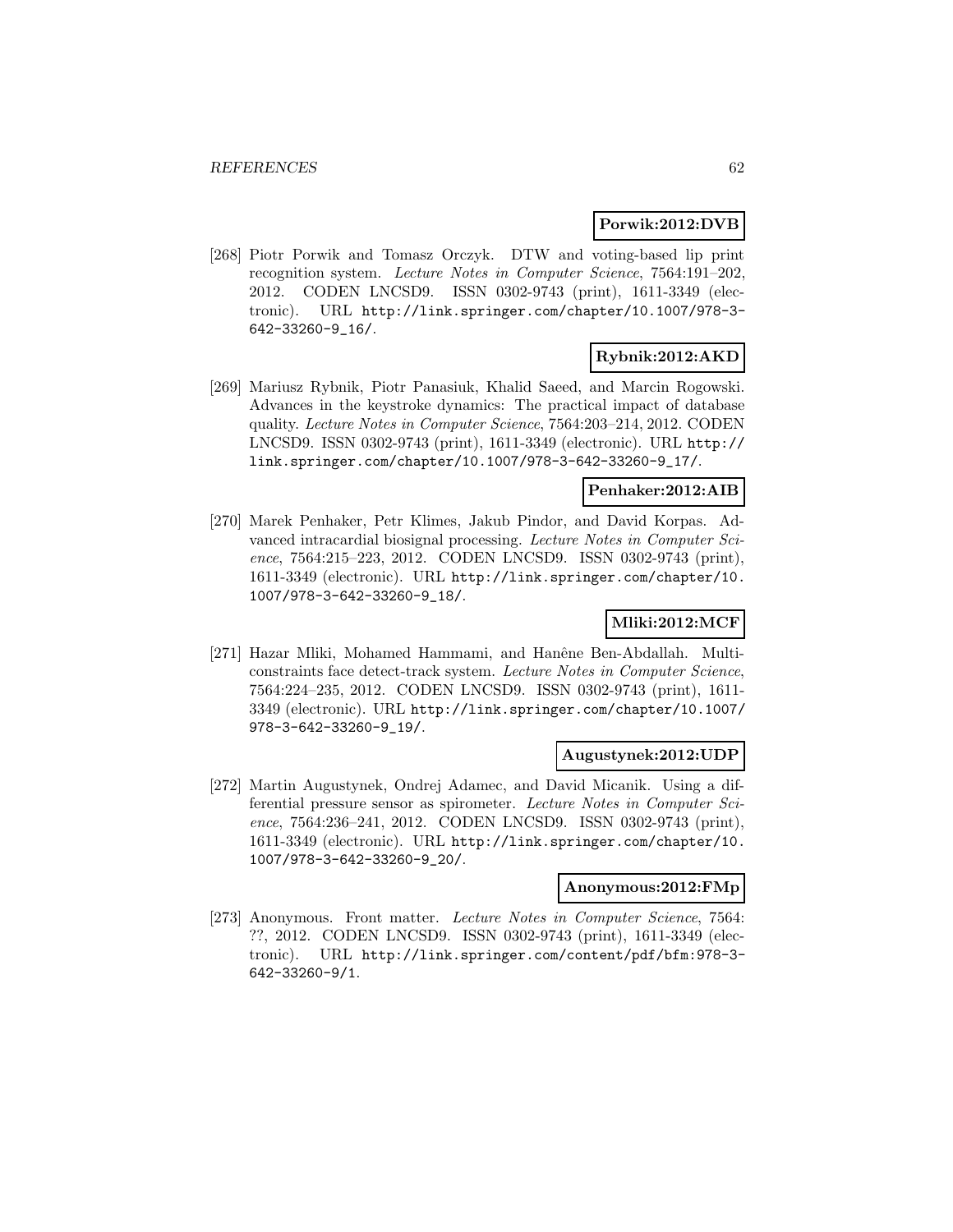#### **Raedt:2012:DMM**

[274] Luc De Raedt. Declarative modeling for machine learning and data mining. Lecture Notes in Computer Science, 7569:1, 2012. CODEN LNCSD9. ISSN 0302-9743 (print), 1611-3349 (electronic). URL http://link. springer.com/accesspage/chapter/10.1007/978-3-642-33492-4\_1.

### **Calders:2012:RDP**

[275] Toon Calders. Recent developments in pattern mining. Lecture Notes in Computer Science, 7569:2, 2012. CODEN LNCSD9. ISSN 0302- 9743 (print), 1611-3349 (electronic). URL http://link.springer.com/ accesspage/chapter/10.1007/978-3-642-33492-4\_2.

#### **Ritschard:2012:ESD**

[276] Gilbert Ritschard. Exploring sequential data. Lecture Notes in Computer Science, 7569:3–6, 2012. CODEN LNCSD9. ISSN 0302-9743 (print), 1611- 3349 (electronic). URL http://link.springer.com/chapter/10.1007/ 978-3-642-33492-4\_3/.

### **Khoa:2012:LSS**

[277] Nguyen Lu Dang Khoa and Sanjay Chawla. Large scale spectral clustering using resistance distance and Spielman–Teng solvers. Lecture Notes in Computer Science, 7569:7–21, 2012. CODEN LNCSD9. ISSN 0302- 9743 (print), 1611-3349 (electronic). URL http://link.springer.com/ chapter/10.1007/978-3-642-33492-4\_4/.

### **Alquier:2012:PQS**

[278] Pierre Alquier and Xiaoyin Li. Prediction of quantiles by statistical learning and application to GDP forecasting. Lecture Notes in Computer Science, 7569:22–36, 2012. CODEN LNCSD9. ISSN 0302-9743 (print), 1611- 3349 (electronic). URL http://link.springer.com/chapter/10.1007/ 978-3-642-33492-4\_5/.

### **Maes:2012:PSS**

[279] Francis Maes, Raphael Fonteneau, Louis Wehenkel, and Damien Ernst. Policy search in a space of simple closed-form formulas: Towards interpretability of reinforcement learning. Lecture Notes in Computer Science, 7569:37–51, 2012. CODEN LNCSD9. ISSN 0302-9743 (print), 1611-3349 (electronic). URL http://link.springer.com/chapter/10.1007/978- 3-642-33492-4\_6/.

### **Galbrun:2012:TFR**

[280] Esther Galbrun and Angelika Kimmig. Towards finding relational redescriptions. Lecture Notes in Computer Science, 7569:52–66,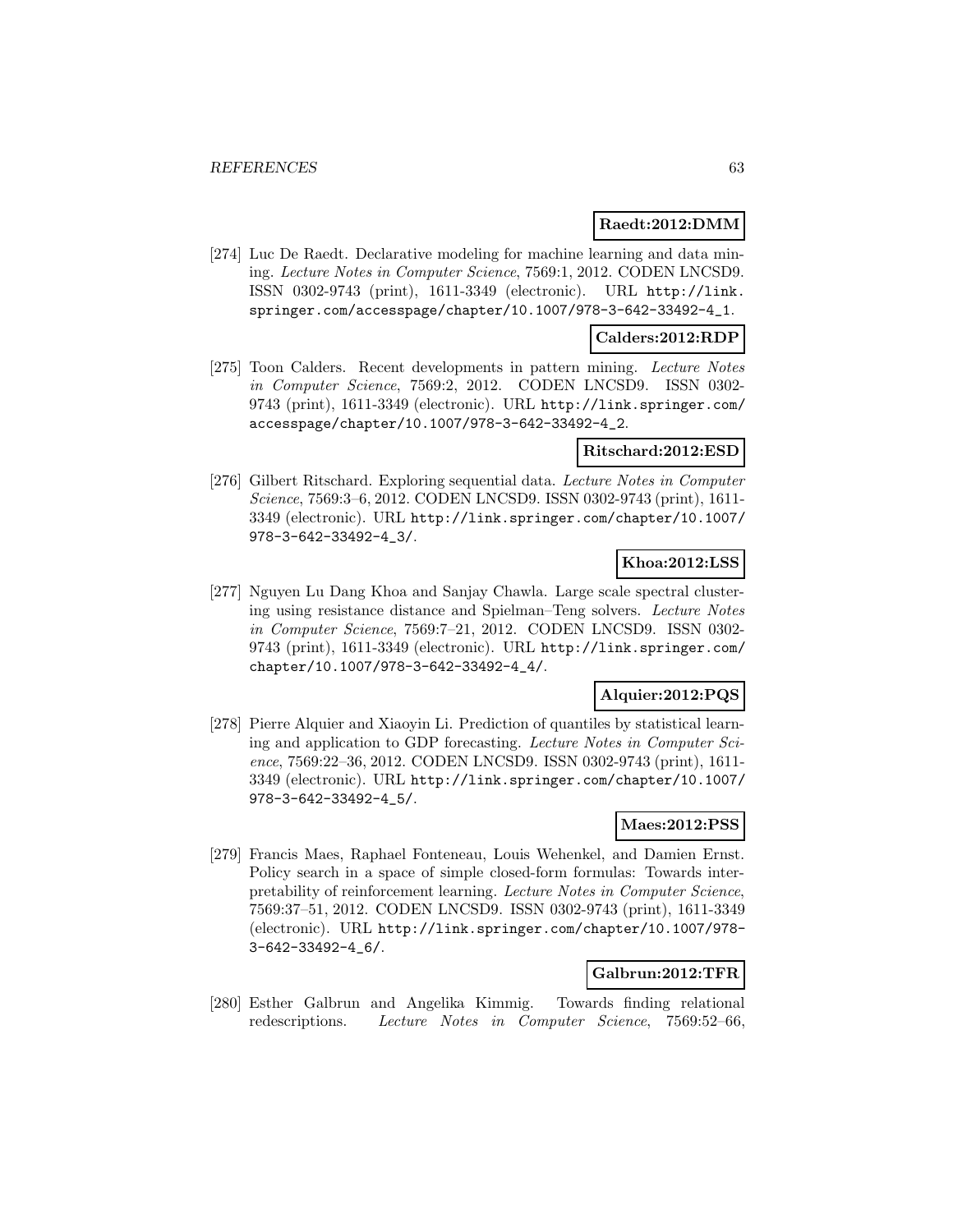2012. CODEN LNCSD9. ISSN 0302-9743 (print), 1611-3349 (electronic). URL http://link.springer.com/chapter/10.1007/978-3- 642-33492-4\_7/.

#### **Gamberger:2012:DMS**

[281] Dragan Gamberger, Dražen Lučanin, and Tomislav Šmuc. Descriptive modeling of systemic banking crises. Lecture Notes in Computer Science, 7569:67–80, 2012. CODEN LNCSD9. ISSN 0302-9743 (print), 1611-3349 (electronic). URL http://link.springer.com/chapter/10.1007/978- 3-642-33492-4\_8/.

### **Makino:2012:TDB**

[282] Shunsuke Makino, Takaharu Shimada, Kouichi Hirata, Kouki Yonezawa, and Kimihito Ito. A trim distance between positions in nucleotide sequences. Lecture Notes in Computer Science, 7569:81–94, 2012. CODEN LNCSD9. ISSN 0302-9743 (print), 1611-3349 (electronic). URL http:// link.springer.com/chapter/10.1007/978-3-642-33492-4\_9/.

### **Suzuki:2012:DSH**

[283] Einoshin Suzuki, Emi Matsumoto, and Asuki Kouno. Data squashing for HSV subimages by an autonomous mobile robot. Lecture Notes in Computer Science, 7569:95–109, 2012. CODEN LNCSD9. ISSN 0302- 9743 (print), 1611-3349 (electronic). URL http://link.springer.com/ chapter/10.1007/978-3-642-33492-4\_10/.

#### **Desmier:2012:CCE**

[284] Elise Desmier, Marc Plantevit, Céline Robardet, and Jean-François Boulicaut. Cohesive co-evolution patterns in dynamic attributed graphs. Lecture Notes in Computer Science, 7569:110–124, 2012. CODEN LNCSD9. ISSN 0302-9743 (print), 1611-3349 (electronic). URL http://link. springer.com/chapter/10.1007/978-3-642-33492-4\_11/.

# **Li:2012:ERR**

[285] Rui Li and Stefan Kramer. Efficient redundancy reduced subgroup discovery via quadratic programming. Lecture Notes in Computer Science, 7569:125–138, 2012. CODEN LNCSD9. ISSN 0302-9743 (print), 1611- 3349 (electronic). URL http://link.springer.com/chapter/10.1007/ 978-3-642-33492-4\_12/.

#### **Nogueira:2012:HSS**

[286] Bruno M. Nogueira, Alípio M. Jorge, and Solange O. Rezende. HCAC: Semi-supervised hierarchical clustering using confidence-based active learning. Lecture Notes in Computer Science, 7569:139–153,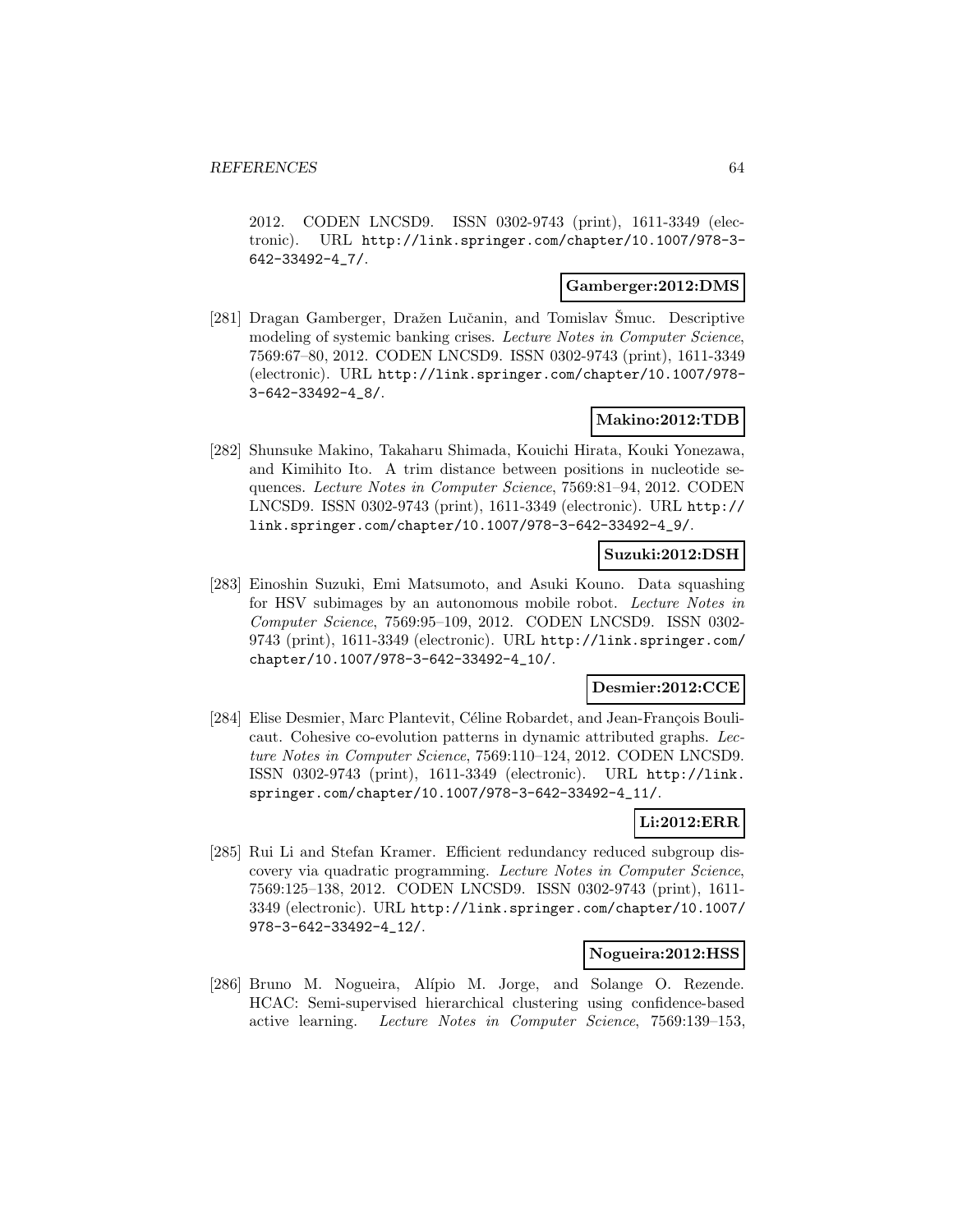2012. CODEN LNCSD9. ISSN 0302-9743 (print), 1611-3349 (electronic). URL http://link.springer.com/chapter/10.1007/978-3- 642-33492-4\_13/.

# **Dai:2012:LCL**

[287] Bi-Ru Dai and Chih-Heng Chung. LF-CARS: a loose fragment-based consensus clustering algorithm with a robust similarity. Lecture Notes in Computer Science, 7569:154–168, 2012. CODEN LNCSD9. ISSN 0302- 9743 (print), 1611-3349 (electronic). URL http://link.springer.com/ chapter/10.1007/978-3-642-33492-4\_14/.

### **Tabata:2012:FAA**

[288] Koji Tabata, Atsuyoshi Nakamura, and Mineichi Kudo. Fast approximation algorithm for the 1-median problem. Lecture Notes in Computer Science, 7569:169–183, 2012. CODEN LNCSD9. ISSN 0302-9743 (print), 1611-3349 (electronic). URL http://link.springer.com/chapter/10. 1007/978-3-642-33492-4\_15/.

### **deRuijter:2012:OCR**

[289] Tom de Ruijter, Evgeni Tsivtsivadze, and Tom Heskes. Online coregularized algorithms. Lecture Notes in Computer Science, 7569:184– 193, 2012. CODEN LNCSD9. ISSN 0302-9743 (print), 1611-3349 (electronic). URL http://link.springer.com/chapter/10.1007/978- 3-642-33492-4\_16/.

# **Adhikari:2012:FPT**

[290] Prem Raj Adhikari and Jaakko Hollmén. Fast progressive training of mixture models for model selection. Lecture Notes in Computer Science, 7569:194–208, 2012. CODEN LNCSD9. ISSN 0302-9743 (print), 1611- 3349 (electronic). URL http://link.springer.com/chapter/10.1007/ 978-3-642-33492-4\_17/.

#### **Fabregue:2012:ISR**

[291] Mickaël Fabrègue, Agnès Braud, Sandra Bringay, Florence Le Ber, and Maguelonne Teisseire. Including spatial relations and scales within sequential pattern extraction. Lecture Notes in Computer Science, 7569: 209–223, 2012. CODEN LNCSD9. ISSN 0302-9743 (print), 1611-3349 (electronic). URL http://link.springer.com/chapter/10.1007/978- 3-642-33492-4\_18/.

### **Ferreira:2012:PRE**

[292] Carlos Abreu Ferreira, João Gama, Vítor Santos Costa, Vladimiro Miranda, and Audun Botterud. Predicting ramp events with a streambased HMM framework. Lecture Notes in Computer Science, 7569: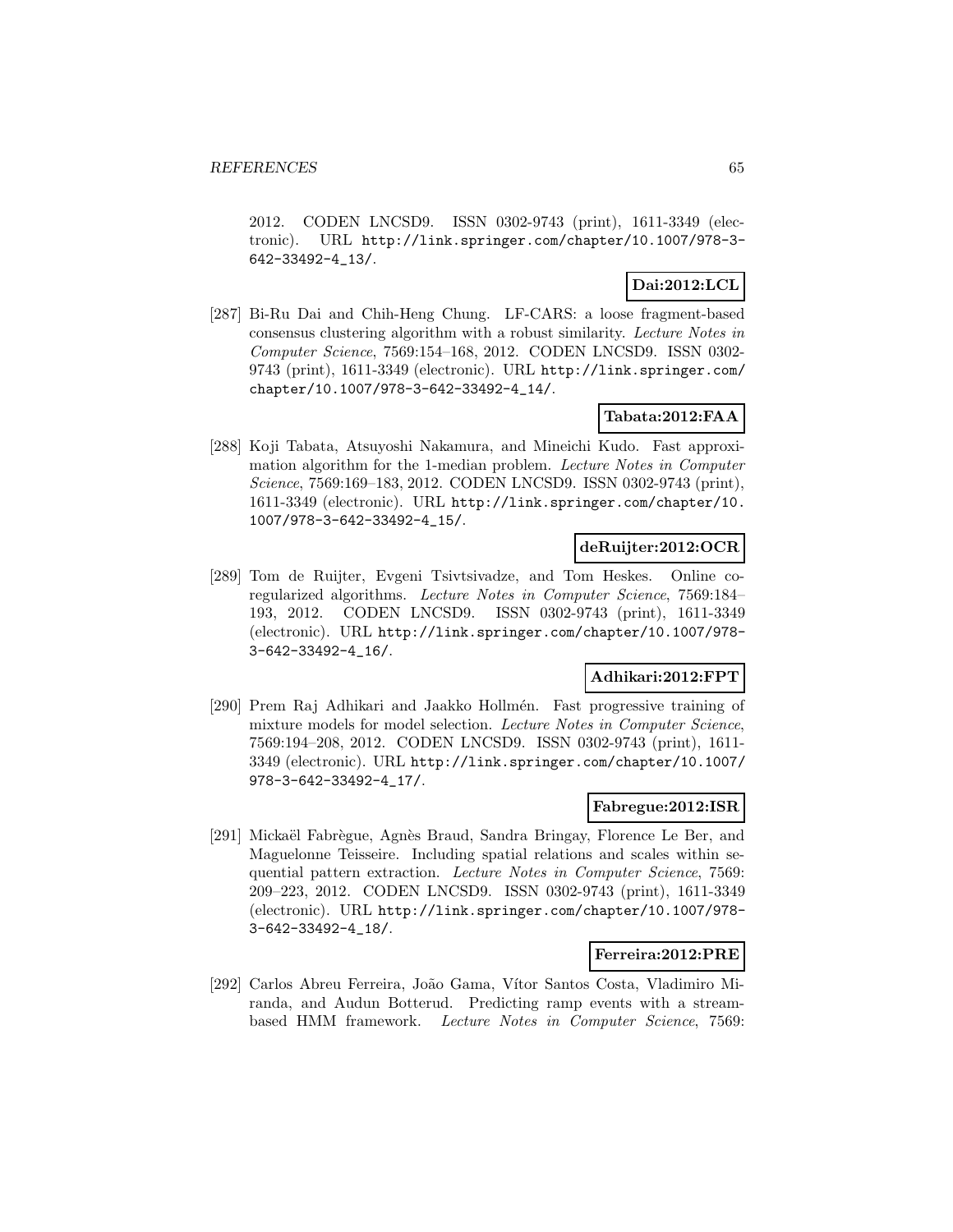224–238, 2012. CODEN LNCSD9. ISSN 0302-9743 (print), 1611-3349 (electronic). URL http://link.springer.com/chapter/10.1007/978- 3-642-33492-4\_19/.

## **Saito:2012:BDS**

[293] Kazumi Saito, Kouzou Ohara, Masahiro Kimura, and Hiroshi Motoda. Burst detection in a sequence of tweets based on information diffusion model. Lecture Notes in Computer Science, 7569:239–253, 2012. CODEN LNCSD9. ISSN 0302-9743 (print), 1611-3349 (electronic). URL http:// link.springer.com/chapter/10.1007/978-3-642-33492-4\_20/.

# **Anonymous:2012:FMq**

[294] Anonymous. Front matter. Lecture Notes in Computer Science, 7569: ??, 2012. CODEN LNCSD9. ISSN 0302-9743 (print), 1611-3349 (electronic). URL http://link.springer.com/content/pdf/bfm:978-3- 642-33492-4/1.

### **Guizard:2012:STR**

[295] Nicolas Guizard, Vladimir S. Fonov, Daniel García-Lorenzo, and Bérengère Aubert-Broche. Spatio-temporal regularization for longitudinal registration to an unbiased 3D individual template. Lecture Notes in Computer Science, 7570:1–12, 2012. CODEN LNCSD9. ISSN 0302- 9743 (print), 1611-3349 (electronic). URL http://link.springer.com/ chapter/10.1007/978-3-642-33555-6\_1/.

## **Fiot:2012:LVG**

[296] Jean-Baptiste Fiot, Laurent Risser, Laurent D. Cohen, and Jurgen Fripp. Local vs global descriptors of hippocampus shape evolution for Alzheimer's longitudinal population analysis. Lecture Notes in Computer Science, 7570:13–24, 2012. CODEN LNCSD9. ISSN 0302-9743 (print), 1611-3349 (electronic). URL http://link.springer.com/chapter/10. 1007/978-3-642-33555-6\_2/.

### **Duchateau:2012:WRF**

[297] Nicolas Duchateau, Mathieu De Craene, Xavier Pennec, Beatriz Merino, and Marta Sitges. Which reorientation framework for the atlas-based comparison of motion from cardiac image sequences? Lecture Notes in Computer Science, 7570:25–37, 2012. CODEN LNCSD9. ISSN 0302- 9743 (print), 1611-3349 (electronic). URL http://link.springer.com/ chapter/10.1007/978-3-642-33555-6\_3/.

### **Pearlman:2012:EDC**

[298] Paul C. Pearlman, Ivana Išgum, Karina J. Kersbergen, and Manon J. N. L. Benders. Elastic demons: Characterizing cortical development in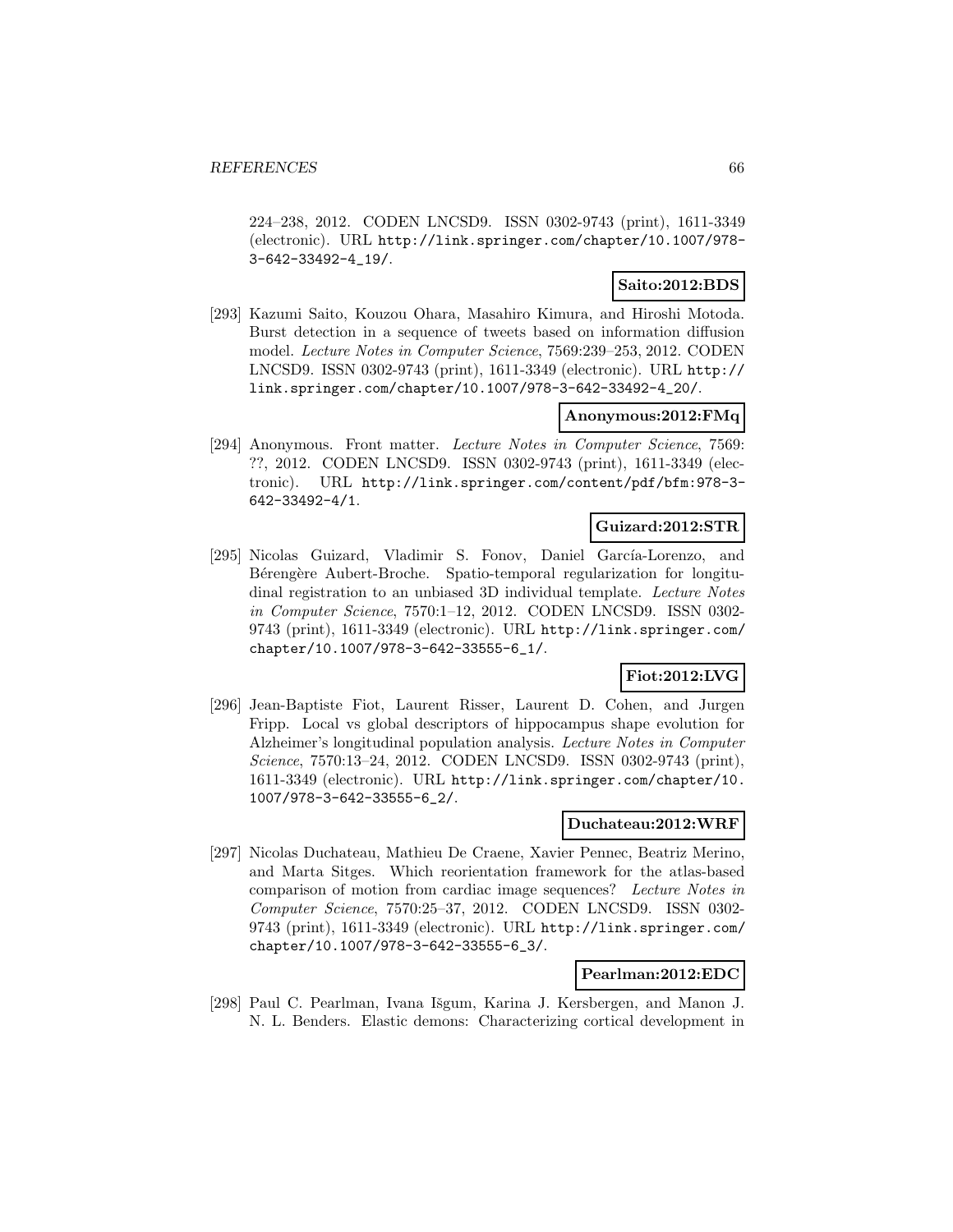neonates using an implicit surface registration. Lecture Notes in Computer Science, 7570:38–49, 2012. CODEN LNCSD9. ISSN 0302-9743 (print), 1611-3349 (electronic). URL http://link.springer.com/chapter/10. 1007/978-3-642-33555-6\_4/.

#### **Aubert-Broche:2012:NFA**

[299] Bérengère Aubert-Broche, Vladimir S. Fonov, Daniel García-Lorenzo, and Abderazzak Mouiha. A new framework for analyzing structural volume changes of longitudinal brain MRI data. Lecture Notes in Computer Science, 7570:50–62, 2012. CODEN LNCSD9. ISSN 0302-9743 (print), 1611- 3349 (electronic). URL http://link.springer.com/chapter/10.1007/ 978-3-642-33555-6\_5/.

#### **Wang:2012:SLB**

[300] Li Wang, Feng Shi, Gang Li, and Dinggang Shen. 4D segmentation of longitudinal brain MR images with consistent cortical thickness measurement. Lecture Notes in Computer Science, 7570:63–75, 2012. CODEN LNCSD9. ISSN 0302-9743 (print), 1611-3349 (electronic). URL http:// link.springer.com/chapter/10.1007/978-3-642-33555-6\_6/.

#### **Datar:2012:MES**

[301] Manasi Datar, Prasanna Muralidharan, Abhishek Kumar, Sylvain Gouttard, and Joseph Piven. Mixed-effects shape models for estimating longitudinal changes in anatomy. Lecture Notes in Computer Science, 7570: 76–87, 2012. CODEN LNCSD9. ISSN 0302-9743 (print), 1611-3349 (electronic). URL http://link.springer.com/chapter/10.1007/978- 3-642-33555-6\_7/.

### **Serag:2012:ULS**

[302] Ahmed Serag, Ioannis S. Gousias, Antonios Makropoulos, Paul Aljabar, and Joseph V. Hajnal. Unsupervised learning of shape complexity: Application to brain development. Lecture Notes in Computer Science, 7570: 88–99, 2012. CODEN LNCSD9. ISSN 0302-9743 (print), 1611-3349 (electronic). URL http://link.springer.com/chapter/10.1007/978- 3-642-33555-6\_8/.

### **Jiao:2012:STP**

[303] Jieqing Jiao, Graham E. Searle, Andri C. Tziortzi, Cristian A. Salinas, and Roger N. Gunn. Spatial-temporal pharmacokinetic model based registration of 4D brain PET data. Lecture Notes in Computer Science, 7570: 100–112, 2012. CODEN LNCSD9. ISSN 0302-9743 (print), 1611-3349 (electronic). URL http://link.springer.com/chapter/10.1007/978- 3-642-33555-6\_9/.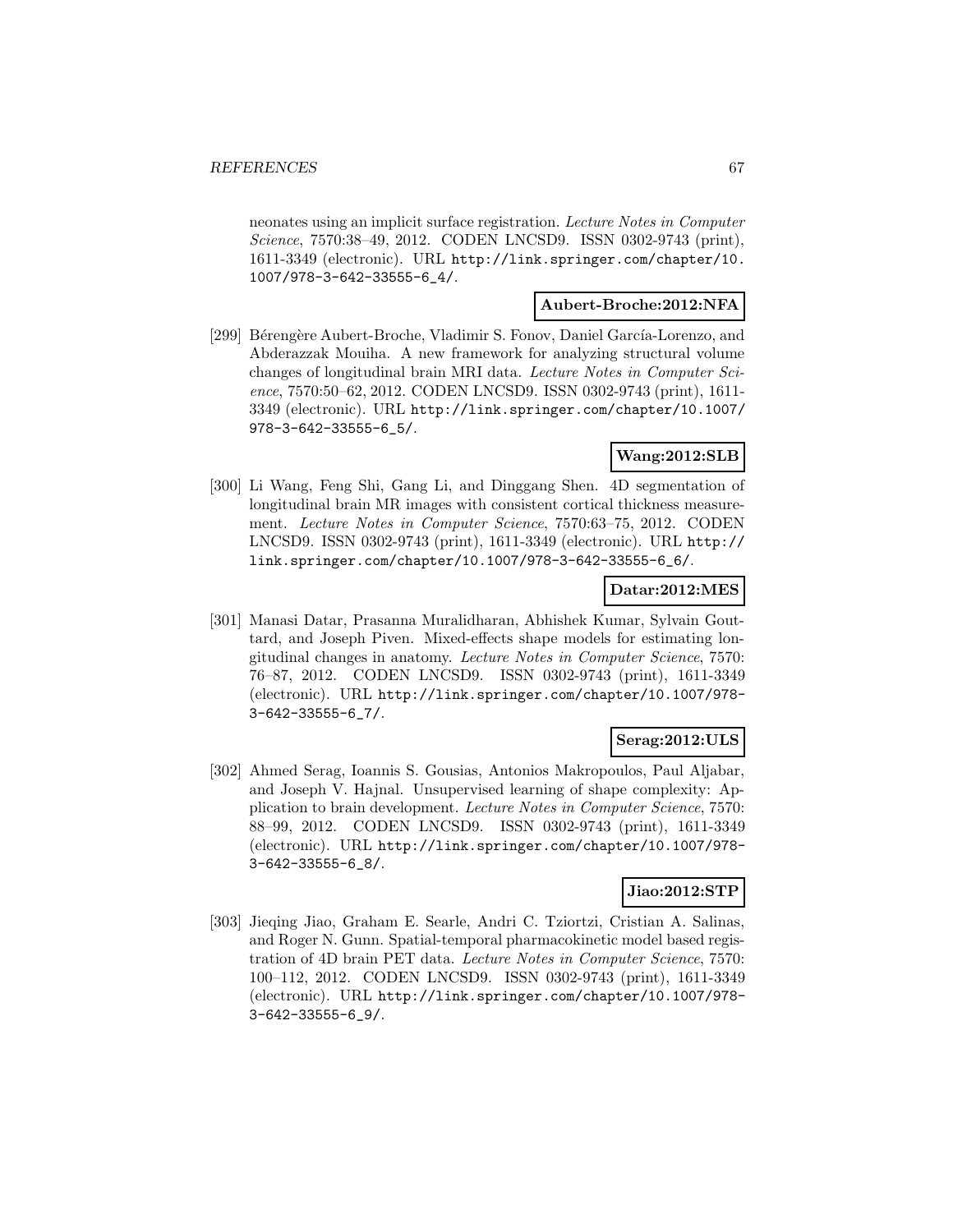#### **Stretton:2012:PLG**

[304] Erin Stretton, Emmanuel Mandonnet, Ezequiel Geremia, Bjoern H. Menze, and Hervé Delingette. Predicting the location of glioma recurrence after a resection surgery. Lecture Notes in Computer Science, 7570: 113–123, 2012. CODEN LNCSD9. ISSN 0302-9743 (print), 1611-3349 (electronic). URL http://link.springer.com/chapter/10.1007/978- 3-642-33555-6\_10/.

#### **Chitphakdithai:2012:TMB**

[305] Nicha Chitphakdithai, Veronica L. Chiang, and James S. Duncan. Tracking metastatic brain tumors in longitudinal scans via joint image registration and labeling. Lecture Notes in Computer Science, 7570:124– 136, 2012. CODEN LNCSD9. ISSN 0302-9743 (print), 1611-3349 (electronic). URL http://link.springer.com/chapter/10.1007/978- 3-642-33555-6\_11/.

#### **Liu:2012:MBS**

[306] Xiaofeng Liu and Dirk Padfield. Motion-based segmentation for cardiomyocyte characterization. Lecture Notes in Computer Science, 7570: 137–146, 2012. CODEN LNCSD9. ISSN 0302-9743 (print), 1611-3349 (electronic). URL http://link.springer.com/chapter/10.1007/978- 3-642-33555-6\_12/.

#### **Narayanaswamy:2012:MTG**

[307] Arunachalam Narayanaswamy, Amine Merouane, Antonio Peixoto, Ena Ladi, and Paul Herzmark. Multi-temporal globally-optimal dense 3-D cell segmentation and tracking from multi-photon time-lapse movies of live tissue microenvironments. Lecture Notes in Computer Science, 7570: 147–162, 2012. CODEN LNCSD9. ISSN 0302-9743 (print), 1611-3349 (electronic). URL http://link.springer.com/chapter/10.1007/978- 3-642-33555-6\_13/.

#### **Anonymous:2012:BMe**

[308] Anonymous. Back matter. Lecture Notes in Computer Science, 7570: ??, 2012. CODEN LNCSD9. ISSN 0302-9743 (print), 1611-3349 (electronic). URL http://link.springer.com/content/pdf/bbm:978-3- 642-33555-6/1.

#### **Anonymous:2012:FMr**

[309] Anonymous. Front matter. Lecture Notes in Computer Science, 7570: ??, 2012. CODEN LNCSD9. ISSN 0302-9743 (print), 1611-3349 (electronic). URL http://link.springer.com/content/pdf/bfm:978-3- 642-33555-6/1.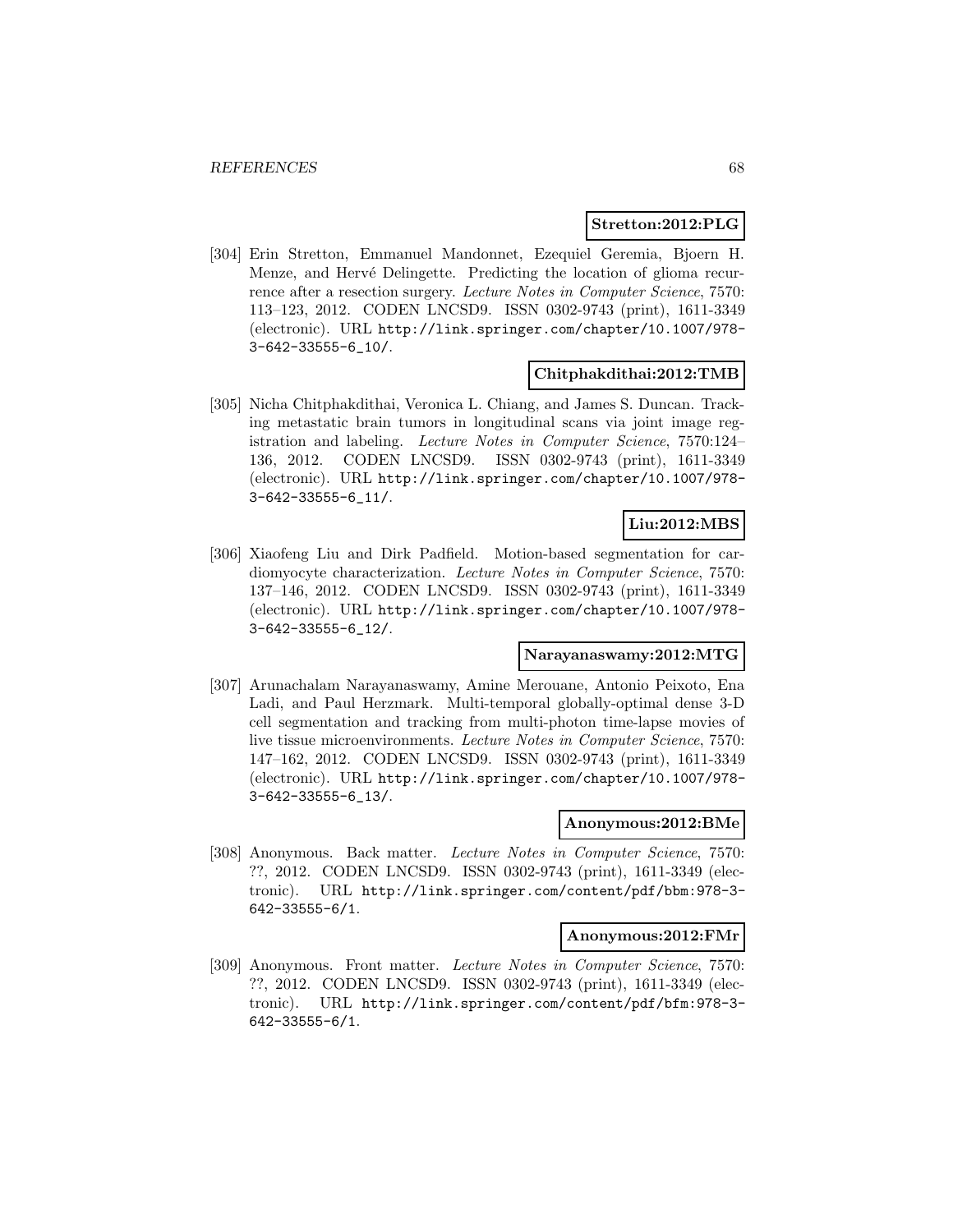#### **Freifeld:2012:LBM**

[310] Oren Freifeld and Michael J. Black. Lie bodies: a manifold representation of 3D human shape. Lecture Notes in Computer Science, 7572: 1–14, 2012. CODEN LNCSD9. ISSN 0302-9743 (print), 1611-3349 (electronic). URL http://link.springer.com/chapter/10.1007/978- 3-642-33718-5\_1/.

# **Li:2012:WPE**

[311] Yunpeng Li, Noah Snavely, Dan Huttenlocher, and Pascal Fua. Worldwide pose estimation using 3D point clouds. Lecture Notes in Computer Science, 7572:15–29, 2012. CODEN LNCSD9. ISSN 0302-9743 (print), 1611-3349 (electronic). URL http://link.springer.com/chapter/10. 1007/978-3-642-33718-5\_2/.

### **Beeler:2012:IRD**

[312] Thabo Beeler, Derek Bradley, Henning Zimmer, and Markus Gross. Improved reconstruction of deforming surfaces by cancelling ambient occlusion. Lecture Notes in Computer Science, 7572:30–43, 2012. CODEN LNCSD9. ISSN 0302-9743 (print), 1611-3349 (electronic). URL http:// link.springer.com/chapter/10.1007/978-3-642-33718-5\_3/.

### **Liu:2012:SDO**

[313] Junbin Liu, Clinton Fookes, Tim Wark, and Sridha Sridharan. On the statistical determination of optimal camera configurations in large scale surveillance networks. Lecture Notes in Computer Science, 7572: 44–57, 2012. CODEN LNCSD9. ISSN 0302-9743 (print), 1611-3349 (electronic). URL http://link.springer.com/chapter/10.1007/978- 3-642-33718-5\_4/.

### **Oxholm:2012:SGT**

[314] Geoffrey Oxholm, Prabin Bariya, and Ko Nishino. The scale of geometric texture. Lecture Notes in Computer Science, 7572:58–71, 2012. CODEN LNCSD9. ISSN 0302-9743 (print), 1611-3349 (electronic). URL http:// link.springer.com/chapter/10.1007/978-3-642-33718-5\_5/.

#### **Valmadre:2012:EAT**

[315] Jack Valmadre, Yingying Zhu, Sridha Sridharan, and Simon Lucey. Efficient articulated trajectory reconstruction using dynamic programming and filters. Lecture Notes in Computer Science, 7572:72–85, 2012. CODEN LNCSD9. ISSN 0302-9743 (print), 1611-3349 (electronic). URL http:// link.springer.com/chapter/10.1007/978-3-642-33718-5\_6/.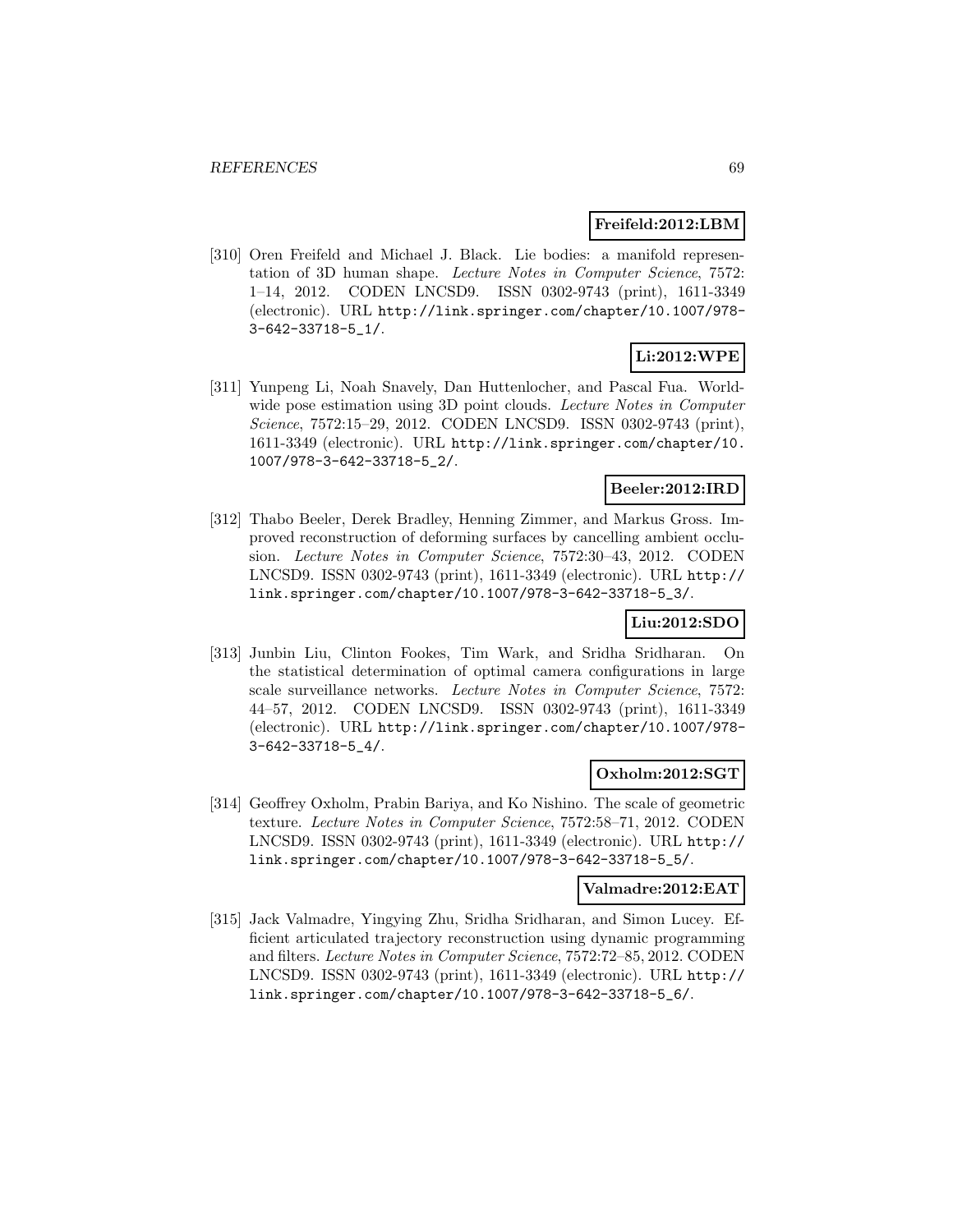### **Bao:2012:OCD**

[316] Sid Yingze Bao, Yu Xiang, and Silvio Savarese. Object co-detection. Lecture Notes in Computer Science, 7572:86–101, 2012. CODEN LNCSD9. ISSN 0302-9743 (print), 1611-3349 (electronic). URL http://link. springer.com/chapter/10.1007/978-3-642-33718-5\_7/.

# **Li:2012:MDF**

[317] Shaoxin Li, Xin Liu, Xiujuan Chai, Haihong Zhang, Shihong Lao, and Shiguang Shan. Morphable displacement field based image matching for face recognition across pose. Lecture Notes in Computer Science, 7572: 102–115, 2012. CODEN LNCSD9. ISSN 0302-9743 (print), 1611-3349 (electronic). URL http://link.springer.com/chapter/10.1007/978- 3-642-33718-5\_8/.

### **Khamis:2012:CPF**

[318] Sameh Khamis, Vlad I. Morariu, and Larry S. Davis. Combining per-frame and per-track cues for multi-person action recognition. Lecture Notes in Computer Science, 7572:116–129, 2012. CODEN LNCSD9. ISSN 0302- 9743 (print), 1611-3349 (electronic). URL http://link.springer.com/ chapter/10.1007/978-3-642-33718-5\_9/.

### **Lucchi:2012:JIW**

[319] Aurelien Lucchi and Jason Weston. Joint image and word sense discrimination for image retrieval. Lecture Notes in Computer Science, 7572: 130–143, 2012. CODEN LNCSD9. ISSN 0302-9743 (print), 1611-3349 (electronic). URL http://link.springer.com/chapter/10.1007/978- 3-642-33718-5\_10/.

#### **Rohrbach:2012:SDA**

[320] Marcus Rohrbach, Michaela Regneri, Mykhaylo Andriluka, Sikandar Amin, and Manfred Pinkal. Script data for attribute-based recognition of composite activities. Lecture Notes in Computer Science, 7572: 144–157, 2012. CODEN LNCSD9. ISSN 0302-9743 (print), 1611-3349 (electronic). URL http://link.springer.com/chapter/10.1007/978- 3-642-33718-5\_11/.

#### **Khosla:2012:UDD**

[321] Aditya Khosla, Tinghui Zhou, Tomasz Malisiewicz, Alexei A. Efros, and Antonio Torralba. Undoing the damage of dataset bias. Lecture Notes in Computer Science, 7572:158–171, 2012. CODEN LNCSD9. ISSN 0302- 9743 (print), 1611-3349 (electronic). URL http://link.springer.com/ chapter/10.1007/978-3-642-33718-5\_12/.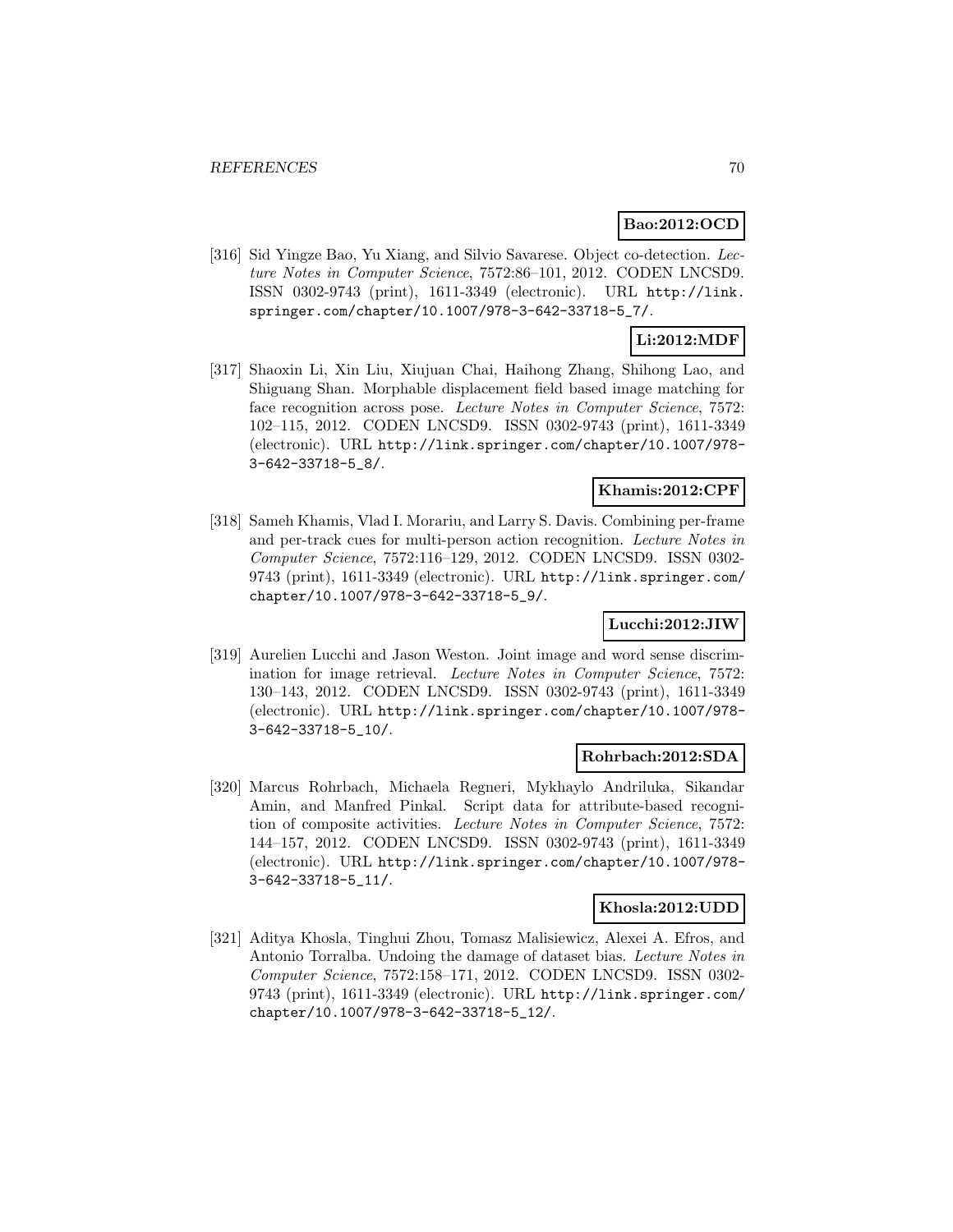# **Liu:2012:DBC**

[322] Jiongxin Liu, Angjoo Kanazawa, David Jacobs, and Peter Belhumeur. Dog breed classification using part localization. Lecture Notes in Computer Science, 7572:172–185, 2012. CODEN LNCSD9. ISSN 0302-9743 (print), 1611-3349 (electronic). URL http://link.springer.com/chapter/10. 1007/978-3-642-33718-5\_13/.

# **Kong:2012:DLA**

[323] Shu Kong and Donghui Wang. A dictionary learning approach for classification: Separating the particularity and the commonality. Lecture Notes in Computer Science, 7572:186–199, 2012. CODEN LNCSD9. ISSN 0302- 9743 (print), 1611-3349 (electronic). URL http://link.springer.com/ chapter/10.1007/978-3-642-33718-5\_14/.

#### **Holzer:2012:LED**

[324] Stefan Holzer, Jamie Shotton, and Pushmeet Kohli. Learning to efficiently detect repeatable interest points in depth data. Lecture Notes in Computer Science, 7572:200–213, 2012. CODEN LNCSD9. ISSN 0302-9743 (print), 1611-3349 (electronic). URL http://link.springer.com/chapter/10. 1007/978-3-642-33718-5\_15/.

### **Fernando:2012:EUF**

[325] Basura Fernando, Elisa Fromont, and Tinne Tuytelaars. Effective use of frequent itemset mining for image classification. Lecture Notes in Computer Science, 7572:214–227, 2012. CODEN LNCSD9. ISSN 0302- 9743 (print), 1611-3349 (electronic). URL http://link.springer.com/ chapter/10.1007/978-3-642-33718-5\_16/.

#### **Trzcinski:2012:EDP**

[326] Tomasz Trzcinski and Vincent Lepetit. Efficient discriminative projections for compact binary descriptors. Lecture Notes in Computer Science, 7572: 228–242, 2012. CODEN LNCSD9. ISSN 0302-9743 (print), 1611-3349 (electronic). URL http://link.springer.com/chapter/10.1007/978- 3-642-33718-5\_17/.

### **Simonyan:2012:DLU**

[327] Karen Simonyan, Andrea Vedaldi, and Andrew Zisserman. Descriptor learning using convex optimisation. Lecture Notes in Computer Science, 7572:243–256, 2012. CODEN LNCSD9. ISSN 0302-9743 (print), 1611- 3349 (electronic). URL http://link.springer.com/chapter/10.1007/ 978-3-642-33718-5\_18/.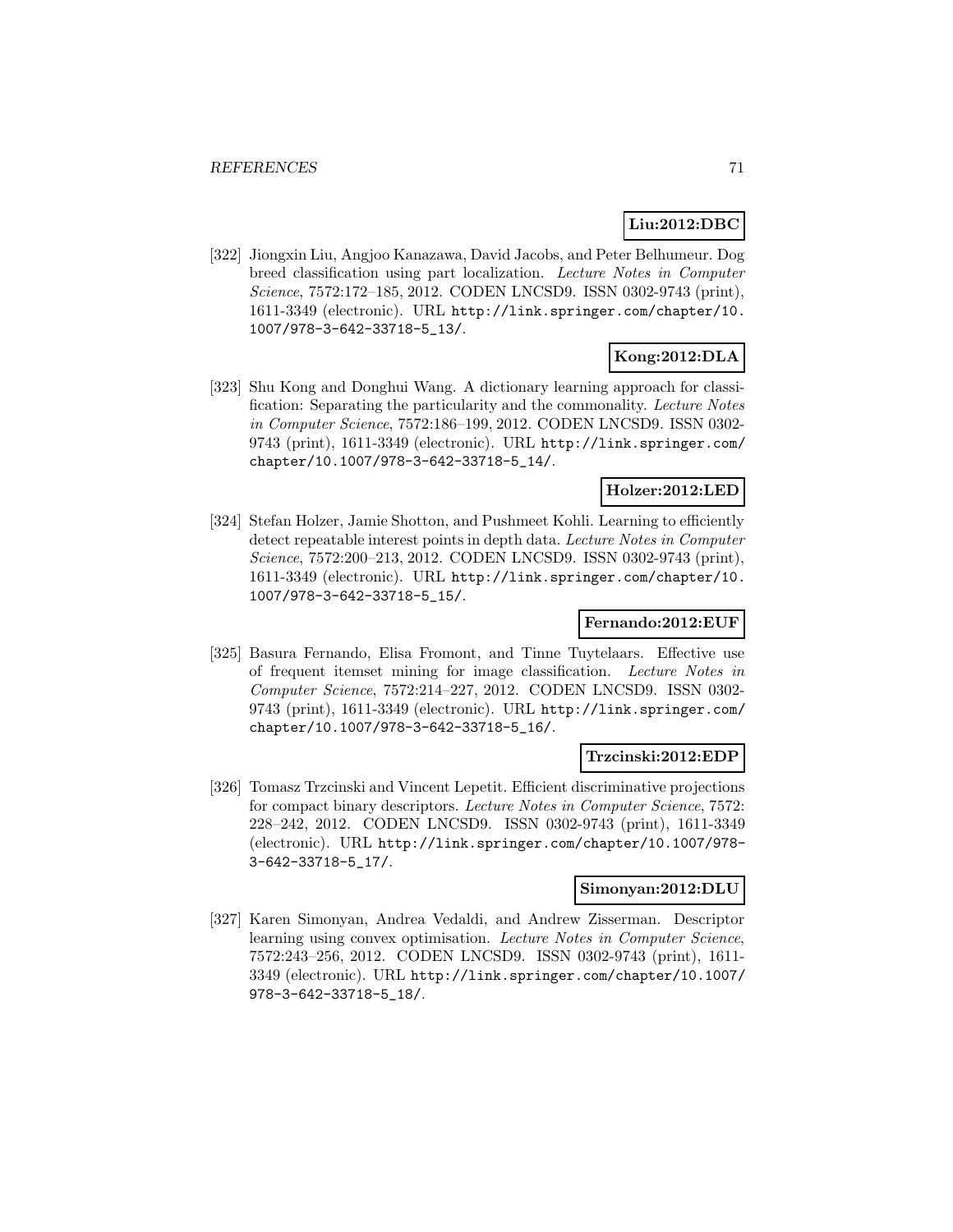#### **Narayanan:2012:BPO**

[328] Maruthi Narayanan and Benjamin Kimia. Bottom-up perceptual organization of images into object part hypotheses. Lecture Notes in Computer Science, 7572:257–271, 2012. CODEN LNCSD9. ISSN 0302-9743 (print), 1611-3349 (electronic). URL http://link.springer.com/chapter/10. 1007/978-3-642-33718-5\_19/.

### **Kim:2012:MGC**

[329] Kwang In Kim, James Tompkin, Martin Theobald, Jan Kautz, and Christian Theobalt. Match graph construction for large image databases. Lecture Notes in Computer Science, 7572:272–285, 2012. CODEN LNCSD9. ISSN 0302-9743 (print), 1611-3349 (electronic). URL http://link. springer.com/chapter/10.1007/978-3-642-33718-5\_20/.

#### **Anonymous:2012:FMs**

[330] Anonymous. Front matter. Lecture Notes in Computer Science, 7572: ??, 2012. CODEN LNCSD9. ISSN 0302-9743 (print), 1611-3349 (electronic). URL http://link.springer.com/content/pdf/bfm:978-3- 642-33718-5/1.

### **Hinkle:2012:PRR**

[331] Jacob Hinkle, Prasanna Muralidharan, P. Thomas Fletcher, and Sarang Joshi. Polynomial regression on Riemannian manifolds. Lecture Notes in Computer Science, 7574:1–14, 2012. CODEN LNCSD9. ISSN 0302- 9743 (print), 1611-3349 (electronic). URL http://link.springer.com/ chapter/10.1007/978-3-642-33712-3\_1/.

### **Avrithis:2012:AGM**

[332] Yannis Avrithis and Yannis Kalantidis. Approximate Gaussian mixtures for large scale vocabularies. Lecture Notes in Computer Science, 7574: 15–28, 2012. CODEN LNCSD9. ISSN 0302-9743 (print), 1611-3349 (electronic). URL http://link.springer.com/chapter/10.1007/978- 3-642-33712-3\_2/.

# **Wei:2012:GSU**

[333] Yichen Wei, Fang Wen, Wangjiang Zhu, and Jian Sun. Geodesic saliency using background priors. Lecture Notes in Computer Science, 7574: 29–42, 2012. CODEN LNCSD9. ISSN 0302-9743 (print), 1611-3349 (electronic). URL http://link.springer.com/chapter/10.1007/978- 3-642-33712-3\_3/.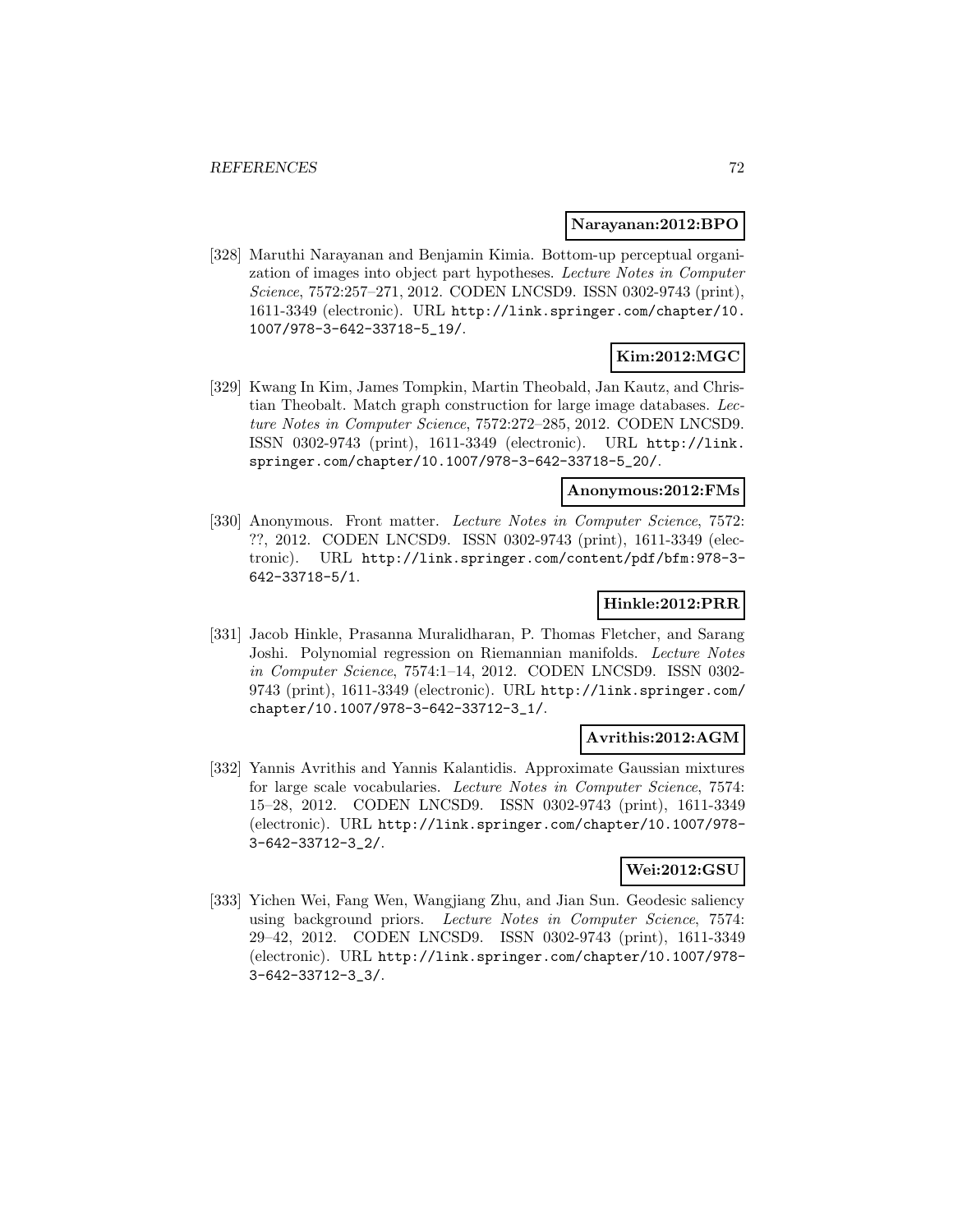### **Smith:2012:JFA**

[334] Brandon M. Smith and Li Zhang. Joint face alignment with nonparametric shape models. Lecture Notes in Computer Science, 7574: 43–56, 2012. CODEN LNCSD9. ISSN 0302-9743 (print), 1611-3349 (electronic). URL http://link.springer.com/chapter/10.1007/978- 3-642-33712-3\_4/.

# **Martins:2012:DBA**

[335] Pedro Martins, Rui Caseiro, João F. Henriques, and Jorge Batista. Discriminative Bayesian active shape models. Lecture Notes in Computer Science, 7574:57–70, 2012. CODEN LNCSD9. ISSN 0302-9743 (print), 1611-3349 (electronic). URL http://link.springer.com/chapter/10. 1007/978-3-642-33712-3\_5/.

# **Aodha:2012:PBS**

[336] Oisin Mac Aodha, Neill D. F. Campbell, Arun Nair, and Gabriel J. Brostow. Patch based synthesis for single depth image super-resolution. Lecture Notes in Computer Science, 7574:71–84, 2012. CODEN LNCSD9. ISSN 0302-9743 (print), 1611-3349 (electronic). URL http://link.springer. com/chapter/10.1007/978-3-642-33712-3\_6/.

# **Rubinstein:2012:APL**

[337] Michael Rubinstein, Ce Liu, and William T. Freeman. Annotation propagation in large image databases via dense image correspondence. Lecture Notes in Computer Science, 7574:85–99, 2012. CODEN LNCSD9. ISSN 0302-9743 (print), 1611-3349 (electronic). URL http://link.springer. com/chapter/10.1007/978-3-642-33712-3\_7/.

### **Kuang:2012:NSO**

[338] Yubin Kuang and Kalle Åström. Numerically stable optimization of polynomial solvers for minimal problems. Lecture Notes in Computer Science, 7574:100–113, 2012. CODEN LNCSD9. ISSN 0302-9743 (print), 1611- 3349 (electronic). URL http://link.springer.com/chapter/10.1007/ 978-3-642-33712-3\_8/.

#### **Jammalamadaka:2012:MAS**

[339] Nataraj Jammalamadaka, Andrew Zisserman, Marcin Eichner, and Vittorio Ferrari. Has my algorithm succeeded? An evaluator for human pose estimators. Lecture Notes in Computer Science, 7574:114– 128, 2012. CODEN LNCSD9. ISSN 0302-9743 (print), 1611-3349 (electronic). URL http://link.springer.com/chapter/10.1007/978- 3-642-33712-3\_9/.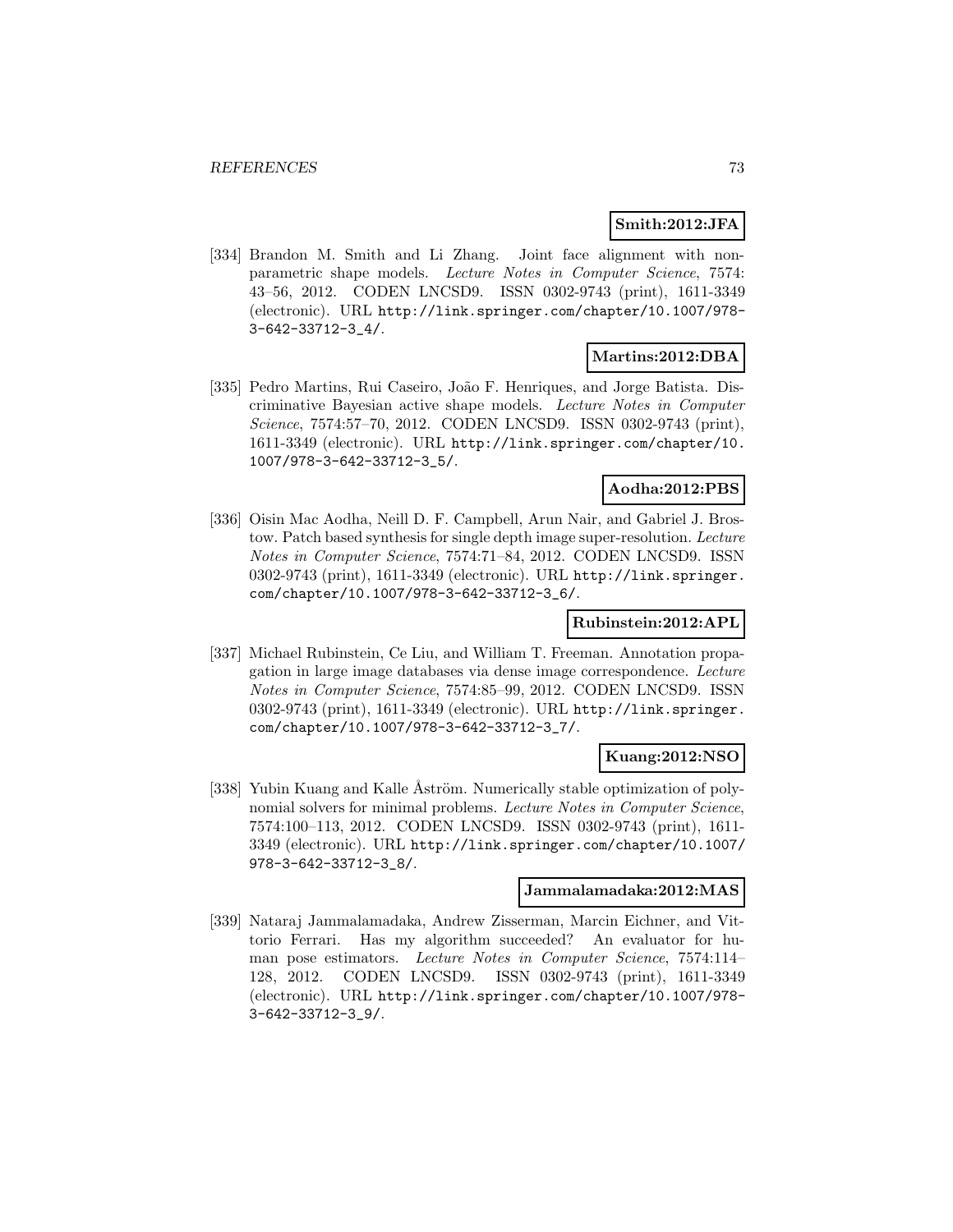### **Duan:2012:GTE**

[340] Genquan Duan, Haizhou Ai, Song Cao, and Shihong Lao. Group tracking: Exploring mutual relations for multiple object tracking. Lecture Notes in Computer Science, 7574:129–143, 2012. CODEN LNCSD9. ISSN 0302- 9743 (print), 1611-3349 (electronic). URL http://link.springer.com/ chapter/10.1007/978-3-642-33712-3\_10/.

# **Kausler:2012:DCG**

[341] Bernhard X. Kausler, Martin Schiegg, Bjoern Andres, Martin Lindner, and Ullrich Koethe. A discrete chain graph model for  $3d + t$  cell tracking with high misdetection robustness. Lecture Notes in Computer Science, 7574:144–157, 2012. CODEN LNCSD9. ISSN 0302-9743 (print), 1611- 3349 (electronic). URL http://link.springer.com/chapter/10.1007/ 978-3-642-33712-3\_11/.

# **Yao:2012:RTW**

[342] Rui Yao, Qinfeng Shi, Chunhua Shen, Yanning Zhang, and Anton van den Hengel. Robust tracking with weighted online structured learning. Lecture Notes in Computer Science, 7574:158–172, 2012. CODEN LNCSD9. ISSN 0302-9743 (print), 1611-3349 (electronic). URL http://link.springer. com/chapter/10.1007/978-3-642-33712-3\_12/.

### **Rosman:2012:FRM**

[343] Guy Rosman, Yu Wang, Xue-Cheng Tai, Ron Kimmel, and Alfred M. Bruckstein. Fast regularization of matrix-valued images. Lecture Notes in Computer Science, 7574:173–186, 2012. CODEN LNCSD9. ISSN 0302- 9743 (print), 1611-3349 (electronic). URL http://link.springer.com/ chapter/10.1007/978-3-642-33712-3\_13/.

### **Schuler:2012:BCO**

[344] Christian J. Schuler, Michael Hirsch, Stefan Harmeling, and Bernhard Schölkopf. Blind correction of optical aberrations. Lecture Notes in Computer Science, 7574:187–200, 2012. CODEN LNCSD9. ISSN 0302- 9743 (print), 1611-3349 (electronic). URL http://link.springer.com/ chapter/10.1007/978-3-642-33712-3\_14/.

### **Aldrian:2012:IRF**

[345] Oswald Aldrian and William A. P. Smith. Inverse rendering of faces on a cloudy day. Lecture Notes in Computer Science, 7574:201–214, 2012. CODEN LNCSD9. ISSN 0302-9743 (print), 1611-3349 (electronic). URL http://link.springer.com/chapter/10.1007/978-3- 642-33712-3\_15/.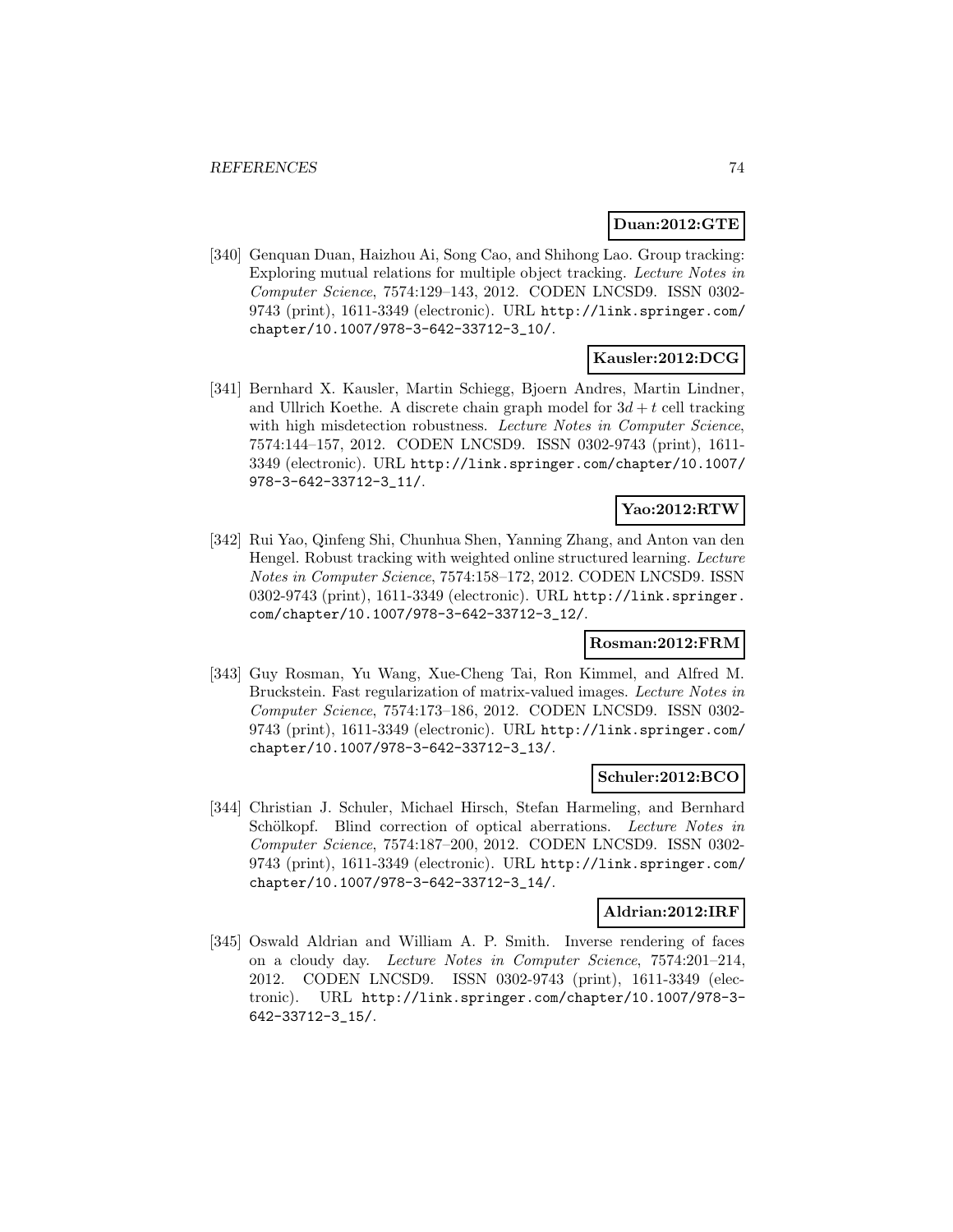#### **Aastrom:2012:TBP**

[346] Freddie Åström, George Baravdish, and Michael Felsberg. On tensorbased PDEs and their corresponding variational formulations with application to color image denoising. Lecture Notes in Computer Science, 7574: 215–228, 2012. CODEN LNCSD9. ISSN 0302-9743 (print), 1611-3349 (electronic). URL http://link.springer.com/chapter/10.1007/978- 3-642-33712-3\_16/.

# **Gong:2012:KTC**

[347] Dian Gong, Gérard Medioni, Sikai Zhu, and Xuemei Zhao. Kernelized temporal cut for online temporal segmentation and recognition. Lecture Notes in Computer Science, 7574:229–243, 2012. CODEN LNCSD9. ISSN 0302-9743 (print), 1611-3349 (electronic). URL http://link.springer. com/chapter/10.1007/978-3-642-33712-3\_17/.

# **Cao:2012:GSS**

[348] Yu Cao, Lili Ju, and Song Wang. Grain segmentation of 3D superalloy images using multichannel EWCVT under human annotation constraints. Lecture Notes in Computer Science, 7574:244–257, 2012. CODEN LNCSD9. ISSN 0302-9743 (print), 1611-3349 (electronic). URL http:// link.springer.com/chapter/10.1007/978-3-642-33712-3\_18/.

### **Riemenschneider:2012:HRJ**

[349] Hayko Riemenschneider, Sabine Sternig, Michael Donoser, Peter M. Roth, and Horst Bischof. Hough regions for joining instance localization and segmentation. Lecture Notes in Computer Science, 7574: 258–271, 2012. CODEN LNCSD9. ISSN 0302-9743 (print), 1611-3349 (electronic). URL http://link.springer.com/chapter/10.1007/978- 3-642-33712-3\_19/.

# **Kowdle:2012:LSV**

[350] Adarsh Kowdle and Tsuhan Chen. Learning to segment a video to clips based on scene and camera motion. Lecture Notes in Computer Science, 7574:272–286, 2012. CODEN LNCSD9. ISSN 0302-9743 (print), 1611- 3349 (electronic). URL http://link.springer.com/chapter/10.1007/ 978-3-642-33712-3\_20/.

### **Anonymous:2012:FMt**

[351] Anonymous. Front matter. Lecture Notes in Computer Science, 7574: ??, 2012. CODEN LNCSD9. ISSN 0302-9743 (print), 1611-3349 (electronic). URL http://link.springer.com/content/pdf/bfm:978-3- 642-33712-3/1.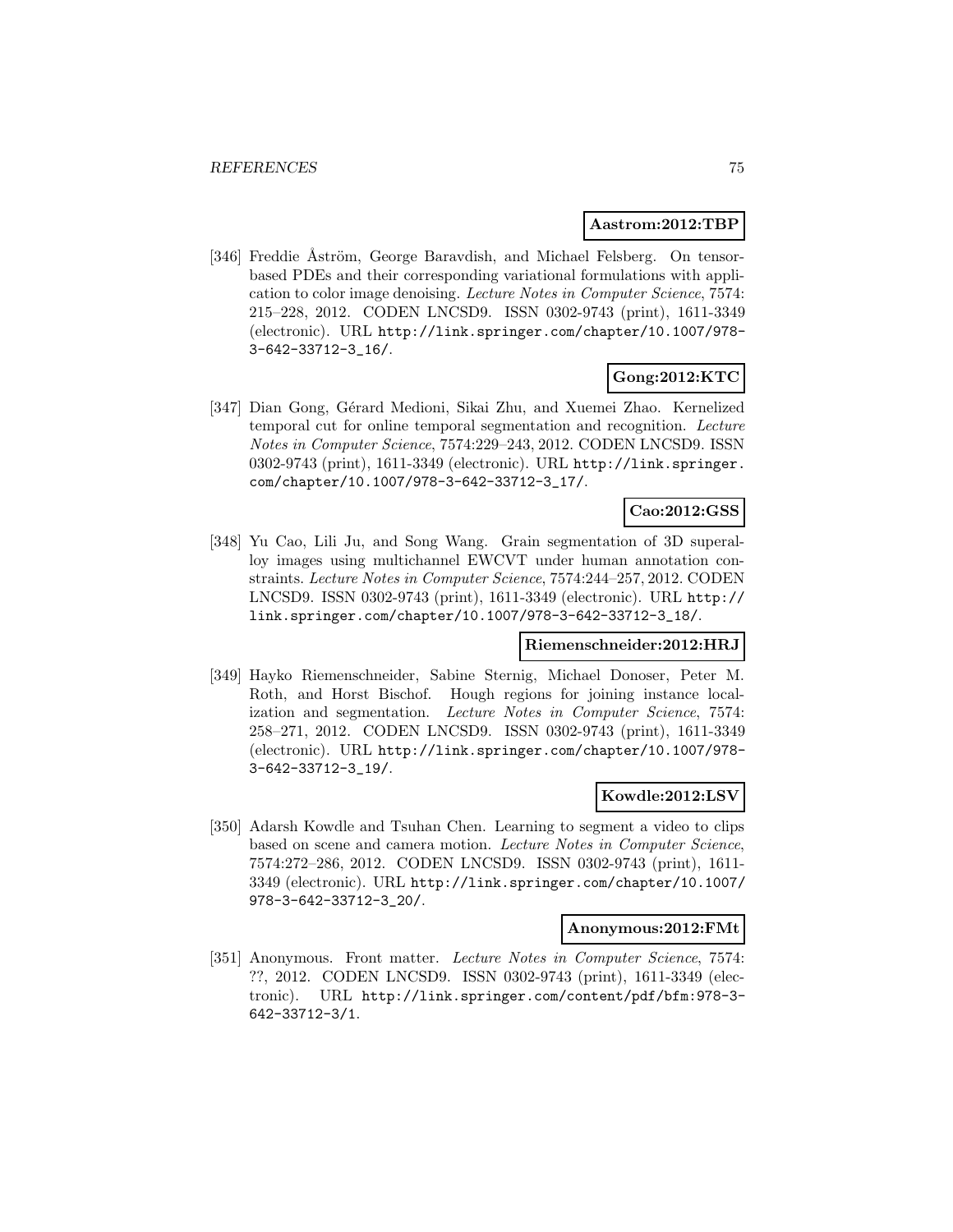#### **Sharma:2012:LHO**

[352] Gaurav Sharma, Sibt ul Hussain, and Frédéric Jurie. Local higher-order statistics (LHS) for texture categorization and facial analysis. Lecture Notes in Computer Science, 7578:1–12, 2012. CODEN LNCSD9. ISSN 0302-9743 (print), 1611-3349 (electronic). URL http://link.springer. com/chapter/10.1007/978-3-642-33786-4\_1/.

### **VandenBergh:2012:SSE**

[353] Michael Van den Bergh, Xavier Boix, Gemma Roig, Benjamin de Capitani, and Luc Van Gool. SEEDS: Superpixels extracted via energy-driven sampling. Lecture Notes in Computer Science, 7578:13–26, 2012. CODEN LNCSD9. ISSN 0302-9743 (print), 1611-3349 (electronic). URL http:// link.springer.com/chapter/10.1007/978-3-642-33786-4\_2/.

### **Kohler:2012:RPC**

[354] Rolf Köhler, Michael Hirsch, Betty Mohler, Bernhard Schölkopf, and Stefan Harmeling. Recording and playback of camera shake: Benchmarking blind deconvolution with a real-world database. Lecture Notes in Computer Science, 7578:27–40, 2012. CODEN LNCSD9. ISSN 0302- 9743 (print), 1611-3349 (electronic). URL http://link.springer.com/ chapter/10.1007/978-3-642-33786-4\_3/.

### **Tsogkas:2012:LBS**

[355] Stavros Tsogkas and Iasonas Kokkinos. Learning-based symmetry detection in natural images. Lecture Notes in Computer Science, 7578: 41–54, 2012. CODEN LNCSD9. ISSN 0302-9743 (print), 1611-3349 (electronic). URL http://link.springer.com/chapter/10.1007/978- 3-642-33786-4\_4/.

### **Shapovalova:2012:SCL**

[356] Nataliya Shapovalova, Arash Vahdat, Kevin Cannons, Tian Lan, and Greg Mori. Similarity constrained latent support vector machine: An application to weakly supervised action classification. Lecture Notes in Computer Science, 7578:55–68, 2012. CODEN LNCSD9. ISSN 0302-9743 (print), 1611-3349 (electronic). URL http://link.springer.com/chapter/10. 1007/978-3-642-33786-4\_5/.

### **Direkoglu:2012:TAR**

[357] Cem Direkoğlu and Noel E. O'Connor. Team activity recognition in sports. Lecture Notes in Computer Science, 7578:69–83, 2012. CODEN LNCSD9. ISSN 0302-9743 (print), 1611-3349 (electronic). URL http:// link.springer.com/chapter/10.1007/978-3-642-33786-4\_6/.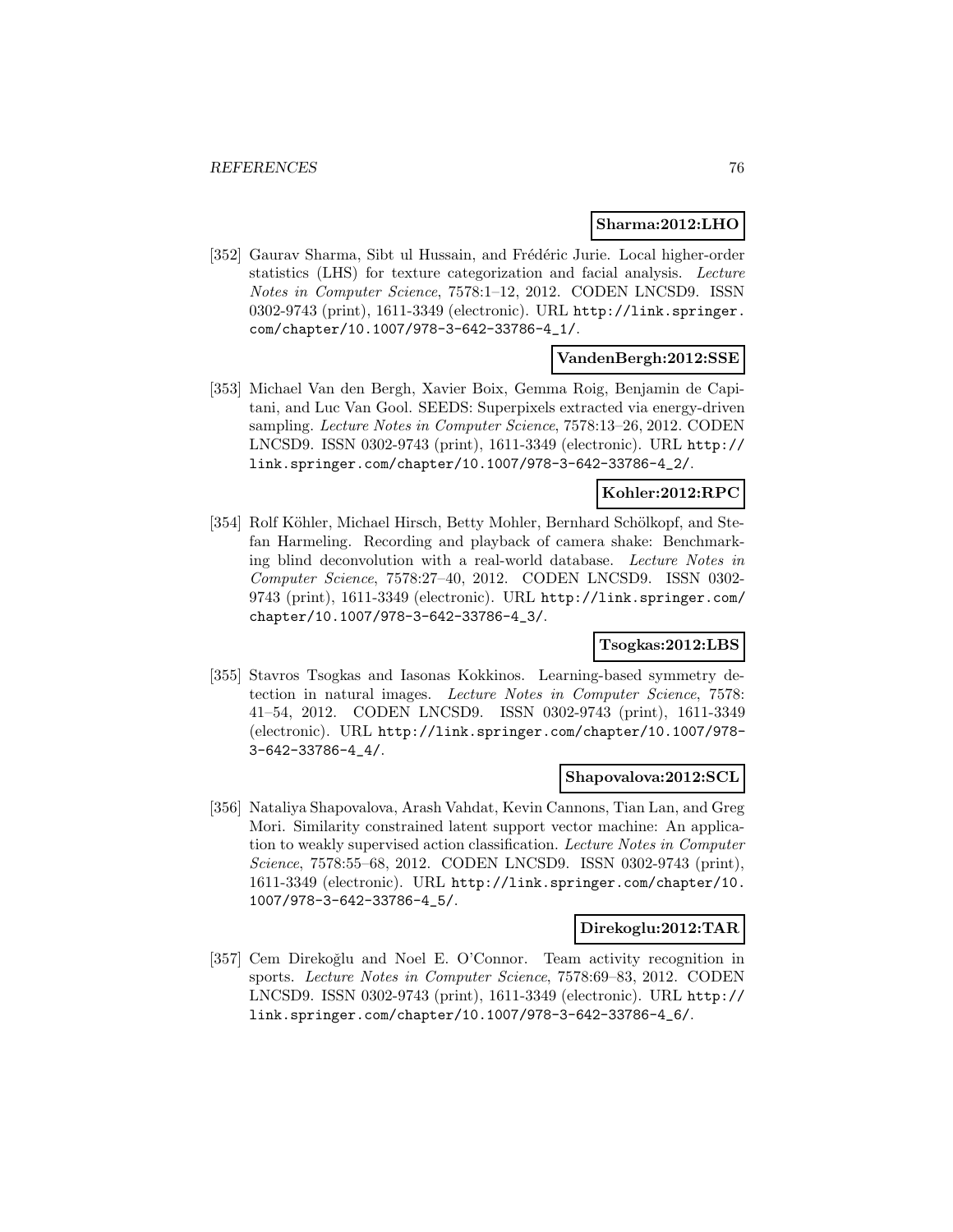# **Vig:2012:SVD**

[358] Eleonora Vig, Michael Dorr, and David Cox. Space-variant descriptor sampling for action recognition based on saliency and eye movements. Lecture Notes in Computer Science, 7578:84–97, 2012. CODEN LNCSD9. ISSN 0302-9743 (print), 1611-3349 (electronic). URL http:// link.springer.com/chapter/10.1007/978-3-642-33786-4\_7/.

# **Nicolaou:2012:DPC**

[359] Mihalis A. Nicolaou, Vladimir Pavlovic, and Maja Pantic. Dynamic probabilistic CCA for analysis of affective behaviour. Lecture Notes in Computer Science, 7578:98–111, 2012. CODEN LNCSD9. ISSN 0302-9743 (print), 1611-3349 (electronic). URL http://link.springer.com/chapter/10. 1007/978-3-642-33786-4\_8/.

#### **Jancsary:2012:LST**

[360] Jeremy Jancsary, Sebastian Nowozin, and Carsten Rother. Loss-specific training of non-parametric image restoration models: a new state of the art. Lecture Notes in Computer Science, 7578:112–125, 2012. CODEN LNCSD9. ISSN 0302-9743 (print), 1611-3349 (electronic). URL http:// link.springer.com/chapter/10.1007/978-3-642-33786-4\_9/.

### **Wang:2012:PAR**

[361] Naiyan Wang, Tiansheng Yao, Jingdong Wang, and Dit-Yan Yeung. A probabilistic approach to robust matrix factorization. Lecture Notes in Computer Science, 7578:126–139, 2012. CODEN LNCSD9. ISSN 0302- 9743 (print), 1611-3349 (electronic). URL http://link.springer.com/ chapter/10.1007/978-3-642-33786-4\_10/.

# **Patz:2012:FPS**

[362] Torben Pätz and Tobias Preusser. Fast parameter sensitivity analysis of PDE-based image processing methods. Lecture Notes in Computer Science, 7578:140–153, 2012. CODEN LNCSD9. ISSN 0302-9743 (print), 1611-3349 (electronic). URL http://link.springer.com/chapter/10. 1007/978-3-642-33786-4\_11/.

### **Andres:2012:LFE**

[363] Bjoern Andres, Jörg H. Kappes, Thorsten Beier, Ullrich Köthe, and Fred A. Hamprecht. The lazy flipper: Efficient depth-limited exhaustive search in discrete graphical models. Lecture Notes in Computer Science, 7578:154–166, 2012. CODEN LNCSD9. ISSN 0302-9743 (print), 1611-3349 (electronic). URL http://link.springer.com/chapter/10. 1007/978-3-642-33786-4\_12/.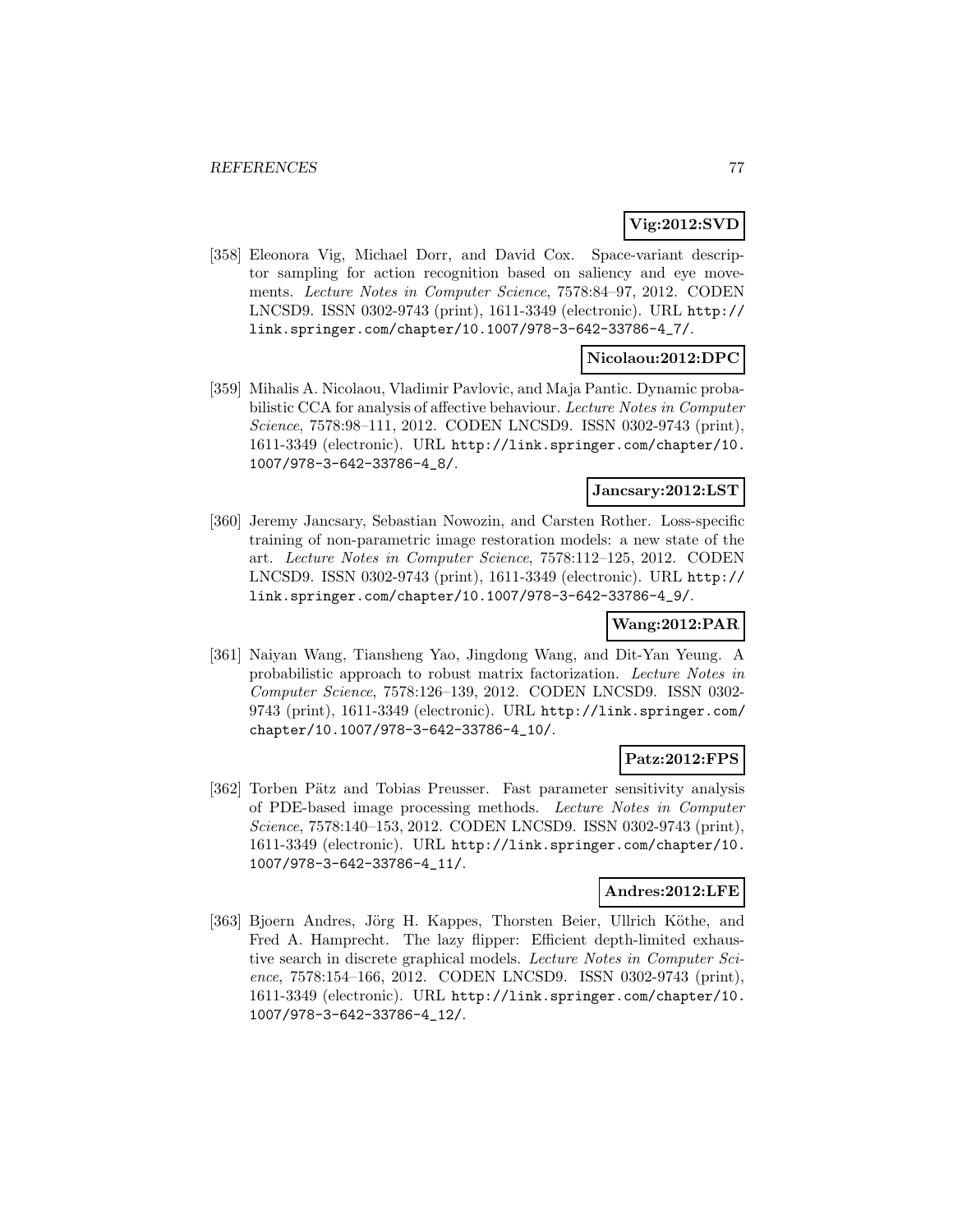# **Du:2012:FAA**

[364] Ming Du and Rama Chellappa. Face association across unconstrained video frames using conditional random fields. Lecture Notes in Computer Science, 7578:167–180, 2012. CODEN LNCSD9. ISSN 0302-9743 (print), 1611-3349 (electronic). URL http://link.springer.com/chapter/10. 1007/978-3-642-33786-4\_13/.

### **Woodford:2012:CMG**

[365] Oliver J. Woodford, Minh-Tri Pham, Atsuto Maki, Riccardo Gherardi, and Frank Perbet. Contraction moves for geometric model fitting. Lecture Notes in Computer Science, 7578:181–194, 2012. CODEN LNCSD9. ISSN 0302-9743 (print), 1611-3349 (electronic). URL http://link.springer. com/chapter/10.1007/978-3-642-33786-4\_14/.

### **Strelow:2012:GNW**

[366] Dennis Strelow. General and nested Wiberg minimization:  $L_2$  and maximum likelihood. Lecture Notes in Computer Science, 7578:195– 207, 2012. CODEN LNCSD9. ISSN 0302-9743 (print), 1611-3349 (electronic). URL http://link.springer.com/chapter/10.1007/978- 3-642-33786-4\_15/.

### **Strekalovskiy:2012:NPC**

[367] Evgeny Strekalovskiy, Claudia Nieuwenhuis, and Daniel Cremers. Nonmetric priors for continuous multilabel optimization. Lecture Notes in Computer Science, 7578:208–221, 2012. CODEN LNCSD9. ISSN 0302- 9743 (print), 1611-3349 (electronic). URL http://link.springer.com/ chapter/10.1007/978-3-642-33786-4\_16/.

### **Handa:2012:RTC**

[368] Ankur Handa, Richard A. Newcombe, Adrien Angeli, and Andrew J. Davison. Real-time camera tracking: When is high frame-rate best? Lecture Notes in Computer Science, 7578:222–235, 2012. CODEN LNCSD9. ISSN 0302-9743 (print), 1611-3349 (electronic). URL http://link.springer. com/chapter/10.1007/978-3-642-33786-4\_17/.

### **Tappen:2012:BAA**

[369] Marshall F. Tappen and Ce Liu. A Bayesian approach to alignmentbased image hallucination. Lecture Notes in Computer Science, 7578: 236–249, 2012. CODEN LNCSD9. ISSN 0302-9743 (print), 1611-3349 (electronic). URL http://link.springer.com/chapter/10.1007/978- 3-642-33786-4\_18/.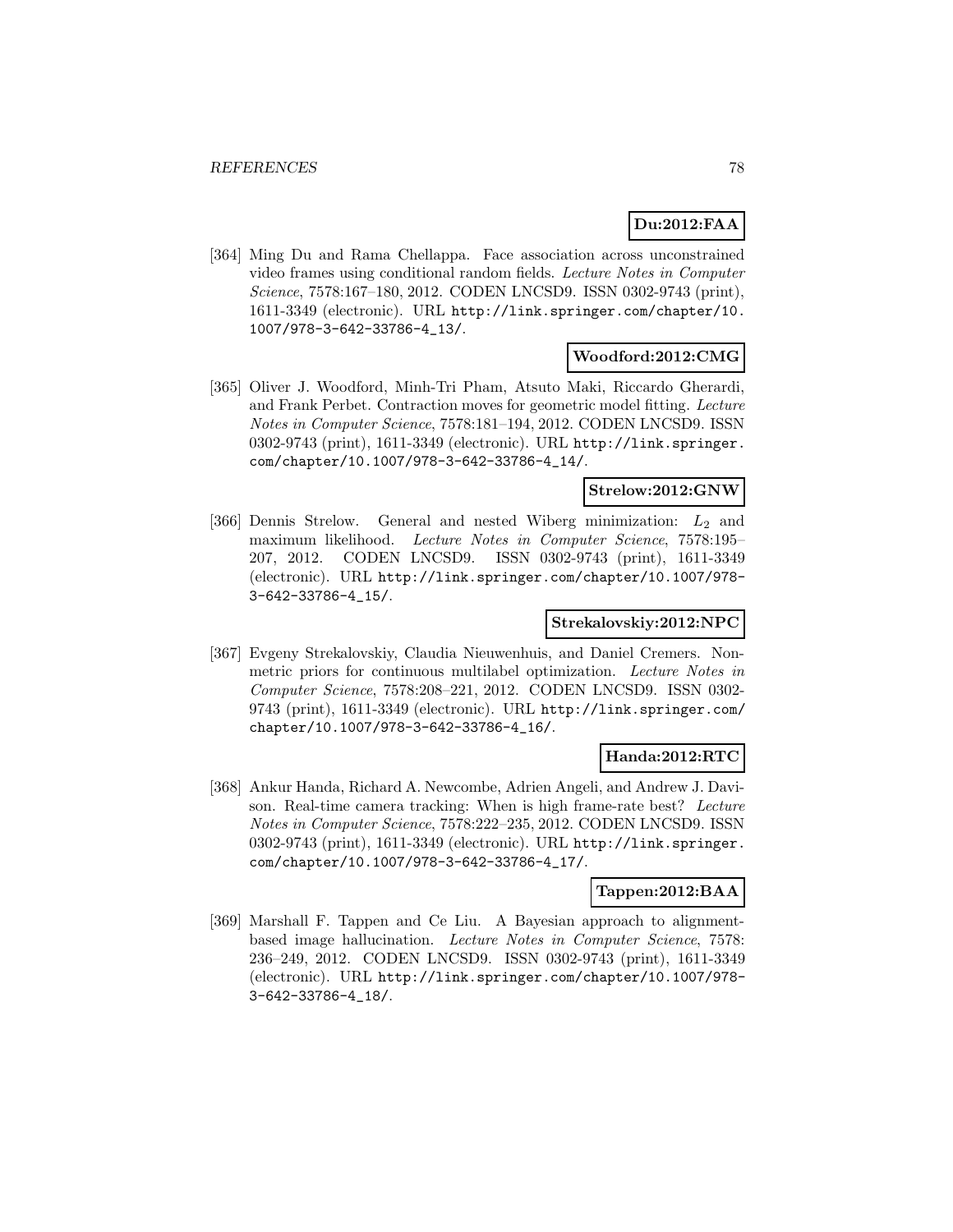#### **Sanchez-Lozano:2012:CRN**

[370] Enrique Sánchez-Lozano, Fernando De la Torre, and Daniel González-Jiménez. Continuous regression for non-rigid image alignment. Lecture Notes in Computer Science, 7578:250–263, 2012. CODEN LNCSD9. ISSN 0302-9743 (print), 1611-3349 (electronic). URL http://link.springer. com/chapter/10.1007/978-3-642-33786-4\_19/.

# **Rouhani:2012:NRS**

[371] Mohammad Rouhani and Angel D. Sappa. Non-rigid shape registration: a single linear least squares framework. Lecture Notes in Computer Science, 7578:264–277, 2012. CODEN LNCSD9. ISSN 0302-9743 (print), 1611- 3349 (electronic). URL http://link.springer.com/chapter/10.1007/ 978-3-642-33786-4\_20/.

### **Anonymous:2012:FMu**

[372] Anonymous. Front matter. Lecture Notes in Computer Science, 7578: ??, 2012. CODEN LNCSD9. ISSN 0302-9743 (print), 1611-3349 (electronic). URL http://link.springer.com/content/pdf/bfm:978-3- 642-33786-4/1.

### **Aichholzer:2012:GH**

[373] Oswin Aichholzer, Thomas Hackl, and Birgit Vogtenhuber. On 5-gons and 5-holes. Lecture Notes in Computer Science, 7579:1–13, 2012. CODEN LNCSD9. ISSN 0302-9743 (print), 1611-3349 (electronic). URL http:// link.springer.com/chapter/10.1007/978-3-642-34191-5\_1/.

### **Akiyama:2012:RAP**

[374] Jin Akiyama, Ikuro Sato, and Hyunwoo Seong. On reversibility among parallelohedra. Lecture Notes in Computer Science, 7579:14– 28, 2012. CODEN LNCSD9. ISSN 0302-9743 (print), 1611-3349 (electronic). URL http://link.springer.com/chapter/10.1007/978-3- 642-34191-5\_2/.

### **Bose:2012:HFC**

[375] Prosenjit Bose and Sander Verdonschot. A history of flips in combinatorial triangulations. Lecture Notes in Computer Science, 7579: 29–44, 2012. CODEN LNCSD9. ISSN 0302-9743 (print), 1611-3349 (electronic). URL http://link.springer.com/chapter/10.1007/978- 3-642-34191-5\_3/.

# **Pach:2012:TT**

[376] János Pach, Radoš Radoičić, and Géza Tóth. Tangled thrackles. Lecture Notes in Computer Science, 7579:45–53, 2012. CODEN LNCSD9. ISSN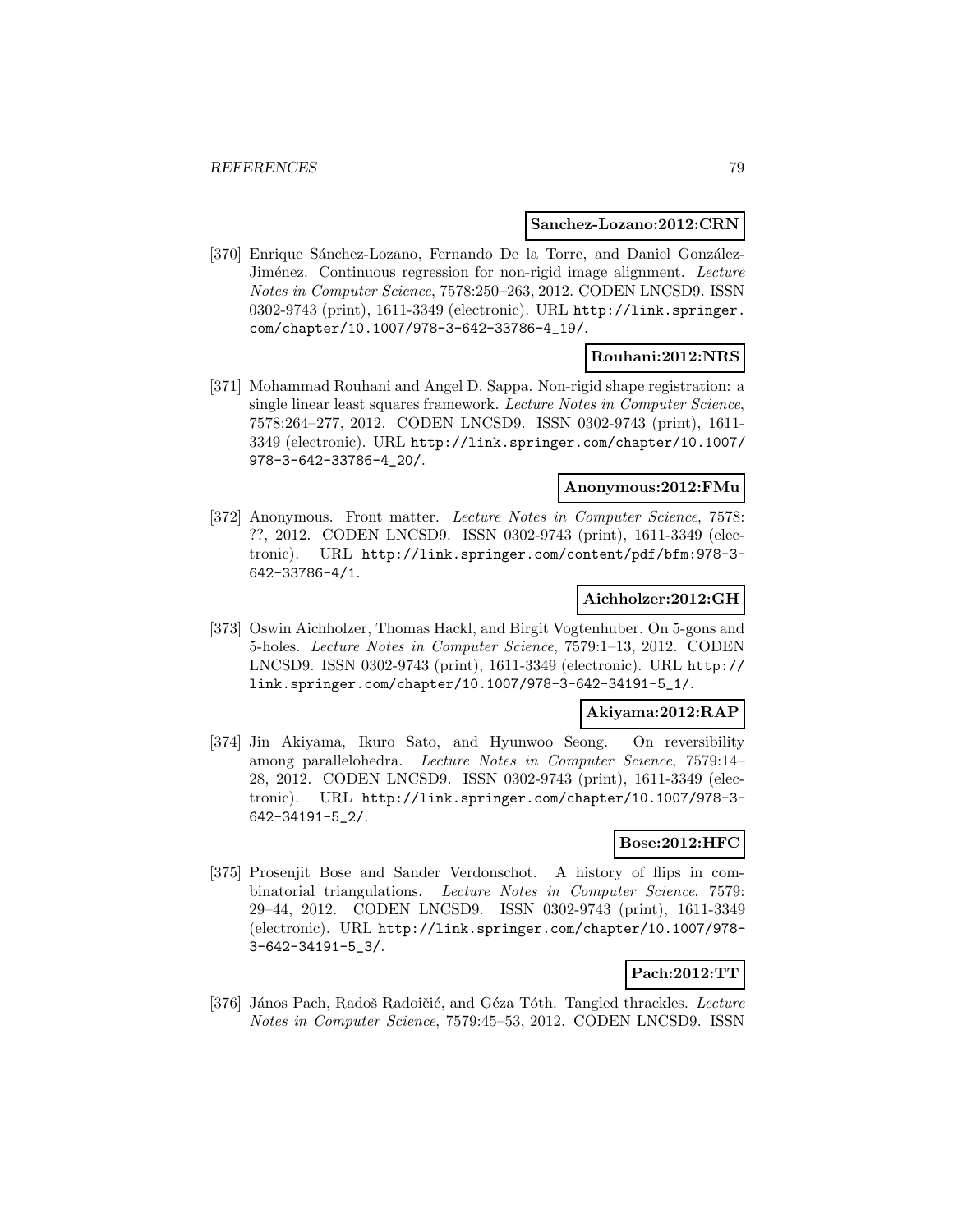0302-9743 (print), 1611-3349 (electronic). URL http://link.springer. com/chapter/10.1007/978-3-642-34191-5\_4/.

# **Toth:2012:OGE**

[377] Csaba D. Tóth, Godfried T. Toussaint, and Andrew Winslow. Open guard edges and edge guards in simple polygons. Lecture Notes in Computer Science, 7579:54–64, 2012. CODEN LNCSD9. ISSN 0302-9743 (print), 1611-3349 (electronic). URL http://link.springer.com/chapter/10. 1007/978-3-642-34191-5\_5/.

### **ORourke:2012:SWR**

[378] Joseph O'Rourke. String-wrapped rotating disks. Lecture Notes in Computer Science, 7579:65–78, 2012. CODEN LNCSD9. ISSN 0302- 9743 (print), 1611-3349 (electronic). URL http://link.springer.com/ chapter/10.1007/978-3-642-34191-5\_6/.

# **Fabila-Monroy:2012:CNC**

[379] Ruy Fabila-Monroy and David R. Wood. The chromatic number of the convex segment disjointness graph. Lecture Notes in Computer Science, 7579:79–84, 2012. CODEN LNCSD9. ISSN 0302-9743 (print), 1611-3349 (electronic). URL http://link.springer.com/chapter/10.1007/978- 3-642-34191-5\_7/.

# **Itoh:2012:CFC**

[380] Jin ichi Itoh, Chie Nara, and Costin Vîlcu. Continuous flattening of convex polyhedra. Lecture Notes in Computer Science, 7579:85–97, 2012. CODEN LNCSD9. ISSN 0302-9743 (print), 1611-3349 (electronic). URL http://link.springer.com/chapter/10.1007/978-3- 642-34191-5\_8/.

### **Aichholzer:2012:CMP**

[381] Oswin Aichholzer, Mario Cetina, Ruy Fabila-Monroy, and Jesús Leaños. Convexifying monotone polygons while maintaining internal visibility. Lecture Notes in Computer Science, 7579:98–108, 2012. CODEN LNCSD9. ISSN 0302-9743 (print), 1611-3349 (electronic). URL http: //link.springer.com/chapter/10.1007/978-3-642-34191-5\_9/.

### **Diaz-Banez:2012:NRO**

[382] José M. Díaz-Báñez, Ruy Fabila-Monroy, and Pablo Pérez-Lantero. On the number of radial orderings of colored planar point sets. Lecture Notes in Computer Science, 7579:109–118, 2012. CODEN LNCSD9. ISSN 0302- 9743 (print), 1611-3349 (electronic). URL http://link.springer.com/ chapter/10.1007/978-3-642-34191-5\_10/.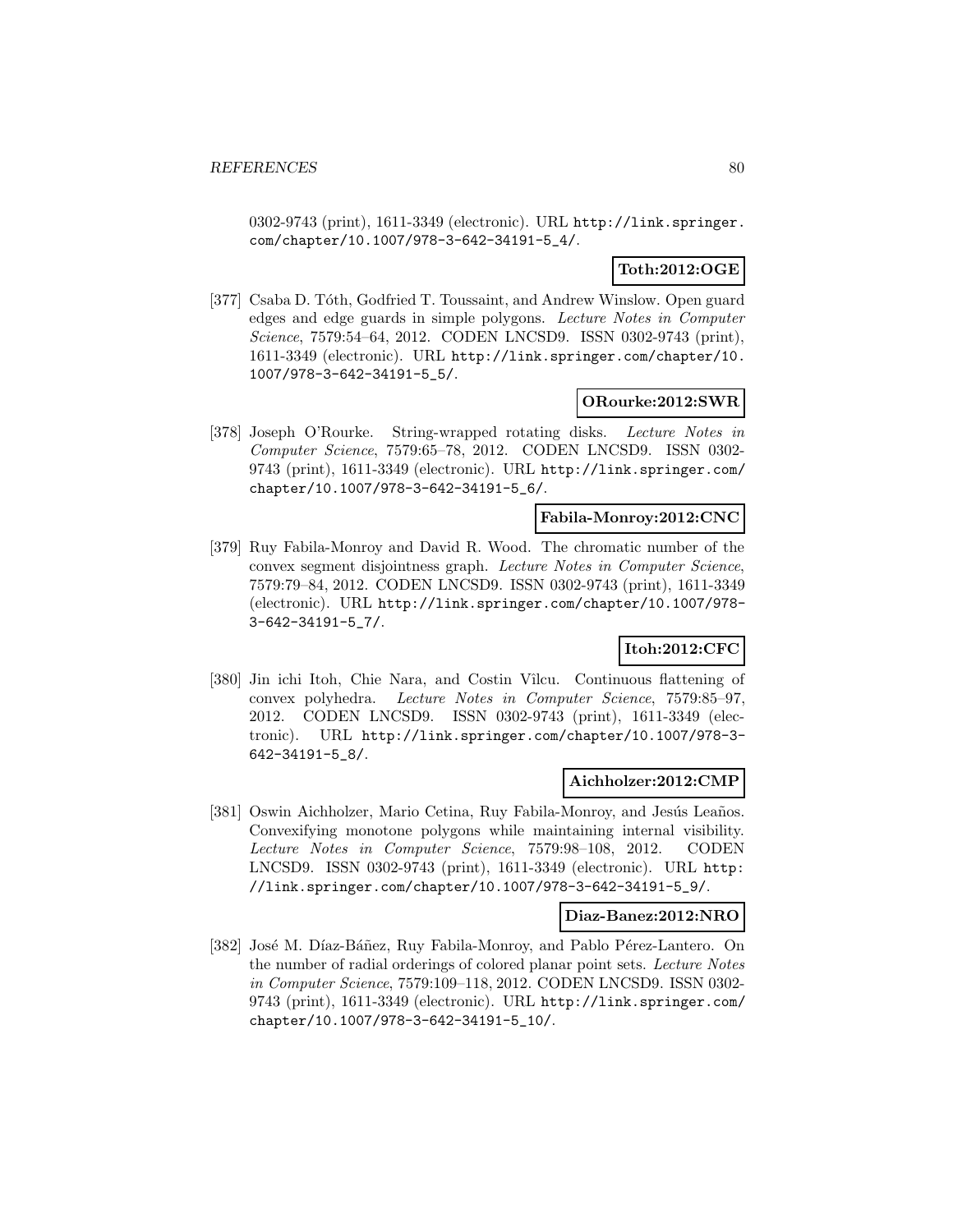#### **Omana-Pulido:2012:NTG**

[383] Elsa Omaña-Pulido and Eduardo Rivera-Campo. Notes on the twisted graph. Lecture Notes in Computer Science, 7579:119–125, 2012. CODEN LNCSD9. ISSN 0302-9743 (print), 1611-3349 (electronic). URL http:// link.springer.com/chapter/10.1007/978-3-642-34191-5\_11/.

#### **Diaz-Banez:2012:LSF**

[384] José Miguel Díaz-Báñez, Matias Korman, and Pablo Pérez-Lantero. Locating a service facility and a rapid transit line. Lecture Notes in Computer Science, 7579:126–137, 2012. CODEN LNCSD9. ISSN 0302-9743 (print), 1611-3349 (electronic). URL http://link.springer.com/chapter/10. 1007/978-3-642-34191-5\_12/.

### **Souvaine:2012:SFE**

[385] Diane L. Souvaine, Csaba D. Tóth, and Andrew Winslow. Simultaneously flippable edges in triangulations. Lecture Notes in Computer Science, 7579:138–145, 2012. CODEN LNCSD9. ISSN 0302-9743 (print), 1611- 3349 (electronic). URL http://link.springer.com/chapter/10.1007/ 978-3-642-34191-5\_13/.

### **Iwerks:2012:SSP**

[386] Justin Iwerks and Joseph S. B. Mitchell. Spiral serpentine polygonization of a planar point set. Lecture Notes in Computer Science, 7579: 146–154, 2012. CODEN LNCSD9. ISSN 0302-9743 (print), 1611-3349 (electronic). URL http://link.springer.com/chapter/10.1007/978- 3-642-34191-5\_14/.

#### **Diaz-Banez:2012:CHP**

[387] José Miguel Díaz-Báñez, Matias Korman, and Pablo Pérez-Lantero. The 1-center and 1-highway problem. Lecture Notes in Computer Science, 7579:155–165, 2012. CODEN LNCSD9. ISSN 0302-9743 (print), 1611- 3349 (electronic). URL http://link.springer.com/chapter/10.1007/ 978-3-642-34191-5\_15/.

### **Caceres:2012:CGR**

[388] José Cáceres, Carmen Cortés, and Clara Isabel Grima. Compact grid representation of graphs. Lecture Notes in Computer Science, 7579: 166–174, 2012. CODEN LNCSD9. ISSN 0302-9743 (print), 1611-3349 (electronic). URL http://link.springer.com/chapter/10.1007/978- 3-642-34191-5\_16/.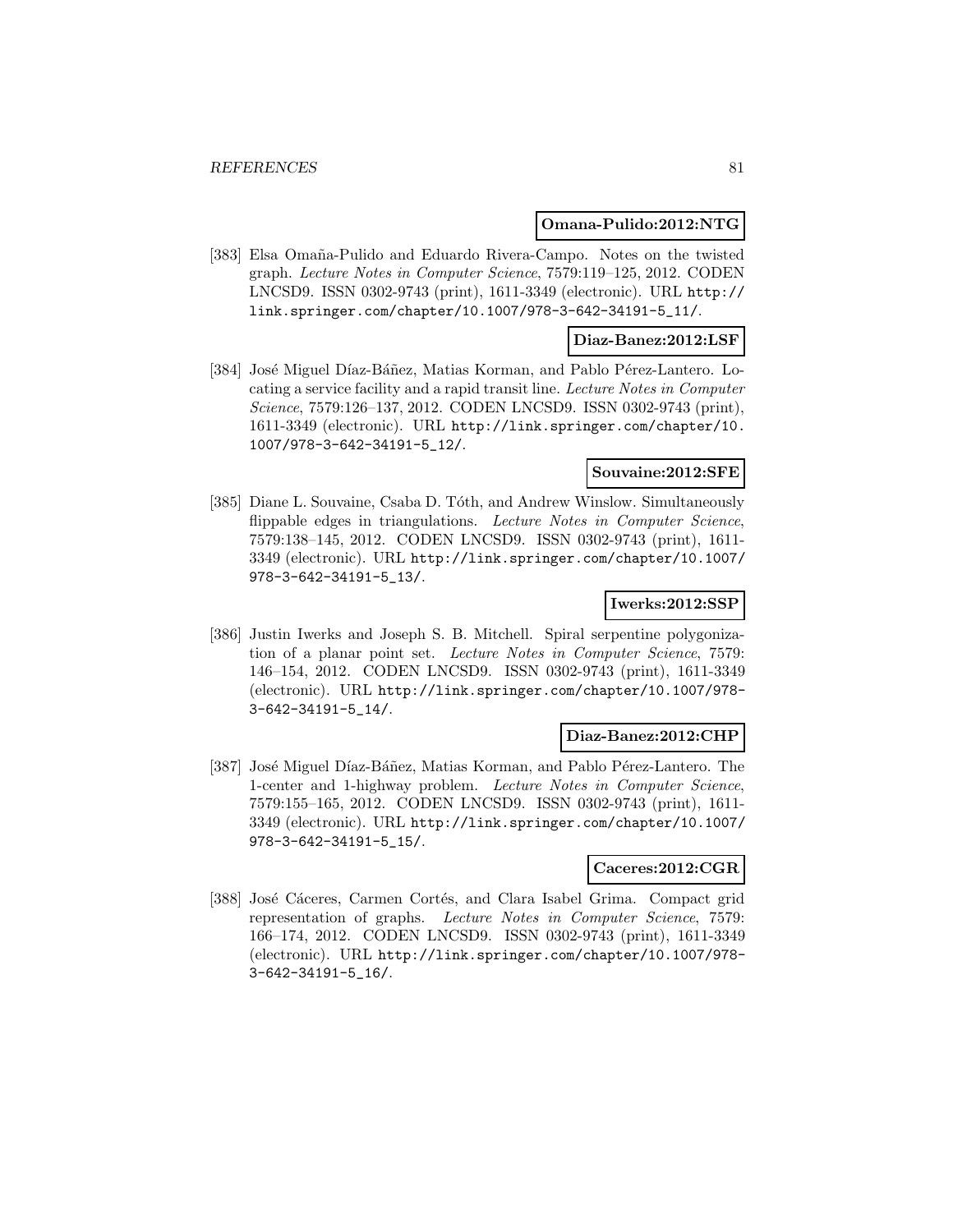### **Sakai:2012:HID**

[389] Toshinori Sakai and Jorge Urrutia. On the heaviest increasing or decreasing subsequence of a permutation, and paths and matchings on weighted point sets. Lecture Notes in Computer Science, 7579:175– 184, 2012. CODEN LNCSD9. ISSN 0302-9743 (print), 1611-3349 (electronic). URL http://link.springer.com/chapter/10.1007/978- 3-642-34191-5\_17/.

### **Demaine:2012:GSU**

[390] Erik D. Demaine and Anna Lubiw. A generalization of the source unfolding of convex polyhedra. Lecture Notes in Computer Science, 7579: 185–199, 2012. CODEN LNCSD9. ISSN 0302-9743 (print), 1611-3349 (electronic). URL http://link.springer.com/chapter/10.1007/978- 3-642-34191-5\_18/.

### **Angelini:2012:LAC**

[391] Patrizio Angelini, Giuseppe Di Battista, and Walter Didimo. Large angle crossing drawings of planar graphs in subquadratic area. Lecture Notes in Computer Science, 7579:200–209, 2012. CODEN LNCSD9. ISSN 0302- 9743 (print), 1611-3349 (electronic). URL http://link.springer.com/ chapter/10.1007/978-3-642-34191-5\_19/.

# **Abellanas:2012:CRC**

[392] Manuel Abellanas, Antonio L. Bajuelos, and Santiago Canales. Connecting red cells in a bicolour Voronoi diagram. Lecture Notes in Computer Science, 7579:210–219, 2012. CODEN LNCSD9. ISSN 0302-9743 (print), 1611-3349 (electronic). URL http://link.springer.com/chapter/10. 1007/978-3-642-34191-5\_20/.

### **Anonymous:2012:FMv**

[393] Anonymous. Front matter. Lecture Notes in Computer Science, 7579: ??, 2012. CODEN LNCSD9. ISSN 0302-9743 (print), 1611-3349 (electronic). URL http://link.springer.com/content/pdf/bfm:978-3- 642-34191-5/1.

#### **Holmgren:2012:MAB**

[394] Johan Holmgren, Linda Ramstedt, Paul Davidsson, and Jan A. Persson. Multi-agent-based simulation for analysis of transport policy and infrastructure measures. Lecture Notes in Computer Science, 7580:1– 15, 2012. CODEN LNCSD9. ISSN 0302-9743 (print), 1611-3349 (electronic). URL http://link.springer.com/chapter/10.1007/978-3- 642-35612-4\_1/.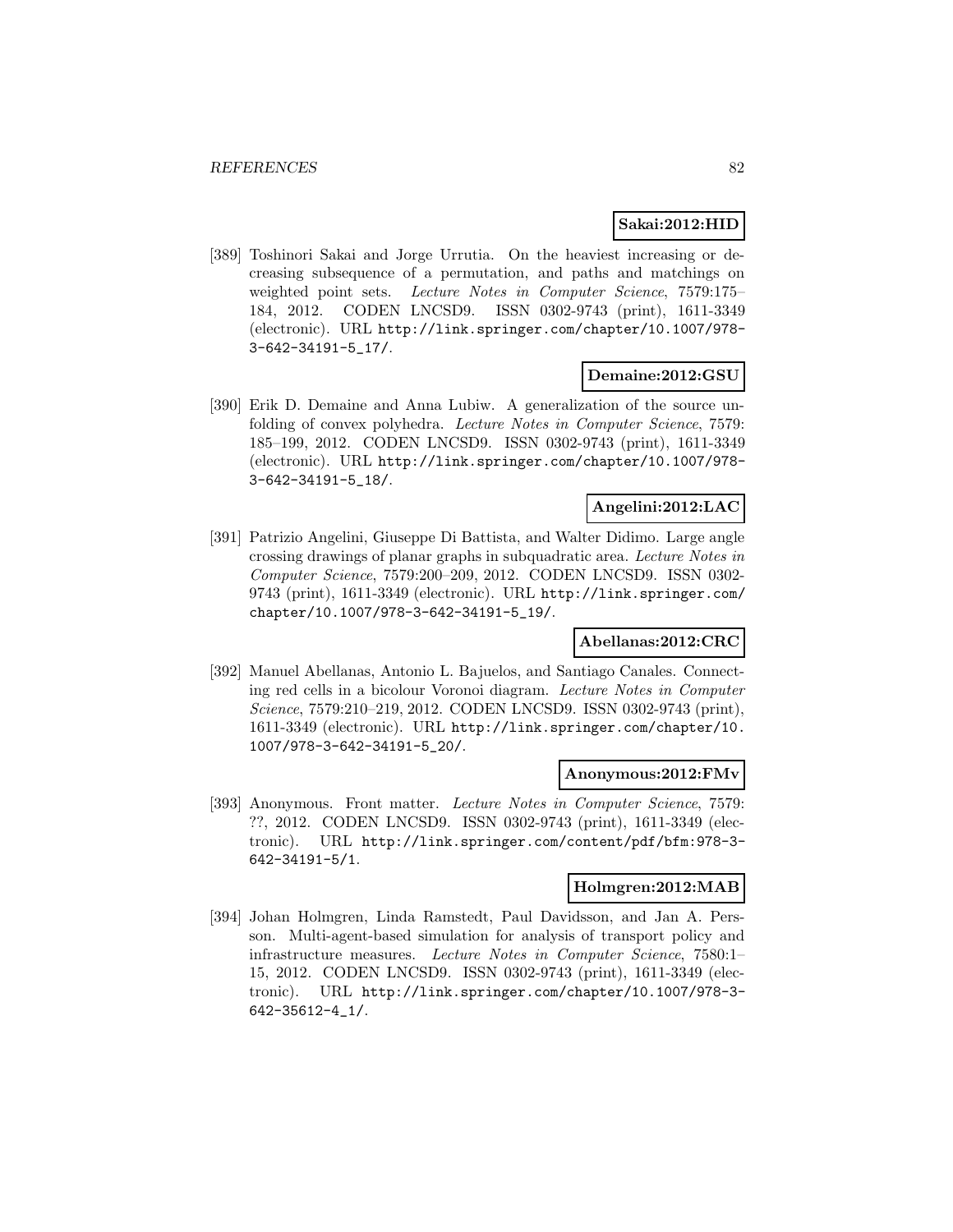#### **Savarimuthu:2012:ABS**

[395] Bastin Tony Roy Savarimuthu, Maryam Purvis, and Harko Verhagen. An agent-based simulation of employing social norms in energy conservation in households. Lecture Notes in Computer Science, 7580: 16–31, 2012. CODEN LNCSD9. ISSN 0302-9743 (print), 1611-3349 (electronic). URL http://link.springer.com/chapter/10.1007/978- 3-642-35612-4\_2/.

# **Pfau:2012:ABM**

[396] Jens Pfau, Michael Kirley, and Yoshihisa Kashima. An agent-based model of stereotype communication. Lecture Notes in Computer Science, 7580: 32–47, 2012. CODEN LNCSD9. ISSN 0302-9743 (print), 1611-3349 (electronic). URL http://link.springer.com/chapter/10.1007/978- 3-642-35612-4\_3/.

# **Fukuta:2012:ASE**

[397] Naoki Fukuta and Takayuki Ito. An approach to sustainable electric power allocation using a multi-round multi-unit combinatorial auction. Lecture Notes in Computer Science, 7580:48–63, 2012. CODEN LNCSD9. ISSN 0302-9743 (print), 1611-3349 (electronic). URL http://link.springer. com/chapter/10.1007/978-3-642-35612-4\_4/.

# **Takahashi:2012:CDV**

[398] Satoshi Takahashi, Tokuro Matsuo, Takayuki Ito, and Roger Y. Lee. A co-dependent value-based mechanism for the Internet advertisement auction. Lecture Notes in Computer Science, 7580:64–77, 2012. CODEN LNCSD9. ISSN 0302-9743 (print), 1611-3349 (electronic). URL http:// link.springer.com/chapter/10.1007/978-3-642-35612-4\_5/.

#### **Kanamori:2012:ESL**

[399] Ryo Kanamori, Takayuki Morikawa, and Takayuki Ito. Evaluation of special lanes as incentive policies for promoting electric vehicles. Lecture Notes in Computer Science, 7580:78–89, 2012. CODEN LNCSD9. ISSN 0302-9743 (print), 1611-3349 (electronic). URL http://link.springer. com/chapter/10.1007/978-3-642-35612-4\_6/.

#### **delaHoz:2012:SCA**

[400] Enrique de la Hoz, Ivan Marsa-Maestre, and Miguel A. Lopez-Carmona. Simulation of coordinated anticipatory vehicle routing strategies on MAT-Sim. Lecture Notes in Computer Science, 7580:90–108, 2012. CODEN LNCSD9. ISSN 0302-9743 (print), 1611-3349 (electronic). URL http:// link.springer.com/chapter/10.1007/978-3-642-35612-4\_7/.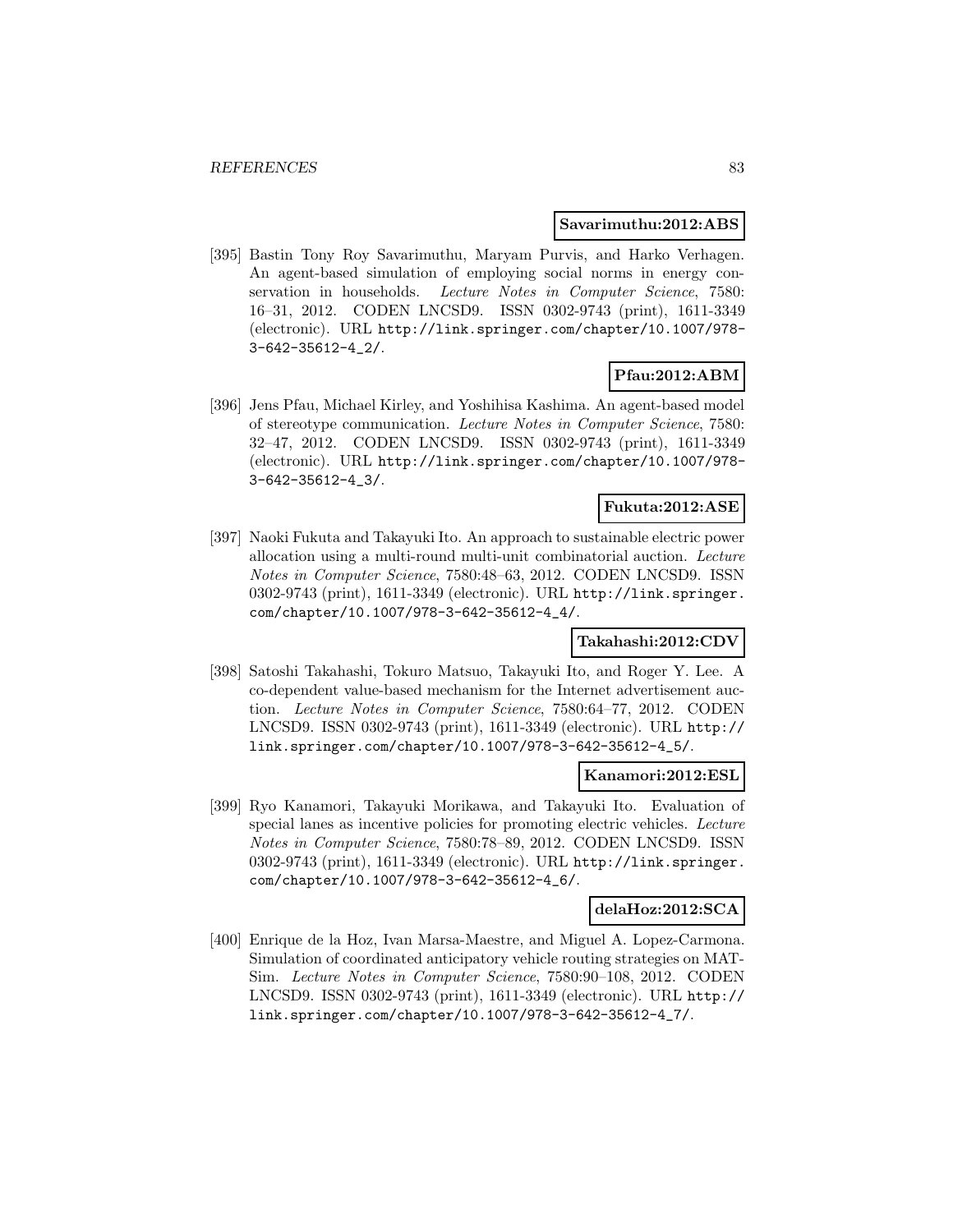# **Ren:2012:ABD**

[401] Fenghui Ren, Minjie Zhang, and Danny Soetanto. Agent-based demand management in a power distribution network by considering distributed generations. Lecture Notes in Computer Science, 7580:109– 124, 2012. CODEN LNCSD9. ISSN 0302-9743 (print), 1611-3349 (electronic). URL http://link.springer.com/chapter/10.1007/978- 3-642-35612-4\_8/.

#### **Anonymous:2012:BMf**

[402] Anonymous. Back matter. Lecture Notes in Computer Science, 7580: ??, 2012. CODEN LNCSD9. ISSN 0302-9743 (print), 1611-3349 (electronic). URL http://link.springer.com/content/pdf/bbm:978-3- 642-35612-4/1.

### **Anonymous:2012:FMw**

[403] Anonymous. Front matter. Lecture Notes in Computer Science, 7580: ??, 2012. CODEN LNCSD9. ISSN 0302-9743 (print), 1611-3349 (electronic). URL http://link.springer.com/content/pdf/bfm:978-3- 642-35612-4/1.

# **Litany:2012:PPT**

[404] Or Litany, Alexander M. Bronstein, and Michael M. Bronstein. Putting the pieces together: Regularized multi-part shape matching. Lecture Notes in Computer Science, 7583:1–11, 2012. CODEN LNCSD9. ISSN 0302- 9743 (print), 1611-3349 (electronic). URL http://link.springer.com/ chapter/10.1007/978-3-642-33863-2\_1/.

### **VanEyndhoven:2012:CME**

[405] Geert Van Eyndhoven, Jan Sijbers, and Joost Batenburg. Combined motion estimation and reconstruction in tomography. Lecture Notes in Computer Science, 7583:12–21, 2012. CODEN LNCSD9. ISSN 0302- 9743 (print), 1611-3349 (electronic). URL http://link.springer.com/ chapter/10.1007/978-3-642-33863-2\_2/.

### **Abdelrahman:2012:OCU**

[406] Mostafa Abdelrahman, Moumen El-Melegy, and Aly Farag. 3D object classification using scale invariant heat kernels with collaborative classification. Lecture Notes in Computer Science, 7583:22–31, 2012. CODEN LNCSD9. ISSN 0302-9743 (print), 1611-3349 (electronic). URL http:// link.springer.com/chapter/10.1007/978-3-642-33863-2\_3/.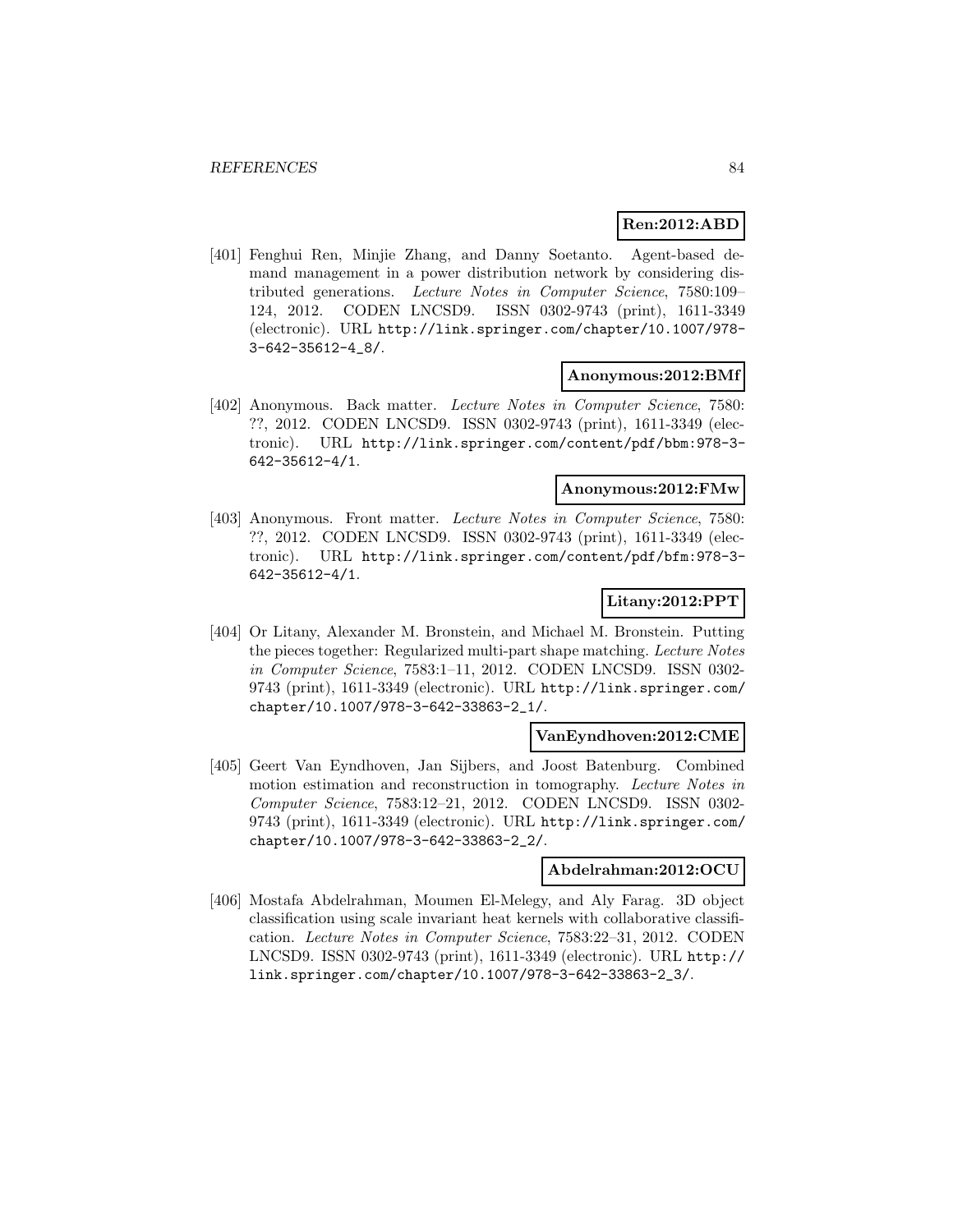### **Sukno:2012:FLL**

[407] Federico M. Sukno, John L. Waddington, and Paul F. Whelan. 3D facial landmark localization using combinatorial search and shape regression. Lecture Notes in Computer Science, 7583:32–41, 2012. CODEN LNCSD9. ISSN 0302-9743 (print), 1611-3349 (electronic). URL http:// link.springer.com/chapter/10.1007/978-3-642-33863-2\_4/.

# **Raviv:2012:SSA**

[408] Tammy Riklin Raviv, Yi Gao, James J. Levitt, and Sylvain Bouix. Statistical shape analysis for population studies via level-set based shape morphing. Lecture Notes in Computer Science, 7583:42–51, 2012. CODEN LNCSD9. ISSN 0302-9743 (print), 1611-3349 (electronic). URL http:// link.springer.com/chapter/10.1007/978-3-642-33863-2\_5/.

# **Rosman:2012:GVR**

[409] Guy Rosman, Alex M. Bronstein, Michael M. Bronstein, Xue-Cheng Tai, and Ron Kimmel. Group-valued regularization for analysis of articulated motion. Lecture Notes in Computer Science, 7583:52–62, 2012. CODEN LNCSD9. ISSN 0302-9743 (print), 1611-3349 (electronic). URL http:// link.springer.com/chapter/10.1007/978-3-642-33863-2\_6/.

### **Marvaniya:2012:DAS**

[410] Smit Marvaniya, Sreyasee Bhattacharjee, Venkatesh Manickavasagam, and Anurag Mittal. Drawing an automatic sketch of deformable objects using only a few images. Lecture Notes in Computer Science, 7583: 63–72, 2012. CODEN LNCSD9. ISSN 0302-9743 (print), 1611-3349 (electronic). URL http://link.springer.com/chapter/10.1007/978- 3-642-33863-2\_7/.

# **Berretti:2012:SSR**

[411] Stefano Berretti, Alberto Del Bimbo, and Pietro Pala. Superfaces: a super-resolution model for 3D faces. Lecture Notes in Computer Science, 7583:73–82, 2012. CODEN LNCSD9. ISSN 0302-9743 (print), 1611-3349 (electronic). URL http://link.springer.com/chapter/10.1007/978- 3-642-33863-2\_8/.

#### **Kovnatsky:2012:SSM**

[412] Artiom Kovnatsky, Michael M. Bronstein, and Alexander M. Bronstein. Stable spectral mesh filtering. Lecture Notes in Computer Science, 7583: 83–91, 2012. CODEN LNCSD9. ISSN 0302-9743 (print), 1611-3349 (electronic). URL http://link.springer.com/chapter/10.1007/978- 3-642-33863-2\_9/.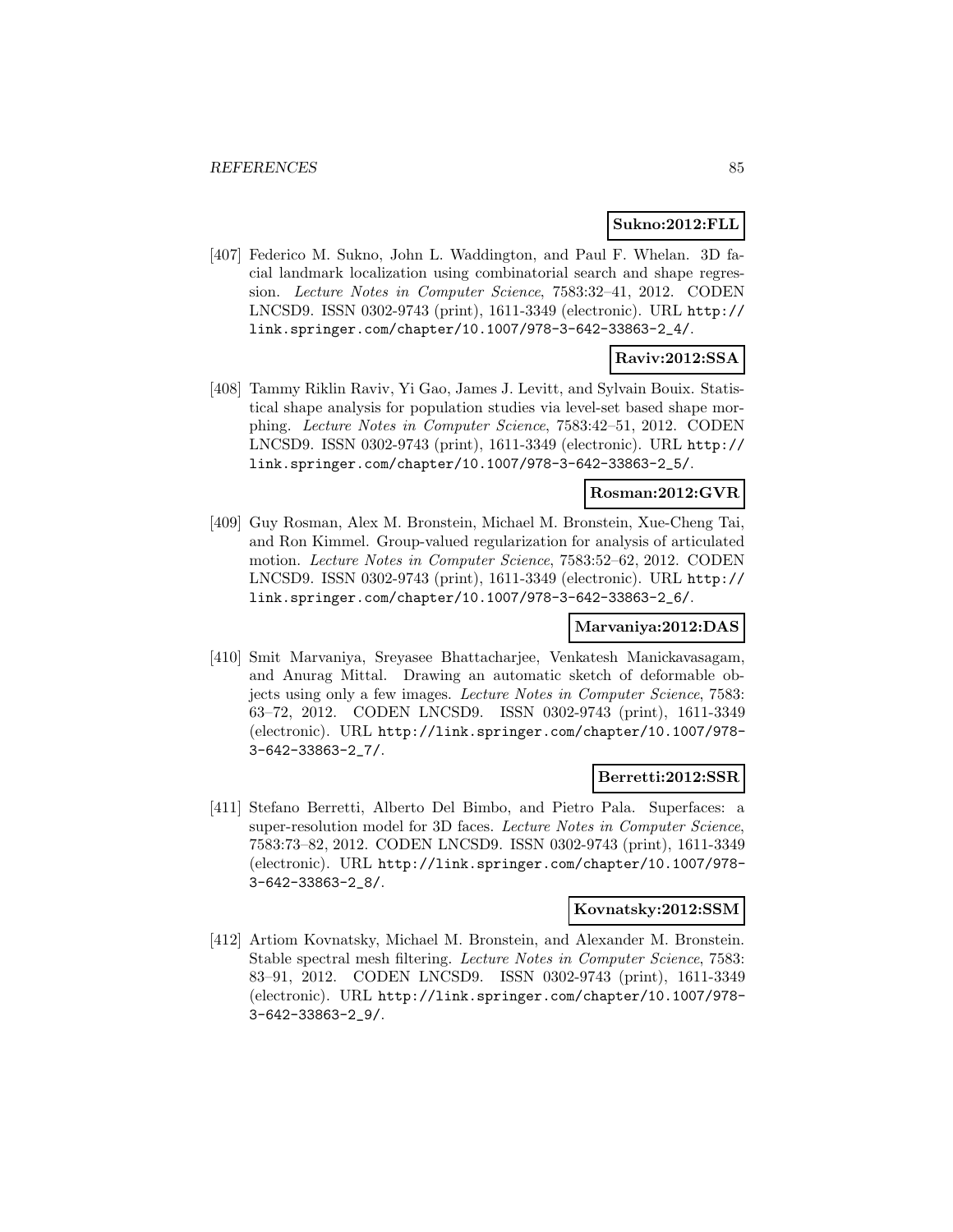### **Uchida:2012:ADP**

[413] Seiichi Uchida, Satoshi Hokahori, and Yaokai Feng. Analytical dynamic programming matching. Lecture Notes in Computer Science, 7583: 92–101, 2012. CODEN LNCSD9. ISSN 0302-9743 (print), 1611-3349 (electronic). URL http://link.springer.com/chapter/10.1007/978- 3-642-33863-2\_10/.

# **Yang:2012:CPF**

[414] Ying Yang, David Günther, Stefanie Wuhrer, Alan Brunton, and Ioannis Ivrissimtzis. Correspondences of persistent feature points on nearisometric surfaces. Lecture Notes in Computer Science, 7583:102–112, 2012. CODEN LNCSD9. ISSN 0302-9743 (print), 1611-3349 (electronic). URL http://link.springer.com/chapter/10.1007/978-3- 642-33863-2\_11/.

### **Agudo:2012:RNR**

[415] Antonio Agudo, Begoña Calvo, and J. M. M. Montiel. 3D reconstruction of non-rigid surfaces in real-time using wedge elements. Lecture Notes in Computer Science, 7583:113–122, 2012. CODEN LNCSD9. ISSN 0302- 9743 (print), 1611-3349 (electronic). URL http://link.springer.com/ chapter/10.1007/978-3-642-33863-2\_12/.

### **Iglesias:2012:SDS**

[416] Jose A. Iglesias and Ron Kimmel. Schrödinger diffusion for shape analysis with texture. Lecture Notes in Computer Science, 7583:123–132, 2012. CODEN LNCSD9. ISSN 0302-9743 (print), 1611-3349 (electronic). URL http://link.springer.com/chapter/10.1007/978-3- 642-33863-2\_13/.

# **Cheng:2012:ADF**

[417] Xin Cheng, Sridha Sridharan, Jason Saraghi, and Simon Lucey. Anchored deformable face ensemble alignment. Lecture Notes in Computer Science, 7583:133–142, 2012. CODEN LNCSD9. ISSN 0302-9743 (print), 1611- 3349 (electronic). URL http://link.springer.com/chapter/10.1007/ 978-3-642-33863-2\_14/.

# **Bardelli:2012:MOT**

[418] Eleonora Bardelli, Maria Colombo, Andrea Mennucci, and Anthony Yezzi. Multiple object tracking via prediction and filtering with a Sobolevtype metric on curves. Lecture Notes in Computer Science, 7583:143– 152, 2012. CODEN LNCSD9. ISSN 0302-9743 (print), 1611-3349 (electronic). URL http://link.springer.com/chapter/10.1007/978- 3-642-33863-2\_15/.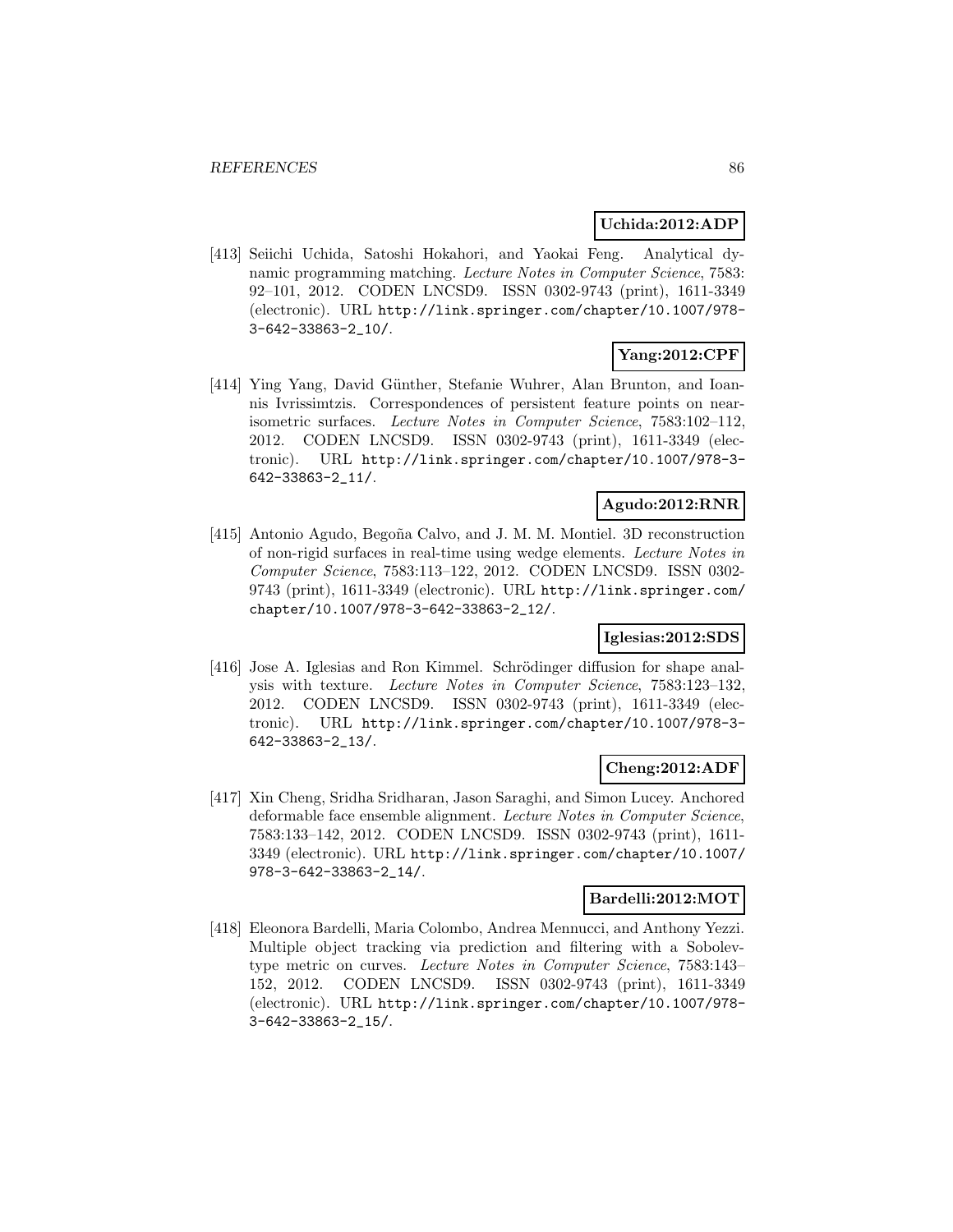#### **Kinoshita:2012:FMF**

[419] Koichi Kinoshita, Yoshinori Konishi, Masato Kawade, and Hiroshi Murase. Facial model fitting based on perturbation learning and It's evaluation on challenging real-world diversities images. Lecture Notes in Computer Science, 7583:153–162, 2012. CODEN LNCSD9. ISSN 0302- 9743 (print), 1611-3349 (electronic). URL http://link.springer.com/ chapter/10.1007/978-3-642-33863-2\_16/.

# **Zhu:2012:ARL**

[420] Jiejie Zhu, Mayank Bansal, Nick Vander Valk, and Hui Cheng. Adaptive rendering for large-scale skyline characterization and matching. Lecture Notes in Computer Science, 7583:163–174, 2012. CODEN LNCSD9. ISSN 0302-9743 (print), 1611-3349 (electronic). URL http://link.springer. com/chapter/10.1007/978-3-642-33863-2\_17/.

#### **Bansal:2012:UWB**

[421] Mayank Bansal, Kostas Daniilidis, and Harpreet Sawhney. Ultra-wide baseline facade matching for geo-localization. Lecture Notes in Computer Science, 7583:175–186, 2012. CODEN LNCSD9. ISSN 0302-9743 (print), 1611-3349 (electronic). URL http://link.springer.com/chapter/10. 1007/978-3-642-33863-2\_18/.

### **Hedau:2012:MED**

[422] Varsha Hedau, Sudipta N. Sinha, C. Lawrence Zitnick, and Richard Szeliski. A memory efficient discriminative approach for location aided recognition. Lecture Notes in Computer Science, 7583:187–197, 2012. CODEN LNCSD9. ISSN 0302-9743 (print), 1611-3349 (electronic). URL http://link.springer.com/chapter/10.1007/978-3- 642-33863-2\_19/.

### **Hartmann:2012:WSL**

[423] Glenn Hartmann, Matthias Grundmann, Judy Hoffman, David Tsai, Vivek Kwatra, and Omid Madani. Weakly supervised learning of object segmentations from Web-scale video. Lecture Notes in Computer Science, 7583:198–208, 2012. CODEN LNCSD9. ISSN 0302-9743 (print), 1611-3349 (electronic). URL http://link.springer.com/chapter/10. 1007/978-3-642-33863-2\_20/.

#### **Anonymous:2012:FMx**

[424] Anonymous. Front matter. Lecture Notes in Computer Science, 7583: ??, 2012. CODEN LNCSD9. ISSN 0302-9743 (print), 1611-3349 (electronic). URL http://link.springer.com/content/pdf/bfm:978-3- 642-33863-2/1.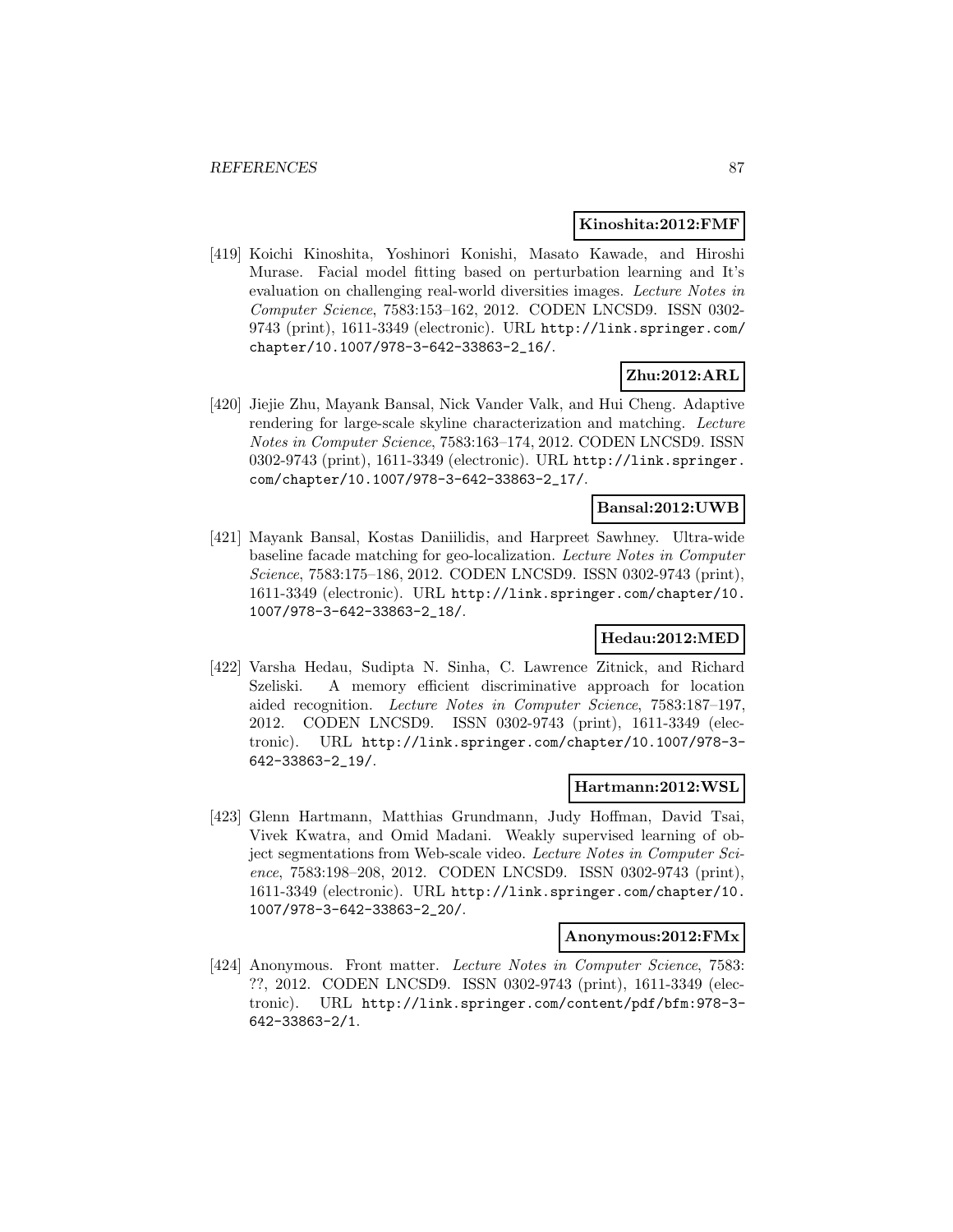# **Nair:2012:HAT**

[425] Rahul Nair, Frank Lenzen, Stephan Meister, Henrik Schäfer, and Christoph Garbe. High accuracy TOF and stereo sensor fusion at interactive rates. Lecture Notes in Computer Science, 7584:1–11, 2012. CODEN LNCSD9. ISSN 0302-9743 (print), 1611-3349 (electronic). URL http:// link.springer.com/chapter/10.1007/978-3-642-33868-7\_1/.

# **Langmann:2012:MFM**

[426] Benjamin Langmann, Klaus Hartmann, and Otmar Loffeld. A modular framework for 2D/3D and multi-modal segmentation with joint superresolution. Lecture Notes in Computer Science, 7584:12–21, 2012. CODEN LNCSD9. ISSN 0302-9743 (print), 1611-3349 (electronic). URL http:// link.springer.com/chapter/10.1007/978-3-642-33868-7\_2/.

# **Wang:2012:RTP**

[427] Zhe Wang, Hong Liu, Yueliang Qian, and Tao Xu. Real-time plane segmentation and obstacle detection of 3D point clouds for indoor scenes. Lecture Notes in Computer Science, 7584:22–31, 2012. CODEN LNCSD9. ISSN 0302-9743 (print), 1611-3349 (electronic). URL http://link. springer.com/chapter/10.1007/978-3-642-33868-7\_3/.

# **Bayramoglu:2012:CTG**

[428] Neslihan Bayramogğlu, Janne Heikkilä, and Matti Pietikäinen. Combining textural and geometrical descriptors for scene recognition. Lecture Notes in Computer Science, 7584:32–41, 2012. CODEN LNCSD9. ISSN 0302- 9743 (print), 1611-3349 (electronic). URL http://link.springer.com/ chapter/10.1007/978-3-642-33868-7\_4/.

# **Lu:2012:HCI**

[429] Jiwen Lu and Gang Wang. Human-centric indoor environment modeling from depth videos. Lecture Notes in Computer Science, 7584: 42–51, 2012. CODEN LNCSD9. ISSN 0302-9743 (print), 1611-3349 (electronic). URL http://link.springer.com/chapter/10.1007/978- 3-642-33868-7\_5/.

### **Cheng:2012:HDA**

[430] Zhongwei Cheng, Lei Qin, Yituo Ye, Qingming Huang, and Qi Tian. Human daily action analysis with multi-view and color-depth data. Lecture Notes in Computer Science, 7584:52–61, 2012. CODEN LNCSD9. ISSN 0302-9743 (print), 1611-3349 (electronic). URL http://link.springer. com/chapter/10.1007/978-3-642-33868-7\_6/.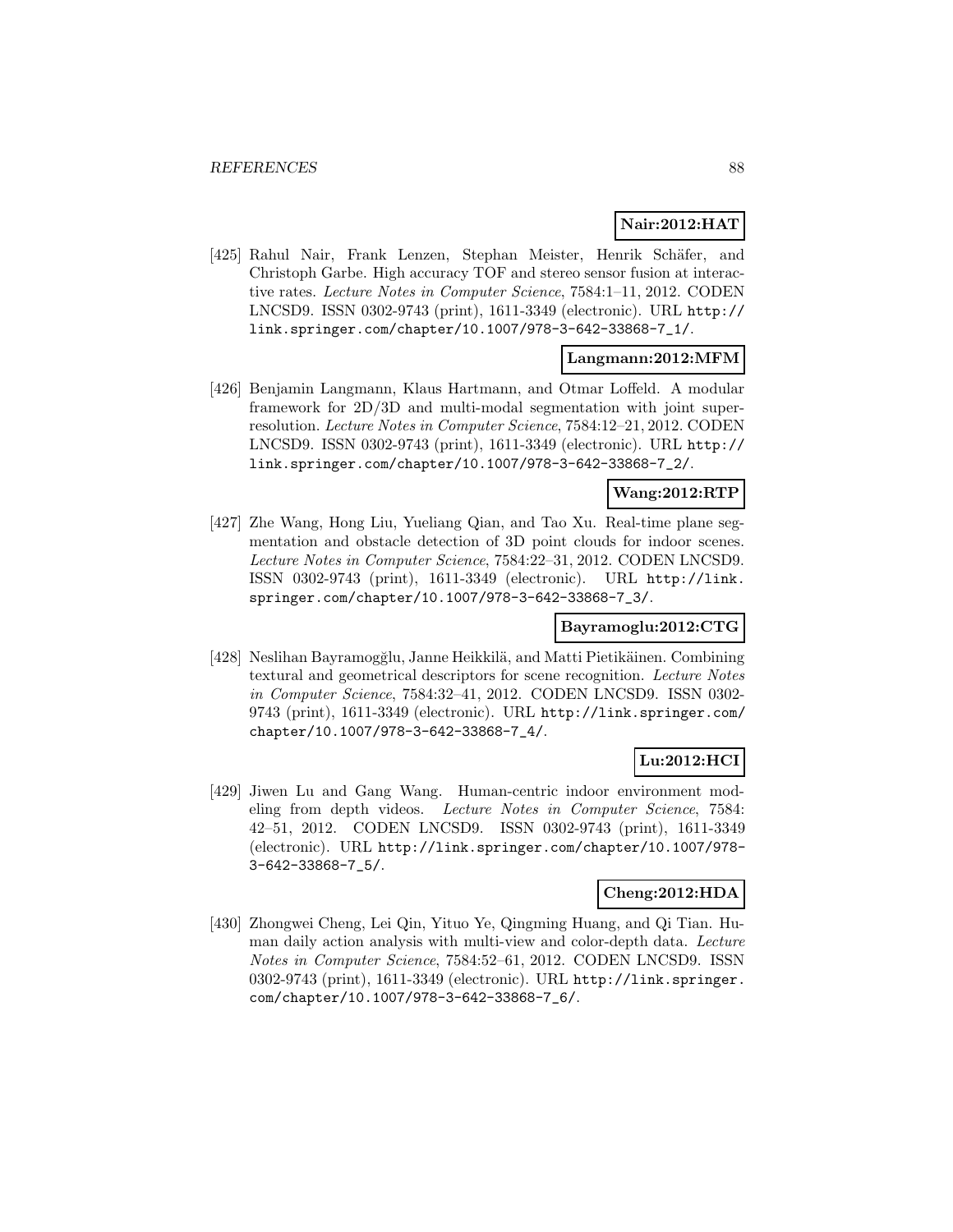# **Zeisl:2012:VIM**

[431] Bernhard Zeisl, Kevin Köser, and Marc Pollefeys. Viewpoint invariant matching via developable surfaces. Lecture Notes in Computer Science, 7584:62–71, 2012. CODEN LNCSD9. ISSN 0302-9743 (print), 1611-3349 (electronic). URL http://link.springer.com/chapter/10.1007/978- 3-642-33868-7\_7/.

# **Ren:2012:UEM**

[432] Carl Yuheng Ren and Ian Reid. A unified energy minimization framework for model fitting in depth. Lecture Notes in Computer Science, 7584:72–82, 2012. CODEN LNCSD9. ISSN 0302-9743 (print), 1611-3349 (electronic). URL http://link.springer.com/chapter/10.1007/978- 3-642-33868-7\_8/.

# **Fouhey:2012:ORR**

[433] David F. Fouhey, Alvaro Collet, Martial Hebert, and Siddhartha Srinivasa. Object recognition robust to imperfect depth data. Lecture Notes in Computer Science, 7584:83–92, 2012. CODEN LNCSD9. ISSN 0302- 9743 (print), 1611-3349 (electronic). URL http://link.springer.com/ chapter/10.1007/978-3-642-33868-7\_9/.

### **Susanto:2012:ODM**

[434] Wandi Susanto, Marcus Rohrbach, and Bernt Schiele. 3D object detection with multiple kinects. Lecture Notes in Computer Science, 7584: 93–102, 2012. CODEN LNCSD9. ISSN 0302-9743 (print), 1611-3349 (electronic). URL http://link.springer.com/chapter/10.1007/978- 3-642-33868-7\_10/.

### **Kowdle:2012:CMG**

[435] Adarsh Kowdle, Andrew Gallagher, and Tsuhan Chen. Combining monocular geometric cues with traditional stereo cues for consumer camera stereo. Lecture Notes in Computer Science, 7584:103–113, 2012. CODEN LNCSD9. ISSN 0302-9743 (print), 1611-3349 (electronic). URL http:// link.springer.com/chapter/10.1007/978-3-642-33868-7\_11/.

## **Sellent:2012:QAN**

[436] Anita Sellent and Jochen Wingbermühle. Quality assessment of nondense image correspondences. Lecture Notes in Computer Science, 7584: 114–123, 2012. CODEN LNCSD9. ISSN 0302-9743 (print), 1611-3349 (electronic). URL http://link.springer.com/chapter/10.1007/978- 3-642-33868-7\_12/.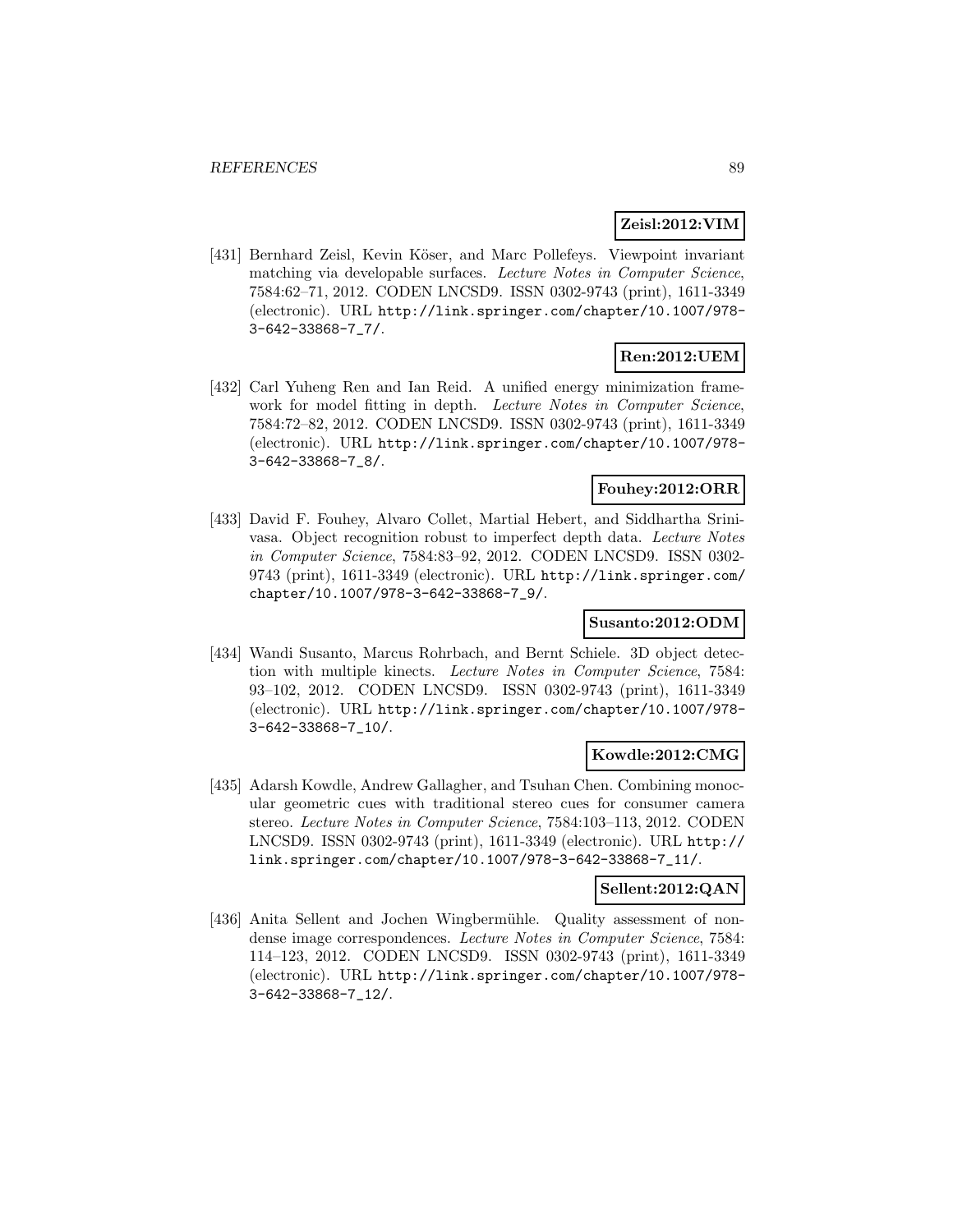#### **Marquez-Valle:2012:CCF**

[437] Patricia Márquez-Valle, Debora Gil, and Aura Hernàndez-Sabaté. A complete confidence framework for optical flow. Lecture Notes in Computer Science, 7584:124–133, 2012. CODEN LNCSD9. ISSN 0302-9743 (print), 1611-3349 (electronic). URL http://link.springer.com/chapter/10. 1007/978-3-642-33868-7\_13/.

# **Cigla:2012:ISM**

[438] Cevahir Çığla and A. Aydın Alatan. An improved stereo matching algorithm with ground plane and temporal smoothness constraints. Lecture Notes in Computer Science, 7584:134–147, 2012. CODEN LNCSD9. ISSN 0302-9743 (print), 1611-3349 (electronic). URL http://link.springer. com/chapter/10.1007/978-3-642-33868-7\_14/.

#### **Mordohai:2012:ESF**

[439] Philippos Mordohai. On the evaluation of scene flow estimation. Lecture Notes in Computer Science, 7584:148–157, 2012. CODEN LNCSD9. ISSN 0302-9743 (print), 1611-3349 (electronic). URL http://link.springer. com/chapter/10.1007/978-3-642-33868-7\_15/.

#### **Haeusler:2012:AKD**

[440] Ralf Haeusler and Reinhard Klette. Analysis of KITTI data for stereo analysis with stereo confidence measures. Lecture Notes in Computer Science, 7584:158–167, 2012. CODEN LNCSD9. ISSN 0302-9743 (print), 1611-3349 (electronic). URL http://link.springer.com/chapter/10. 1007/978-3-642-33868-7\_16/.

# **Wulff:2012:LIC**

[441] Jonas Wulff, Daniel J. Butler, Garrett B. Stanley, and Michael J. Black. Lessons and insights from creating a synthetic optical flow benchmark. Lecture Notes in Computer Science, 7584:168–177, 2012. CODEN LNCSD9. ISSN 0302-9743 (print), 1611-3349 (electronic). URL http:// link.springer.com/chapter/10.1007/978-3-642-33868-7\_17/.

# **Batool:2012:MDW**

[442] Nazre Batool and Rama Chellappa. Modeling and detection of wrinkles in aging human faces using marked point processes. Lecture Notes in Computer Science, 7584:178–188, 2012. CODEN LNCSD9. ISSN 0302- 9743 (print), 1611-3349 (electronic). URL http://link.springer.com/ chapter/10.1007/978-3-642-33868-7\_18/.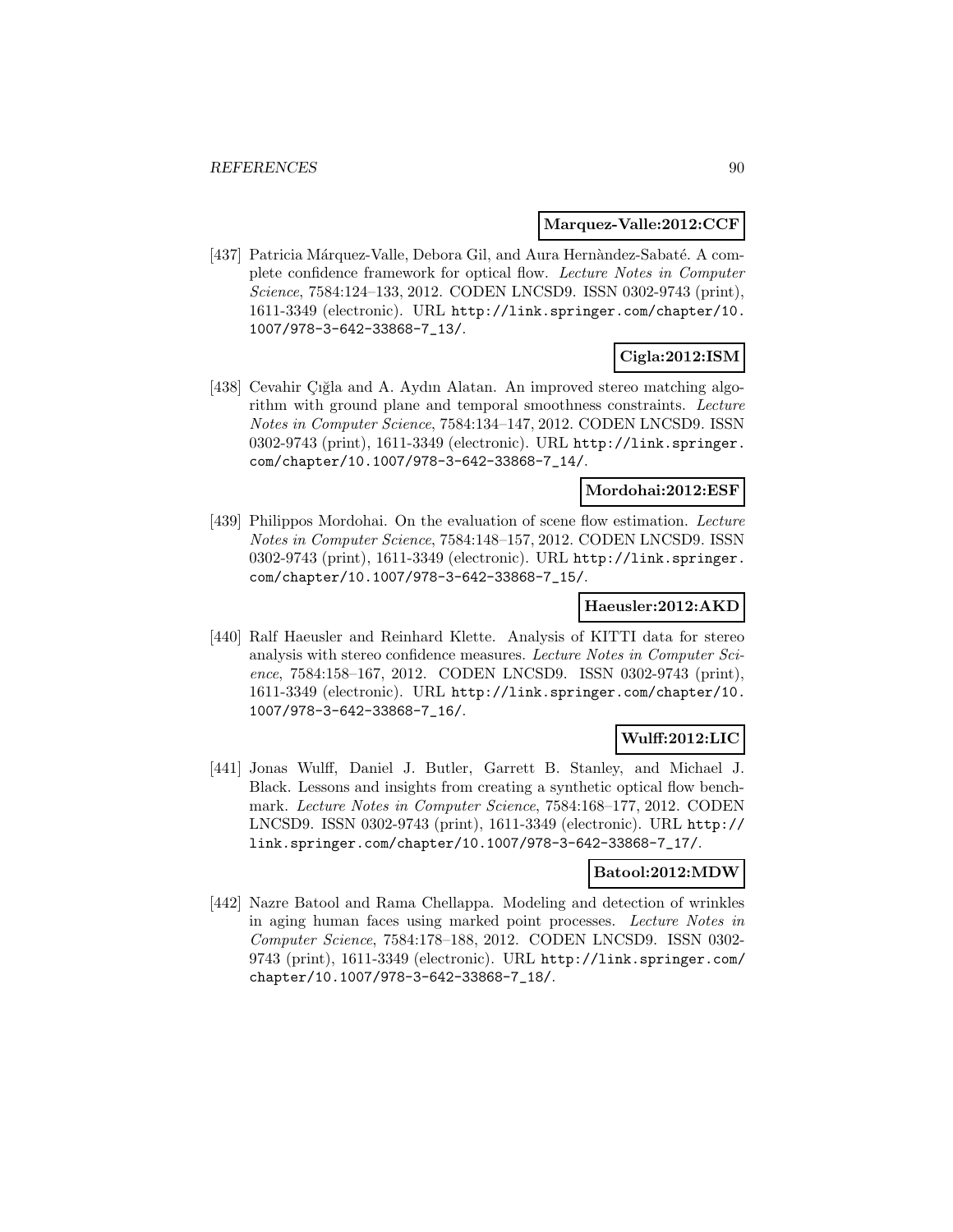### **Otto:2012:HDA**

[443] Charles Otto, Hu Han, and Anil Jain. How does aging affect facial components? Lecture Notes in Computer Science, 7584:189–198, 2012. CODEN LNCSD9. ISSN 0302-9743 (print), 1611-3349 (electronic). URL http:// link.springer.com/chapter/10.1007/978-3-642-33868-7\_19/.

#### **Riaz:2012:STM**

[444] Zahid Riaz and Michael Beetz. Spatio-temporal multifeature for facial analysis. Lecture Notes in Computer Science, 7584:199–209, 2012. CODEN LNCSD9. ISSN 0302-9743 (print), 1611-3349 (electronic). URL http://link.springer.com/chapter/10.1007/978-3- 642-33868-7\_20/.

### **Anonymous:2012:FMy**

[445] Anonymous. Front matter. Lecture Notes in Computer Science, 7584: ??, 2012. CODEN LNCSD9. ISSN 0302-9743 (print), 1611-3349 (electronic). URL http://link.springer.com/content/pdf/bfm:978-3- 642-33868-7/1.

#### **Pfeiffer:2012:PSO**

[446] David Pfeiffer, Friedrich Erbs, and Uwe Franke. Pixels, stixels, and objects. Lecture Notes in Computer Science, 7585:1–10, 2012. CODEN LNCSD9. ISSN 0302-9743 (print), 1611-3349 (electronic). URL http:// link.springer.com/chapter/10.1007/978-3-642-33885-4\_1/.

#### **Benenson:2012:FSC**

[447] Rodrigo Benenson, Markus Mathias, Radu Timofte, and Luc Van Gool. Fast stixel computation for fast pedestrian detection. Lecture Notes in Computer Science, 7585:11–20, 2012. CODEN LNCSD9. ISSN 0302- 9743 (print), 1611-3349 (electronic). URL http://link.springer.com/ chapter/10.1007/978-3-642-33885-4\_2/.

# **Maji:2012:DLP**

[448] Subhransu Maji. Discovering a lexicon of parts and attributes. Lecture Notes in Computer Science, 7585:21–30, 2012. CODEN LNCSD9. ISSN 0302-9743 (print), 1611-3349 (electronic). URL http://link.springer. com/chapter/10.1007/978-3-642-33885-4\_3/.

#### **Divvala:2012:HID**

[449] Santosh K. Divvala, Alexei A. Efros, and Martial Hebert. How important are "deformable parts" in the deformable parts model? Lecture Notes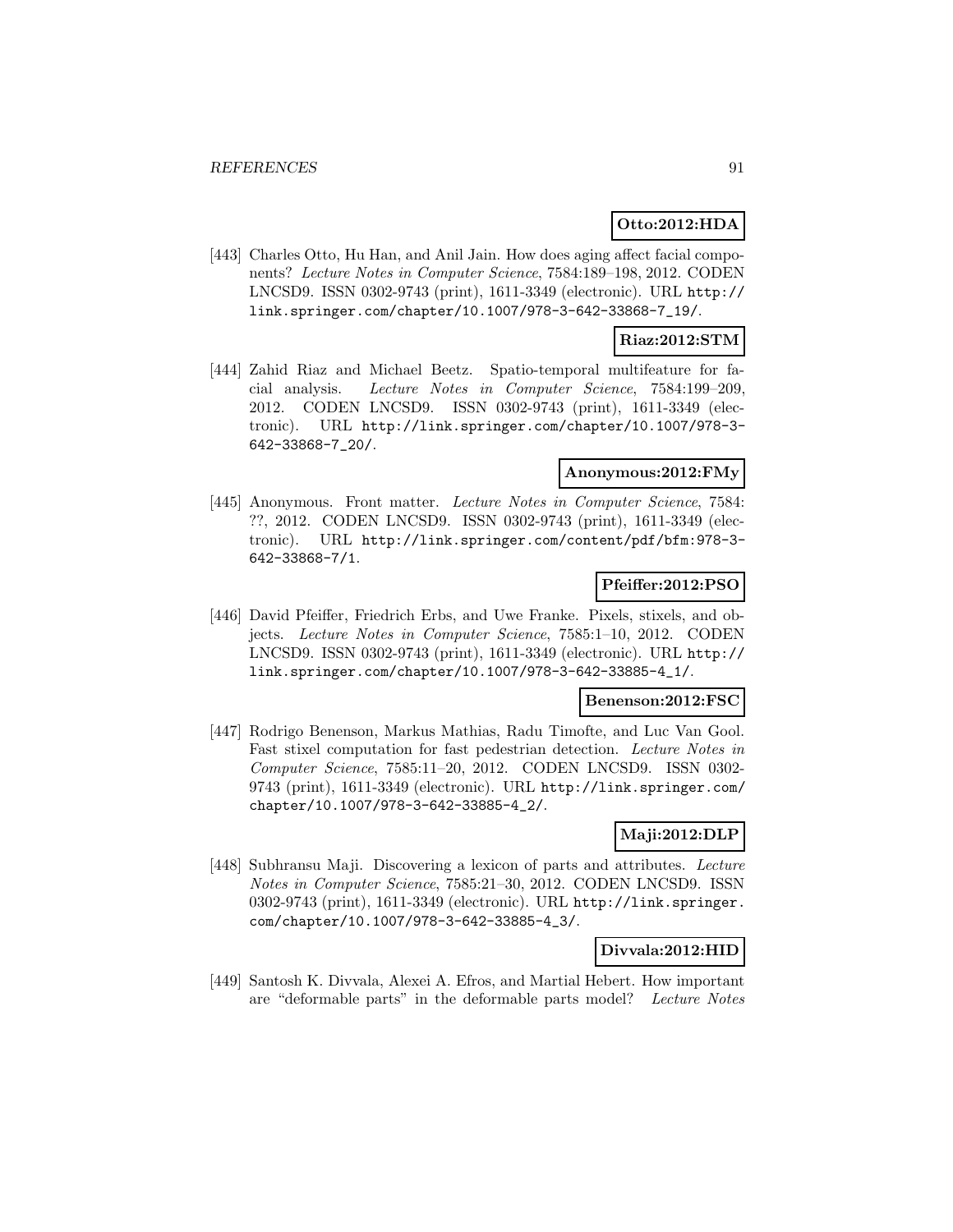in Computer Science, 7585:31–40, 2012. CODEN LNCSD9. ISSN 0302- 9743 (print), 1611-3349 (electronic). URL http://link.springer.com/ chapter/10.1007/978-3-642-33885-4\_4/.

# **Kokkinos:2012:BPS**

[450] Iasonas Kokkinos. Bounding part scores for rapid detection with deformable part models. Lecture Notes in Computer Science, 7585:41– 50, 2012. CODEN LNCSD9. ISSN 0302-9743 (print), 1611-3349 (electronic). URL http://link.springer.com/chapter/10.1007/978-3- 642-33885-4\_5/.

# **Su:2012:LCV**

[451] Yu Su and Frédéric Jurie. Learning compact visual attributes for largescale image classification. Lecture Notes in Computer Science, 7585: 51–60, 2012. CODEN LNCSD9. ISSN 0302-9743 (print), 1611-3349 (electronic). URL http://link.springer.com/chapter/10.1007/978- 3-642-33885-4\_6/.

# **Ma:2012:ULD**

[452] Shugao Ma, Stan Sclaroff, and Nazli Ikizler-Cinbis. Unsupervised learning of discriminative relative visual attributes. Lecture Notes in Computer Science, 7585:61–70, 2012. CODEN LNCSD9. ISSN 0302-9743 (print), 1611-3349 (electronic). URL http://link.springer.com/chapter/10. 1007/978-3-642-33885-4\_7/.

# **Kosmopoulos:2012:MOA**

[453] Dimitrios I. Kosmopoulos and Fillia Makedon. A method for online analysis of structured processes using Bayesian filters and echo state networks. Lecture Notes in Computer Science, 7585:71–80, 2012. CODEN LNCSD9. ISSN 0302-9743 (print), 1611-3349 (electronic). URL http:// link.springer.com/chapter/10.1007/978-3-642-33885-4\_8/.

### **Makantasis:2012:MCF**

[454] Konstantinos Makantasis, Eftychios Protopapadakis, and Anastasios Doulamis. Monocular camera fall detection system exploiting 3D measures: a semi-supervised learning approach. Lecture Notes in Computer Science, 7585:81–90, 2012. CODEN LNCSD9. ISSN 0302-9743 (print), 1611-3349 (electronic). URL http://link.springer.com/chapter/10. 1007/978-3-642-33885-4\_9/.

# **Munsell:2012:PIU**

[455] Brent C. Munsell, Andrew Temlyakov, Chengzheng Qu, and Song Wang. Person identification using full-body motion and anthropometric biometrics from Kinect Videos. Lecture Notes in Computer Science, 7585: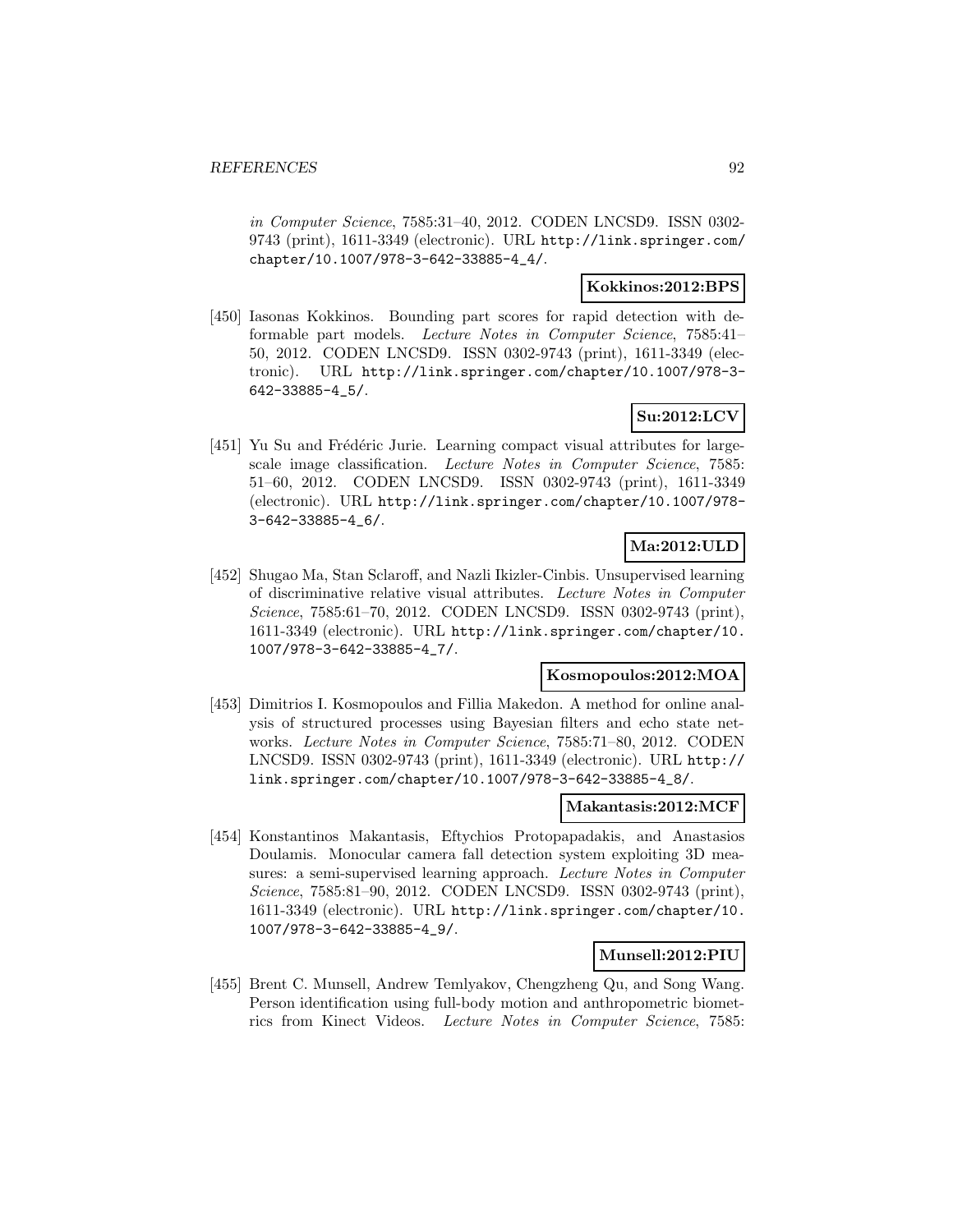91–100, 2012. CODEN LNCSD9. ISSN 0302-9743 (print), 1611-3349 (electronic). URL http://link.springer.com/chapter/10.1007/978- 3-642-33885-4\_10/.

# **Ghamdi:2012:STV**

[456] Manal Al Ghamdi, Nouf Al Harbi, and Yoshihiko Gotoh. Spatio-temporal video representation with locality-constrained linear coding. Lecture Notes in Computer Science, 7585:101–110, 2012. CODEN LNCSD9. ISSN 0302- 9743 (print), 1611-3349 (electronic). URL http://link.springer.com/ chapter/10.1007/978-3-642-33885-4\_11/.

# **Rota:2012:RTD**

[457] Paolo Rota, Nicola Conci, and Nicu Sebe. Real time detection of social interactions in surveillance video. Lecture Notes in Computer Science, 7585:111–120, 2012. CODEN LNCSD9. ISSN 0302-9743 (print), 1611- 3349 (electronic). URL http://link.springer.com/chapter/10.1007/ 978-3-642-33885-4\_12/.

# **Brkic:2012:TST**

[458] Karla Brkić, Axel Pinz, Zoran Kalafatić, and Siniša Šegvić. Towards space-time semantics in two frames. Lecture Notes in Computer Science, 7585:121–130, 2012. CODEN LNCSD9. ISSN 0302-9743 (print), 1611- 3349 (electronic). URL http://link.springer.com/chapter/10.1007/ 978-3-642-33885-4\_13/.

### **Ravichandran:2012:SML**

[459] Avinash Ravichandran, Chaohui Wang, Michalis Raptis, and Stefano Soatto. SuperFloxels: a mid-level representation for video sequences. Lecture Notes in Computer Science, 7585:131–140, 2012. CODEN LNCSD9. ISSN 0302-9743 (print), 1611-3349 (electronic). URL http://link. springer.com/chapter/10.1007/978-3-642-33885-4\_14/.

### **John:2012:RCL**

[460] Vijay John, Gwenn Englebienne, and Ben Krose. Relative camera localisation in non-overlapping camera networks using multiple trajectories. Lecture Notes in Computer Science, 7585:141–150, 2012. CODEN LNCSD9. ISSN 0302-9743 (print), 1611-3349 (electronic). URL http:// link.springer.com/chapter/10.1007/978-3-642-33885-4\_15/.

### **Ito:2012:DIE**

[461] Yuichi Ito, Kris M. Kitani, James A. Bagnell, and Martial Hebert. Detecting interesting events using unsupervised density ratio estimation. Lecture Notes in Computer Science, 7585:151–161, 2012. CODEN LNCSD9. ISSN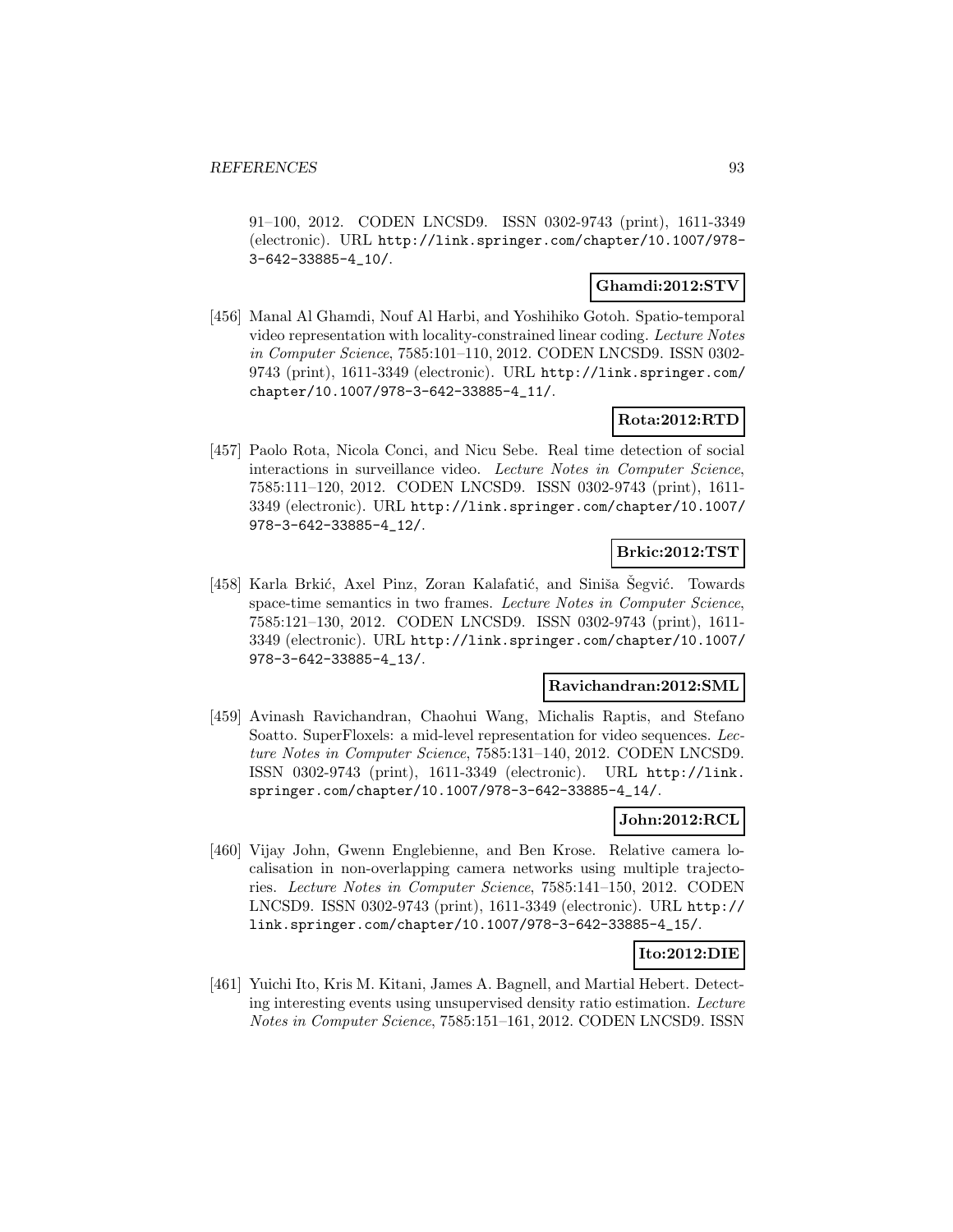0302-9743 (print), 1611-3349 (electronic). URL http://link.springer. com/chapter/10.1007/978-3-642-33885-4\_16/.

### **Pellegrini:2012:DFC**

[462] Stefano Pellegrini, Jürgen Gall, Leonid Sigal, and Luc Van Gool. Destination flow for crowd simulation. Lecture Notes in Computer Science, 7585: 162–171, 2012. CODEN LNCSD9. ISSN 0302-9743 (print), 1611-3349 (electronic). URL http://link.springer.com/chapter/10.1007/978- 3-642-33885-4\_17/.

#### **Barthelemy:2012:RID**

[463] Quentin Barthélemy, Anthony Larue, and Jérôme I. Mars. 3D rotation invariant decomposition of motion signals. Lecture Notes in Computer Science, 7585:172–182, 2012. CODEN LNCSD9. ISSN 0302-9743 (print), 1611-3349 (electronic). URL http://link.springer.com/chapter/10. 1007/978-3-642-33885-4\_18/.

### **Mauthner:2012:LMA**

[464] Thomas Mauthner, Peter M. Roth, and Horst Bischof. Learn to move: Activity specific motion models for tracking by detection. Lecture Notes in Computer Science, 7585:183–192, 2012. CODEN LNCSD9. ISSN 0302- 9743 (print), 1611-3349 (electronic). URL http://link.springer.com/ chapter/10.1007/978-3-642-33885-4\_19/.

# **Ardo:2012:FCU**

[465] Håkan Ardö, Mikael Nilsson, and Rikard Berthilsson. Flow counting using realboosted multi-sized window detectors. Lecture Notes in Computer Science, 7585:193–202, 2012. CODEN LNCSD9. ISSN 0302-9743 (print), 1611-3349 (electronic). URL http://link.springer.com/chapter/10. 1007/978-3-642-33885-4\_20/.

#### **Anonymous:2012:FMz**

[466] Anonymous. Front matter. Lecture Notes in Computer Science, 7585: ??, 2012. CODEN LNCSD9. ISSN 0302-9743 (print), 1611-3349 (electronic). URL http://link.springer.com/content/pdf/bfm:978-3- 642-33885-4/1.

#### **Henzinger:2012:QRM**

[467] Thomas A. Henzinger. Quantitative reactive models. Lecture Notes in Computer Science, 7590:1–2, 2012. CODEN LNCSD9. ISSN 0302- 9743 (print), 1611-3349 (electronic). URL http://link.springer.com/ accesspage/chapter/10.1007/978-3-642-33666-9\_1.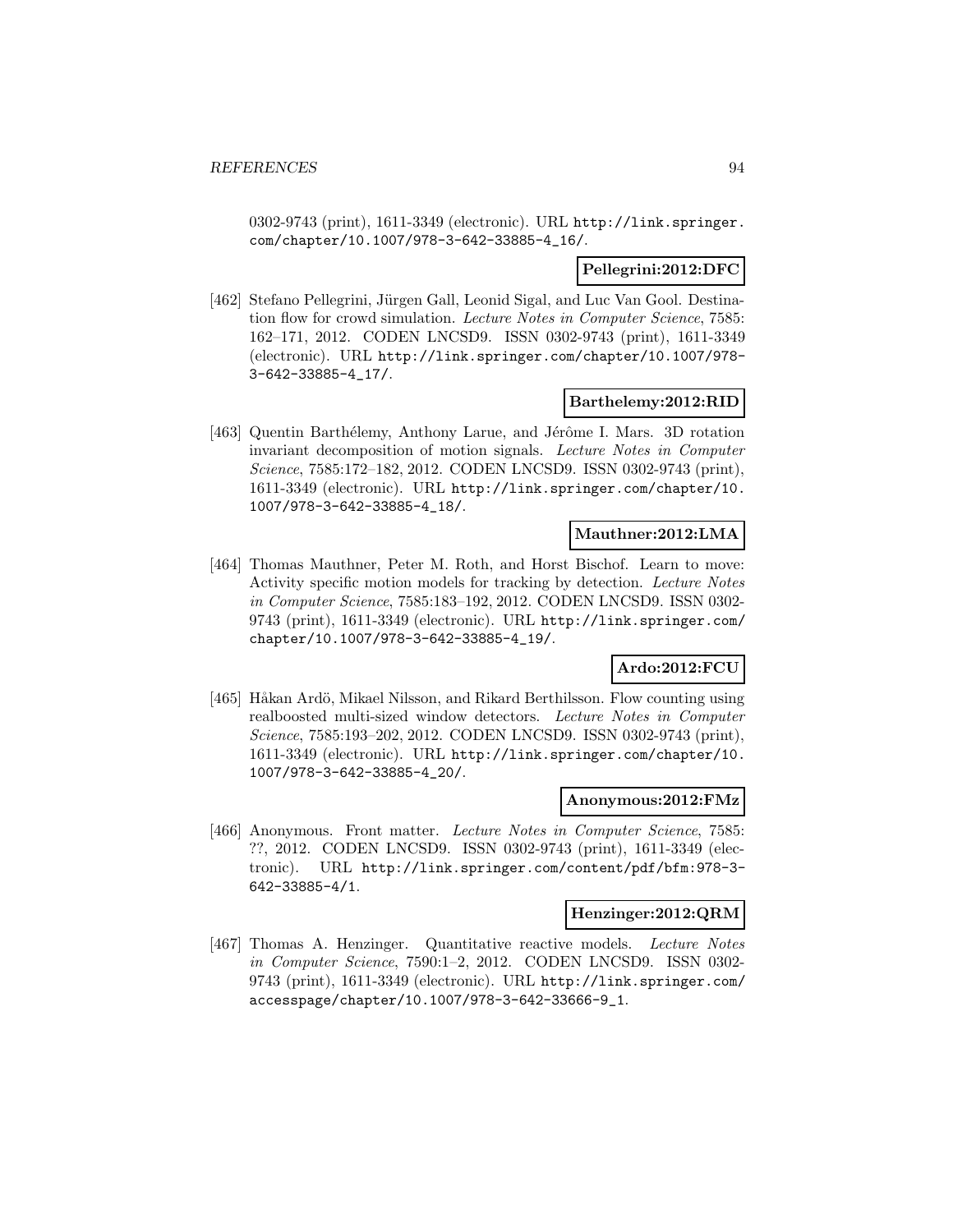### **Sanchez-Cuadrado:2012:BMM**

[468] Jesús Sánchez-Cuadrado, Juan de Lara, and Esther Guerra. Bottom-up meta-modelling: An interactive approach. Lecture Notes in Computer Science, 7590:3-19, 2012. CODEN LNCSD9. ISSN 0302-9743 (print), 1611-3349 (electronic). URL http://link.springer.com/chapter/10. 1007/978-3-642-33666-9\_2/.

# **Noyrit:2012:FMU**

[469] Florian Noyrit, Sébastien Gérard, and Bran Selic. FacadeMetamodel: Masking UML. Lecture Notes in Computer Science, 7590:20–35, 2012. CODEN LNCSD9. ISSN 0302-9743 (print), 1611-3349 (electronic). URL http://link.springer.com/chapter/10.1007/978-3- 642-33666-9\_3/.

# **Rabbi:2012:DSL**

[470] Fazle Rabbi and Wendy MacCaull.  $T_{\Box}$ : a domain specific language for rapid workflow development. Lecture Notes in Computer Science, 7590: 36–52, 2012. CODEN LNCSD9. ISSN 0302-9743 (print), 1611-3349 (electronic). URL http://link.springer.com/chapter/10.1007/978- 3-642-33666-9\_4/.

# **Ramirez:2012:RCC**

[471] Andres J. Ramirez, Betty H. C. Cheng, Nelly Bencomo, and Pete Sawyer. Relaxing claims: Coping with uncertainty while evaluating assumptions at run time. Lecture Notes in Computer Science, 7590:53–69, 2012. CODEN LNCSD9. ISSN 0302-9743 (print), 1611-3349 (electronic). URL http:// link.springer.com/chapter/10.1007/978-3-642-33666-9\_5/.

### **Alferez:2012:DEC**

[472] Germán H. Alférez and Vicente Pelechano. Dynamic evolution of contextaware systems with models at runtime. Lecture Notes in Computer Science, 7590:70–86, 2012. CODEN LNCSD9. ISSN 0302-9743 (print), 1611- 3349 (electronic). URL http://link.springer.com/chapter/10.1007/ 978-3-642-33666-9\_6/.

### **Fouquet:2012:EMF**

[473] François Fouquet, Grégory Nain, Brice Morin, Erwan Daubert, and Olivier Barais. An Eclipse modelling framework alternative to meet the models@runtime requirements. Lecture Notes in Computer Science, 7590: 87–101, 2012. CODEN LNCSD9. ISSN 0302-9743 (print), 1611-3349 (electronic). URL http://link.springer.com/chapter/10.1007/978- 3-642-33666-9\_7/.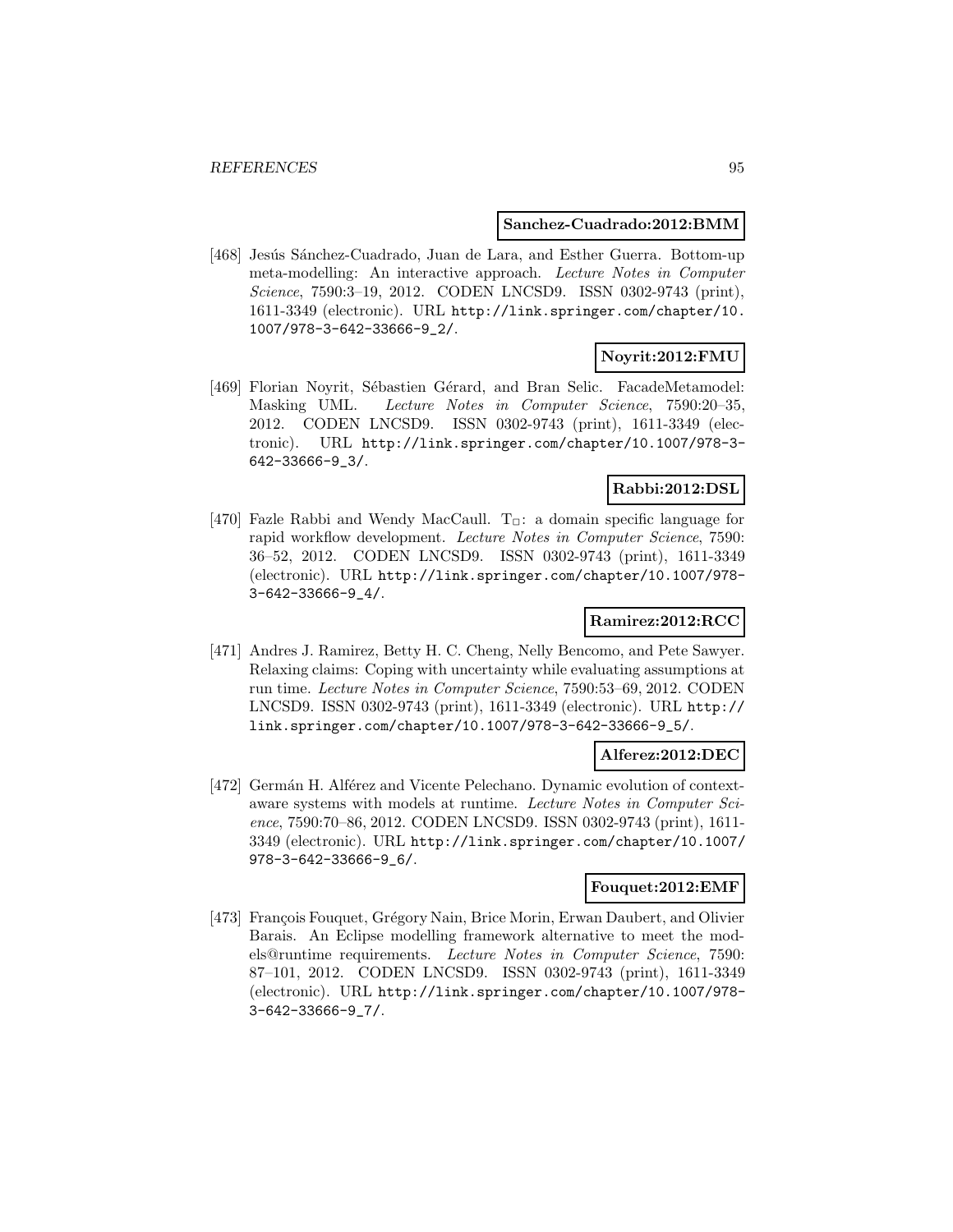#### **Scheidgen:2012:ATM**

[474] Markus Scheidgen, Anatolij Zubow, Joachim Fischer, and Thomas H. Kolbe. Automated and transparent model fragmentation for persisting large models. Lecture Notes in Computer Science, 7590:102–118, 2012. CODEN LNCSD9. ISSN 0302-9743 (print), 1611-3349 (electronic). URL http://link.springer.com/chapter/10.1007/978-3- 642-33666-9\_8/.

# **Combemale:2012:FDI**

[475] Benoit Combemale, Xavier Thirioux, and Benoit Baudry. Formally defining and iterating infinite models. Lecture Notes in Computer Science, 7590:119–133, 2012. CODEN LNCSD9. ISSN 0302-9743 (print), 1611- 3349 (electronic). URL http://link.springer.com/chapter/10.1007/ 978-3-642-33666-9\_9/.

# **Hegedus:2012:QDS**

[476] Ábel Hegedüs, Ákos Horváth, István Ráth, and Dániel Varró. Querydriven soft interconnection of EMF models. Lecture Notes in Computer Science, 7590:134–150, 2012. CODEN LNCSD9. ISSN 0302-9743 (print), 1611-3349 (electronic). URL http://link.springer.com/chapter/10. 1007/978-3-642-33666-9\_10/.

# **Favre:2012:MLA**

[477] Jean-Marie Favre, Ralf Lämmel, and Andrei Varanovich. Modeling the linguistic architecture of software products. Lecture Notes in Computer Science, 7590:151–167, 2012. CODEN LNCSD9. ISSN 0302-9743 (print), 1611-3349 (electronic). URL http://link.springer.com/chapter/10. 1007/978-3-642-33666-9\_11/.

# **Pfeiffer:2012:CLS**

[478] Rolf-Helge Pfeiffer and Andrzej Wasowski. Cross-language support mechanisms significantly aid software development. Lecture Notes in Computer Science, 7590:168–184, 2012. CODEN LNCSD9. ISSN 0302-9743 (print), 1611-3349 (electronic). URL http://link.springer.com/chapter/10. 1007/978-3-642-33666-9\_12/.

# **Gravino:2012:DPD**

[479] Carmine Gravino, Michele Risi, Giuseppe Scanniello, and Genoveffa Tortora. Do professional developers benefit from design pattern documentation? A replication in the context of source code comprehension. Lecture Notes in Computer Science, 7590:185–201, 2012. CODEN LNCSD9. ISSN 0302-9743 (print), 1611-3349 (electronic). URL http://link.springer. com/chapter/10.1007/978-3-642-33666-9\_13/.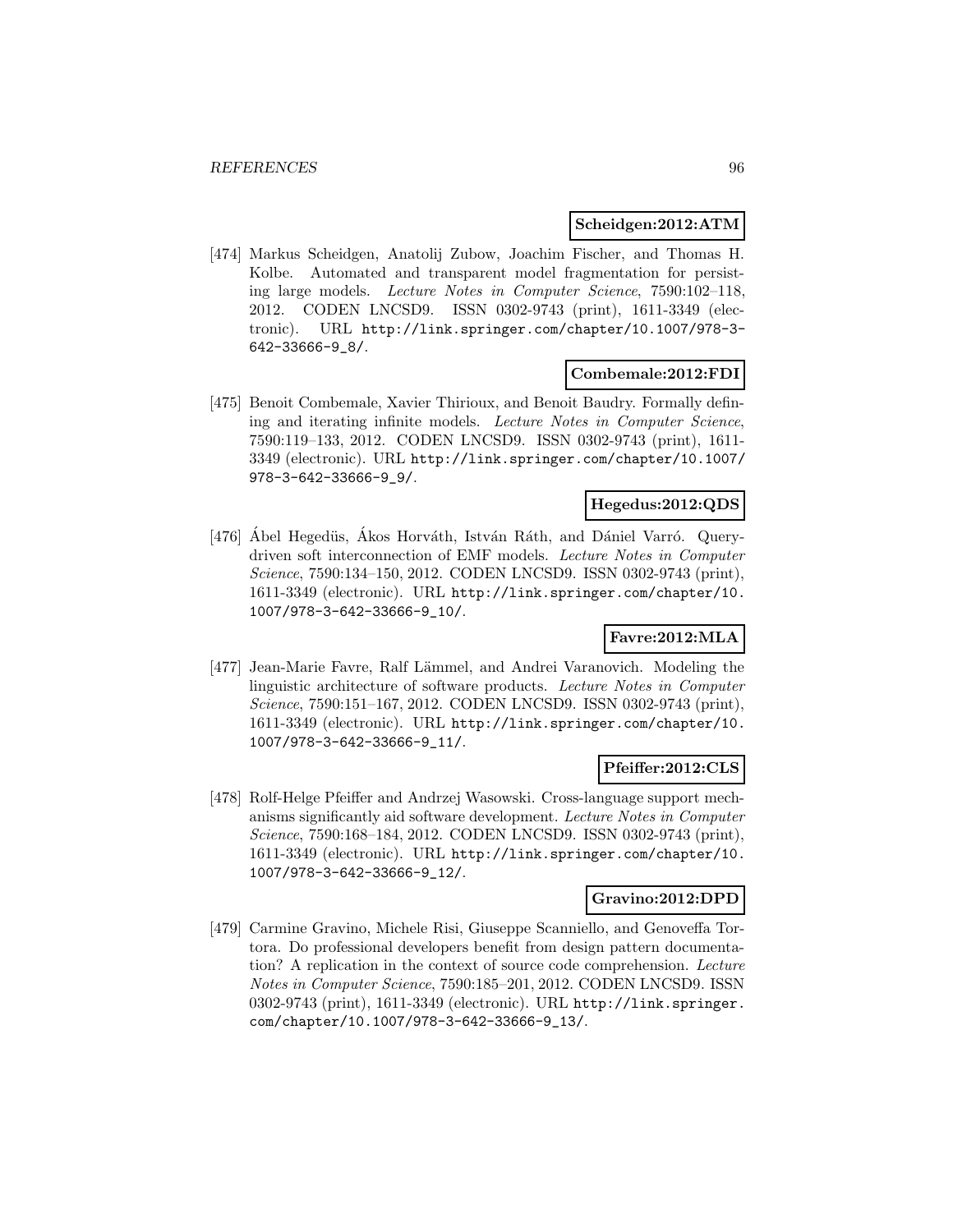# **Reder:2012:ICC**

[480] Alexander Reder and Alexander Egyed. Incremental consistency checking for complex design rules and larger model changes. Lecture Notes in Computer Science, 7590:202–218, 2012. CODEN LNCSD9. ISSN 0302- 9743 (print), 1611-3349 (electronic). URL http://link.springer.com/ chapter/10.1007/978-3-642-33666-9\_14/.

# **Farias:2012:EIA**

[481] Kleinner Farias, Alessandro Garcia, and Carlos Lucena. Evaluating the impact of aspects on inconsistency detection effort: a controlled experiment. Lecture Notes in Computer Science, 7590:219–234, 2012. CODEN LNCSD9. ISSN 0302-9743 (print), 1611-3349 (electronic). URL http:// link.springer.com/chapter/10.1007/978-3-642-33666-9\_15/.

#### **Hamann:2012:ISB**

[482] Lars Hamann, Oliver Hofrichter, and Martin Gogolla. On integrating structure and behavior modeling with OCL. Lecture Notes in Computer Science, 7590:235–251, 2012. CODEN LNCSD9. ISSN 0302-9743 (print), 1611-3349 (electronic). URL http://link.springer.com/chapter/10. 1007/978-3-642-33666-9\_16/.

### **Schroeter:2012:MPF**

[483] Julia Schroeter, Malte Lochau, and Tim Winkelmann. Multi-perspectives on feature models. Lecture Notes in Computer Science, 7590:252–268, 2012. CODEN LNCSD9. ISSN 0302-9743 (print), 1611-3349 (electronic). URL http://link.springer.com/chapter/10.1007/978-3- 642-33666-9\_17/.

#### **Johansen:2012:GBP**

[484] Martin Fagereng Johansen, Øystein Haugen, Franck Fleurey, and Anne Grete Eldegard. Generating better partial covering arrays by modeling weights on sub-product lines. Lecture Notes in Computer Science, 7590:269–284, 2012. CODEN LNCSD9. ISSN 0302-9743 (print), 1611- 3349 (electronic). URL http://link.springer.com/chapter/10.1007/ 978-3-642-33666-9\_18/.

### **Kulkarni:2012:TBA**

[485] Vinay Kulkarni, Souvik Barat, and Suman Roychoudhury. Towards business application product lines. Lecture Notes in Computer Science, 7590: 285–301, 2012. CODEN LNCSD9. ISSN 0302-9743 (print), 1611-3349 (electronic). URL http://link.springer.com/chapter/10.1007/978- 3-642-33666-9\_19/.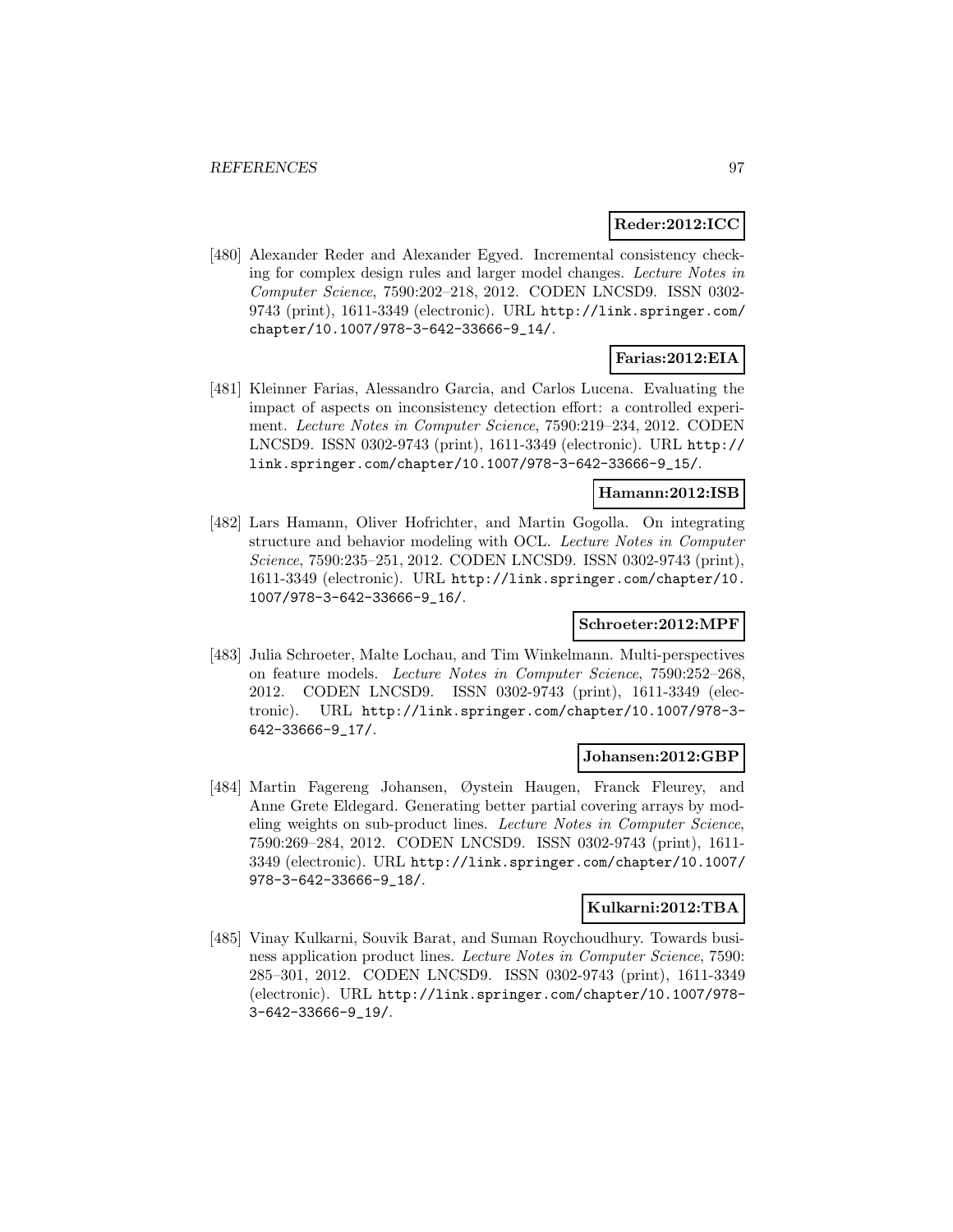### **Maraee:2012:IAC**

[486] Azzam Maraee and Mira Balaban. Inter-association constraints in UML2: Comparative analysis, usage recommendations, and modeling guidelines. Lecture Notes in Computer Science, 7590:302–318, 2012. CODEN LNCSD9. ISSN 0302-9743 (print), 1611-3349 (electronic). URL http:// link.springer.com/chapter/10.1007/978-3-642-33666-9\_20/.

### **Anonymous:2012:FMba**

[487] Anonymous. Front matter. Lecture Notes in Computer Science, 7590: ??, 2012. CODEN LNCSD9. ISSN 0302-9743 (print), 1611-3349 (electronic). URL http://link.springer.com/content/pdf/bfm:978-3- 642-33666-9/1.

### **Jongmans:2012:ACG**

[488] Sung-Shik T. Q. Jongmans, Francesco Santini, Mahdi Sargolzaei, and Farhad Arbab. Automatic code generation for the orchestration of Web services with reo. Lecture Notes in Computer Science, 7592:1– 16, 2012. CODEN LNCSD9. ISSN 0302-9743 (print), 1611-3349 (electronic). URL http://link.springer.com/chapter/10.1007/978-3- 642-33427-6\_1/.

### **Barakat:2012:RSS**

[489] Lina Barakat, Simon Miles, and Michael Luck. Reactive service selection in dynamic service environments. Lecture Notes in Computer Science, 7592:17–31, 2012. CODEN LNCSD9. ISSN 0302-9743 (print), 1611-3349 (electronic). URL http://link.springer.com/chapter/10.1007/978- 3-642-33427-6\_2/.

#### **Demchenko:2012:GBS**

[490] Yuri Demchenko, Canh Ngo, Pedro Martínez-Julia, Elena Torroglosa, and Mary Grammatikou. GEMBus based services composition platform for cloud PaaS. Lecture Notes in Computer Science, 7592:32–47, 2012. CODEN LNCSD9. ISSN 0302-9743 (print), 1611-3349 (electronic). URL http://link.springer.com/chapter/10.1007/978-3- 642-33427-6\_3/.

### **Preda:2012:IBS**

[491] Mila Dalla Preda, Maurizio Gabbrielli, Claudio Guidi, Jacopo Mauro, and Fabrizio Montesi. Interface-based service composition with aggregation. Lecture Notes in Computer Science, 7592:48–63, 2012. CODEN LNCSD9. ISSN 0302-9743 (print), 1611-3349 (electronic). URL http:// link.springer.com/chapter/10.1007/978-3-642-33427-6\_4/.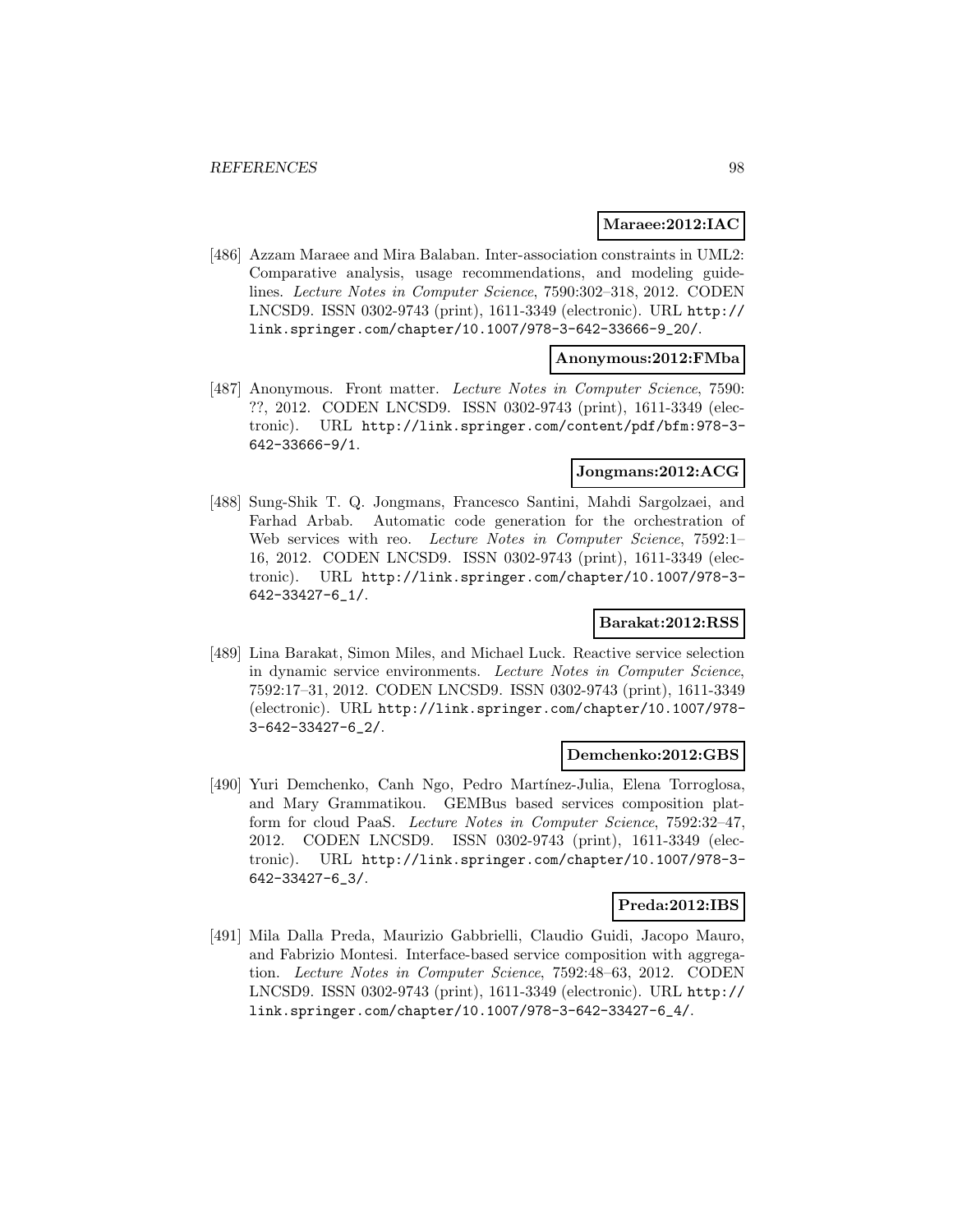#### **Collinson:2012:FMS**

[492] Matthew Collinson, David Pym, and Barry Taylor. A framework for modelling security architectures in services ecosystems. Lecture Notes in Computer Science, 7592:64–79, 2012. CODEN LNCSD9. ISSN 0302- 9743 (print), 1611-3349 (electronic). URL http://link.springer.com/ chapter/10.1007/978-3-642-33427-6\_5/.

# **Wenge:2012:MAA**

[493] Olga Wenge, Melanie Siebenhaar, Ulrich Lampe, Dieter Schuller, and Ralf Steinmetz. Much ado about security appeal: Cloud provider collaborations and their risks. *Lecture Notes in Computer Science*, 7592: 80–90, 2012. CODEN LNCSD9. ISSN 0302-9743 (print), 1611-3349 (electronic). URL http://link.springer.com/chapter/10.1007/978- 3-642-33427-6\_6/.

### **deBoer:2012:FMR**

[494] Frank S. de Boer, Reiner Hähnle, Einar Broch Johnsen, Rudolf Schlatte, and Peter Y. H. Wong. Formal modeling of resource management for cloud architectures: An industrial case study. Lecture Notes in Computer Science, 7592:91–106, 2012. CODEN LNCSD9. ISSN 0302-9743 (print), 1611-3349 (electronic). URL http://link.springer.com/chapter/10. 1007/978-3-642-33427-6\_7/.

### **Nhan:2012:MDA**

[495] Tam Le Nhan, Gerson Sunyé, and Jean-Marc Jézéquel. A model-driven approach for virtual machine image provisioning in cloud computing. Lecture Notes in Computer Science, 7592:107–121, 2012. CODEN LNCSD9. ISSN 0302-9743 (print), 1611-3349 (electronic). URL http://link.springer. com/chapter/10.1007/978-3-642-33427-6\_8/.

# **Heike:2012:PCC**

[496] Christian Heike, Wolf Zimmermann, and Andreas Both. Protocol conformance checking of services with exceptions. Lecture Notes in Computer Science, 7592:122–137, 2012. CODEN LNCSD9. ISSN 0302-9743 (print), 1611-3349 (electronic). URL http://link.springer.com/chapter/10. 1007/978-3-642-33427-6\_9/.

## **Pahl:2012:CSL**

[497] Claus Pahl. Cloud service localisation. Lecture Notes in Computer Science, 7592:138–153, 2012. CODEN LNCSD9. ISSN 0302-9743 (print), 1611- 3349 (electronic). URL http://link.springer.com/chapter/10.1007/ 978-3-642-33427-6\_10/.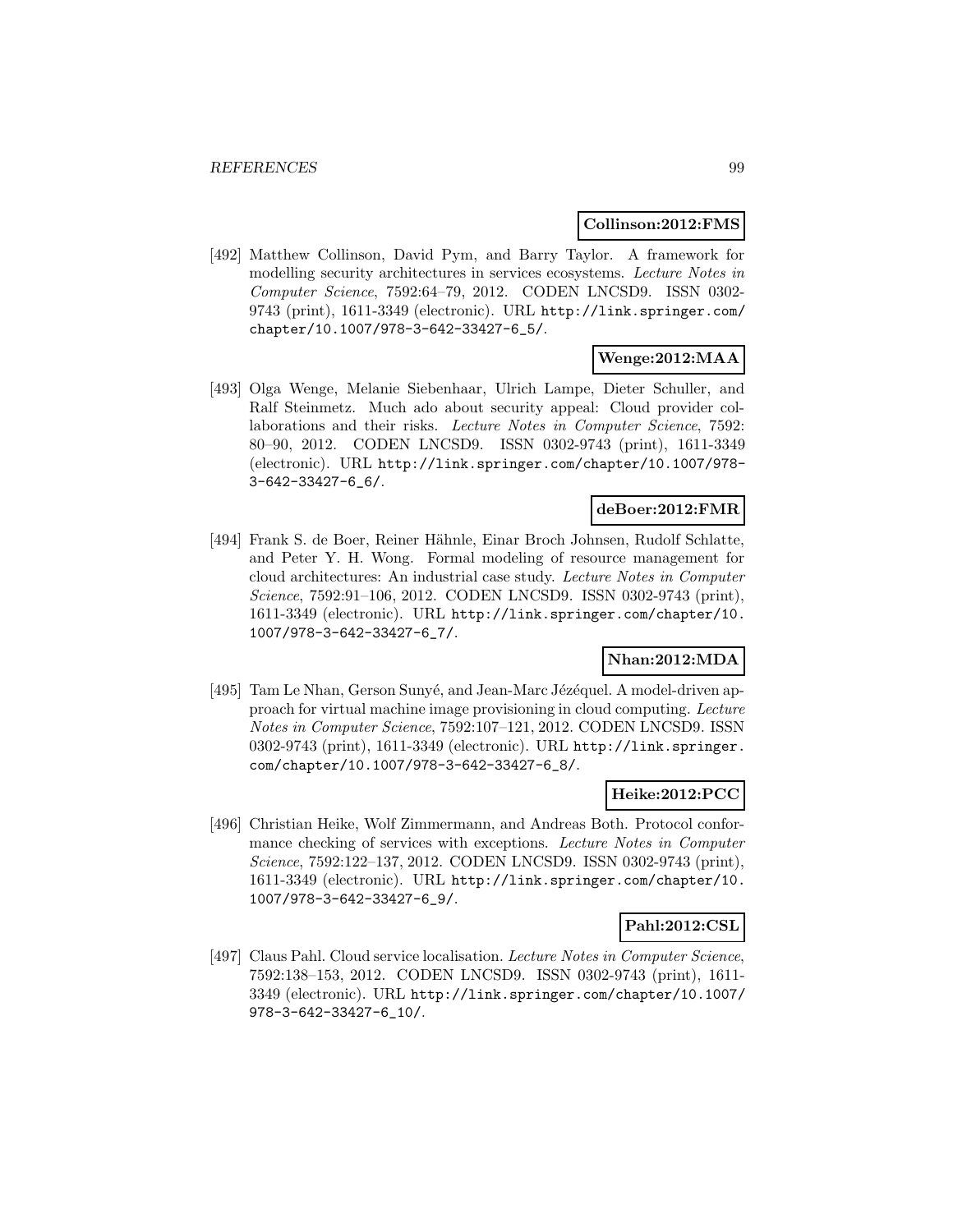### **Sagbo:2012:QAR**

[498] Kouessi Arafat Romaric Sagbo and Pélagie Houngue. Quality architecture for resource allocation in cloud computing. Lecture Notes in Computer Science, 7592:154–168, 2012. CODEN LNCSD9. ISSN 0302-9743 (print), 1611-3349 (electronic). URL http://link.springer.com/chapter/10. 1007/978-3-642-33427-6\_11/.

### **Zivkovic:2012:ARI**

[499] Miroslav Živković and Hans van den Berg. Analysis of revenue improvements with runtime adaptation of service composition based on conditional request retries. Lecture Notes in Computer Science, 7592: 169–183, 2012. CODEN LNCSD9. ISSN 0302-9743 (print), 1611-3349 (electronic). URL http://link.springer.com/chapter/10.1007/978- 3-642-33427-6\_12/.

### **Dellkrantz:2012:PMA**

[500] Manfred Dellkrantz, Maria Kihl, and Anders Robertsson. Performance modeling and analysis of a database server with write-heavy workload. Lecture Notes in Computer Science, 7592:184–191, 2012. CODEN LNCSD9. ISSN 0302-9743 (print), 1611-3349 (electronic). URL http:// link.springer.com/chapter/10.1007/978-3-642-33427-6\_13/.

# **Ferber:2012:MCC**

[501] Marvin Ferber and Thomas Rauber. Mobile cloud computing in 3G cellular networks using pipelined tasks. Lecture Notes in Computer Science, 7592:192–199, 2012. CODEN LNCSD9. ISSN 0302-9743 (print), 1611- 3349 (electronic). URL http://link.springer.com/chapter/10.1007/ 978-3-642-33427-6\_14/.

### **Fittkau:2012:CUC**

[502] Florian Fittkau, Sören Frey, and Wilhelm Hasselbring. Cloud usercentric enhancements of the simulator CloudSim to improve cloud deployment option analysis. Lecture Notes in Computer Science, 7592: 200–207, 2012. CODEN LNCSD9. ISSN 0302-9743 (print), 1611-3349 (electronic). URL http://link.springer.com/chapter/10.1007/978- 3-642-33427-6\_15/.

### **Guidi:2012:POP**

[503] Claudio Guidi, Paolo Anedda, and Tullio Vardanega. PaaSSOA: An open PaaS architecture for service oriented applications. Lecture Notes in Computer Science, 7592:208–209, 2012. CODEN LNCSD9. ISSN 0302- 9743 (print), 1611-3349 (electronic). URL http://link.springer.com/ accesspage/chapter/10.1007/978-3-642-33427-6\_16.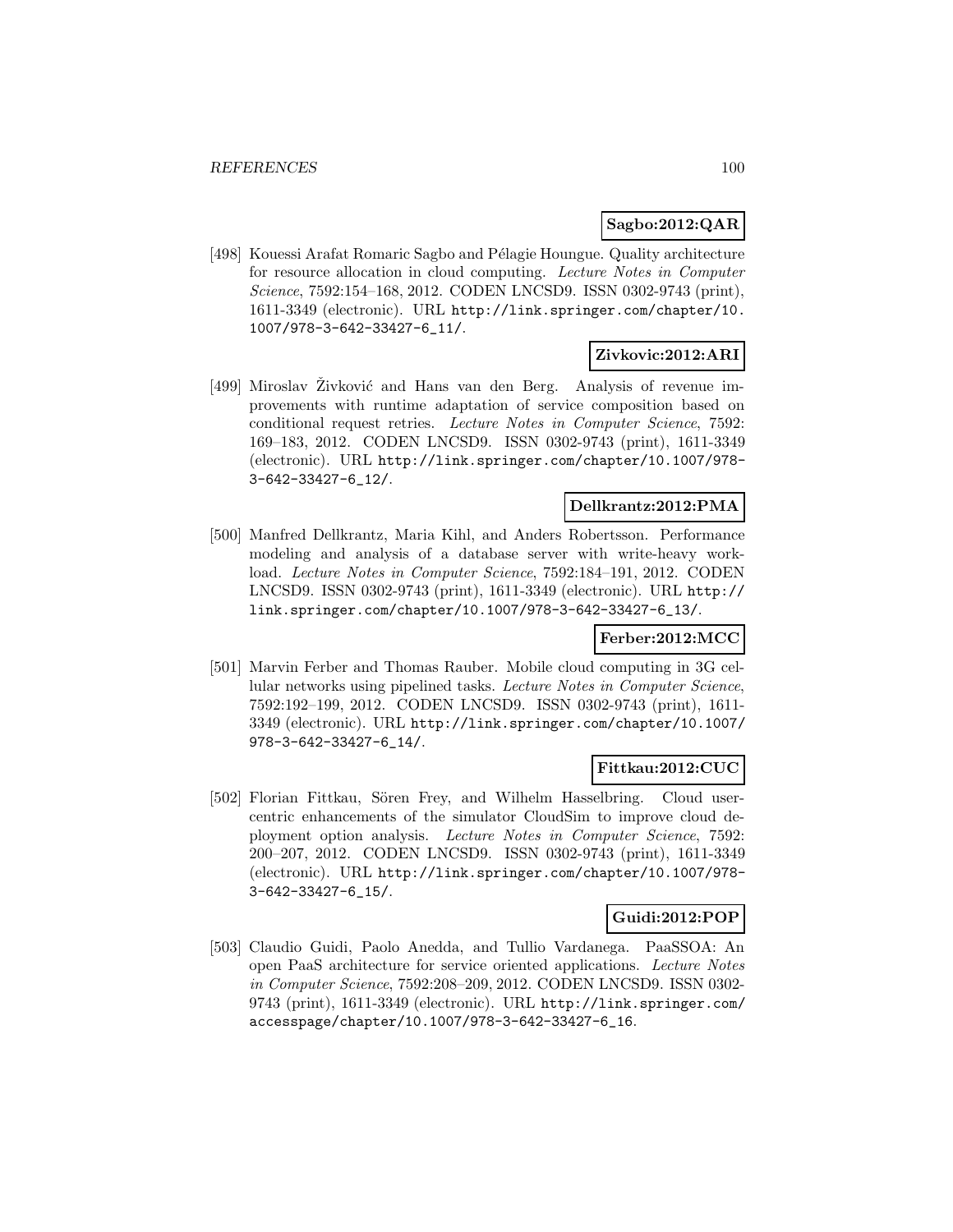#### **Vettor:2012:CML**

[504] Pierre De Vettor, Michael Mrissa, and Carlos Pedrinaci. Context mediation as a linked service. Lecture Notes in Computer Science, 7592:210–211, 2012. CODEN LNCSD9. ISSN 0302-9743 (print), 1611-3349 (electronic). URL http://link.springer.com/accesspage/chapter/10.1007/978- 3-642-33427-6\_17.

# **Wang:2012:UCP**

[505] Ming-Xue Wang and Claus Pahl. User-customisable policy monitoring for multi-tenant cloud architectures. Lecture Notes in Computer Science, 7592:212–213, 2012. CODEN LNCSD9. ISSN 0302-9743 (print), 1611-3349 (electronic). URL http://link.springer.com/accesspage/ chapter/10.1007/978-3-642-33427-6\_18.

# **Cheng:2012:ECB**

[506] Bin Cheng, Sachin Agarwal, and Daniele Abbadessa. Enabling cobrowsing service across different browsers and devices. Lecture Notes in Computer Science, 7592:214–229, 2012. CODEN LNCSD9. ISSN 0302- 9743 (print), 1611-3349 (electronic). URL http://link.springer.com/ chapter/10.1007/978-3-642-33427-6\_19/.

# **Trammel:2012:DTP**

[507] John Trammel, Umit Yalçinalp, Andrei Kalfas, James Boag, and Dan Brotsky. Device token protocol for persistent authentication shared across applications. Lecture Notes in Computer Science, 7592:230–243, 2012. CODEN LNCSD9. ISSN 0302-9743 (print), 1611-3349 (electronic). URL http://link.springer.com/chapter/10.1007/978-3- 642-33427-6\_20/.

#### **Anonymous:2012:FMbb**

[508] Anonymous. Front matter. Lecture Notes in Computer Science, 7592: ??, 2012. CODEN LNCSD9. ISSN 0302-9743 (print), 1611-3349 (electronic). URL http://link.springer.com/content/pdf/bfm:978-3- 642-33427-6/1.

# **Ajmal:2012:VST**

[509] Muhammad Ajmal, Muhammad Husnain Ashraf, Muhammad Shakir, Yasir Abbas, and Faiz Ali Shah. Video summarization: Techniques and classification. Lecture Notes in Computer Science, 7594:1–13, 2012. CODEN LNCSD9. ISSN 0302-9743 (print), 1611-3349 (electronic). URL http://link.springer.com/chapter/10.1007/978-3- 642-33564-8\_1/.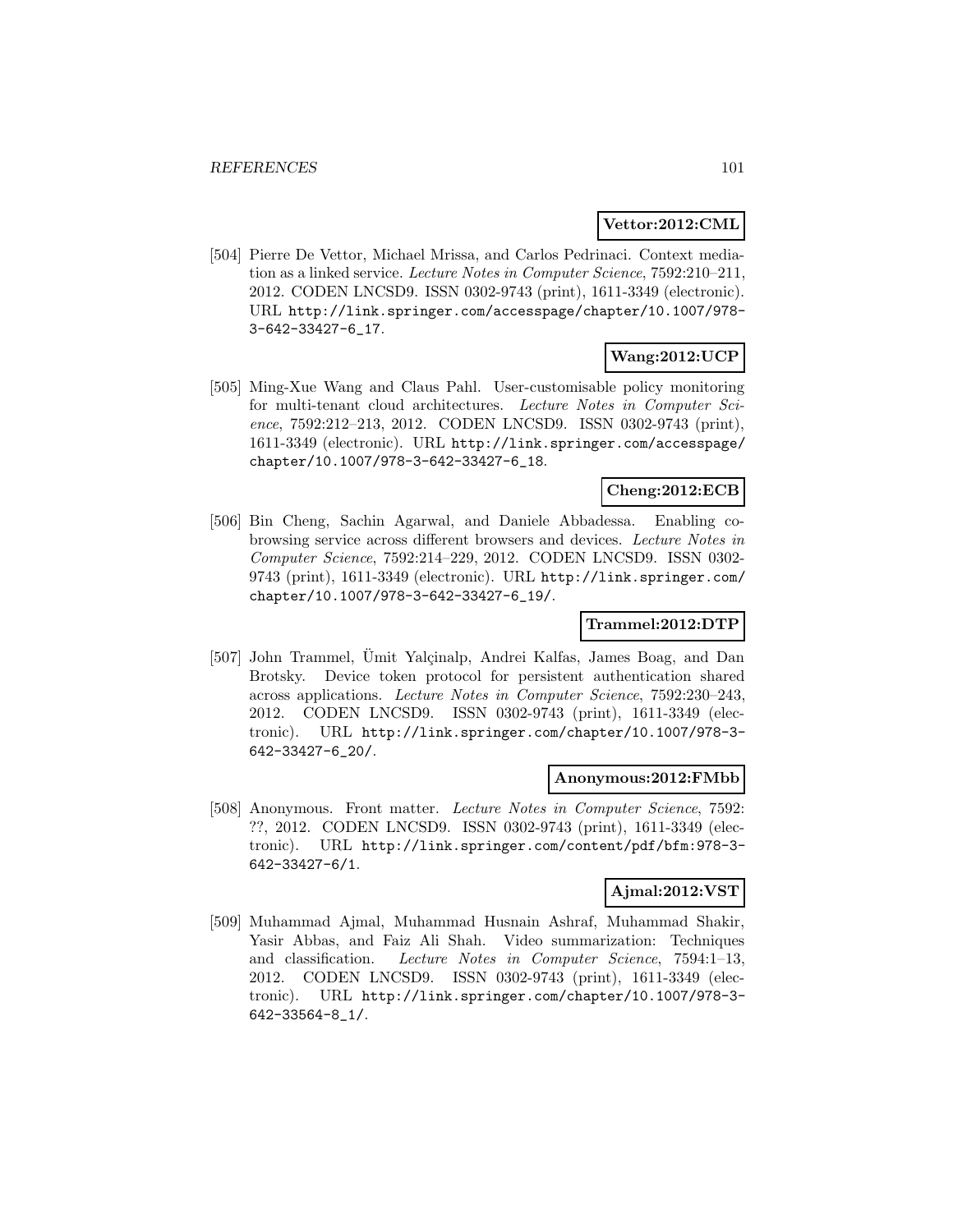# **Bay:2012:DGM**

[510] Thierry Bay, Romain Raffin, and Marc Daniel. Discrete geometric modeling of thick pelvic organs with a medial axis. Lecture Notes in Computer Science, 7594:14–21, 2012. CODEN LNCSD9. ISSN 0302-9743 (print), 1611-3349 (electronic). URL http://link.springer.com/chapter/10. 1007/978-3-642-33564-8\_2/.

# **Bielecka:2012:ENA**

[511] Marzena Bielecka and Andrzej Bielecki. An evolutionary-neural algorithm for solving inverse IFS problem for images in two-dimensional space. Lecture Notes in Computer Science, 7594:22–29, 2012. CODEN LNCSD9. ISSN 0302-9743 (print), 1611-3349 (electronic). URL http:// link.springer.com/chapter/10.1007/978-3-642-33564-8\_3/.

# **Borkowski:2012:EAI**

[512] Dariusz Borkowski. Euler's approximations to image reconstruction. Lecture Notes in Computer Science, 7594:30–37, 2012. CODEN LNCSD9. ISSN 0302-9743 (print), 1611-3349 (electronic). URL http://link. springer.com/chapter/10.1007/978-3-642-33564-8\_4/.

### **Borkowski:2012:ABS**

[513] Dariusz Borkowski and Katarzyna Jańczak-Borkowska. Application of backward stochastic differential equations to reconstruction of vectorvalued images. Lecture Notes in Computer Science, 7594:38–47, 2012. CODEN LNCSD9. ISSN 0302-9743 (print), 1611-3349 (electronic). URL http://link.springer.com/chapter/10.1007/978-3- 642-33564-8\_5/.

# **Celebi:2012:BNG**

[514] M. Emre Celebi, Quan Wen, Gerald Schaefer, and Huiyu Zhou. Batch neural gas with deterministic initialization for color quantization. Lecture Notes in Computer Science, 7594:48–54, 2012. CODEN LNCSD9. ISSN 0302-9743 (print), 1611-3349 (electronic). URL http://link.springer. com/chapter/10.1007/978-3-642-33564-8\_6/.

### **Serrano:2012:CFD**

[515] Eduardo E. Dávila Serrano, Laurent Guigues, Jean-Pierre Roux, and Frédéric Cervenansky. CreaTools: a framework to develop medical image processing software: Application to simulate pipeline stent deployment in intracranial vessels with aneurysms. Lecture Notes in Computer Science, 7594:55–62, 2012. CODEN LNCSD9. ISSN 0302-9743 (print), 1611-3349 (electronic). URL http://link.springer.com/chapter/10.1007/978- 3-642-33564-8\_7/.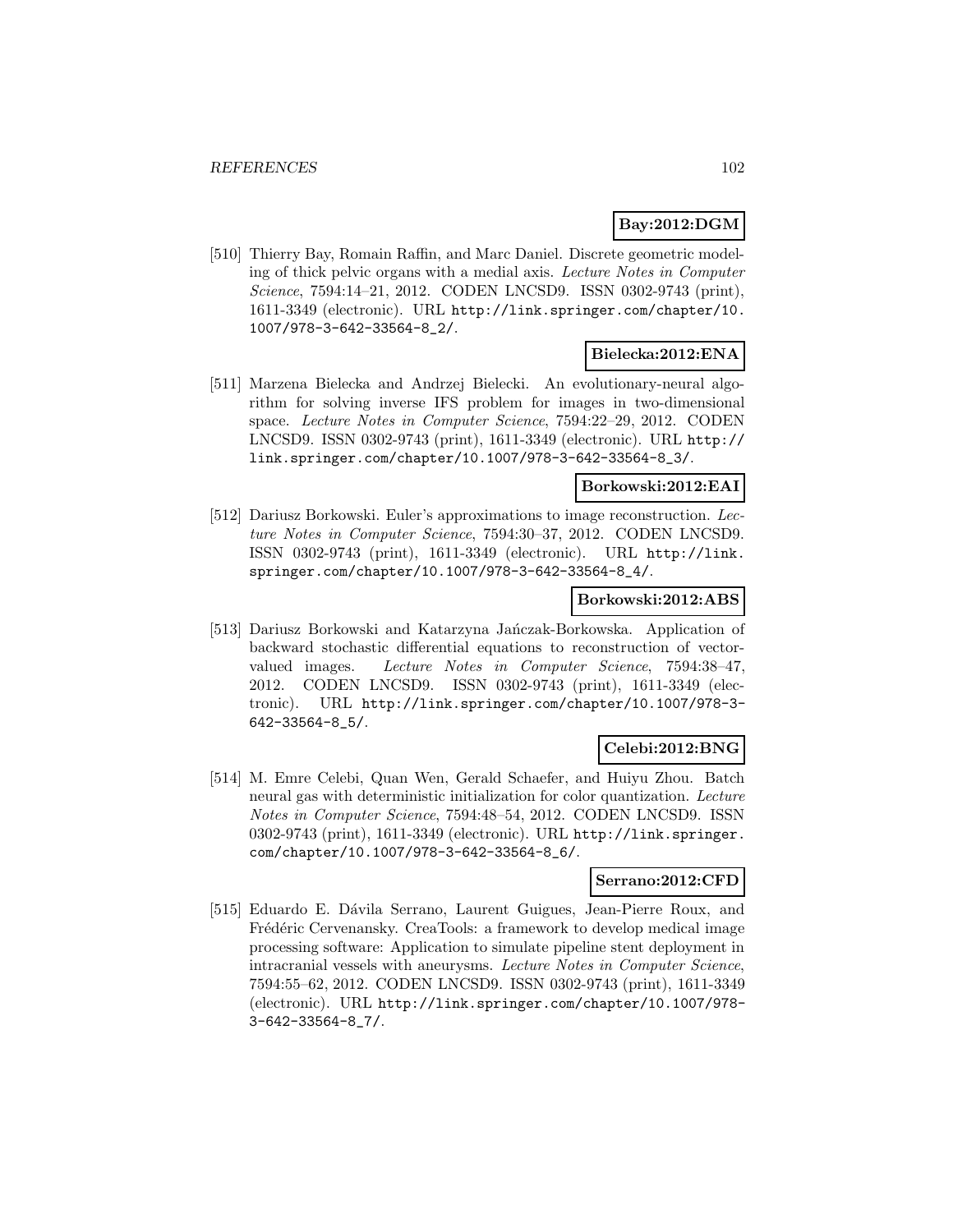#### **Domanska:2012:VMD**

[516] Diana Domańska, Marek Wojtylak, and Wiesław Kotarski. Visualization of multidimensional data in explorative forecast. Lecture Notes in Computer Science, 7594:63–70, 2012. CODEN LNCSD9. ISSN 0302- 9743 (print), 1611-3349 (electronic). URL http://link.springer.com/ chapter/10.1007/978-3-642-33564-8\_8/.

# **Goinski:2012:ASG**

[517] Adam Goinski, Tomasz Zawadzki, and Sławomir Nikiel. Automatic shape generation based on quadratic four-dimensional fractals. Lecture Notes in Computer Science, 7594:71–78, 2012. CODEN LNCSD9. ISSN 0302- 9743 (print), 1611-3349 (electronic). URL http://link.springer.com/ chapter/10.1007/978-3-642-33564-8\_9/.

# **Grajek:2012:AAO**

[518] Tomasz Grajek, Damian Karwowski, Adam Luczak, Sławomir Maćkowiak, and Marek Domański. Architecture of algorithmically optimized MPEG-4 AVC/H.264 video encoder. Lecture Notes in Computer Science, 7594: 79–86, 2012. CODEN LNCSD9. ISSN 0302-9743 (print), 1611-3349 (electronic). URL http://link.springer.com/chapter/10.1007/978- 3-642-33564-8\_10/.

# **Iwaneczko:2012:PUA**

[519] Paweł Iwaneczko, Karol Jedrasiak, Krzysztof Daniec, and Aleksander Nawrat. A prototype of unmanned aerial vehicle for image acquisition. Lecture Notes in Computer Science, 7594:87–94, 2012. CODEN LNCSD9. ISSN 0302-9743 (print), 1611-3349 (electronic). URL http:// link.springer.com/chapter/10.1007/978-3-642-33564-8\_11/.

# **Janik:2012:AHA**

[520] Lukasz Janik, Karol Jedrasiak, Konrad Wojciechowski, and Andrzej Polański. Application of a hybrid algorithm for non-humanoid skeleton model estimation from motion capture data. Lecture Notes in Computer Science, 7594:95–104, 2012. CODEN LNCSD9. ISSN 0302-9743 (print), 1611-3349 (electronic). URL http://link.springer.com/chapter/10. 1007/978-3-642-33564-8\_12/.

### **Jopek:2012:NMS**

[521] Lukasz Jopek, Laurent Babout, and Marcin Janaszewski. A new method to segment X-ray microtomography images of lamellar titanium alloy based on directional filter banks and gray level gradient. Lecture Notes in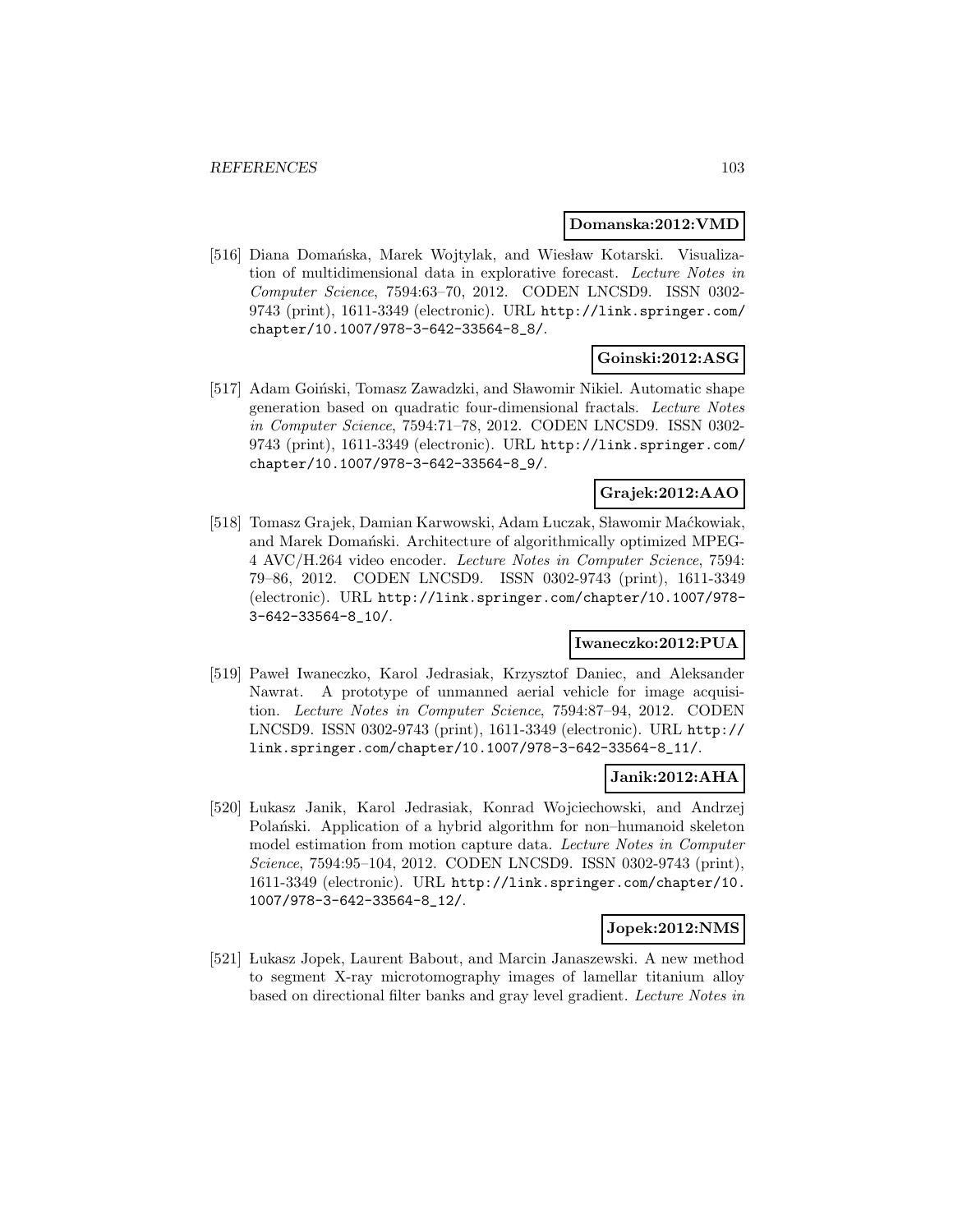Computer Science, 7594:105–112, 2012. CODEN LNCSD9. ISSN 0302- 9743 (print), 1611-3349 (electronic). URL http://link.springer.com/ chapter/10.1007/978-3-642-33564-8\_13/.

# **Kapec:2012:IGE**

[522] Peter Kapec, Michal Paprčka, and Adam Pažitnaj. Intelligent 3D graph exploration with time-travel features. Lecture Notes in Computer Science, 7594:113–120, 2012. CODEN LNCSD9. ISSN 0302-9743 (print), 1611- 3349 (electronic). URL http://link.springer.com/chapter/10.1007/ 978-3-642-33564-8\_14/.

# **Karwowski:2012:IAA**

[523] Damian Karwowski. Improved adaptive arithmetic coding for HEVC video compression technology. Lecture Notes in Computer Science, 7594: 121–128, 2012. CODEN LNCSD9. ISSN 0302-9743 (print), 1611-3349 (electronic). URL http://link.springer.com/chapter/10.1007/978- 3-642-33564-8\_15/.

### **Komorowski:2012:ECC**

[524] Jacek Komorowski and Przemysław Rokita. Extrinsic camera calibration method and its performance evaluation. Lecture Notes in Computer Science, 7594:129–138, 2012. CODEN LNCSD9. ISSN 0302-9743 (print), 1611-3349 (electronic). URL http://link.springer.com/chapter/10. 1007/978-3-642-33564-8\_16/.

# **Kozera:2012:LEA**

[525] Ryszard Kozera, Lyle Noakes, and Mariusz Rasiński. Length estimation for the adjusted exponential parameterization. Lecture Notes in Computer Science, 7594:139–147, 2012. CODEN LNCSD9. ISSN 0302-9743 (print), 1611-3349 (electronic). URL http://link.springer.com/chapter/10. 1007/978-3-642-33564-8\_17/.

### **Kozera:2012:STE**

[526] Ryszard Kozera and Mateusz Smietanka. Sharpness in trajectory esti- ´ mation by piecewise-quadratics(-cubics) and cumulative chords. Lecture Notes in Computer Science, 7594:148–155, 2012. CODEN LNCSD9. ISSN 0302-9743 (print), 1611-3349 (electronic). URL http://link.springer. com/chapter/10.1007/978-3-642-33564-8\_18/.

### **Krupinski:2012:EEB**

[527] Robert Krupiński and Przemysław Mazurek. Estimation of electrooculography and blinking signals based on filter banks. Lecture Notes in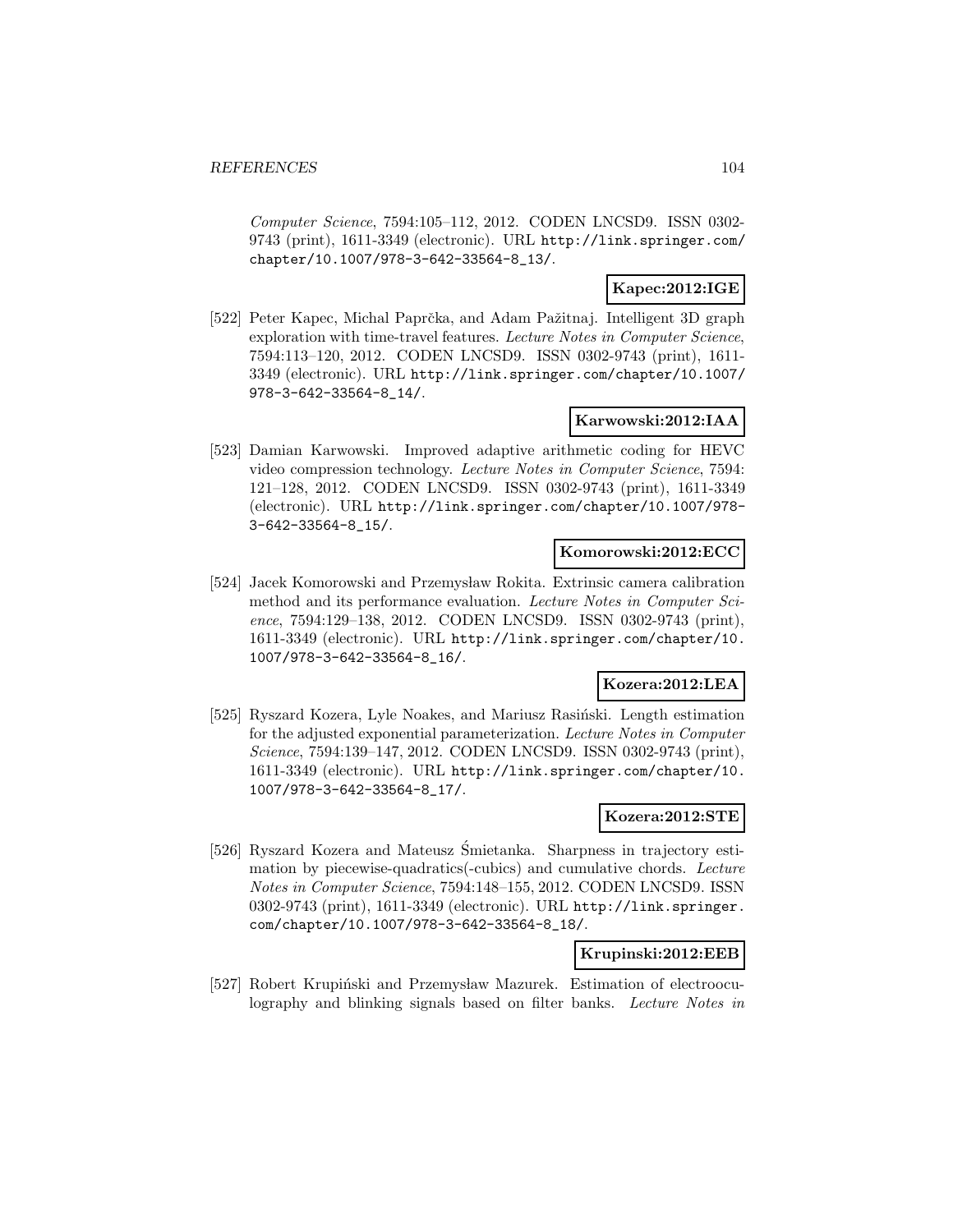Computer Science, 7594:156–163, 2012. CODEN LNCSD9. ISSN 0302- 9743 (print), 1611-3349 (electronic). URL http://link.springer.com/ chapter/10.1007/978-3-642-33564-8\_19/.

### **Luczak:2012:LBD**

[528] Adam Luczak, Sławomir Maákowiak, Damian Karwowski, and Tomasz Grajek. A large barrel distortion in an acquisition system for multifocal images extraction. Lecture Notes in Computer Science, 7594: 164–171, 2012. CODEN LNCSD9. ISSN 0302-9743 (print), 1611-3349 (electronic). URL http://link.springer.com/chapter/10.1007/978- 3-642-33564-8\_20/.

### **Anonymous:2012:FMbc**

[529] Anonymous. Front matter. Lecture Notes in Computer Science, 7594: ??, 2012. CODEN LNCSD9. ISSN 0302-9743 (print), 1611-3349 (electronic). URL http://link.springer.com/content/pdf/bfm:978-3- 642-33564-8/1.

### **Basten:2012:MDD**

[530] Twan Basten, Martijn Hendriks, Lou Somers, and Nikola Trčka. Modeldriven design-space exploration for software-intensive embedded systems. Lecture Notes in Computer Science, 7595:1–6, 2012. CODEN LNCSD9. ISSN 0302-9743 (print), 1611-3349 (electronic). URL http://link. springer.com/chapter/10.1007/978-3-642-33365-1\_1/.

# **Larsen:2012:SMC**

[531] Kim G. Larsen. Statistical model checking, refinement checking, optimization, ... for stochastic hybrid systems. Lecture Notes in Computer Science, 7595:7-10, 2012. CODEN LNCSD9. ISSN 0302-9743 (print), 1611-3349 (electronic). URL http://link.springer.com/chapter/10. 1007/978-3-642-33365-1\_2/.

### **Akshay:2012:RTPb**

[532] S. Akshay, Loïc Hélouët, Claude Jard, Didier Lime, and Olivier H. Roux. Robustness of time Petri nets under architectural constraints. Lecture Notes in Computer Science, 7595:11–26, 2012. CODEN LNCSD9. ISSN 0302-9743 (print), 1611-3349 (electronic). URL http://link.springer. com/chapter/10.1007/978-3-642-33365-1\_3/.

### **Asarin:2012:TTT**

[533] Eugene Asarin, Nicolas Basset, Marie-Pierre Béal, Aldric Degorre, and Dominique Perrin. Toward a timed theory of channel coding. Lecture Notes in Computer Science, 7595:27–42, 2012. CODEN LNCSD9. ISSN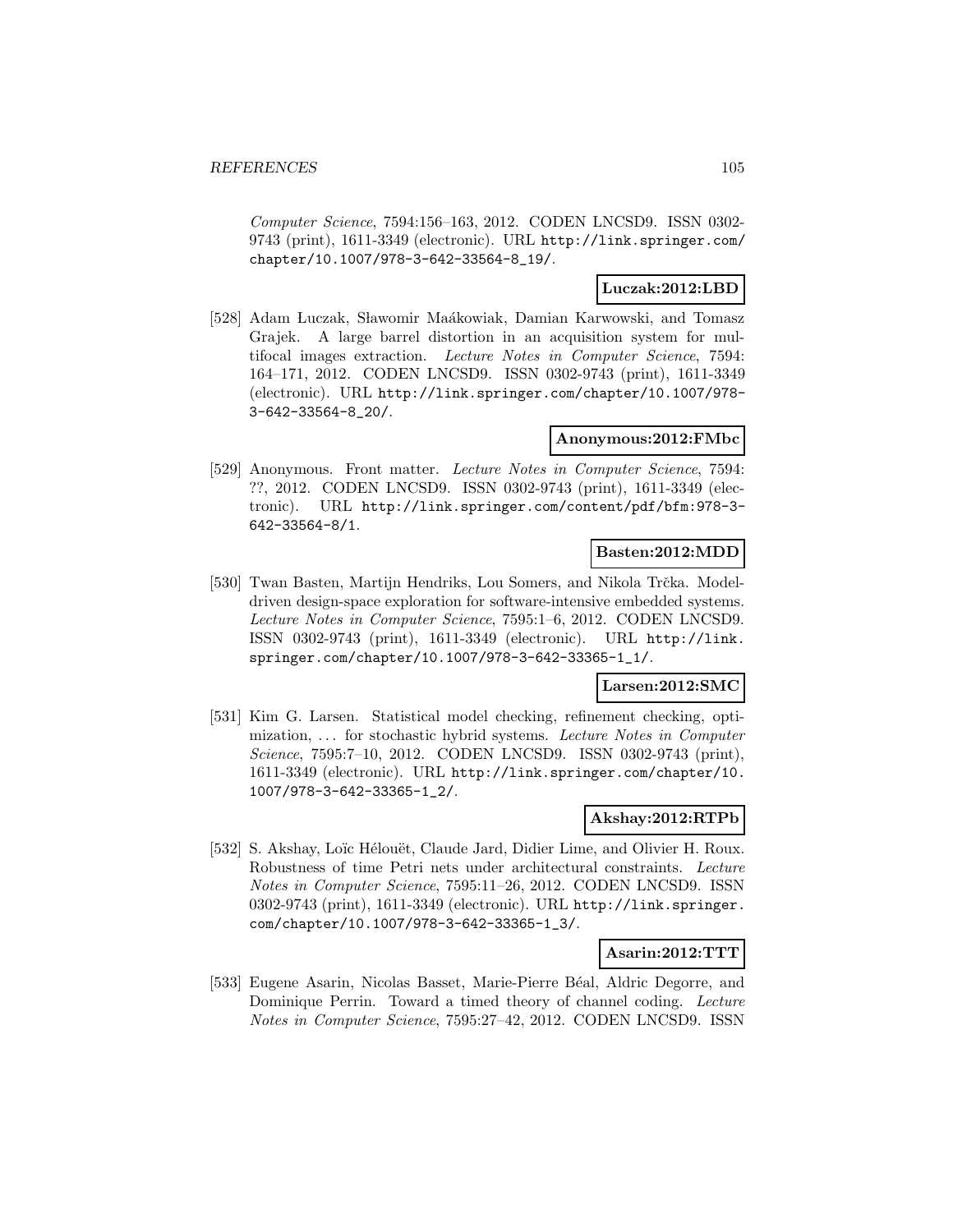0302-9743 (print), 1611-3349 (electronic). URL http://link.springer. com/chapter/10.1007/978-3-642-33365-1\_4/.

### **Bertrand:2012:POT**

[534] Nathalie Bertrand and Sven Schewe. Playing optimally on timed automata with random delays. Lecture Notes in Computer Science, 7595: 43–58, 2012. CODEN LNCSD9. ISSN 0302-9743 (print), 1611-3349 (electronic). URL http://link.springer.com/chapter/10.1007/978- 3-642-33365-1\_5/.

# **Carter:2012:DDT**

[535] Rebekah Carter and Eva M. Navarro-López. Dynamically-driven timed automaton abstractions for proving liveness of continuous systems. Lecture Notes in Computer Science, 7595:59–74, 2012. CODEN LNCSD9. ISSN 0302-9743 (print), 1611-3349 (electronic). URL http://link.springer. com/chapter/10.1007/978-3-642-33365-1\_6/.

# **Chilton:2012:RTS**

[536] Chris Chilton, Marta Kwiatkowska, and Xu Wang. Revisiting timed specification theories: a linear-time perspective. Lecture Notes in Computer Science, 7595:75–90, 2012. CODEN LNCSD9. ISSN 0302-9743 (print), 1611-3349 (electronic). URL http://link.springer.com/chapter/10. 1007/978-3-642-33365-1\_7/.

# **Dalsgaard:2012:MCR**

[537] Andreas E. Dalsgaard, Alfons Laarman, Kim G. Larsen, Mads Chr. Olesen, and Jaco van de Pol. Multi-core reachability for timed automata. Lecture Notes in Computer Science, 7595:91–106, 2012. CODEN LNCSD9. ISSN 0302-9743 (print), 1611-3349 (electronic). URL http://link. springer.com/chapter/10.1007/978-3-642-33365-1\_8/.

### **Dimitrova:2012:CGS**

[538] Rayna Dimitrova and Bernd Finkbeiner. Counterexample-guided synthesis of observation predicates. Lecture Notes in Computer Science, 7595: 107–122, 2012. CODEN LNCSD9. ISSN 0302-9743 (print), 1611-3349 (electronic). URL http://link.springer.com/chapter/10.1007/978- 3-642-33365-1\_9/.

### **Ellen:2012:CBS**

[539] Christian Ellen, Sebastian Gerwinn, and Martin Fränzle. Confidence bounds for statistical model checking of probabilistic hybrid systems. Lecture Notes in Computer Science, 7595:123–138, 2012. CODEN LNCSD9.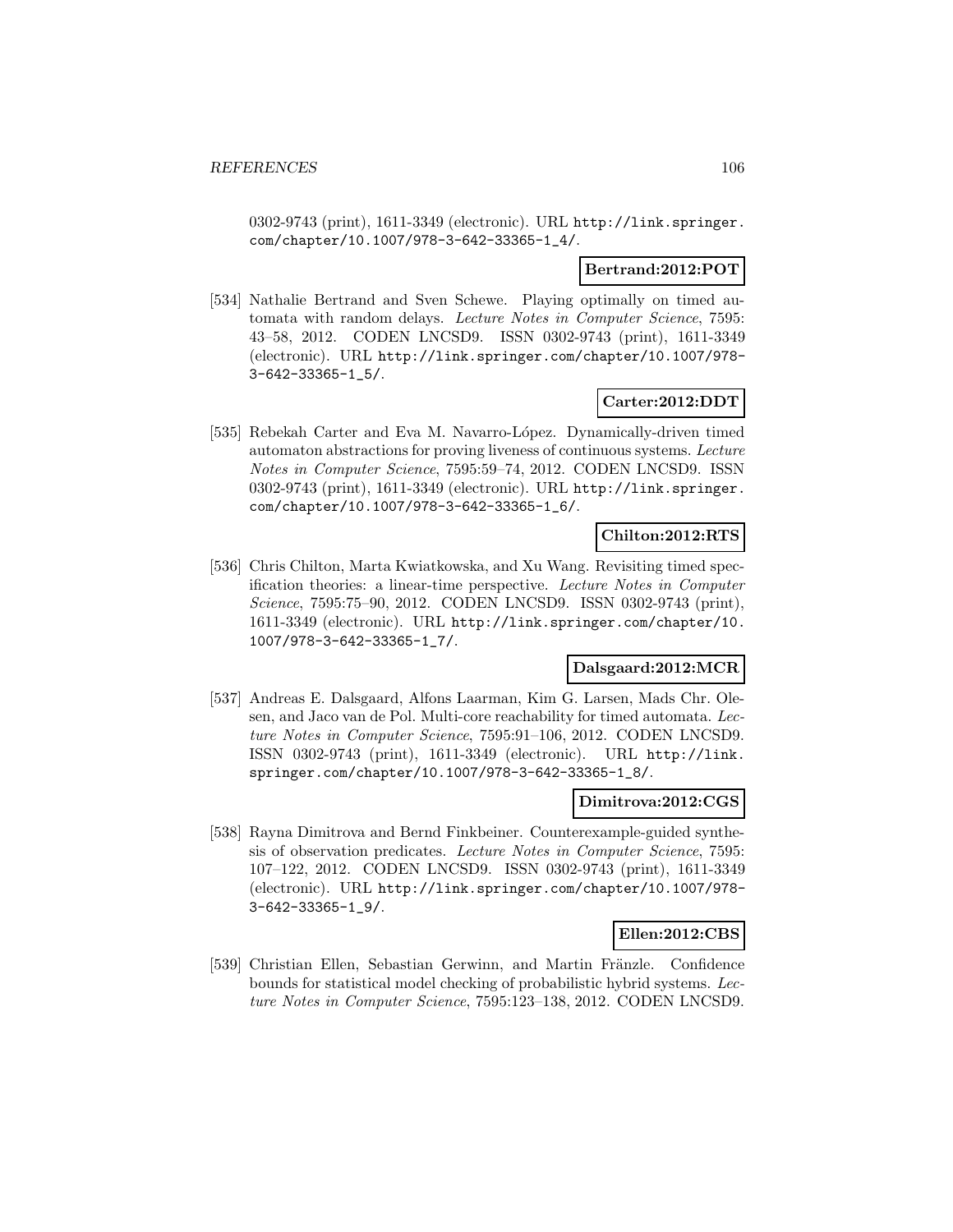ISSN 0302-9743 (print), 1611-3349 (electronic). URL http://link. springer.com/chapter/10.1007/978-3-642-33365-1\_10/.

### **Ghasemieh:2012:RBA**

[540] Hamed Ghasemieh, Anne Remke, Boudewijn Haverkort, and Marco Gribaudo. Region-based analysis of hybrid Petri nets with a single general one-shot transition. Lecture Notes in Computer Science, 7595: 139–154, 2012. CODEN LNCSD9. ISSN 0302-9743 (print), 1611-3349 (electronic). URL http://link.springer.com/chapter/10.1007/978- 3-642-33365-1\_11/.

### **Herrera:2012:RQE**

[541] Christian Herrera, Bernd Westphal, Sergio Feo-Arenis, Marco Muñiz, and Andreas Podelski. Reducing quasi-equal clocks in networks of timed automata. Lecture Notes in Computer Science, 7595:155–170, 2012. CODEN LNCSD9. ISSN 0302-9743 (print), 1611-3349 (electronic). URL http:// link.springer.com/chapter/10.1007/978-3-642-33365-1\_12/.

### **Kindermann:2012:SBI**

[542] Roland Kindermann, Tommi Junttila, and Ilkka Niemelä. SMT-based induction methods for timed systems. Lecture Notes in Computer Science, 7595:171–187, 2012. CODEN LNCSD9. ISSN 0302-9743 (print), 1611- 3349 (electronic). URL http://link.springer.com/chapter/10.1007/ 978-3-642-33365-1\_13/.

# **Muniz:2012:TAD**

[543] Marco Muñiz, Bernd Westphal, and Andreas Podelski. Timed automata with disjoint activity. Lecture Notes in Computer Science, 7595: 188–203, 2012. CODEN LNCSD9. ISSN 0302-9743 (print), 1611-3349 (electronic). URL http://link.springer.com/chapter/10.1007/978- 3-642-33365-1\_14/.

# **Peter:2012:CBS**

[544] Hans-Jörg Peter and Bernd Finkbeiner. The complexity of bounded synthesis for timed control with partial observability. Lecture Notes in Computer Science, 7595:204–219, 2012. CODEN LNCSD9. ISSN 0302- 9743 (print), 1611-3349 (electronic). URL http://link.springer.com/ chapter/10.1007/978-3-642-33365-1\_15/.

#### **Rinast:2012:SDZ**

[545] Jonas Rinast and Sibylle Schupp. Static detection of Zeno runs in UPPAAL networks based on synchronization matrices and two datavariable heuristics. Lecture Notes in Computer Science, 7595:220–235,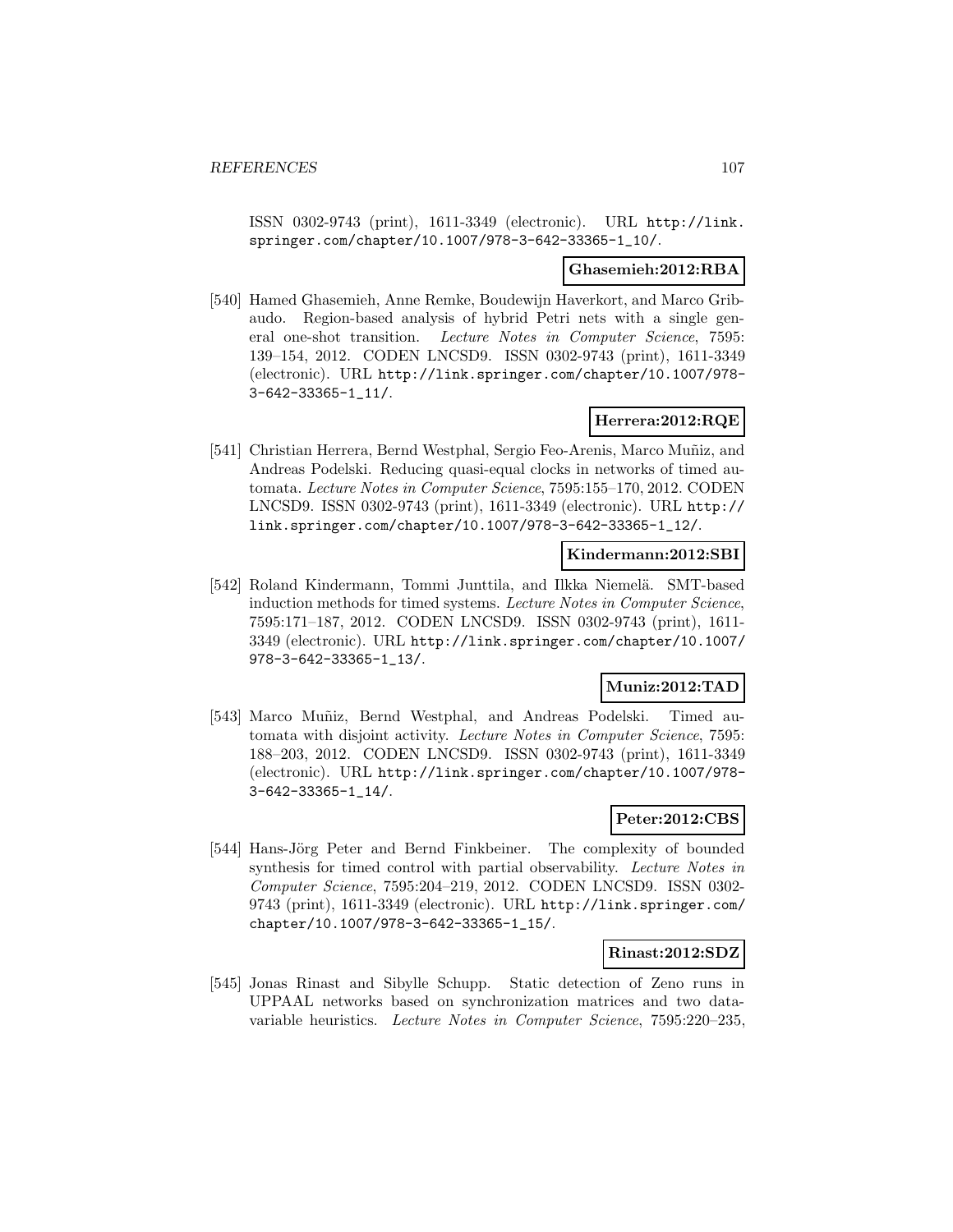2012. CODEN LNCSD9. ISSN 0302-9743 (print), 1611-3349 (electronic). URL http://link.springer.com/chapter/10.1007/978-3- 642-33365-1\_16/.

### **Stainer:2012:FFT**

[546] Amélie Stainer. Frequencies in forgetful timed automata. Lecture Notes in Computer Science, 7595:236–251, 2012. CODEN LNCSD9. ISSN 0302- 9743 (print), 1611-3349 (electronic). URL http://link.springer.com/ chapter/10.1007/978-3-642-33365-1\_17/.

#### **Wehrle:2012:MHS**

[547] Martin Wehrle and Sebastian Kupferschmid. MCTA: Heuristics and search for timed systems. Lecture Notes in Computer Science, 7595: 252–266, 2012. CODEN LNCSD9. ISSN 0302-9743 (print), 1611-3349 (electronic). URL http://link.springer.com/chapter/10.1007/978- 3-642-33365-1\_18/.

#### **Anonymous:2012:BMg**

[548] Anonymous. Back matter. Lecture Notes in Computer Science, 7595: ??, 2012. CODEN LNCSD9. ISSN 0302-9743 (print), 1611-3349 (electronic). URL http://link.springer.com/content/pdf/bbm:978-3- 642-33365-1/1.

### **Anonymous:2012:FMbd**

[549] Anonymous. Front matter. Lecture Notes in Computer Science, 7595: ??, 2012. CODEN LNCSD9. ISSN 0302-9743 (print), 1611-3349 (electronic). URL http://link.springer.com/content/pdf/bfm:978-3- 642-33365-1/1.

#### **Takimoto:2012:CES**

[550] Tomoya Takimoto and Fukuhito Ooshita. Communication-efficient selfstabilization in wireless networks. Lecture Notes in Computer Science, 7596:1–15, 2012. CODEN LNCSD9. ISSN 0302-9743 (print), 1611-3349 (electronic). URL http://link.springer.com/chapter/10.1007/978- 3-642-33536-5\_1/.

### **Kohler:2012:SSL**

[551] Sven Köhler, Volker Turau, and Gerhard Mentges. Self-stabilizing local k-placement of replicas with minimal variance. Lecture Notes in Computer Science, 7596:16–30, 2012. CODEN LNCSD9. ISSN 0302-9743 (print), 1611-3349 (electronic). URL http://link.springer.com/chapter/10. 1007/978-3-642-33536-5\_2/.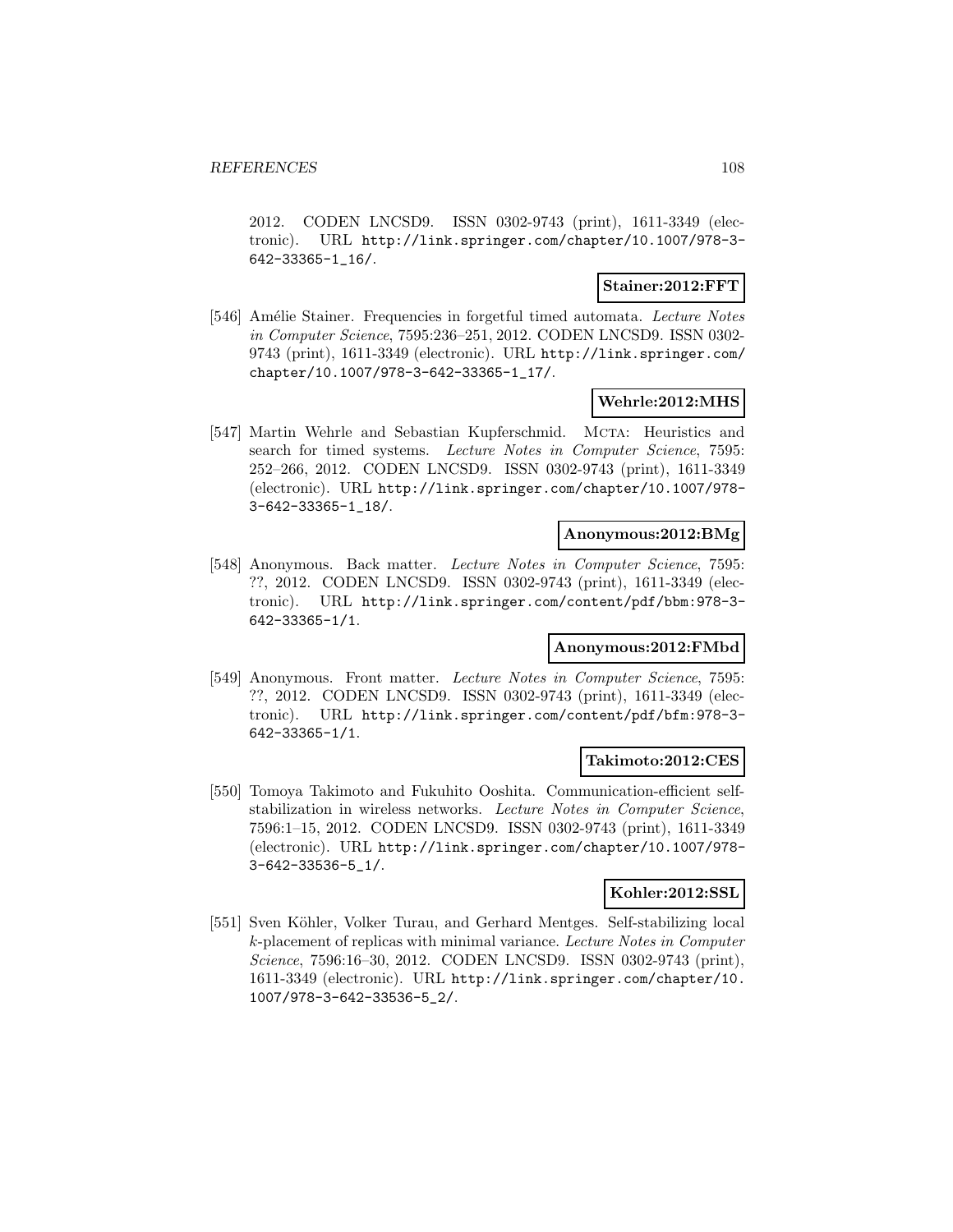#### **Neggazi:2012:SSA**

[552] Brahim Neggazi and Mohammed Haddad. Self-stabilizing algorithm for maximal graph partitioning into triangles. Lecture Notes in Computer Science, 7596:31–42, 2012. CODEN LNCSD9. ISSN 0302-9743 (print), 1611-3349 (electronic). URL http://link.springer.com/chapter/10. 1007/978-3-642-33536-5\_3/.

#### **Malekpour:2012:BAS**

[553] Mahyar R. Malekpour. Brief announcement: Self-stabilizing synchronization of arbitrary digraphs in presence of faults. Lecture Notes in Computer Science, 7596:43–45, 2012. CODEN LNCSD9. ISSN 0302-9743 (print), 1611-3349 (electronic). URL http://link.springer.com/chapter/10. 1007/978-3-642-33536-5\_4/.

# **Datta:2012:BAS**

[554] Ajoy K. Datta and Stéphane Devismes. Brief announcement: Selfstabilizing silent disjunction in an anonymous network. Lecture Notes in Computer Science, 7596:46–48, 2012. CODEN LNCSD9. ISSN 0302- 9743 (print), 1611-3349 (electronic). URL http://link.springer.com/ chapter/10.1007/978-3-642-33536-5\_5/.

### **Ooshita:2012:SSM**

[555] Fukuhito Ooshita and Sébastien Tixeuil. On the self-stabilization of mobile oblivious robots in uniform rings. Lecture Notes in Computer Science, 7596:49–63, 2012. CODEN LNCSD9. ISSN 0302-9743 (print), 1611-3349 (electronic). URL http://link.springer.com/chapter/10.1007/978- 3-642-33536-5\_6/.

#### **Devismes:2012:OGE**

[556] Stéphane Devismes and Anissa Lamani. Optimal grid exploration by asynchronous oblivious robots. Lecture Notes in Computer Science, 7596: 64–76, 2012. CODEN LNCSD9. ISSN 0302-9743 (print), 1611-3349 (electronic). URL http://link.springer.com/chapter/10.1007/978- 3-642-33536-5\_7/.

#### **Michail:2012:TPP**

[557] Othon Michail and Ioannis Chatzigiannakis. Terminating population protocols via some minimal global knowledge assumptions. Lecture Notes in Computer Science, 7596:77–89, 2012. CODEN LNCSD9. ISSN 0302- 9743 (print), 1611-3349 (electronic). URL http://link.springer.com/ chapter/10.1007/978-3-642-33536-5\_8/.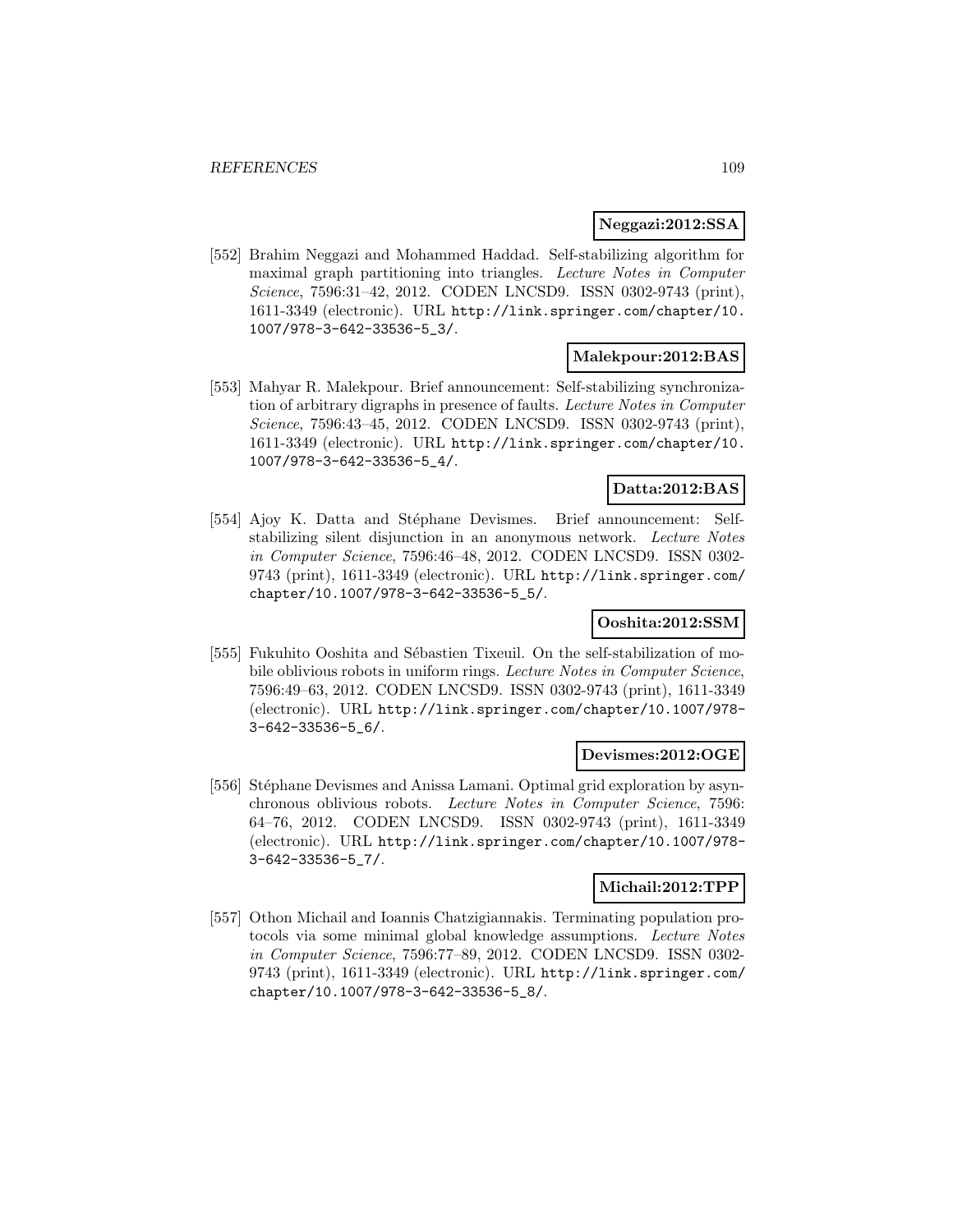# **Fugger:2012:BAD**

[558] Matthias Függer and Alexander Kößler. Brief announcement: The degrading effect of forgetting on a synchronizer. Lecture Notes in Computer Science, 7596:90–91, 2012. CODEN LNCSD9. ISSN 0302-9743 (print), 1611-3349 (electronic). URL http://link.springer.com/accesspage/ chapter/10.1007/978-3-642-33536-5\_9.

# **Izumi:2012:BAM**

[559] Tomoko Izumi, Yukiko Yamauchi, and Sayaka Kamei. Brief announcement: Mobile agent rendezvous on edge evolving rings. Lecture Notes in Computer Science, 7596:92–94, 2012. CODEN LNCSD9. ISSN 0302- 9743 (print), 1611-3349 (electronic). URL http://link.springer.com/ chapter/10.1007/978-3-642-33536-5\_10/.

# **Liu:2012:HLE**

[560] Yanhong A. Liu, Scott D. Stoller, and Bo Lin. High-level executable specifications of distributed algorithms. Lecture Notes in Computer Science, 7596:95–110, 2012. CODEN LNCSD9. ISSN 0302-9743 (print), 1611-3349 (electronic). URL http://link.springer.com/chapter/10.1007/978- 3-642-33536-5\_11/.

# **Jarraya:2012:FVS**

[561] Yosr Jarraya and Arash Eghtesadi. Formal verification of security preservation for migrating virtual machines in the cloud. Lecture Notes in Computer Science, 7596:111–125, 2012. CODEN LNCSD9. ISSN 0302- 9743 (print), 1611-3349 (electronic). URL http://link.springer.com/ chapter/10.1007/978-3-642-33536-5\_12/.

# **Adamek:2012:EPT**

[562] Jordan Adamek and Mikhail Nesterenko. Evaluating practical tolerance properties of stabilizing programs through simulation: The case of propagation of information with feedback. Lecture Notes in Computer Science, 7596:126–132, 2012. CODEN LNCSD9. ISSN 0302-9743 (print), 1611-3349 (electronic). URL http://link.springer.com/chapter/10. 1007/978-3-642-33536-5\_13/.

### **Dolev:2012:SSE**

[563] Shlomi Dolev and Ariel Hanemann. Self-stabilizing end-to-end communication in (bounded capacity, omitting, duplicating and non-FIFO) dynamic networks. Lecture Notes in Computer Science, 7596:133–147, 2012. CODEN LNCSD9. ISSN 0302-9743 (print), 1611-3349 (electronic). URL http://link.springer.com/chapter/10.1007/978-3- 642-33536-5\_14/.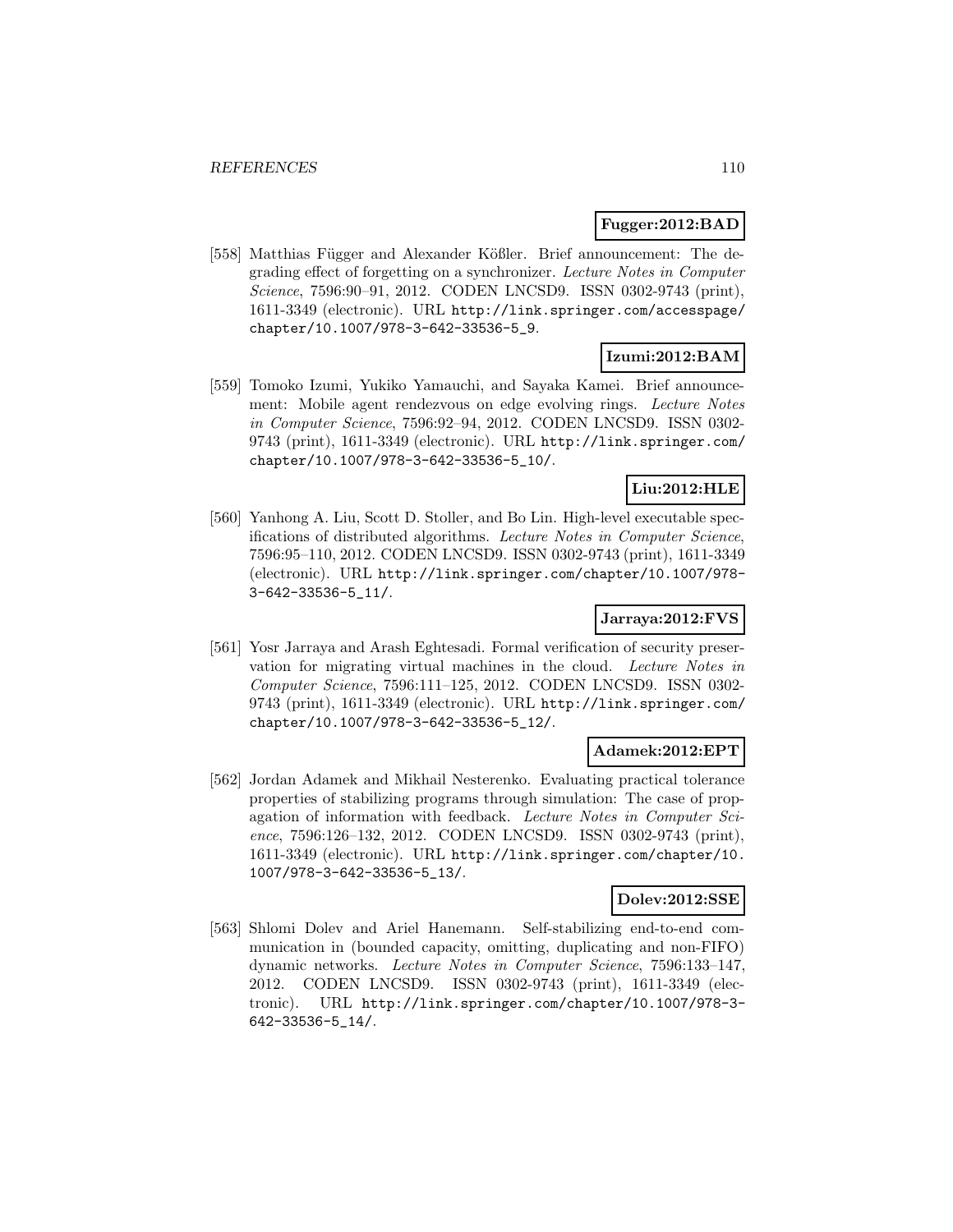#### **Ducourthial:2012:SSD**

[564] Bertrand Ducourthial and Véronique Cherfaoui. Self-stabilizing distributed data fusion. Lecture Notes in Computer Science, 7596:148– 162, 2012. CODEN LNCSD9. ISSN 0302-9743 (print), 1611-3349 (electronic). URL http://link.springer.com/chapter/10.1007/978- 3-642-33536-5\_15/.

# **Johnen:2012:SSS**

[565] Colette Johnen. From self- to self-stabilizing with service guarantee 1 hop weight-based clustering. *Lecture Notes in Computer Science*, 7596: 163–178, 2012. CODEN LNCSD9. ISSN 0302-9743 (print), 1611-3349 (electronic). URL http://link.springer.com/chapter/10.1007/978- 3-642-33536-5\_16/.

# **Chen:2012:BAV**

[566] Jingshu Chen. Brief announcement: Verification of stabilizing programs with SMT solvers. Lecture Notes in Computer Science, 7596: 179–182, 2012. CODEN LNCSD9. ISSN 0302-9743 (print), 1611-3349 (electronic). URL http://link.springer.com/chapter/10.1007/978- 3-642-33536-5\_17/.

# **Muftuoglu:2012:BAM**

[567] Can Arda Muftuoglu, Péter Bokor, and Neeraj Suri. Brief announcement: MP-state: State-aware software model checking of message-passing systems. Lecture Notes in Computer Science, 7596:183–186, 2012. CODEN LNCSD9. ISSN 0302-9743 (print), 1611-3349 (electronic). URL http:// link.springer.com/chapter/10.1007/978-3-642-33536-5\_18/.

#### **Ateniese:2012:OAM**

[568] Giuseppe Ateniese and Roberto Baldoni. Oblivious assignment with m slots. Lecture Notes in Computer Science, 7596:187–201, 2012. CODEN LNCSD9. ISSN 0302-9743 (print), 1611-3349 (electronic). URL http:// link.springer.com/chapter/10.1007/978-3-642-33536-5\_19/.

# **Alaggan:2012:BNI**

[569] Mohammad Alaggan and Sébastien Gambs. BLIP: Non-interactive differentially-private similarity computation on Bloom filters. Lecture Notes in Computer Science, 7596:202–216, 2012. CODEN LNCSD9. ISSN 0302-9743 (print), 1611-3349 (electronic). URL http://link.springer. com/chapter/10.1007/978-3-642-33536-5\_20/.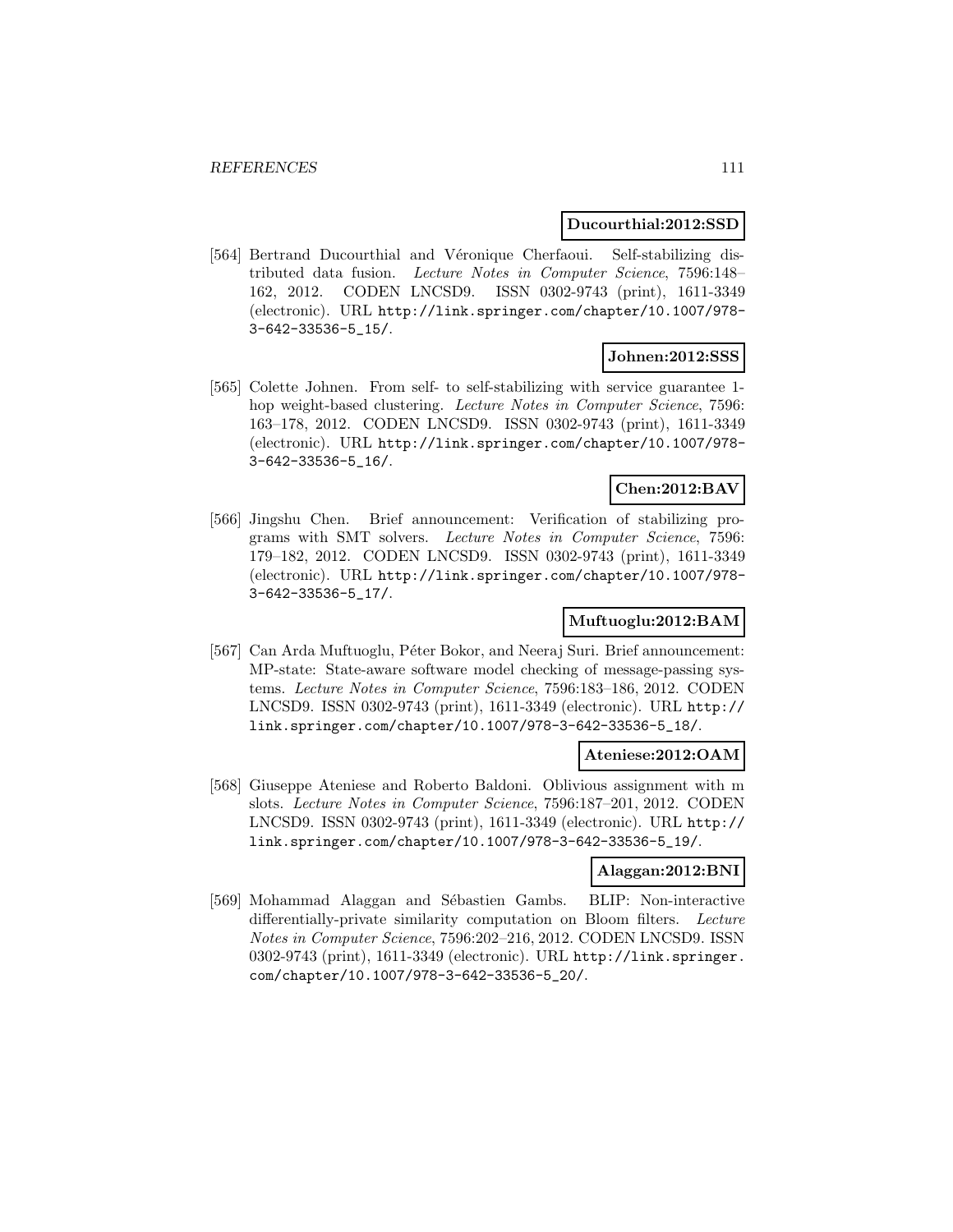#### **Anonymous:2012:FMbe**

[570] Anonymous. Front matter. Lecture Notes in Computer Science, 7596: ??, 2012. CODEN LNCSD9. ISSN 0302-9743 (print), 1611-3349 (electronic). URL http://link.springer.com/content/pdf/bfm:978-3- 642-33536-5/1.

# **Gong:2012:FRS**

[571] Tao Gong. Face recognition by searching most similar sample with immune learning. Lecture Notes in Computer Science, 7597:1–13, 2012. CODEN LNCSD9. ISSN 0302-9743 (print), 1611-3349 (electronic). URL http:// link.springer.com/chapter/10.1007/978-3-642-33757-4\_1/.

### **Pierrard:2012:MOA**

[572] Thomas Pierrard and Carlos A. Coello Coello. A multi-objective artificial immune system based on hypervolume. Lecture Notes in Computer Science, 7597:14–27, 2012. CODEN LNCSD9. ISSN 0302-9743 (print), 1611-3349 (electronic). URL http://link.springer.com/chapter/10. 1007/978-3-642-33757-4\_2/.

# **Textor:2012:CSN**

[573] Johannes Textor. A comparative study of negative selection based anomaly detection in sequence data. Lecture Notes in Computer Science, 7597:28–41, 2012. CODEN LNCSD9. ISSN 0302-9743 (print), 1611-3349 (electronic). URL http://link.springer.com/chapter/10.1007/978- 3-642-33757-4\_3/.

# **Lim:2012:IIS**

[574] TiongHoo Lim, HuiKeng Lau, Jon Timmis, and Iain Bate. Immuneinspired self healing in wireless sensor networks. Lecture Notes in Computer Science, 7597:42–56, 2012. CODEN LNCSD9. ISSN 0302- 9743 (print), 1611-3349 (electronic). URL http://link.springer.com/ chapter/10.1007/978-3-642-33757-4\_4/.

#### **Figueredo:2012:BGS**

[575] Grazziela P. Figueredo, Peer-Olaf Siebers, Uwe Aickelin, and Stephanie Foan. A beginner's guide to systems simulation in immunology. Lecture Notes in Computer Science, 7597:57–71, 2012. CODEN LNCSD9. ISSN 0302-9743 (print), 1611-3349 (electronic). URL http://link.springer. com/chapter/10.1007/978-3-642-33757-4\_5/.

# **Tsang:2012:CBM**

[576] Wilburn W. P. Tsang and Henry Y. K. Lau. Clustering-based multiobjective immune optimization evolutionary algorithm. Lecture Notes in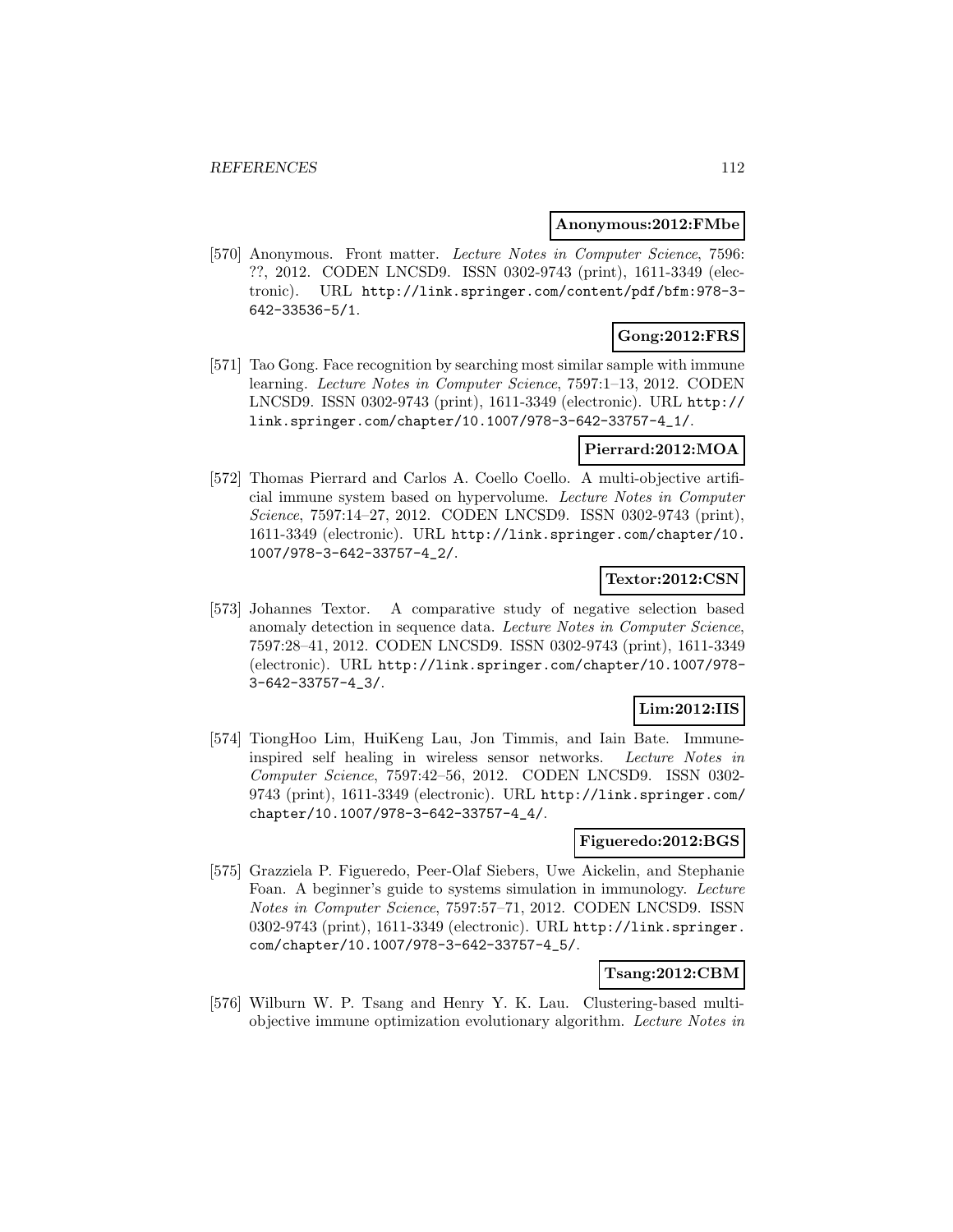Computer Science, 7597:72–85, 2012. CODEN LNCSD9. ISSN 0302- 9743 (print), 1611-3349 (electronic). URL http://link.springer.com/ chapter/10.1007/978-3-642-33757-4\_6/.

### **Gogolinska:2012:PNA**

[577] Anna Gogolinska and Wieslaw Nowak. Petri nets approach to modeling of immune system and autism. Lecture Notes in Computer Science, 7597:86–99, 2012. CODEN LNCSD9. ISSN 0302-9743 (print), 1611-3349 (electronic). URL http://link.springer.com/chapter/10.1007/978- 3-642-33757-4\_7/.

# **deOliveira:2012:MII**

[578] Cicero Hildenberg Lima de Oliveira, Thayna Baptista Moroso, and Fabio Hugo Souza Matos. Mathematical implementation of interaction between malaria and immune system. Lecture Notes in Computer Science, 7597: 100–110, 2012. CODEN LNCSD9. ISSN 0302-9743 (print), 1611-3349 (electronic). URL http://link.springer.com/chapter/10.1007/978- 3-642-33757-4\_8/.

### **Jansen:2012:CLC**

[579] Thomas Jansen and Christine Zarges. Computing longest common subsequences with the B-cell algorithm. Lecture Notes in Computer Science, 7597:111–124, 2012. CODEN LNCSD9. ISSN 0302-9743 (print), 1611- 3349 (electronic). URL http://link.springer.com/chapter/10.1007/ 978-3-642-33757-4\_9/.

# **Fu:2012:BTI**

[580] Jun Fu, Huan Yang, Yiwen Liang, and Chengyu Tan. Bait a trap: Introducing natural killer cells to artificial immune system for spyware detection. Lecture Notes in Computer Science, 7597:125–138, 2012. CODEN LNCSD9. ISSN 0302-9743 (print), 1611-3349 (electronic). URL http:// link.springer.com/chapter/10.1007/978-3-642-33757-4\_10/.

#### **Elsayed:2012:ACI**

[581] Samir A. Mohamed Elsayed, Sanguthevar Rajasekaran, and Reda A. Ammar. AC-CS: An immune-inspired associative classification algorithm. Lecture Notes in Computer Science, 7597:139–151, 2012. CODEN LNCSD9. ISSN 0302-9743 (print), 1611-3349 (electronic). URL http:// link.springer.com/chapter/10.1007/978-3-642-33757-4\_11/.

# **Chelly:2012:RDN**

[582] Zeineb Chelly and Zied Elouedi. RC-DCA: a new feature selection and signal categorization technique for the Dendritic Cell Algorithm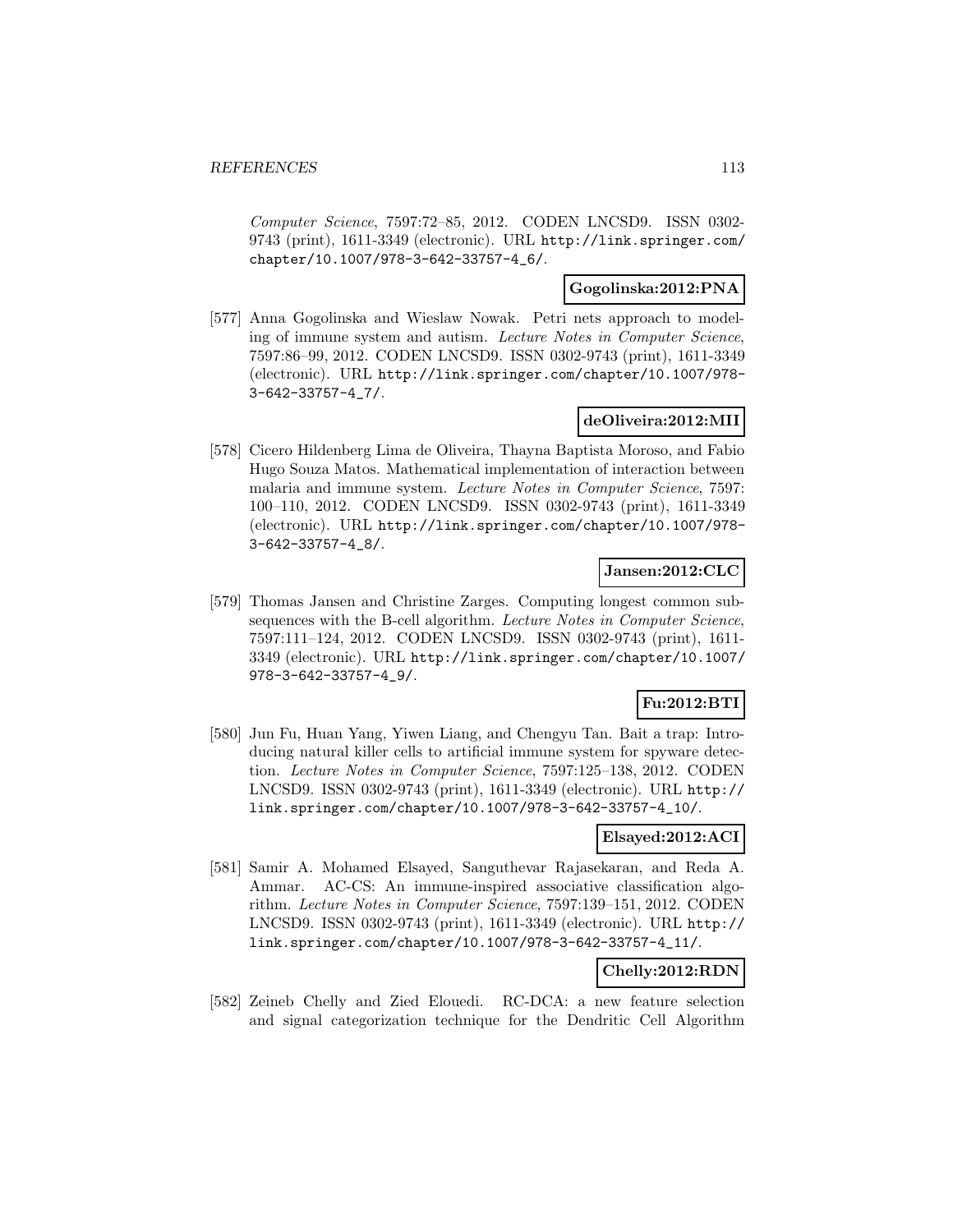based on rough set theory. Lecture Notes in Computer Science, 7597: 152–165, 2012. CODEN LNCSD9. ISSN 0302-9743 (print), 1611-3349 (electronic). URL http://link.springer.com/chapter/10.1007/978- 3-642-33757-4\_12/.

### **Mariani:2012:AIN**

[583] Viviana Cocco Mariani, Leandro dos Santos Coelho, and Anderson Duck. Artificial immune network approach with Beta differential operator applied to optimization of heat exchangers. Lecture Notes in Computer Science, 7597:166–177, 2012. CODEN LNCSD9. ISSN 0302-9743 (print), 1611-3349 (electronic). URL http://link.springer.com/chapter/10. 1007/978-3-642-33757-4\_13/.

#### **Mostardinha:2012:NSA**

[584] Patricia Mostardinha, Bruno Filipe Faria, André Zúquete, and Fernão Vistulo de Abreu. A negative selection approach to intrusion detection. Lecture Notes in Computer Science, 7597:178–190, 2012. CODEN LNCSD9. ISSN 0302-9743 (print), 1611-3349 (electronic). URL http://link. springer.com/chapter/10.1007/978-3-642-33757-4\_14/.

### **Tarapore:2012:CNS**

[585] Danesh Tarapore, Anders Lyhne Christensen, Pedro U. Lima, and Jorge Carneiro. Clonal Expansion without Self-replicating Entities. Lecture Notes in Computer Science, 7597:191–204, 2012. CODEN LNCSD9. ISSN 0302-9743 (print), 1611-3349 (electronic). URL http://link.springer. com/chapter/10.1007/978-3-642-33757-4\_15/.

### **Mohammadi:2012:RTA**

[586] Mahdi Mohammadi, Ahmad Akbari, Bijan Raahemi, and Babak Nassersharif. A real time anomaly detection system based on probabilistic artificial immune based algorithm. Lecture Notes in Computer Science, 7597: 205–217, 2012. CODEN LNCSD9. ISSN 0302-9743 (print), 1611-3349 (electronic). URL http://link.springer.com/chapter/10.1007/978- 3-642-33757-4\_16/.

# **Cai:2012:CIN**

[587] Zixing Cai, Xingbao Liu, and Xiaoping Ren. CSA/IE: Novel clonal selection algorithm with information exchange for high dimensional global optimization problems. Lecture Notes in Computer Science, 7597:218– 231, 2012. CODEN LNCSD9. ISSN 0302-9743 (print), 1611-3349 (electronic). URL http://link.springer.com/chapter/10.1007/978- 3-642-33757-4\_17/.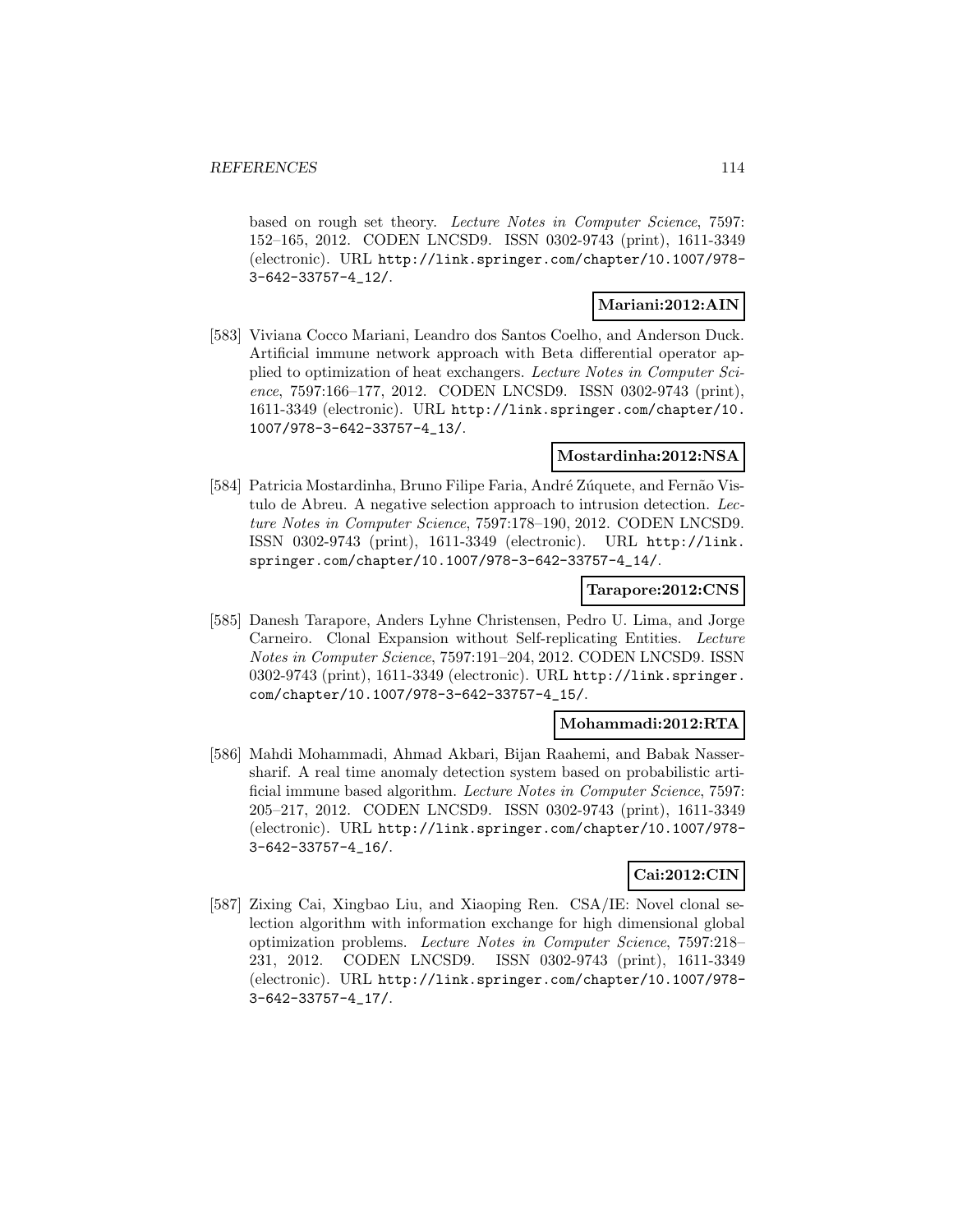#### **Pinacho:2012:EAA**

[588] Pedro Pinacho, Iván Pau, Max Chacón, and Sergio Sánchez. An ecological approach to anomaly detection: The EIA model. Lecture Notes in Computer Science, 7597:232–245, 2012. CODEN LNCSD9. ISSN 0302- 9743 (print), 1611-3349 (electronic). URL http://link.springer.com/ chapter/10.1007/978-3-642-33757-4\_18/.

# **Musselle:2012:RCD**

[589] Chris Musselle. Rethinking concepts of the Dendritic Cell Algorithm for multiple data stream analysis. Lecture Notes in Computer Science, 7597: 246–259, 2012. CODEN LNCSD9. ISSN 0302-9743 (print), 1611-3349 (electronic). URL http://link.springer.com/chapter/10.1007/978- 3-642-33757-4\_19/.

#### **Giancarlo:2012:SBM**

[590] Raffaele Giancarlo and Filippo Utro. Stability-based model selection for high throughput genomic data: An algorithmic paradigm. Lecture Notes in Computer Science, 7597:260–270, 2012. CODEN LNCSD9. ISSN 0302- 9743 (print), 1611-3349 (electronic). URL http://link.springer.com/ chapter/10.1007/978-3-642-33757-4\_20/.

# **Anonymous:2012:FMbf**

[591] Anonymous. Front matter. Lecture Notes in Computer Science, 7597: ??, 2012. CODEN LNCSD9. ISSN 0302-9743 (print), 1611-3349 (electronic). URL http://link.springer.com/content/pdf/bfm:978-3- 642-33757-4/1.

# **Faraj:2012:RSI**

[592] Noura Faraj, Jean-Marc Thiery, Isabelle Bloch, Nadège Varsier, and Joe Wiart. Robust and scalable interactive freeform modeling of high definition medical images. Lecture Notes in Computer Science, 7599: 1–11, 2012. CODEN LNCSD9. ISSN 0302-9743 (print), 1611-3349 (electronic). URL http://link.springer.com/chapter/10.1007/978- 3-642-33463-4\_1/.

# **Cui:2012:ASA**

[593] Xinyi Cui, Shaoting Zhang, Yiqiang Zhan, Mingchen Gao, and Junzhou Huang. 3D anatomical shape Atlas construction using mesh quality preserved deformable models. Lecture Notes in Computer Science, 7599: 12–21, 2012. CODEN LNCSD9. ISSN 0302-9743 (print), 1611-3349 (electronic). URL http://link.springer.com/chapter/10.1007/978- 3-642-33463-4\_2/.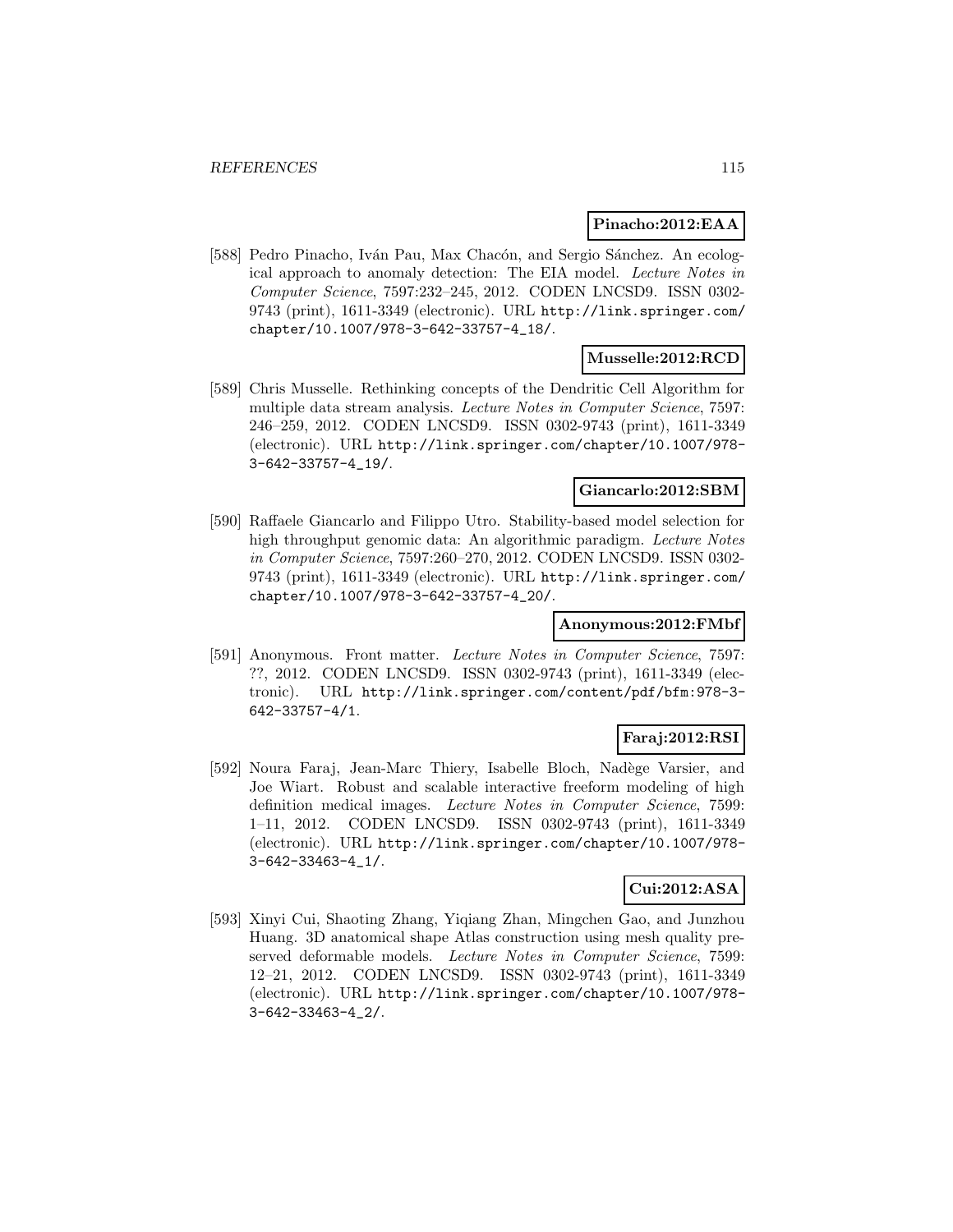#### **Albrecht:2012:AFR**

[594] Thomas Albrecht and Thomas Vetter. Automatic fracture reduction. Lecture Notes in Computer Science, 7599:22–29, 2012. CODEN LNCSD9. ISSN 0302-9743 (print), 1611-3349 (electronic). URL http://link. springer.com/chapter/10.1007/978-3-642-33463-4\_3/.

#### **Whitmarsh:2012:ARC**

[595] Tristan Whitmarsh, Luis M. Del Río Barquero, Silvana Di Gregorio, and Jorge Malouf Sierra. Age-related changes in vertebral morphometry by statistical shape analysis. Lecture Notes in Computer Science, 7599:30–39, 2012. CODEN LNCSD9. ISSN 0302-9743 (print), 1611-3349 (electronic). URL http://link.springer.com/chapter/10.1007/978- 3-642-33463-4\_4/.

#### **Zhang:2012:AMF**

[596] Ju Zhang, Duane Malcolm, Jacqui Hislop-Jambrich, C. David L. Thomas, and Poul Nielsen. Automatic meshing of femur cortical surfaces from clinical CT images. Lecture Notes in Computer Science, 7599:40–48, 2012. CODEN LNCSD9. ISSN 0302-9743 (print), 1611-3349 (electronic). URL http://link.springer.com/chapter/10.1007/978-3- 642-33463-4\_5/.

# **Jensen:2012:SSR**

[597] Rasmus R. Jensen, Oline V. Olesen, Rasmus R. Paulsen, Mike van der Poel, and Rasmus Larsen. Statistical surface recovery: a study on ear canals. Lecture Notes in Computer Science, 7599:49–58, 2012. CODEN LNCSD9. ISSN 0302-9743 (print), 1611-3349 (electronic). URL http:// link.springer.com/chapter/10.1007/978-3-642-33463-4\_6/.

### **Zhang:2012:ASC**

[598] Hong Zhang, Yuanfeng Jiao, Yongjie Zhang, and Kenji Shimada. Automated segmentation of cerebral aneurysms based on conditional random field and gentle adaboost. Lecture Notes in Computer Science, 7599: 59–69, 2012. CODEN LNCSD9. ISSN 0302-9743 (print), 1611-3349 (electronic). URL http://link.springer.com/chapter/10.1007/978- 3-642-33463-4\_7/.

### **Kim:2012:CMD**

[599] Youngjun Kim, Seungbin Lee, Frédérick Roy, Deukhee Lee, Laehyun Kim, and Sehyung Park. Carving mesh with deformation for soft tissue removal simulation. Lecture Notes in Computer Science, 7599:70– 79, 2012. CODEN LNCSD9. ISSN 0302-9743 (print), 1611-3349 (elec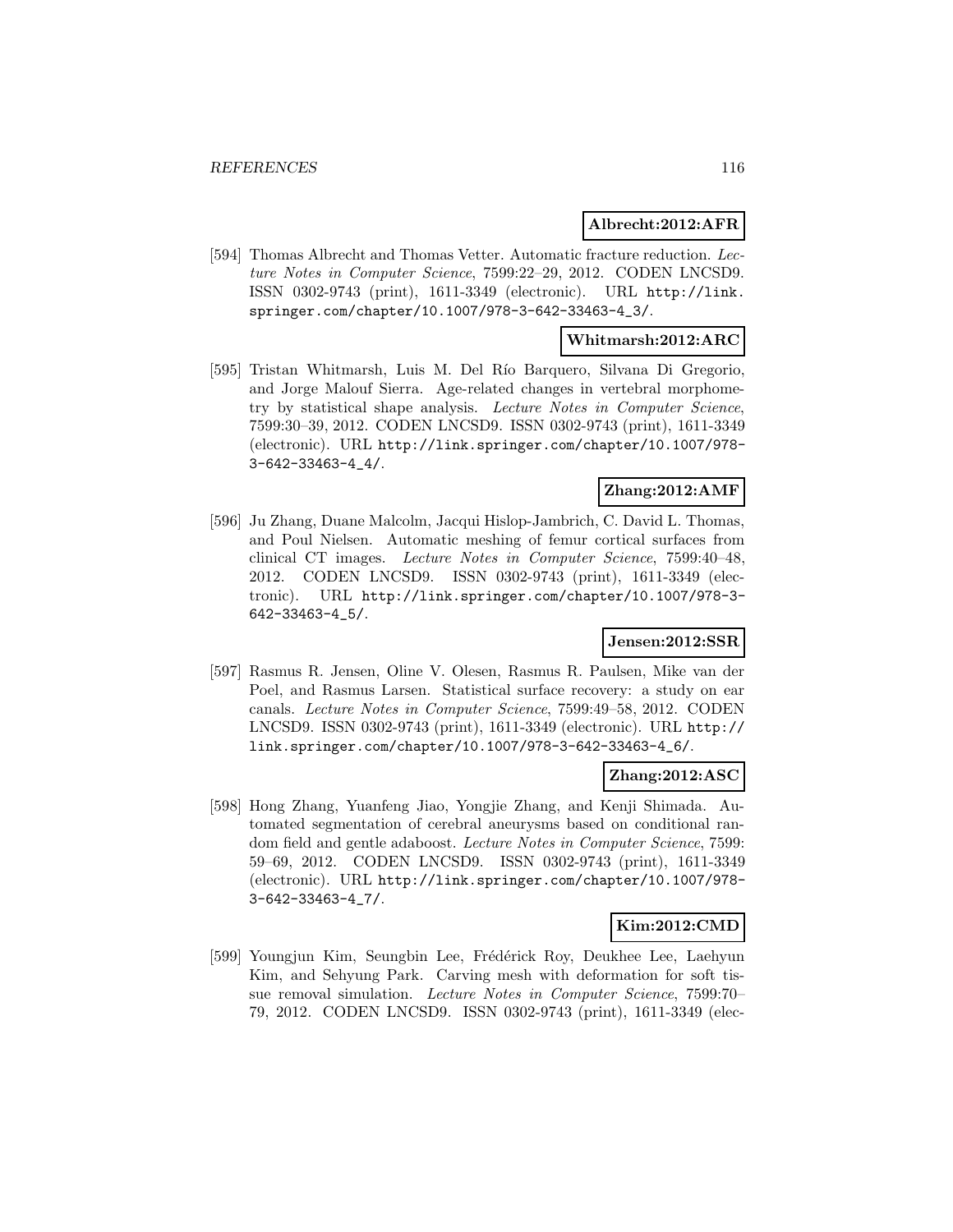tronic). URL http://link.springer.com/chapter/10.1007/978-3- 642-33463-4\_8/.

# **Gao:2012:SRS**

[600] Yi Gao and Sylvain Bouix. Synthesis of realistic subcortical anatomy with known surface deformations. Lecture Notes in Computer Science, 7599:80–88, 2012. CODEN LNCSD9. ISSN 0302-9743 (print), 1611-3349 (electronic). URL http://link.springer.com/chapter/10.1007/978- 3-642-33463-4\_9/.

### **Gutman:2012:RSC**

[601] Boris A. Gutman, Ryan McComb, Jay Sung, Won Moon, and Paul M. Thompson. Robust shape correspondence via spherical patch matching for atlases of partial skull models. Lecture Notes in Computer Science, 7599:89–100, 2012. CODEN LNCSD9. ISSN 0302-9743 (print), 1611-3349 (electronic). URL http://link.springer.com/chapter/10.1007/978- 3-642-33463-4\_10/.

# **Kahnt:2012:FPM**

[602] Max Kahnt, Heiko Ramm, Hans Lamecker, and Stefan Zachow. Featurepreserving, multi-material mesh generation using hierarchical oracles. Lecture Notes in Computer Science, 7599:101–111, 2012. CODEN LNCSD9. ISSN 0302-9743 (print), 1611-3349 (electronic). URL http://link. springer.com/chapter/10.1007/978-3-642-33463-4\_11/.

# **Li:2012:PCS**

[603] Gang Li, Jingxin Nie, and Dinggang Shen. Partition cortical surfaces into supervertices: Method and application. Lecture Notes in Computer Science, 7599:112–121, 2012. CODEN LNCSD9. ISSN 0302-9743 (print), 1611-3349 (electronic). URL http://link.springer.com/chapter/10. 1007/978-3-642-33463-4\_12/.

#### **Park:2012:ABE**

[604] Jeonghyung Park, Suzanne M. Shontz, and Corina S. Drapaca. Automatic boundary evolution tracking via a combined level set method and mesh warping technique: Application to hydrocephalus. Lecture Notes in Computer Science, 7599:122–133, 2012. CODEN LNCSD9. ISSN 0302- 9743 (print), 1611-3349 (electronic). URL http://link.springer.com/ chapter/10.1007/978-3-642-33463-4\_13/.

### **Pepe:2012:SRG**

[605] Antonietta Pepe, Laura Brandolini, Marco Piastra, Juha Koikkalainen, and Jarmo Hietala. Simplified Reeb graph as effective shape descrip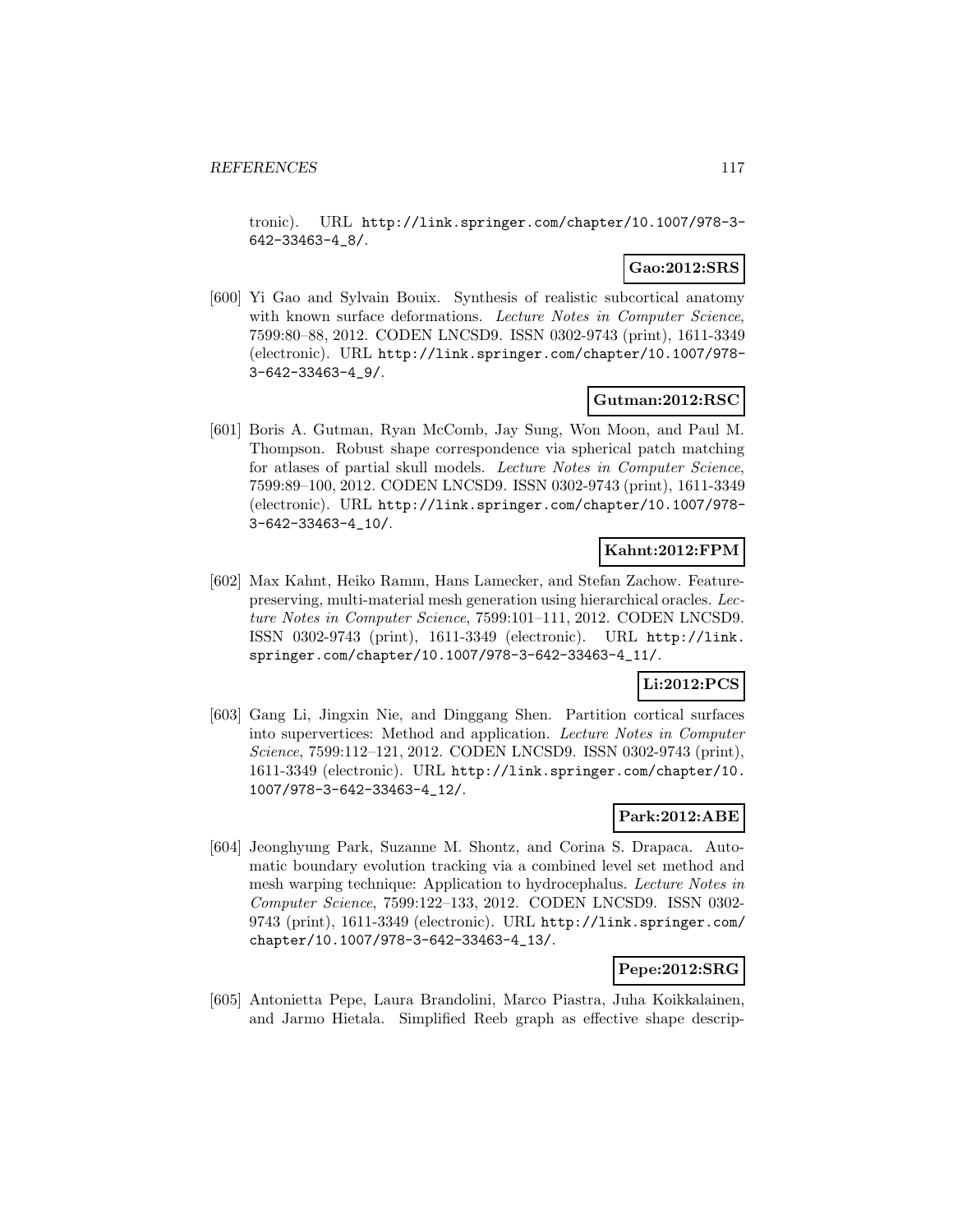tor for the striatum. Lecture Notes in Computer Science, 7599:134– 146, 2012. CODEN LNCSD9. ISSN 0302-9743 (print), 1611-3349 (electronic). URL http://link.springer.com/chapter/10.1007/978- 3-642-33463-4\_14/.

### **Sibbing:2012:TAQ**

[606] Dominik Sibbing, Hans-Christian Ebke, Kai Ingo Esser, and Leif Kobbelt. Topology aware quad dominant meshing for vascular structures. Lecture Notes in Computer Science, 7599:147–158, 2012. CODEN LNCSD9. ISSN 0302-9743 (print), 1611-3349 (electronic). URL http://link.springer. com/chapter/10.1007/978-3-642-33463-4\_15/.

### **Voglreiter:2012:VRT**

[607] Philip Voglreiter, Markus Steinberger, Dieter Schmalstieg, and Bernhard Kainz. Volumetric real-time particle-based representation of large unstructured tetrahedral polygon meshes. Lecture Notes in Computer Science, 7599:159–168, 2012. CODEN LNCSD9. ISSN 0302-9743 (print), 1611-3349 (electronic). URL http://link.springer.com/chapter/10. 1007/978-3-642-33463-4\_16/.

#### **Anonymous:2012:BMh**

[608] Anonymous. Back matter. Lecture Notes in Computer Science, 7599: ??, 2012. CODEN LNCSD9. ISSN 0302-9743 (print), 1611-3349 (electronic). URL http://link.springer.com/content/pdf/bbm:978-3- 642-33463-4/1.

### **Anonymous:2012:FMbg**

[609] Anonymous. Front matter. Lecture Notes in Computer Science, 7599: ??, 2012. CODEN LNCSD9. ISSN 0302-9743 (print), 1611-3349 (electronic). URL http://link.springer.com/content/pdf/bfm:978-3- 642-33463-4/1.

# **Finkel:2012:RPI**

[610] Alain Finkel, Jérôme Leroux, and Igor Potapov, editors. Reachability Problems: 6th International Workshop, RP 2012, Bordeaux, France, September 17–19, 2012. Proceedings, volume 7550 of Lecture Notes in Computer Science. Springer-Verlag Inc., New York, NY, USA, 2012. CO-DEN LNCSD9. ISBN 3-642-33511-X (print), 3-642-33512-8 (e-book). ISSN 0302-9743 (print), 1611-3349 (electronic). LCCN ???? URL http: //www.springerlink.com/content/978-3-642-33512-9.

# **Golumbic:2012:GTC**

[611] Martin Charles Golumbic, Michal Stern, Avivit Levy, and Gila Morgenstern, editors. Graph-Theoretic Concepts in Computer Science: 38th In-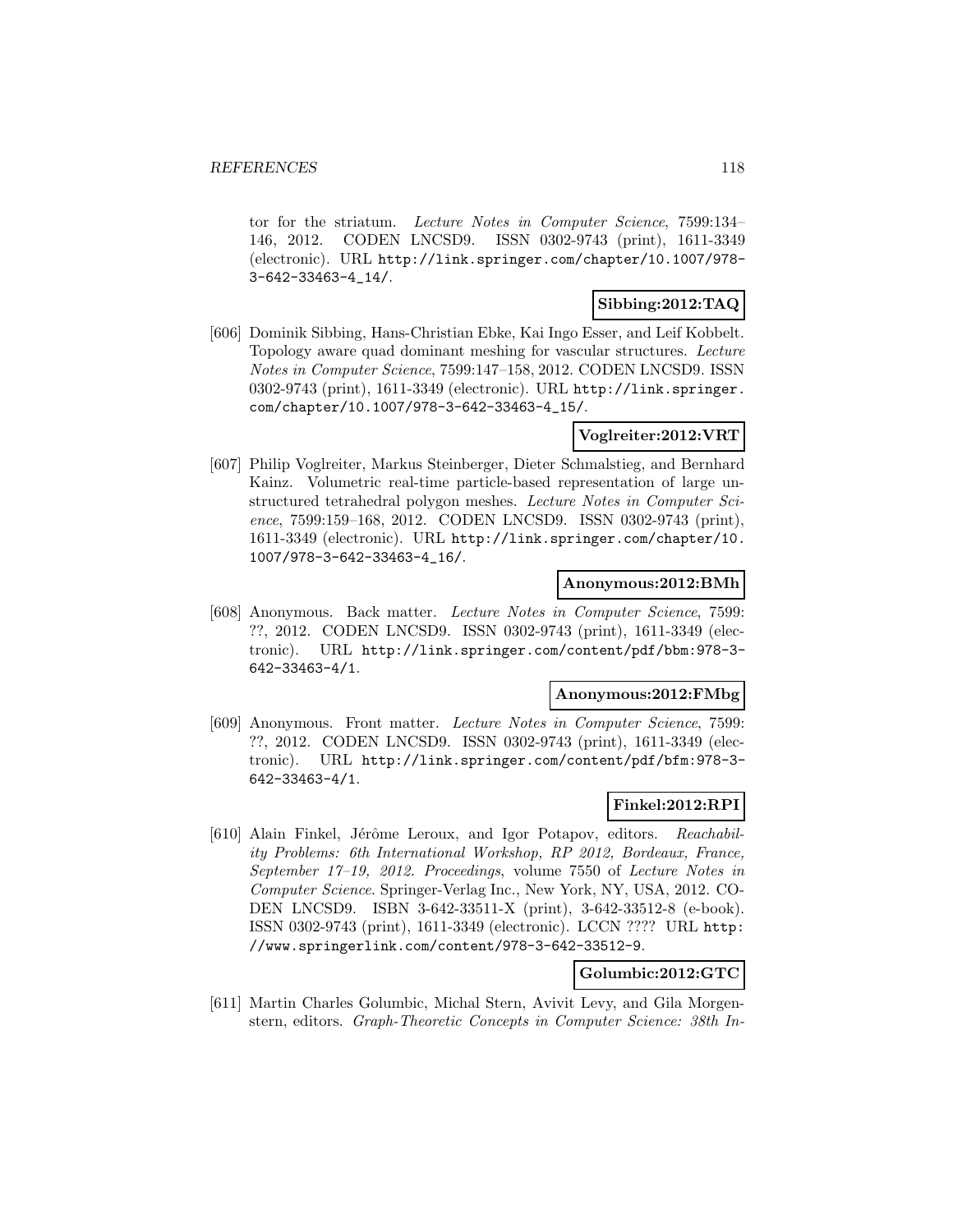ternational Workshop, WG 2012, Jerusalem, Israel, June 26–28, 2012, Revised Selcted Papers, volume 7551 of Lecture Notes in Computer Science. Springer-Verlag Inc., New York, NY, USA, 2012. CODEN LNCSD9. ISBN 3-642-34610-3 (print), 3-642-34611-1 (e-book). ISSN 0302-9743 (print), 1611-3349 (electronic). LCCN ???? URL http:// www.springerlink.com/content/978-3-642-34611-8.

# **Villa:2012:ANNa**

[612] Alessandro E. P. Villa, Włodzisław Duch, Péter Erdi, Francesco Masulli, and Günther Palm, editors. Artificial Neural Networks and Machine Learning — ICANN 2012: 22nd International Conference on Artificial Neural Networks, Lausanne, Switzerland, September 11–14, 2012, Proceedings, Part I, volume 7552 of Lecture Notes in Computer Science. Springer-Verlag Inc., New York, NY, USA, 2012. CODEN LNCSD9. ISBN 3-642-33268-4 (print), 3-642-33269-2 (e-book). ISSN 0302-9743 (print), 1611-3349 (electronic). LCCN ???? URL http://www.springerlink. com/content/978-3-642-33269-2.

# **Villa:2012:ANNb**

[613] Alessandro E. Villa, Włodzisław Duch, Péter Érdi, Francesco Masulli, and Günther Palm, editors. Artificial Neural Networks and Machine Learning — ICANN 2012: 22nd International Conference on Artificial Neural Networks, Lausanne, Switzerland, September 11–14, 2012, Proceedings, Part II, volume 7553 of Lecture Notes in Computer Science. Springer-Verlag Inc., New York, NY, USA, 2012. CODEN LNCSD9. ISBN 3-642-33265-X (print), 3-642-33266-8 (e-book). ISSN 0302-9743 (print), 1611-3349 (electronic). LCCN ???? URL http://www.springerlink.com/content/ 978-3-642-33266-1.

# **Junior:2012:PLB**

[614] Francisco Heron de Carvalho Junior and Luis Soares Barbosa, editors. Programming Languages: 16th Brazilian Symposium, SBLP 2012, Natal, Brazil, September 23–28, 2012. Proceedings, volume 7554 of Lecture Notes in Computer Science. Springer-Verlag Inc., New York, NY, USA, 2012. CODEN LNCSD9. ISBN 3-642-33181-5 (print), 3-642-33182-3 (e-book). ISSN 0302-9743 (print), 1611-3349 (electronic). LCCN ???? URL http: //www.springerlink.com/content/978-3-642-33182-4.

# **Hu:2012:CLT**

[615] Hao Hu, Xiaoning Shi, Robert Stahlbock, and Stefan Voß, editors. Computational Logistics: Third International Conference, ICCL 2012, Shanghai, China, September 24-26, 2012. Proceedings, volume 7555 of Lecture Notes in Computer Science. Springer-Verlag Inc., New York, NY, USA,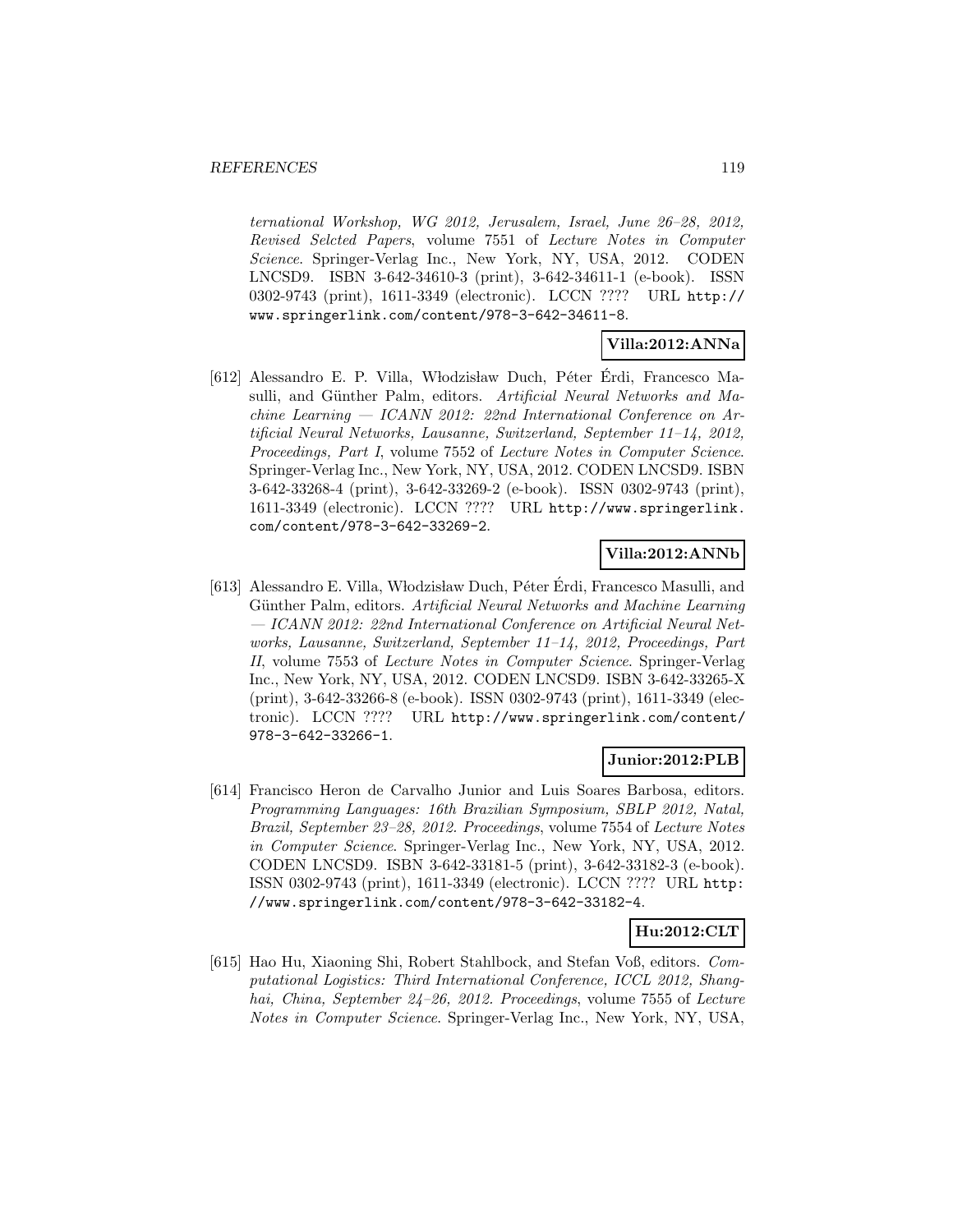2012. CODEN LNCSD9. ISBN 3-642-33586-1 (print), 3-642-33587-X (ebook). ISSN 0302-9743 (print), 1611-3349 (electronic). LCCN ???? URL http://www.springerlink.com/content/978-3-642-33587-7.

### **Domingo-Ferrer:2012:PSD**

[616] Josep Domingo-Ferrer and Ilenia Tinnirello, editors. Privacy in Statistical Databases: UNESCO Chair in Data Privacy, International Conference, PSD 2012, Palermo, Italy, September 26–28, 2012. Proceedings, volume 7556 of Lecture Notes in Computer Science. Springer-Verlag Inc., New York, NY, USA, 2012. CODEN LNCSD9. ISBN 3-642-33626-4 (print), 3-642-33627-2 (e-book). ISSN 0302-9743 (print), 1611-3349 (electronic). LCCN ???? URL http://www.springerlink.com/content/978-3-642- 33627-0.

### **Ramsay:2012:AIM**

[617] Allan Ramsay and Gennady Agre, editors. Artificial Intelligence: Methodology, Systems, and Applications: 15th International Conference, AIMSA 2012, Varna, Bulgaria, September 12–15, 2012. Proceedings, volume 7557 of Lecture Notes in Computer Science. Springer-Verlag Inc., New York, NY, USA, 2012. CODEN LNCSD9. ISBN 3-642-33184-X (print), 3- 642-33185-8 (e-book). ISSN 0302-9743 (print), 1611-3349 (electronic). LCCN ???? URL http://www.springerlink.com/content/978-3-642- 33185-5.

#### **Popescu:2012:AWB**

[618] Elvira Popescu, Qing Li, Ralf Klamma, Howard Leung, and Marcus Specht, editors. Advances in Web-Based Learning — ICWL 2012: 11th International Conference, Sinaia, Romania, September 2–4, 2012. Proceedings, volume 7558 of Lecture Notes in Computer Science. Springer-Verlag Inc., New York, NY, USA, 2012. CODEN LNCSD9. ISBN 3-642-33641-8 (print), 3-642-33642-6 (e-book). ISSN 0302-9743 (print), 1611-3349 (electronic). LCCN ???? URL http://www.springerlink.com/content/ 978-3-642-33642-3.

#### **Salah:2012:HBUb**

[619] Albert Ali Salah, Javier Ruiz del Solar, Cetin Meriçli, and Pierre-Yves Oudeyer, editors. Human Behavior Understanding: Third International Workshop, HBU 2012, Vilamoura, Portugal, October 7, 2012. Proceedings, volume 7559 of Lecture Notes in Computer Science. Springer-Verlag Inc., New York, NY, USA, 2012. CODEN LNCSD9. ISBN 3-642-34013-X (print), 3-642-34014-8 (e-book). ISSN 0302-9743 (print), 1611-3349 (electronic). LCCN ???? URL http://www.springerlink.com/content/ 978-3-642-34014-7.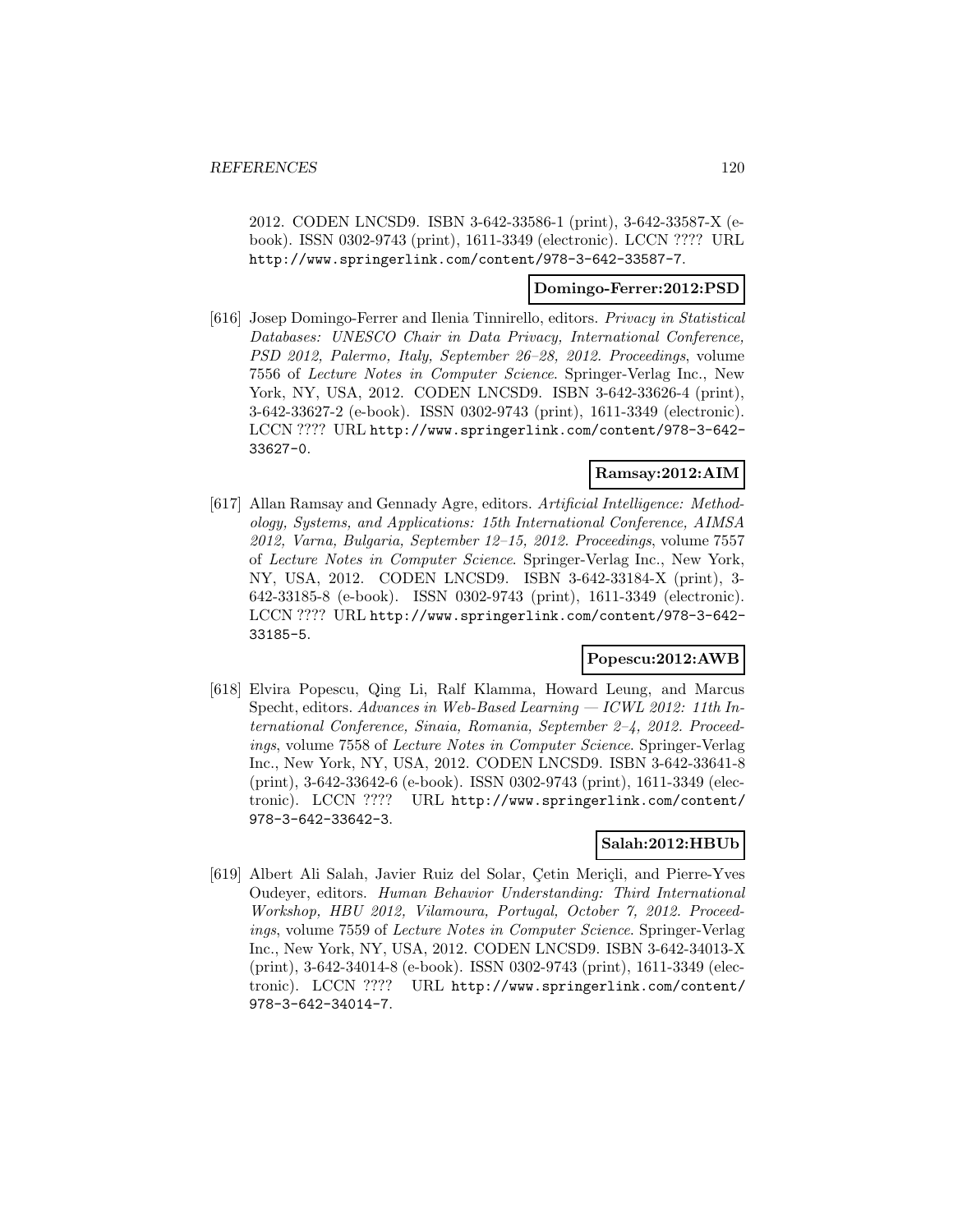# **Kahl:2012:RAM**

[620] Wolfram Kahl and Timothy G. Griffin, editors. Relational and Algebraic Methods in Computer Science: 13th International Conference, RAMiCS 2012, Cambridge, UK, September 17–20, 2012. Proceedings, volume 7560 of Lecture Notes in Computer Science. Springer-Verlag Inc., New York, NY, USA, 2012. CODEN LNCSD9. ISBN 3-642-33313-3 (print), 3- 642-33314-1 (e-book). ISSN 0302-9743 (print), 1611-3349 (electronic). LCCN ???? URL http://www.springerlink.com/content/978-3-642- 33314-9.

# **Ehrig:2012:GTI**

[621] Hartmut Ehrig, Gregor Engels, Hans-Jörg Kreowski, and Grzegorz Rozenberg, editors. Graph Transformations: 6th International Conference, ICGT 2012, Bremen, Germany, September 24–29, 2012. Proceedings, volume 7562 of Lecture Notes in Computer Science. Springer-Verlag Inc., New York, NY, USA, 2012. CODEN LNCSD9. ISBN 3-642-33653-1 (print), 3-642-33654-X (e-book). ISSN 0302-9743 (print), 1611-3349 (electronic). LCCN ???? URL http://www.springerlink.com/content/978-3-642- 33654-6.

# **Ravenscroft:2012:CLC**

[622] Andrew Ravenscroft, Stefanie Lindstaedt, Carlos Delgado Kloos, and Davinia Hernández-Leo, editors. 21st Century Learning for 21st Century Skills: 7th European Conference of Technology Enhanced Learning, EC-TEL 2012, Saarbrücken, Germany, September 18−21, 2012. Proceedings, volume 7563 of Lecture Notes in Computer Science. Springer-Verlag Inc., New York, NY, USA, 2012. CODEN LNCSD9. ISBN 3-642-33262-5 (print), 3-642-33263-3 (e-book). ISSN 0302-9743 (print), 1611-3349 (electronic). LCCN ???? URL http://www.springerlink.com/content/ 978-3-642-33263-0.

# **Cortesi:2012:CIS**

[623] Agostino Cortesi, Nabendu Chaki, Khalid Saeed, and Sławomir Wierzchoń, editors. Computer Information Systems and Industrial Management: 11th IFIP TC 8 International Conference, CISIM 2012, Venice, Italy, September 26–28, 2012. Proceedings, volume 7564 of Lecture Notes in Computer Science. Springer-Verlag Inc., New York, NY, USA, 2012. CODEN LNCSD9. ISBN 3-642-33259-5 (print), 3-642-33260-9 (e-book). ISSN 0302-9743 (print), 1611-3349 (electronic). LCCN ???? URL http: //www.springerlink.com/content/978-3-642-33260-9.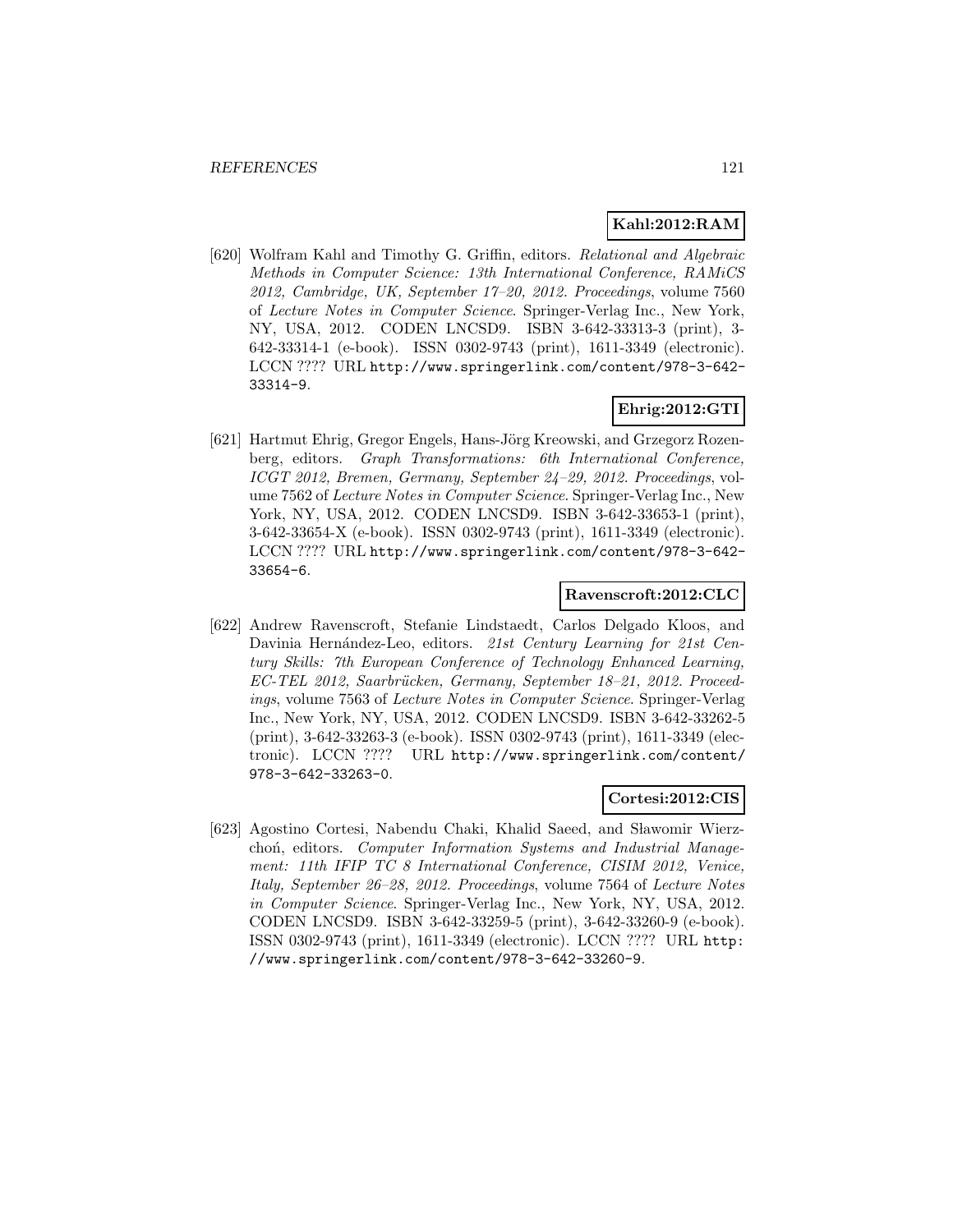#### **Ganascia:2012:DSI**

[624] Jean-Gabriel Ganascia, Philippe Lenca, and Jean-Marc Petit, editors. Discovery Science: 15th International Conference, DS 2012, Lyon, France, October 29–31, 2012. Proceedings, volume 7569 of Lecture Notes in Computer Science. Springer-Verlag Inc., New York, NY, USA, 2012. CODEN LNCSD9. ISBN 3-642-33491-1 (print), 3-642-33492-X (e-book). ISSN 0302-9743 (print), 1611-3349 (electronic). LCCN ???? URL http://www. springerlink.com/content/978-3-642-33492-4.

#### **Durrleman:2012:STI**

[625] Stanley Durrleman, Tom Fletcher, Guido Gerig, and Marc Niethammer, editors. Spatio-temporal Image Analysis for Longitudinal and Time-Series Image Data: Second International Workshop, STIA 2012, Held in Conjunction with MICCAI 2012, Nice, France, October 1, 2012. Proceedings, volume 7570 of Lecture Notes in Computer Science. Springer-Verlag Inc., New York, NY, USA, 2012. CODEN LNCSD9. ISBN 3-642-33554-3 (print), 3-642-33555-1 (e-book). ISSN 0302-9743 (print), 1611-3349 (electronic). LCCN ???? URL http://www.springerlink.com/content/ 978-3-642-33555-6.

### **Fitzgibbon:2012:CVEa**

[626] Andrew Fitzgibbon, Svetlana Lazebnik, Pietro Perona, Yoichi Sato, and Cordelia Schmid, editors. Computer Vision — ECCV 2012: 12th European Conference on Computer Vision, Florence, Italy, October 7–13, 2012, Proceedings, Part I, volume 7572 of Lecture Notes in Computer Science. Springer-Verlag Inc., New York, NY, USA, 2012. CODEN LNCSD9. ISBN 3-642-33717-1 (print), 3-642-33718-X (e-book). ISSN 0302-9743 (print), 1611-3349 (electronic). LCCN ???? URL http://www. springerlink.com/content/978-3-642-33718-5.

#### **Fitzgibbon:2012:CVEb**

[627] Andrew Fitzgibbon, Svetlana Lazebnik, Pietro Perona, Yoichi Sato, and Cordelia Schmid, editors. Computer Vision — ECCV 2012: 12th European Conference on Computer Vision, Florence, Italy, October 7–13, 2012, Proceedings, Part III, volume 7574 of Lecture Notes in Computer Science. Springer-Verlag Inc., New York, NY, USA, 2012. CODEN LNCSD9. ISBN 3-642-33711-2 (print), 3-642-33712-0 (e-book). ISSN 0302-9743 (print), 1611-3349 (electronic). LCCN ???? URL http:// www.springerlink.com/content/978-3-642-33712-3.

# **Fitzgibbon:2012:CVEc**

[628] Andrew Fitzgibbon, Svetlana Lazebnik, Pietro Perona, Yoichi Sato, and Cordelia Schmid, editors. Computer Vision — ECCV 2012: 12th Eu-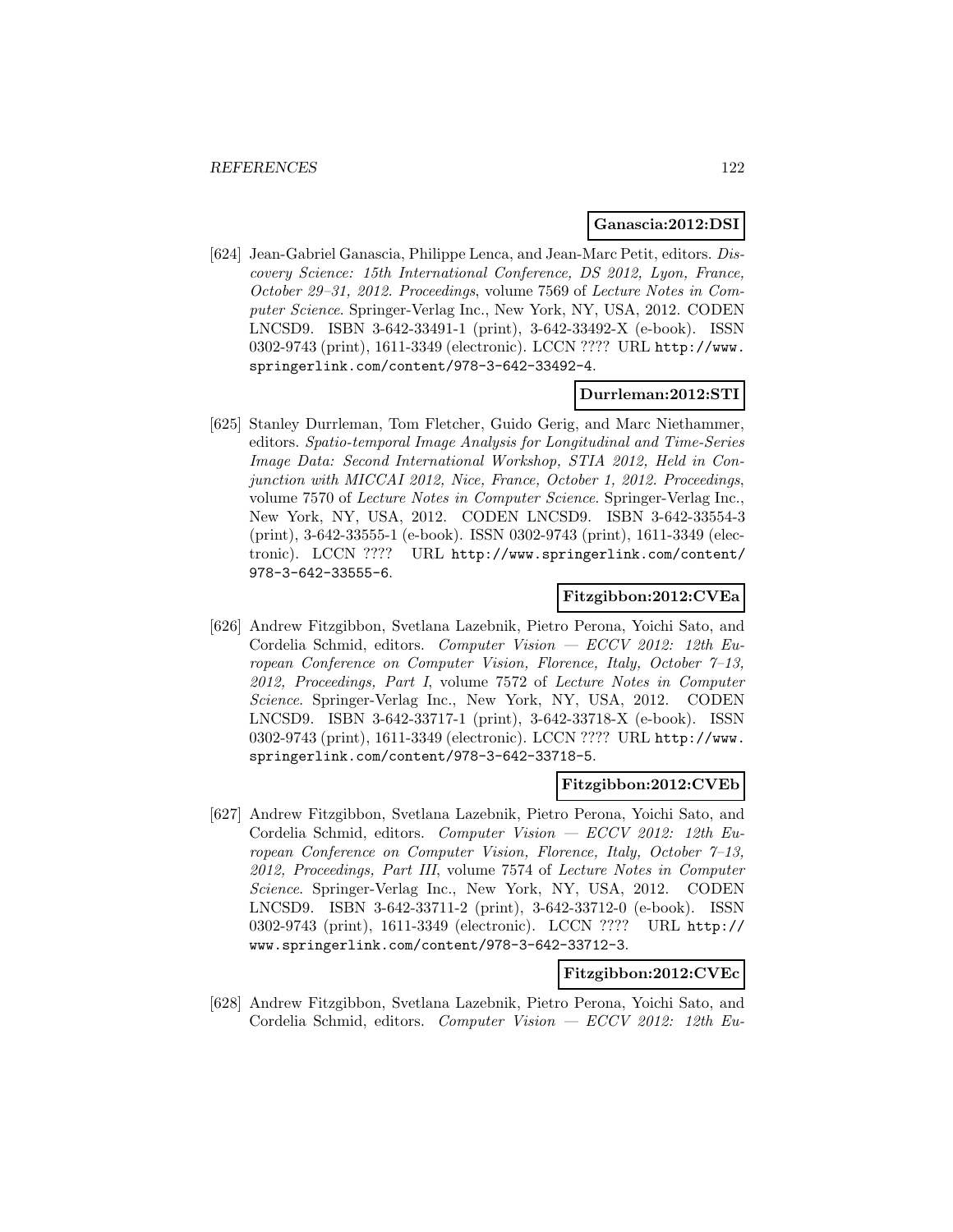ropean Conference on Computer Vision, Florence, Italy, October 7–13, 2012, Proceedings, Part VII, volume 7578 of Lecture Notes in Computer Science. Springer-Verlag Inc., New York, NY, USA, 2012. CO-DEN LNCSD9. ISBN 3-642-33785-6 (print), 3-642-33786-4 (e-book). ISSN 0302-9743 (print), 1611-3349 (electronic). LCCN ???? URL http://www. springerlink.com/content/978-3-642-33786-4.

### **Marquez:2012:CGX**

[629] Alberto Márquez, Pedro Ramos, and Jorge Urrutia, editors. Computational Geometry: XIV Spanish Meeting on Computational Geometry, EGC 2011, Dedicated to Ferran Hurtado on the Occasion of His 60th Birthday, Alcalá de Henares, Spain, June 27–30, 2011, Revised Selected Papers, volume 7579 of Lecture Notes in Computer Science. Springer-Verlag Inc., New York, NY, USA, 2012. CODEN LNCSD9. ISBN 3- 642-34190-X (print), 3-642-34191-8 (e-book). ISSN 0302-9743 (print), 1611-3349 (electronic). LCCN ???? URL http://www.springerlink. com/content/978-3-642-34191-5.

#### **Cranefield:2012:ABS**

[630] Stephen Cranefield and Insu Song, editors. Agent Based Simulation for a Sustainable Society and Multi-agent Smart Computing: International Workshops, PRIMA 2011, Wollongong, Australia, November 14, 2011 Revised Selected Papers, volume 7580 of Lecture Notes in Computer Science. Springer-Verlag Inc., New York, NY, USA, 2012. CODEN LNCSD9. ISBN 3-642-35611-7 (print), 3-642-35612-5 (e-book). ISSN 0302-9743 (print), 1611-3349 (electronic). LCCN ???? URL http://www.springerlink. com/content/978-3-642-35612-4.

# **Fusiello:2012:CVEa**

[631] Andrea Fusiello, Vittorio Murino, and Rita Cucchiara, editors. Computer  $Vision - ECCV 2012$ . Workshops and Demonstrations: Florence, Italy, October 7–13, 2012, Proceedings, Part I, volume 7583 of Lecture Notes in Computer Science. Springer-Verlag Inc., New York, NY, USA, 2012. CODEN LNCSD9. ISBN 3-642-33862-3 (print), 3-642-33863-1 (e-book). ISSN 0302-9743 (print), 1611-3349 (electronic). LCCN ???? URL http: //www.springerlink.com/content/978-3-642-33863-2.

#### **Fusiello:2012:CVEb**

[632] Andrea Fusiello, Vittorio Murino, and Rita Cucchiara, editors. Computer Vision  $-$  ECCV 2012. Workshops and Demonstrations: Florence, Italy, October 7–13, 2012, Proceedings, Part II, volume 7584 of Lecture Notes in Computer Science. Springer-Verlag Inc., New York, NY, USA, 2012. CODEN LNCSD9. ISBN 3-642-33867-4 (print), 3-642-33868-2 (e-book).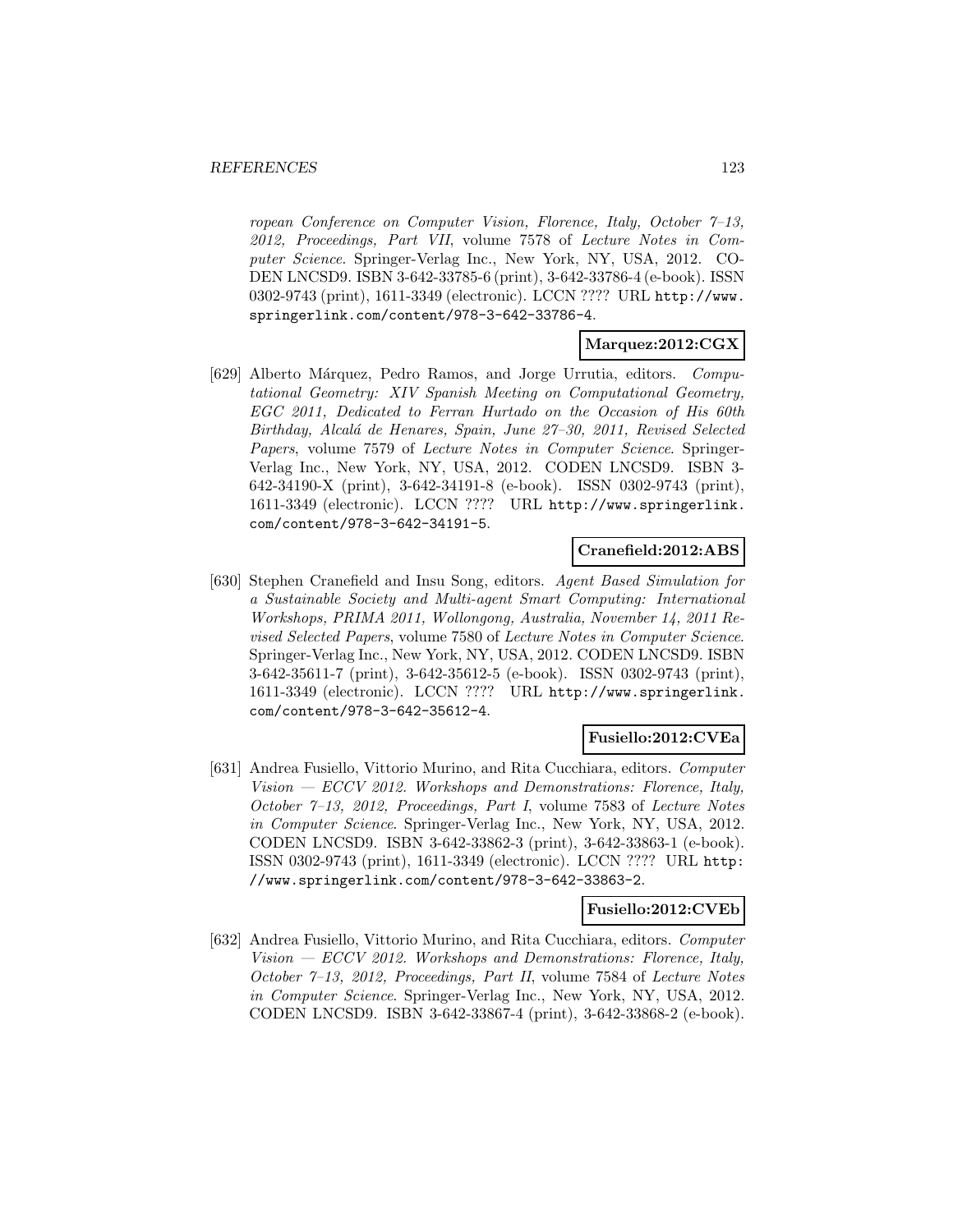ISSN 0302-9743 (print), 1611-3349 (electronic). LCCN ???? URL http: //www.springerlink.com/content/978-3-642-33868-7.

#### **Fusiello:2012:CVEc**

[633] Andrea Fusiello, Vittorio Murino, and Rita Cucchiara, editors. Computer Vision — ECCV 2012. Workshops and Demonstrations: Florence, Italy, October 7–13, 2012, Proceedings, Part III, volume 7585 of Lecture Notes in Computer Science. Springer-Verlag Inc., New York, NY, USA, 2012. CODEN LNCSD9. ISBN 3-642-33884-4 (print), 3-642-33885-2 (e-book). ISSN 0302-9743 (print), 1611-3349 (electronic). LCCN ???? URL http: //www.springerlink.com/content/978-3-642-33885-4.

### **France:2012:MDE**

[634] Robert B. France, Jürgen Kazmeier, Ruth Breu, and Colin Atkinson, editors. Model Driven Engineering Languages and Systems: 15th International Conference, MODELS 2012, Innsbruck, Austria, September 30–October 5, 2012. Proceedings, volume 7590 of Lecture Notes in Computer Science. Springer-Verlag Inc., New York, NY, USA, 2012. CODEN LNCSD9. ISBN 3-642-33665-5 (print), 3-642-33666-3 (e-book). ISSN 0302-9743 (print), 1611-3349 (electronic). LCCN ???? URL http:// www.springerlink.com/content/978-3-642-33666-9.

# **Paoli:2012:SOC**

[635] Flavio De Paoli, Ernesto Pimentel, and Gianluigi Zavattaro, editors. Service-Oriented and Cloud Computing: First European Conference, ES-OCC 2012, Bertinoro, Italy, September 19–21, 2012. Proceedings, volume 7592 of Lecture Notes in Computer Science. Springer-Verlag Inc., New York, NY, USA, 2012. CODEN LNCSD9. ISBN 3-642-33426-1 (print), 3-642-33427-X (e-book). ISSN 0302-9743 (print), 1611-3349 (electronic). LCCN ???? URL http://www.springerlink.com/content/978-3-642- 33427-6.

#### **Bolc:2012:CVG**

[636] Leonard Bolc, Ryszard Tadeusiewicz, Leszek J. Chmielewski, and Konrad Wojciechowski, editors. Computer Vision and Graphics: International Conference, ICCVG 2012, Warsaw, Poland, September 24–26, 2012. Proceedings, volume 7594 of Lecture Notes in Computer Science. Springer-Verlag Inc., New York, NY, USA, 2012. CODEN LNCSD9. ISBN 3-642- 33563-2 (print), 3-642-33564-0 (e-book). ISSN 0302-9743 (print), 1611- 3349 (electronic). LCCN ???? URL http://www.springerlink.com/ content/978-3-642-33564-8.